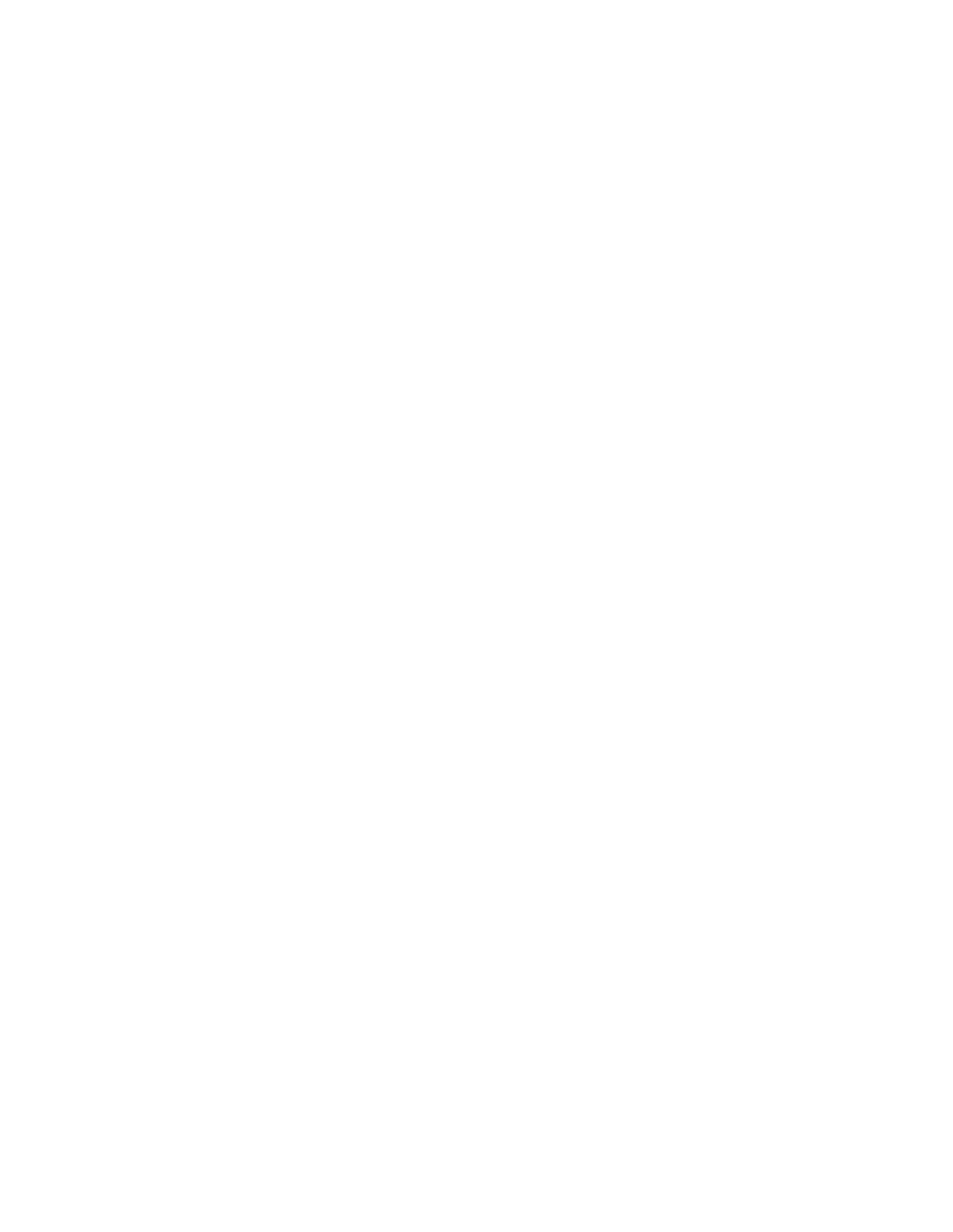#### **COMMITTEE REPORT**

#### **H. 518**

An act relating to making appropriations for the support of government.

#### **Reported favorably with recommendation of proposal of amendment by Senator Kitchel for the Committee on Appropriations.**

The Committee recommends that the Senate propose to the House to amend the bill by striking out all after the enacting clause and inserting in lieu thereof the following:

#### Sec. A.100 SHORT TITLE

(a) This bill may be referred to as the BIG BILL – Fiscal Year 2018 Appropriations Act.

#### Sec. A.101 PURPOSE

(a) The purpose of this act is to provide appropriations for the operations of State government during fiscal year 2018. It is the express intent of the General Assembly that activities of the various agencies, departments, divisions, boards, and commissions be limited to those which can be supported by funds appropriated in this act or other acts passed prior to June 30, 2017. Agency and department heads are directed to implement staffing and service levels at the beginning of fiscal year 2018 so as to meet this condition unless otherwise directed by specific language in this act or other acts of the General Assembly.

#### Sec. A.102 APPROPRIATIONS

(a) It is the intent of the General Assembly that this act serve as the primary source and reference for appropriations for fiscal year 2018.

(b) The sums herein stated are appropriated for the purposes specified in the following sections of this act. When no time is expressly stated during which any of the appropriations are to continue, the appropriations are singleyear appropriations and only for the purpose indicated and shall be paid from funds shown as the source of funds. If in this act there is an error in either addition or subtraction, the totals shall be adjusted accordingly. Apparent errors in referring to section numbers of statutory titles within this act may be disregarded by the Commissioner of Finance and Management.

(c) Unless codified or otherwise specified, all narrative portions of this act apply only to the fiscal year ending on June 30, 2018.

Sec. A.103 DEFINITIONS

(a) As used in this act: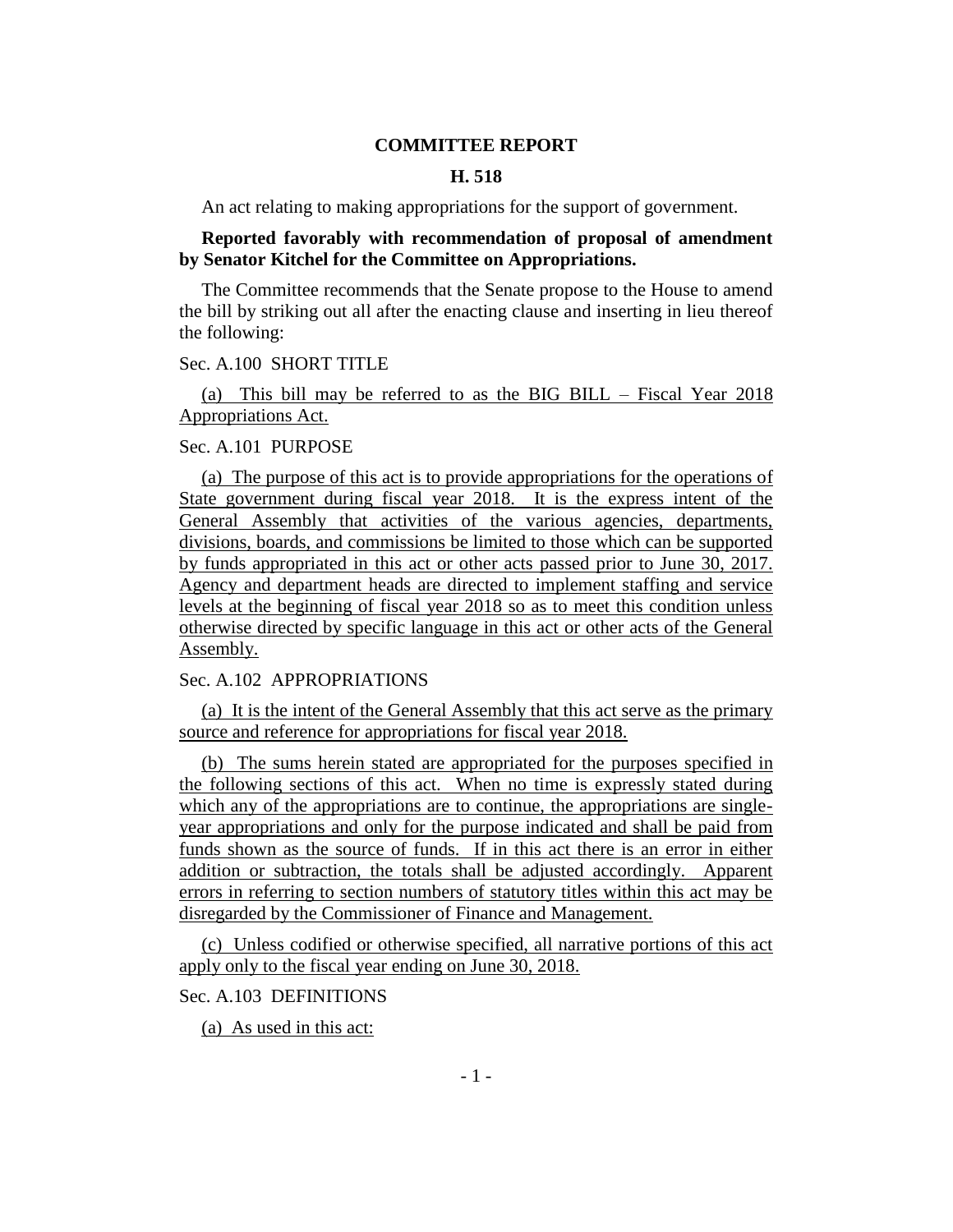(1) "Encumbrances" means a portion of an appropriation reserved for the subsequent payment of existing purchase orders or contracts. The Commissioner of Finance and Management shall make final decisions on the appropriateness of encumbrances.

(2) "Grants" means subsidies, aid, or payments to local governments, to community and quasi-public agencies for providing local services, and to persons who are not wards of the State for services or supplies and means cash or other direct assistance, including pension contributions.

(3) "Operating expenses" means property management, repair and maintenance, rental expenses, insurance, postage, travel, energy and utilities, office and other supplies, equipment, including motor vehicles, highway materials, and construction, expenditures for the purchase of land and construction of new buildings and permanent improvements, and similar items.

(4) "Personal services" means wages and salaries, fringe benefits, per diems, contracted third-party services, and similar items.

#### Sec. A.104 RELATIONSHIP TO EXISTING LAWS

(a) Except as specifically provided, this act shall not be construed in any way to negate or impair the full force and effect of existing laws.

#### Sec. A.105 OFFSETTING APPROPRIATIONS

(a) In the absence of specific provisions to the contrary in this act, when total appropriations are offset by estimated receipts, the State appropriations shall control, notwithstanding receipts being greater or less than anticipated.

#### Sec. A.106 FEDERAL FUNDS

(a) In fiscal year 2018, the Governor, with the approval of the Legislature or the Joint Fiscal Committee if the Legislature is not in session, may accept federal funds available to the State of Vermont, including block grants in lieu of or in addition to funds herein designated as federal. The Governor, with the approval of the Legislature or the Joint Fiscal Committee if the Legislature is not in session, may allocate all or any portion of such federal funds for any purpose consistent with the purposes for which the basic appropriations in this act have been made.

(b) If, during fiscal year 2018, federal funds available to the State of Vermont and designated as federal in this and other acts of the 2017 session of the Vermont General Assembly are converted into block grants or are abolished under their current title in federal law and reestablished under a new title in federal law, the Governor may continue to accept such federal funds for any purpose consistent with the purposes for which the federal funds were appropriated. The Governor may spend such funds for such purposes for no more than 45 days prior to Legislative or Joint Fiscal Committee approval.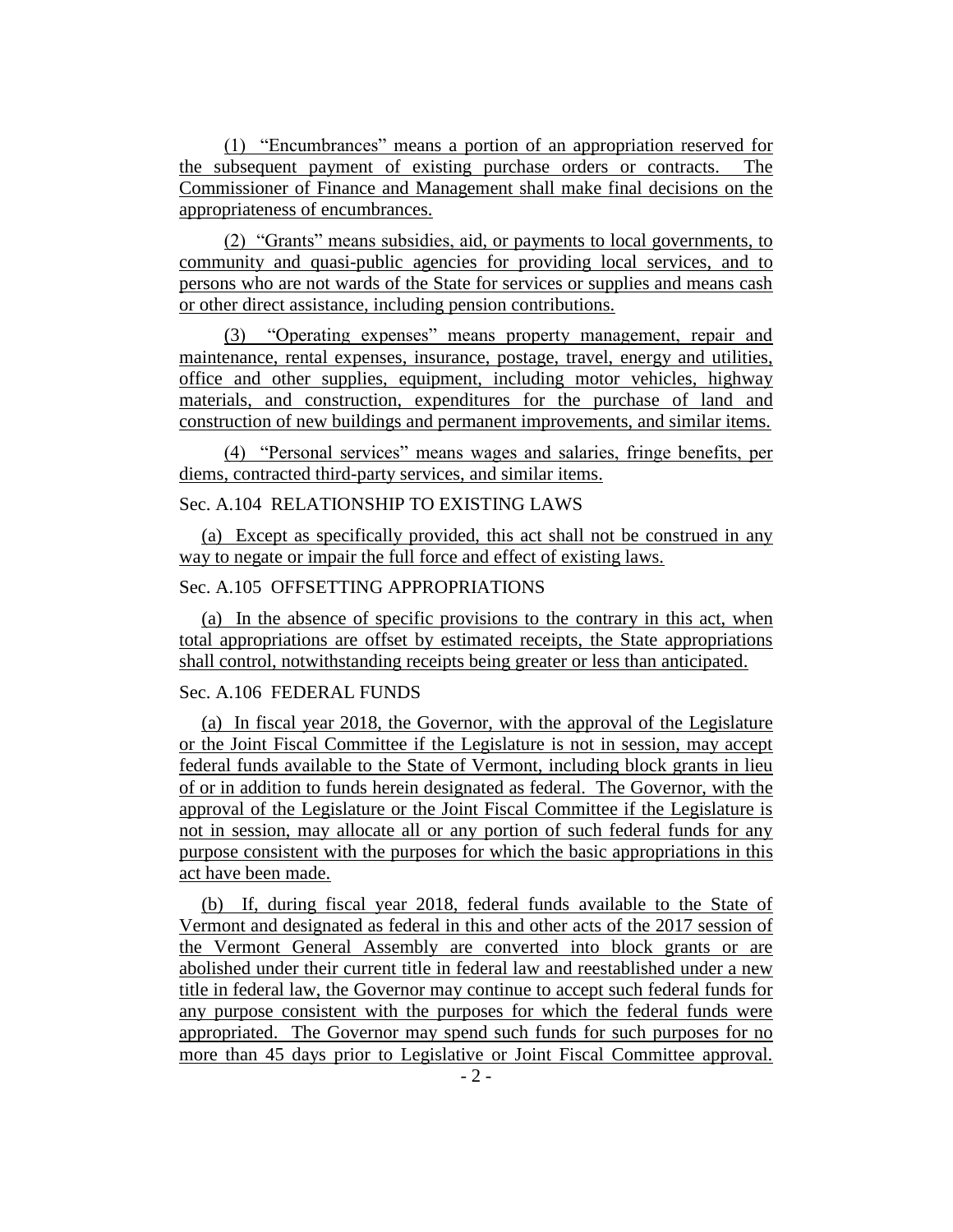Notice shall be given to the Joint Fiscal Committee without delay if the Governor intends to use the authority granted by this section, and the Joint Fiscal Committee shall meet in an expedited manner to review the Governor's request for approval.

#### Sec. A.107 NEW POSITIONS

(a) Notwithstanding any other provision of law, the total number of authorized State positions, both classified and exempt, excluding temporary positions as defined in 3 V.S.A. § 311(11), shall not be increased during fiscal year 2018 except for new positions authorized by the 2017 session. Limited service positions approved pursuant to 32 V.S.A. § 5 shall not be subject to this restriction, nor shall positions created pursuant to the Position Pilot Program authorized in 2014 Acts and Resolves No. 179, Sec. E.100(d), as amended by 2015 Acts and Resolves No.4, Sec. 74, further amended by 2016 Acts and Resolves No. 172, Sec. E.100.2, and as further amended by Sec. E.100.1 of this act.

#### Sec. A.108 LEGEND

(a) The bill is organized by functions of government. The sections between B.100 and B.9999 contain appropriations of funds for the upcoming budget year. The sections between E.100 and E.9999 contain language that relates to specific appropriations or government functions, or both. The function areas by section numbers are as follows:

| B.100-B.199 and E.100-E.199     | <b>General Government</b>                   |
|---------------------------------|---------------------------------------------|
| B.200-B.299 and E.200-E.299     | Protection to Persons and Property          |
| B.300–B.399 and E.300–E.399     | <b>Human Services</b>                       |
| B.400-B.499 and E.400-E.499     | Labor                                       |
| B.500–B.599 and E.500–E.599     | <b>General Education</b>                    |
| B.600–B.699 and E.600–E.699     | <b>Higher Education</b>                     |
| B.700–B.799 and E.700–E.799     | <b>Natural Resources</b>                    |
| B.800-B.899 and E.800-E.899     | Commerce and Community<br>Development       |
| B.900-B.999 and E.900-E.999     | Transportation                              |
| B.1000–B.1099 and E.1000–E.1099 | Debt Service                                |
| B.1100–B.1199 and E.1100–E.1199 | One-time and other appropriation<br>actions |

(b) The C sections contain any amendments to the current fiscal year, the D sections contain fund transfers and reserve allocations for the upcoming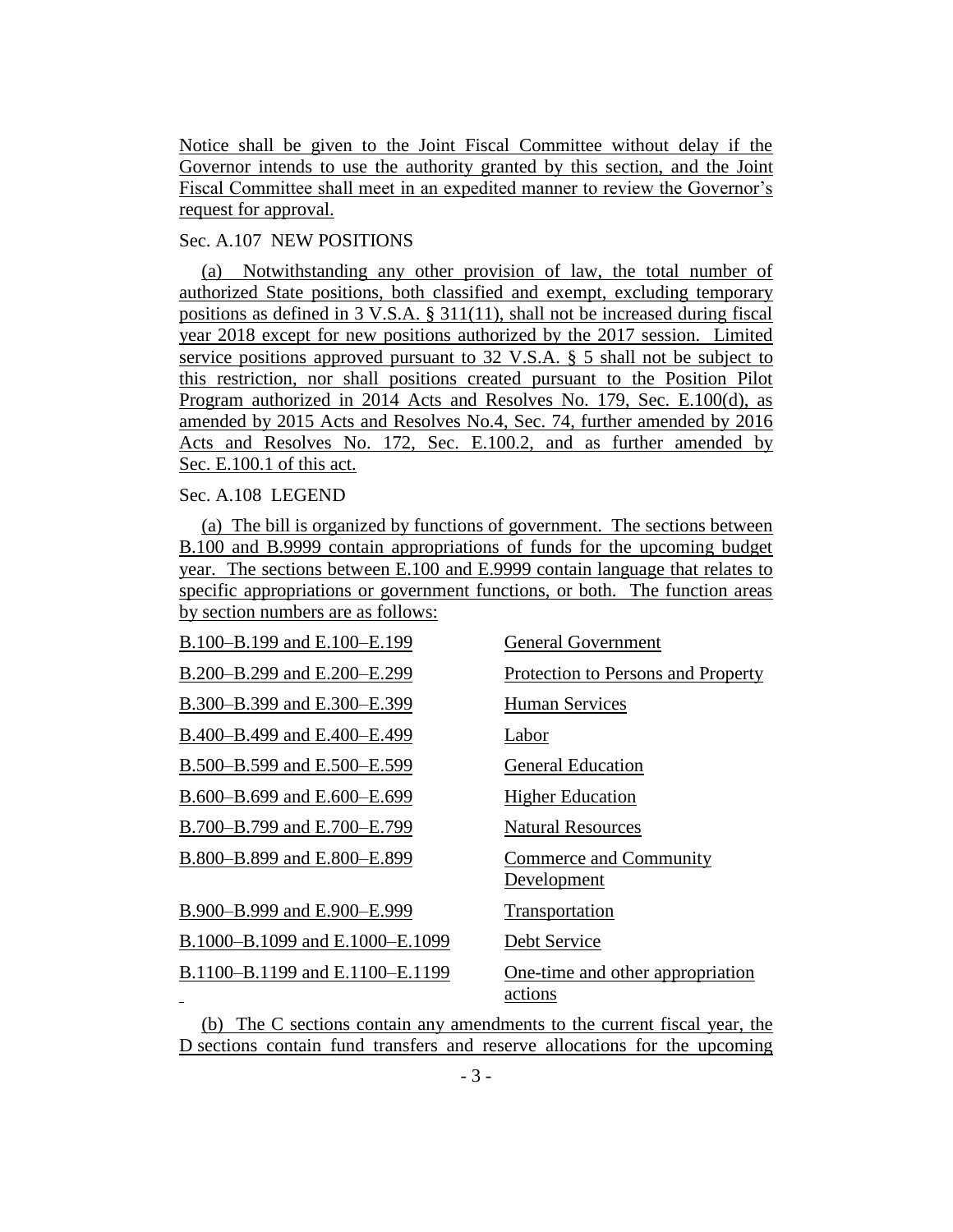budget year, and the F sections contain miscellaneous technical statute corrections.

Sec. B.100 Secretary of administration - secretary's office

| Personal services<br>Operating expenses                                  | 777,092<br>150,120        |
|--------------------------------------------------------------------------|---------------------------|
| Total<br>Source of funds<br>General fund                                 | 927,212<br><u>927,212</u> |
| Total                                                                    | 927,212                   |
| Sec. B.101 Secretary of administration - finance                         |                           |
| Personal services                                                        | 1,187,190                 |
| Operating expenses                                                       | 153,789                   |
| Total                                                                    | 1,340,979                 |
| Source of funds                                                          |                           |
| Interdepartmental transfers                                              | 1,340,979                 |
| Total                                                                    | 1,340,979                 |
| Sec. B.102 Secretary of administration - workers' compensation insurance |                           |
| Personal services                                                        | 566,009                   |
| Operating expenses                                                       | 226,235                   |
| Total                                                                    | 792,244                   |
| Source of funds                                                          |                           |
| Internal service funds                                                   | <u>792,244</u>            |
| Total                                                                    | 792,244                   |
| Sec. B.103 Secretary of administration - general liability insurance     |                           |
| Personal services                                                        | 445,807                   |
| Operating expenses                                                       | 43,958                    |
| Total                                                                    | 489,765                   |
| Source of funds                                                          |                           |
| Internal service funds                                                   | 489,765                   |
| Total                                                                    | 489,765                   |
| Sec. B.104 Secretary of administration - all other insurance             |                           |
| Personal services                                                        | 22,513                    |
| Operating expenses                                                       | 11,382                    |
| Total                                                                    | 33,895                    |
| Source of funds                                                          |                           |
| Internal service funds                                                   | <u>33,895</u>             |
| Total                                                                    | 33,895                    |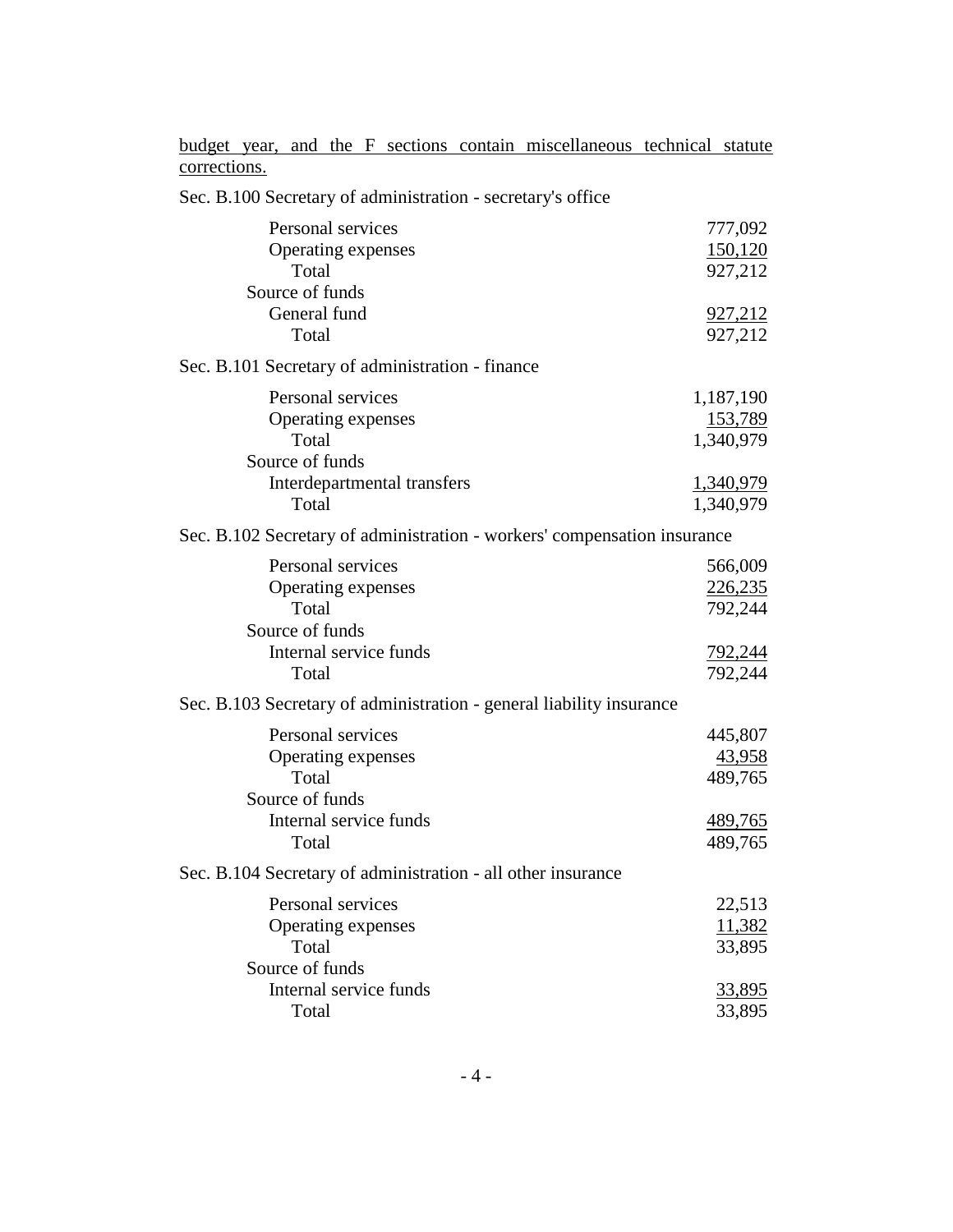| technology                                                |                   |
|-----------------------------------------------------------|-------------------|
| Personal services                                         | 24,540,424        |
| Operating expenses                                        | 15,675,832        |
| Total                                                     | 40,216,256        |
| Source of funds                                           |                   |
| Internal service funds                                    | <u>40,216,256</u> |
| Total                                                     | 40,216,256        |
| Sec. B.106 Finance and management - budget and management |                   |
| Personal services                                         | 1,471,321         |
| Operating expenses                                        | 202,003           |
| Total                                                     | 1,673,324         |
| Source of funds                                           |                   |
| General fund                                              | 1,309,469         |
| Interdepartmental transfers                               | 363,855           |
| Total                                                     | 1,673,324         |
| Sec. B.107 Finance and management - financial operations  |                   |
| Personal services                                         | 2,374,631         |
| Operating expenses                                        | 619,703           |
| Total                                                     | 2,994,334         |
| Source of funds                                           |                   |
| Internal service funds                                    | 2,994,334         |
| Total                                                     | 2,994,334         |
| Sec. B.108 Human resources - operations                   |                   |
| Personal services                                         | 7,612,746         |
| Operating expenses                                        | 1,377,239         |
| Total                                                     | 8,989,985         |
| Source of funds                                           |                   |
| General fund                                              | 1,968,777         |
| Special funds                                             | 277,462           |
| Internal service funds                                    | 6,206,438         |
| Interdepartmental transfers                               | 537,308           |
| Total                                                     | 8,989,985         |
| Sec. B.108.1 Human Resources - VTHR Operations            |                   |
| Personal services                                         | 1,802,885         |
| Operating expenses                                        | <u>765,629</u>    |
| Total                                                     | 2,568,514         |
| Source of funds                                           |                   |

Sec. B.105 Information and innovation - communications and information technology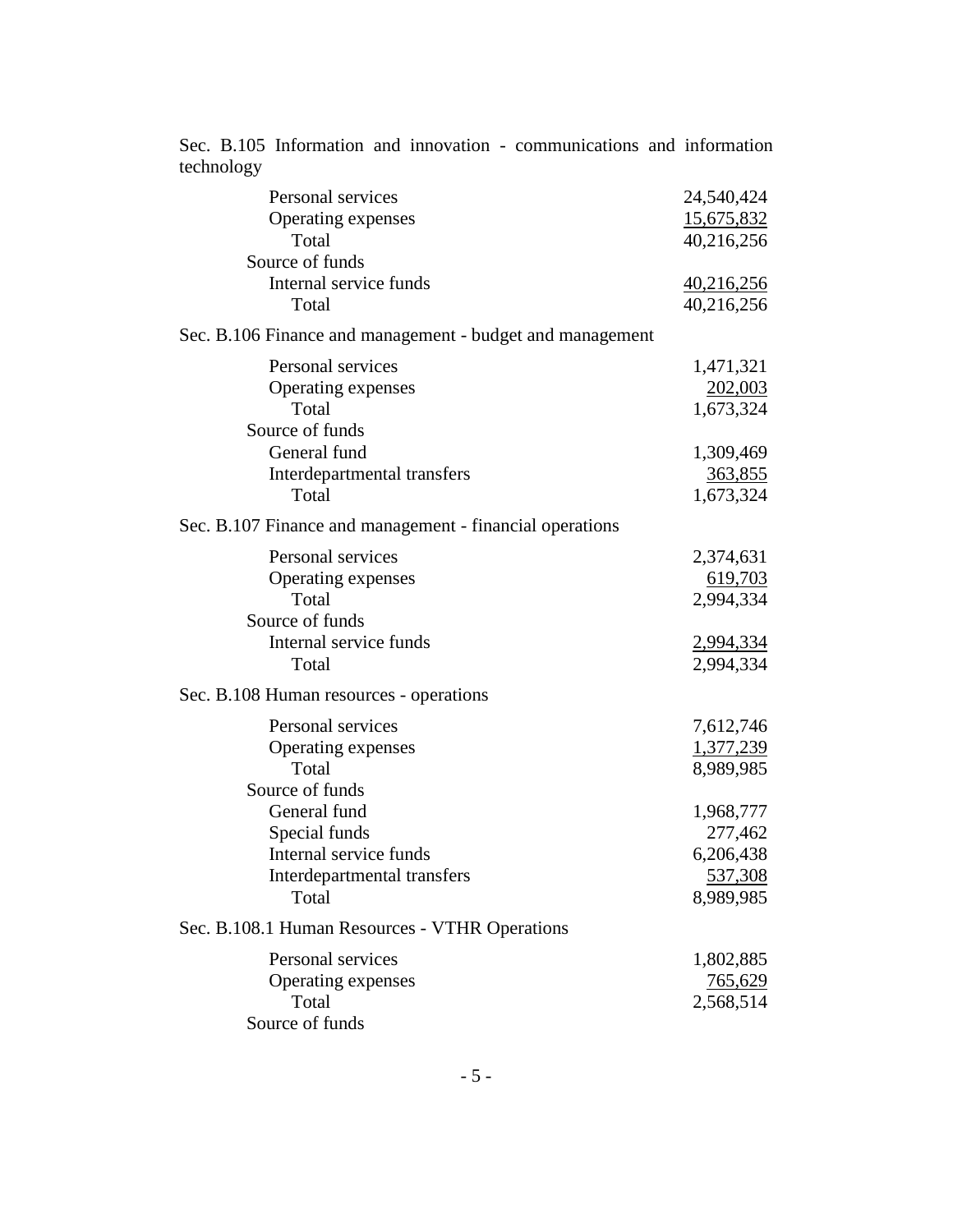| Internal service funds<br>Total                                                                                                                                           | 2,568,514<br>2,568,514                                                             |
|---------------------------------------------------------------------------------------------------------------------------------------------------------------------------|------------------------------------------------------------------------------------|
| Sec. B.109 Human resources - employee benefits & wellness                                                                                                                 |                                                                                    |
| Personal services<br>Operating expenses<br>Total<br>Source of funds                                                                                                       | 1,070,140<br>581,803<br>1,651,943                                                  |
| Internal service funds<br>Total                                                                                                                                           | <u>1,651,943</u><br>1,651,943                                                      |
| Sec. B.110 Libraries                                                                                                                                                      |                                                                                    |
| Personal services<br>Operating expenses<br><b>Grants</b><br>Total                                                                                                         | 1,759,682<br>1,463,407<br>148,400<br>3,371,489                                     |
| Source of funds<br>General fund<br>Special funds<br>Federal funds<br>Interdepartmental transfers<br>Total                                                                 | 2,329,975<br>123,998<br>820,514<br>97,002<br>3,371,489                             |
| Sec. B.111 Tax - administration/collection                                                                                                                                |                                                                                    |
| Personal services<br>Operating expenses<br>Total<br>Source of funds<br>General fund<br>Special funds<br>Interdepartmental transfers                                       | 14,471,939<br><u>5,117,491</u><br>19,589,430<br>18,075,976<br>1,370,888<br>142,566 |
| Total                                                                                                                                                                     | 19,589,430                                                                         |
| Sec. B.112 Buildings and general services - administration<br>Personal services<br>Operating expenses<br>Total<br>Source of funds<br>Interdepartmental transfers<br>Total | 659,538<br>103,275<br>762,813<br><u>762,813</u><br>762,813                         |
| Sec. B.113 Buildings and general services - engineering                                                                                                                   |                                                                                    |
| Personal services                                                                                                                                                         | 2,725,021                                                                          |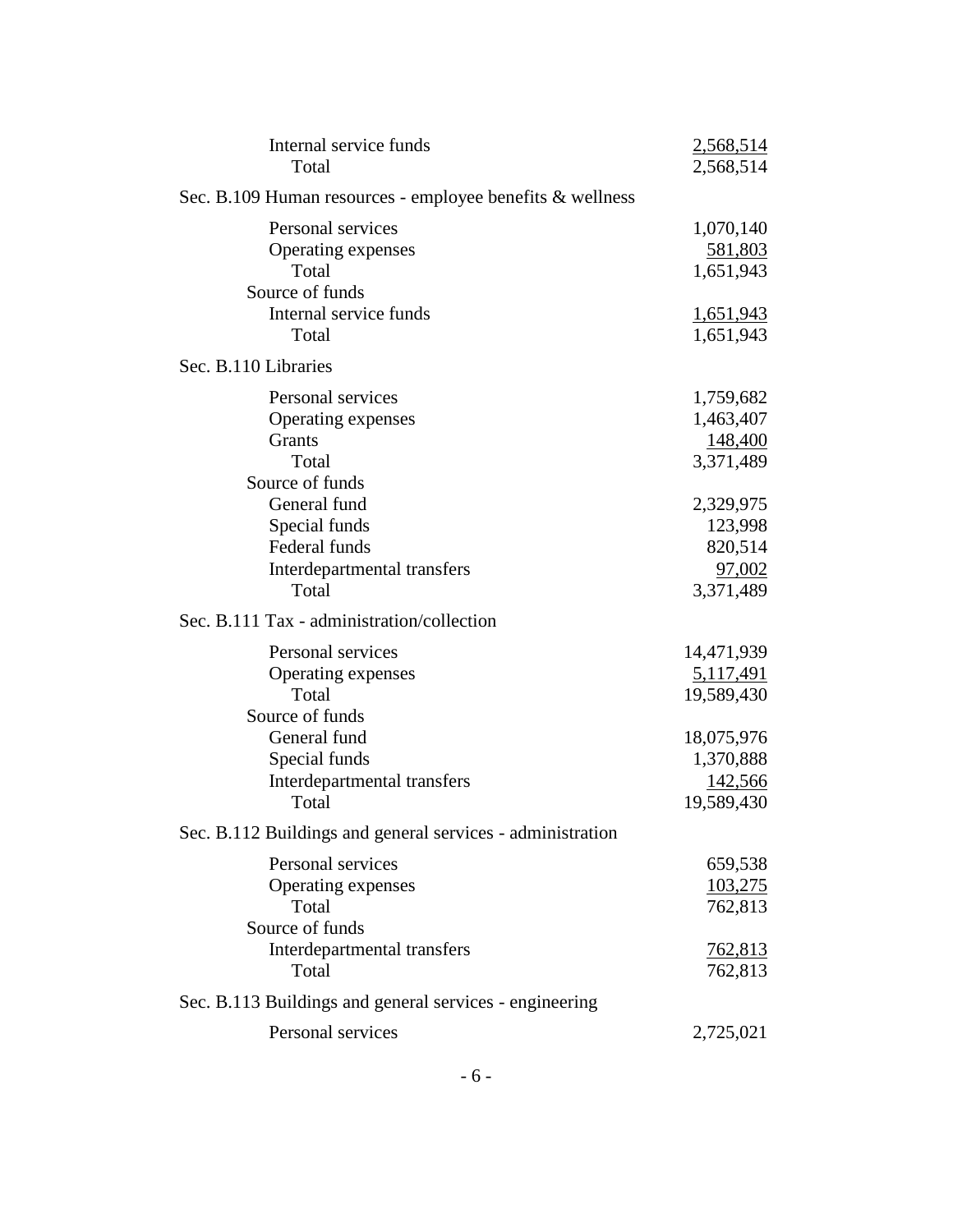| Operating expenses                                              | 812,504          |
|-----------------------------------------------------------------|------------------|
| Total                                                           | 3,537,525        |
| Source of funds                                                 |                  |
| Interdepartmental transfers                                     | <u>3,537,525</u> |
| Total                                                           | 3,537,525        |
| Sec. B.114 Buildings and general services - information centers |                  |
| Personal services                                               | 3,247,710        |
| Operating expenses                                              | 1,560,479        |
| Grants                                                          | <u>35,750</u>    |
| Total                                                           | 4,843,939        |
| Source of funds                                                 |                  |
| General fund                                                    | 632,642          |
| <b>Transportation fund</b>                                      | 3,886,230        |
| Special funds                                                   | 325,067          |
| Total                                                           | 4,843,939        |
| Sec. B.115 Buildings and general services - purchasing          |                  |
| Personal services                                               | 1,052,452        |
| Operating expenses                                              | 197,598          |
| Total                                                           | 1,250,050        |
| Source of funds                                                 |                  |
| General fund                                                    | <u>1,250,050</u> |
| Total                                                           | 1,250,050        |
| Sec. B.116 Buildings and general services - postal services     |                  |
| Personal services                                               | 741,125          |
| Operating expenses                                              | 116,121          |
| Total                                                           | 857,246          |
| Source of funds                                                 |                  |
| General fund                                                    | 85,063           |
| Internal service funds                                          | 772,183          |
| Total                                                           | 857,246          |
| Sec. B.117 Buildings and general services - copy center         |                  |
| Personal services                                               | 708,890          |
| Operating expenses                                              | 162,809          |
| Total                                                           | 871,699          |
| Source of funds                                                 |                  |
| Internal service funds                                          | 871,699          |
| Total                                                           | 871,699          |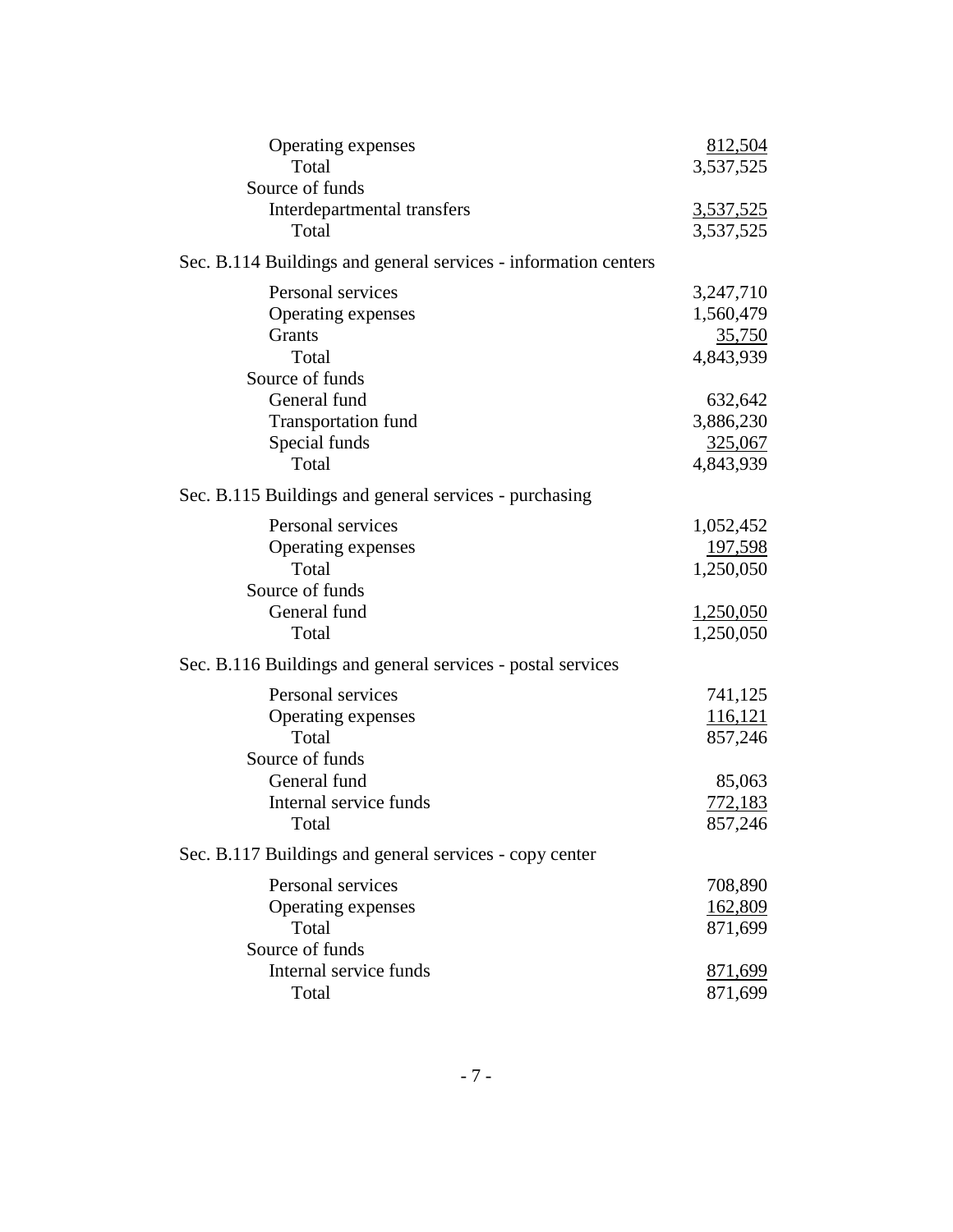| Sec. B.118 Buildings and general services - fleet management services                                  |                                                             |
|--------------------------------------------------------------------------------------------------------|-------------------------------------------------------------|
| Personal services<br>Operating expenses<br>Total                                                       | 759,471<br>239,611<br>999,082                               |
| Source of funds<br>Internal service funds<br>Total                                                     | <u>999,082</u><br>999,082                                   |
| Sec. B.119 Buildings and general services - federal surplus property                                   |                                                             |
| Personal services<br>Operating expenses<br>Total<br>Source of funds<br>Enterprise funds                | 32,667<br>5,760<br>38,427<br><u>38,427</u>                  |
| Total                                                                                                  | 38,427                                                      |
| Sec. B.120 Buildings and general services - state surplus property                                     |                                                             |
| Personal services<br>Operating expenses<br>Total<br>Source of funds<br>Internal service funds<br>Total | 142,751<br>109,881<br>252,632<br><u>252,632</u><br>252,632  |
| Sec. B.121 Buildings and general services - property management                                        |                                                             |
| Personal services<br>Operating expenses<br>Total<br>Source of funds<br>Internal service funds<br>Total | 1,025,441<br>864,228<br>1,889,669<br>1,889,669<br>1,889,669 |
| Sec. B.122 Buildings and general services - fee for space                                              |                                                             |
| Personal services<br>Operating expenses<br>Total<br>Source of funds<br>Internal service funds          | 15,282,330<br>14,081,331<br>29,363,661<br><u>29,363,661</u> |
| Total                                                                                                  | 29,363,661                                                  |
| Sec. B.124 Executive office - governor's office<br>Personal services                                   | 1,412,803                                                   |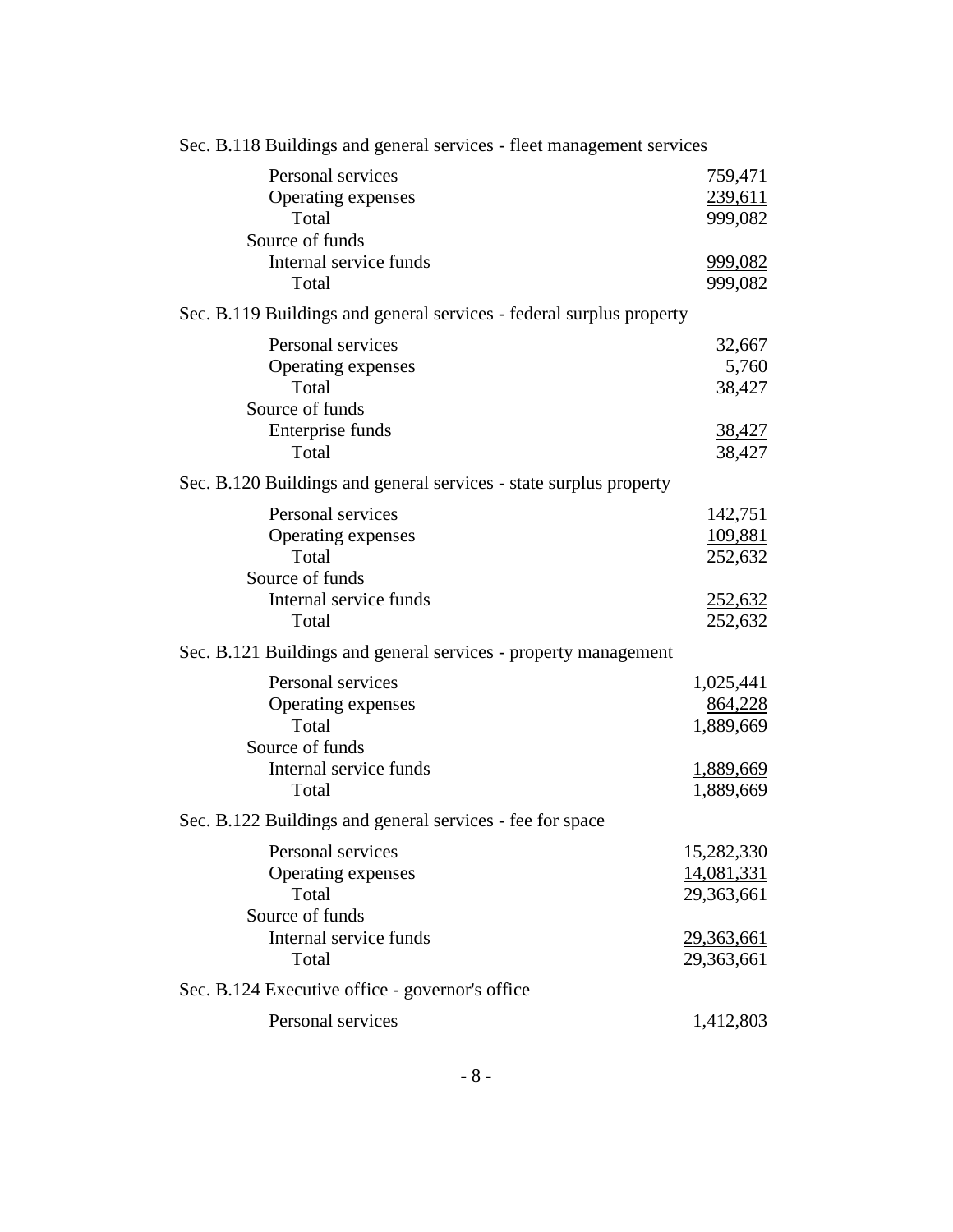| Operating expenses<br>Total                                                                  | 468,873<br>1,881,676                                               |
|----------------------------------------------------------------------------------------------|--------------------------------------------------------------------|
| Source of funds<br>General fund                                                              | 1,695,176                                                          |
| Interdepartmental transfers<br>Total                                                         | 186,500<br>1,881,676                                               |
| Sec. B.125 Legislative council                                                               |                                                                    |
| Personal services<br>Operating expenses<br>Total<br>Source of funds                          | 3,812,245<br>866,666<br>4,678,911                                  |
| General fund<br>Total                                                                        | <u>4,678,911</u><br>4,678,911                                      |
| Sec. B.126 Legislature                                                                       |                                                                    |
| Personal services<br>Operating expenses<br>Total<br>Source of funds                          | 3,932,539<br>3,649,343<br>7,581,882                                |
| General fund<br>Total                                                                        | <u>7,581,882</u><br>7,581,882                                      |
| Sec. B.127 Joint fiscal committee                                                            |                                                                    |
| Personal services<br>Operating expenses<br>Total<br>Source of funds<br>General fund<br>Total | 1,603,075<br>154,661<br>1,757,736<br><u>1,757,736</u><br>1,757,736 |
| Sec. B.128 Sergeant at arms                                                                  |                                                                    |
| Personal services<br>Operating expenses<br>Total<br>Source of funds<br>General fund<br>Total | 667,093<br><u>74,252</u><br>741,345<br><u>741,345</u><br>741,345   |
| Sec. B.129 Lieutenant governor                                                               |                                                                    |
| Personal services<br>Operating expenses<br>Total                                             | 208,858<br>30,097<br>238,955                                       |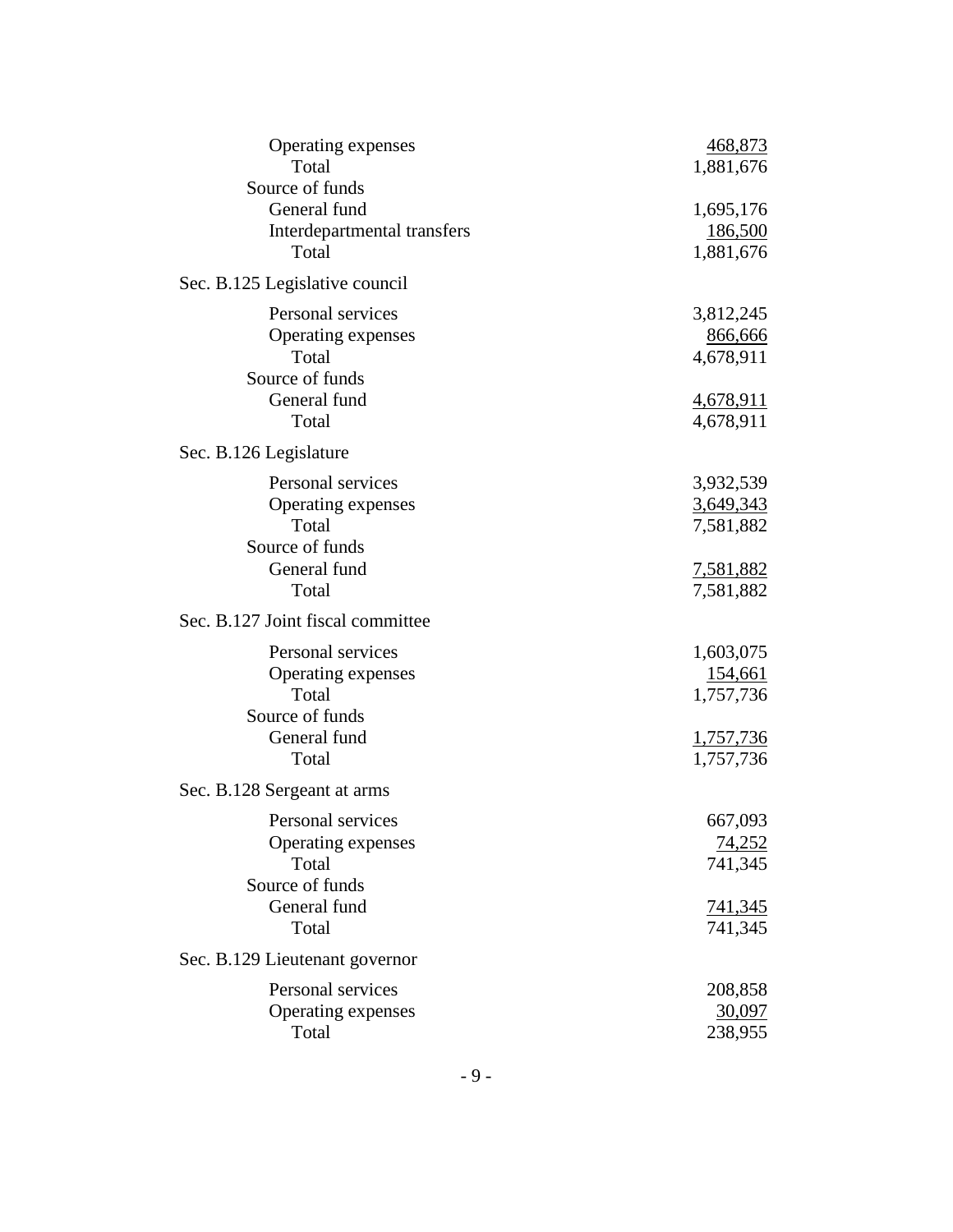| Source of funds                                   |                |
|---------------------------------------------------|----------------|
| General fund                                      | <u>238,955</u> |
| Total                                             | 238,955        |
| Sec. B.130 Auditor of accounts                    |                |
| Personal services                                 | 3,689,915      |
| Operating expenses                                | <u>158,765</u> |
| Total                                             | 3,848,680      |
| Source of funds                                   |                |
| General fund                                      | 400,371        |
| Special funds                                     | 53,145         |
| Internal service funds                            | 3,395,164      |
| Total                                             | 3,848,680      |
| Sec. B.131 State treasurer                        |                |
| Personal services                                 | 3,443,785      |
| Operating expenses                                | 267,689        |
| Total                                             | 3,711,474      |
| Source of funds                                   |                |
| General fund                                      | 1,006,452      |
| Special funds                                     | 2,604,257      |
| Interdepartmental transfers                       | 100,765        |
| Total                                             | 3,711,474      |
| Sec. B.132 State treasurer - unclaimed property   |                |
| Personal services                                 | 827,048        |
| Operating expenses                                | 298,653        |
| Total                                             | 1,125,701      |
| Source of funds                                   |                |
| Private purpose trust funds                       | 1,125,701      |
| Total                                             | 1,125,701      |
| Sec. B.133 Vermont state retirement system        |                |
| Personal services                                 | 5,984,464      |
| Operating expenses                                | 1,314,760      |
| Total                                             | 7,299,224      |
| Source of funds                                   |                |
| Pension trust funds                               | 7,299,224      |
| Total                                             | 7,299,224      |
| Sec. B.134 Municipal employees' retirement system |                |
| Personal services                                 | 2,096,238      |
| Operating expenses                                | <u>751,569</u> |
| Total                                             | 2,847,807      |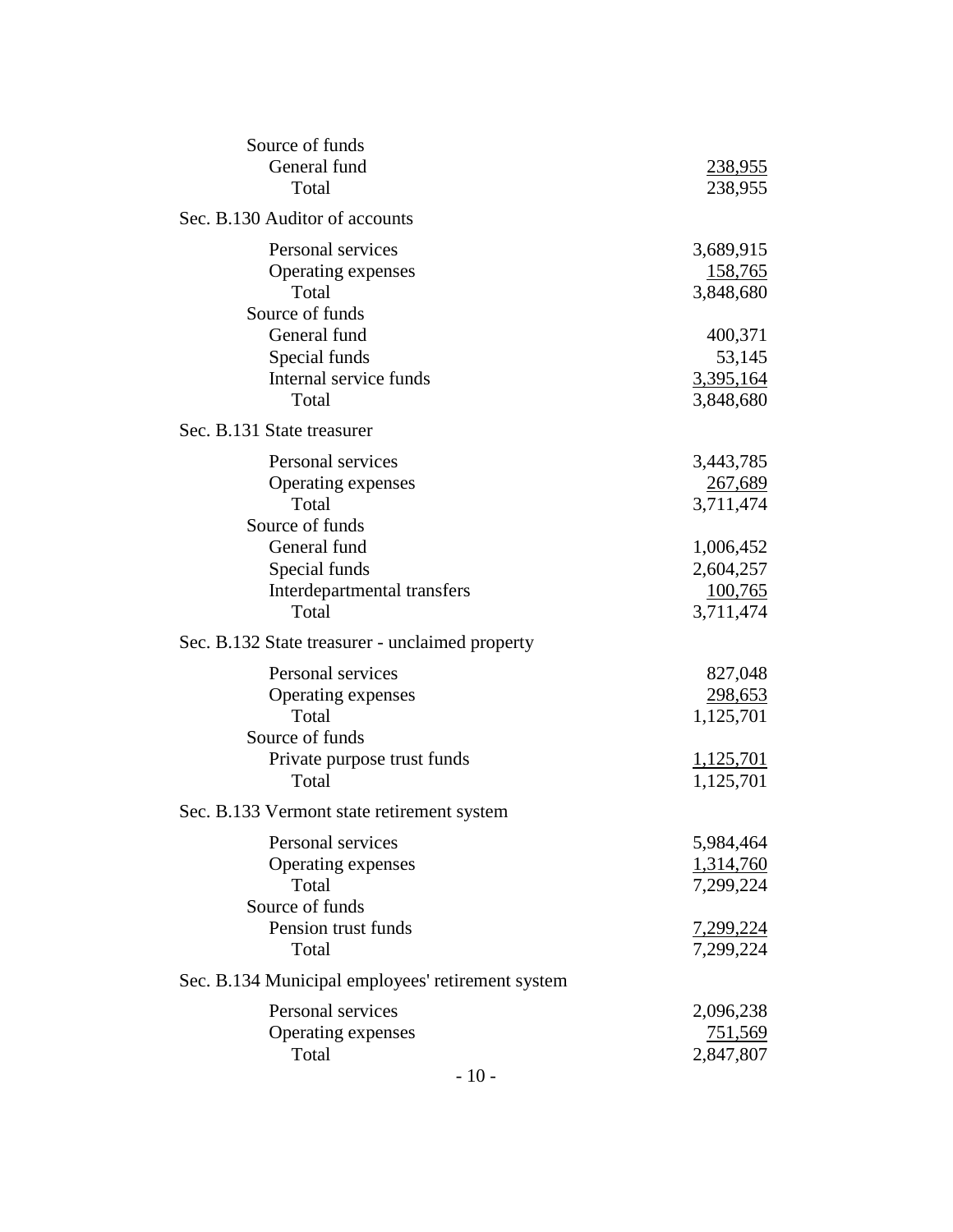| Source of funds                                              |                   |
|--------------------------------------------------------------|-------------------|
| Pension trust funds                                          | <u>2,847,807</u>  |
| Total                                                        | 2,847,807         |
| Sec. B.135 State labor relations board                       |                   |
| Personal services                                            | 208,856           |
| Operating expenses                                           | 47,734            |
| Total                                                        | 256,590           |
| Source of funds                                              |                   |
| General fund                                                 | 247,014           |
| Special funds                                                | 6,788             |
| Interdepartmental transfers                                  | 2,788             |
| Total                                                        | 256,590           |
| Sec. B.136 VOSHA review board                                |                   |
| Personal services                                            | 74,662            |
| Operating expenses                                           | <u>13,543</u>     |
| Total                                                        | 88,205            |
| Source of funds                                              |                   |
| General fund                                                 | 44,103            |
| Interdepartmental transfers                                  | 44,102            |
| Total                                                        | 88,205            |
| Sec. B.137 Homeowner rebate                                  |                   |
| Grants                                                       | <u>16,600,000</u> |
| Total                                                        | 16,600,000        |
| Source of funds                                              |                   |
| General fund                                                 | <u>16,600,000</u> |
| Total                                                        | 16,600,000        |
| Sec. B.138 Renter rebate                                     |                   |
| <b>Grants</b>                                                | 10,500,000        |
| Total                                                        | 10,500,000        |
| Source of funds                                              |                   |
| General fund                                                 | 3,150,000         |
| <b>Education</b> fund                                        | 7,350,000         |
| Total                                                        | 10,500,000        |
| Sec. B.139 Tax department - reappraisal and listing payments |                   |
| Grants                                                       | <u>3,460,000</u>  |
| Total                                                        | 3,460,000         |
| Source of funds                                              |                   |
| <b>Education</b> fund                                        | 3,460,000         |
| Total                                                        | 3,460,000         |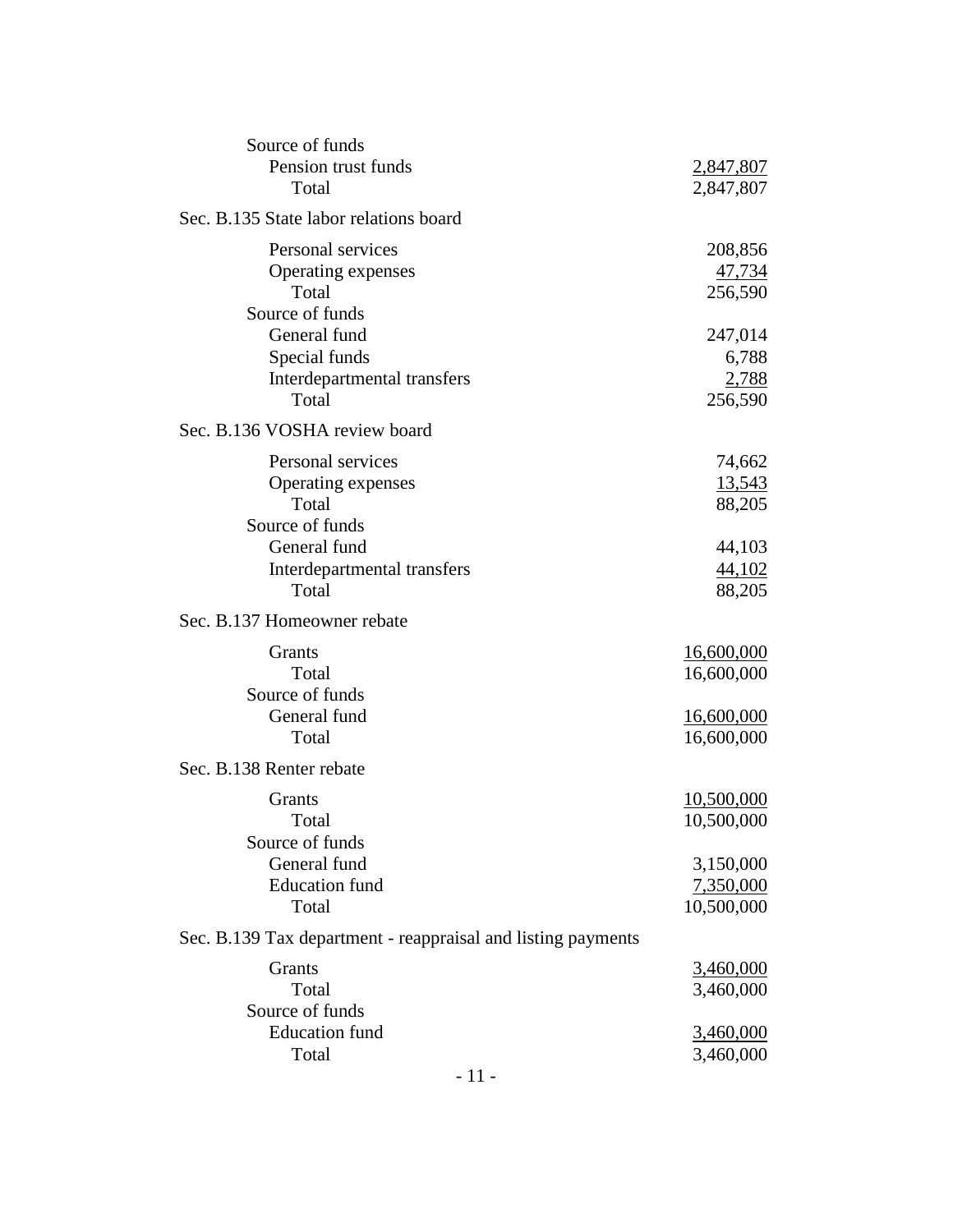| Sec. B.140 Municipal current use                                                                        |                                                     |
|---------------------------------------------------------------------------------------------------------|-----------------------------------------------------|
| Grants<br>Total                                                                                         | 15,283,643<br>15,283,643                            |
| Source of funds<br>General fund<br>Total                                                                | 15,283,643<br>15,283,643                            |
| Sec. B.141 Lottery commission                                                                           |                                                     |
| Personal services<br>Operating expenses<br>Grants<br>Total<br>Source of funds                           | 1,950,778<br>1,321,236<br>150,000<br>3,422,014      |
| Enterprise funds<br>Total                                                                               | 3,422,014<br>3,422,014                              |
| Sec. B.142 Payments in lieu of taxes                                                                    |                                                     |
| Grants<br>Total<br>Source of funds                                                                      | 7,600,000<br>7,600,000                              |
| Special funds<br>Total                                                                                  | 7,600,000<br>7,600,000                              |
| Sec. B.143 Payments in lieu of taxes - Montpelier                                                       |                                                     |
| Grants<br>Total<br>Source of funds<br>Special funds<br>Total                                            | <u>184,000</u><br>184,000<br><u>184,000</u>         |
| Sec. B.144 Payments in lieu of taxes - correctional facilities                                          | 184,000                                             |
| Grants<br>Total<br>Source of funds<br>Special funds<br>Total                                            | 40,000<br>40,000<br>40,000<br>40,000                |
| Sec. B.145 Total general government                                                                     |                                                     |
| Source of funds<br>General fund<br><b>Transportation fund</b><br>Special funds<br><b>Education</b> fund | 80,004,752<br>3,886,230<br>12,585,605<br>10,810,000 |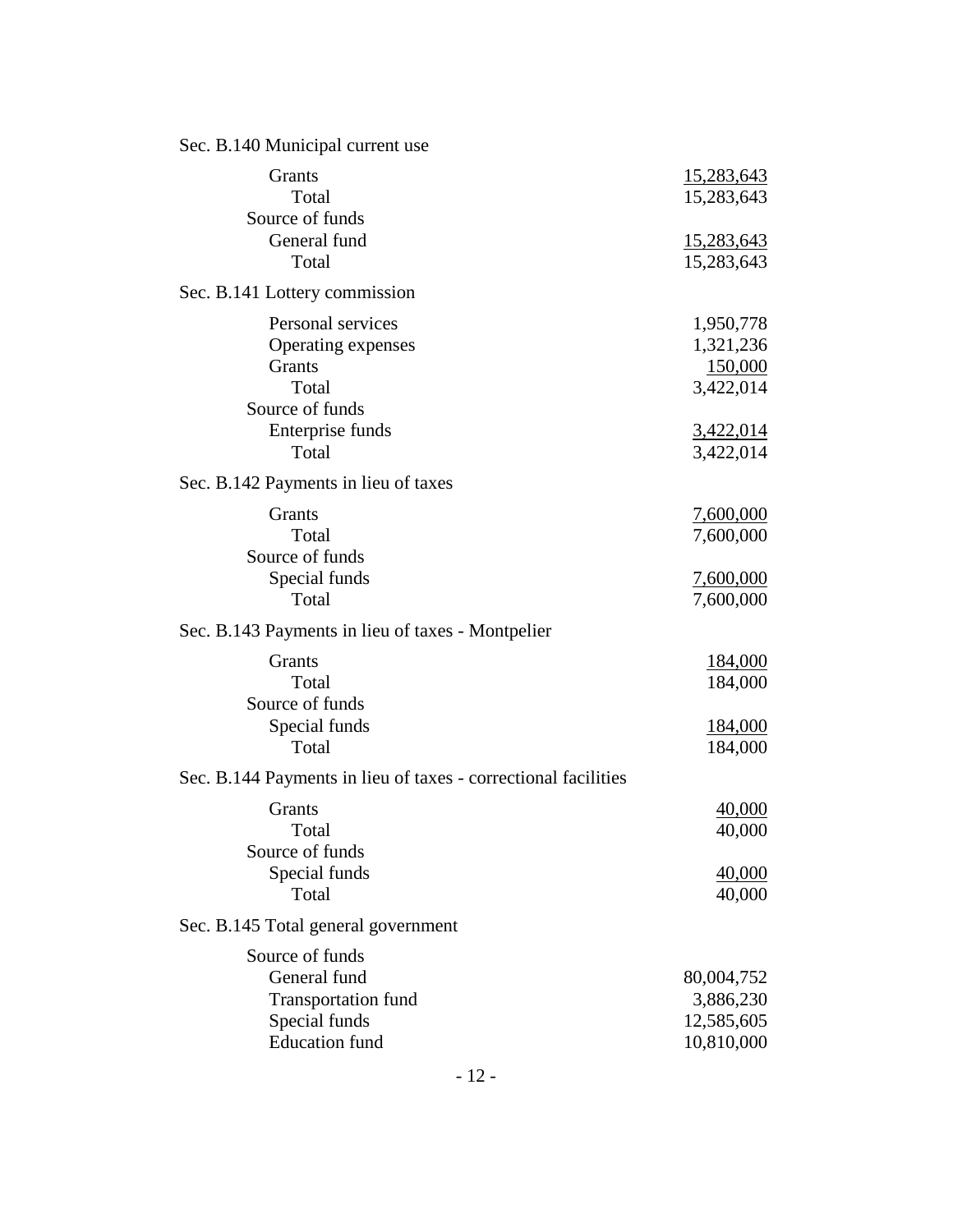| Federal funds                                  | 820,514       |
|------------------------------------------------|---------------|
| Internal service funds                         | 92,497,479    |
| Interdepartmental transfers                    | 7,116,203     |
| Enterprise funds                               | 3,460,441     |
| Pension trust funds                            | 10,147,031    |
| Private purpose trust funds                    | 1,125,701     |
| Total                                          | 222,453,956   |
| Sec. B.200 Attorney general                    |               |
| Personal services                              | 9,315,374     |
| Operating expenses                             | 1,382,078     |
| Grants                                         | <u>26,894</u> |
| Total                                          | 10,724,346    |
| Source of funds                                |               |
| General fund                                   | 4,931,409     |
| Special funds                                  | 1,774,350     |
| Tobacco fund                                   | 348,000       |
| Federal funds                                  | 1,113,091     |
| Interdepartmental transfers                    | 2,557,496     |
| Total                                          | 10,724,346    |
| Sec. B.201 Vermont court diversion             |               |
| Personal services                              | 823,550       |
| Operating expenses                             | 500           |
| Grants                                         | 1,996,483     |
| Total                                          | 2,820,533     |
| Source of funds                                |               |
| General fund                                   | 2,156,486     |
| Special funds                                  | 664,047       |
| Total                                          | 3,820,533     |
| Sec. B.202 Defender general - public defense   |               |
| Personal services                              | 10,815,479    |
| Operating expenses                             | 1,058,134     |
| Total                                          | 11,873,613    |
| Source of funds                                |               |
| General fund                                   | 11,283,960    |
| Special funds                                  | 589,653       |
| Total                                          | 11,873,613    |
| Sec. B.203 Defender general - assigned counsel |               |
| Personal services                              | 5,631,235     |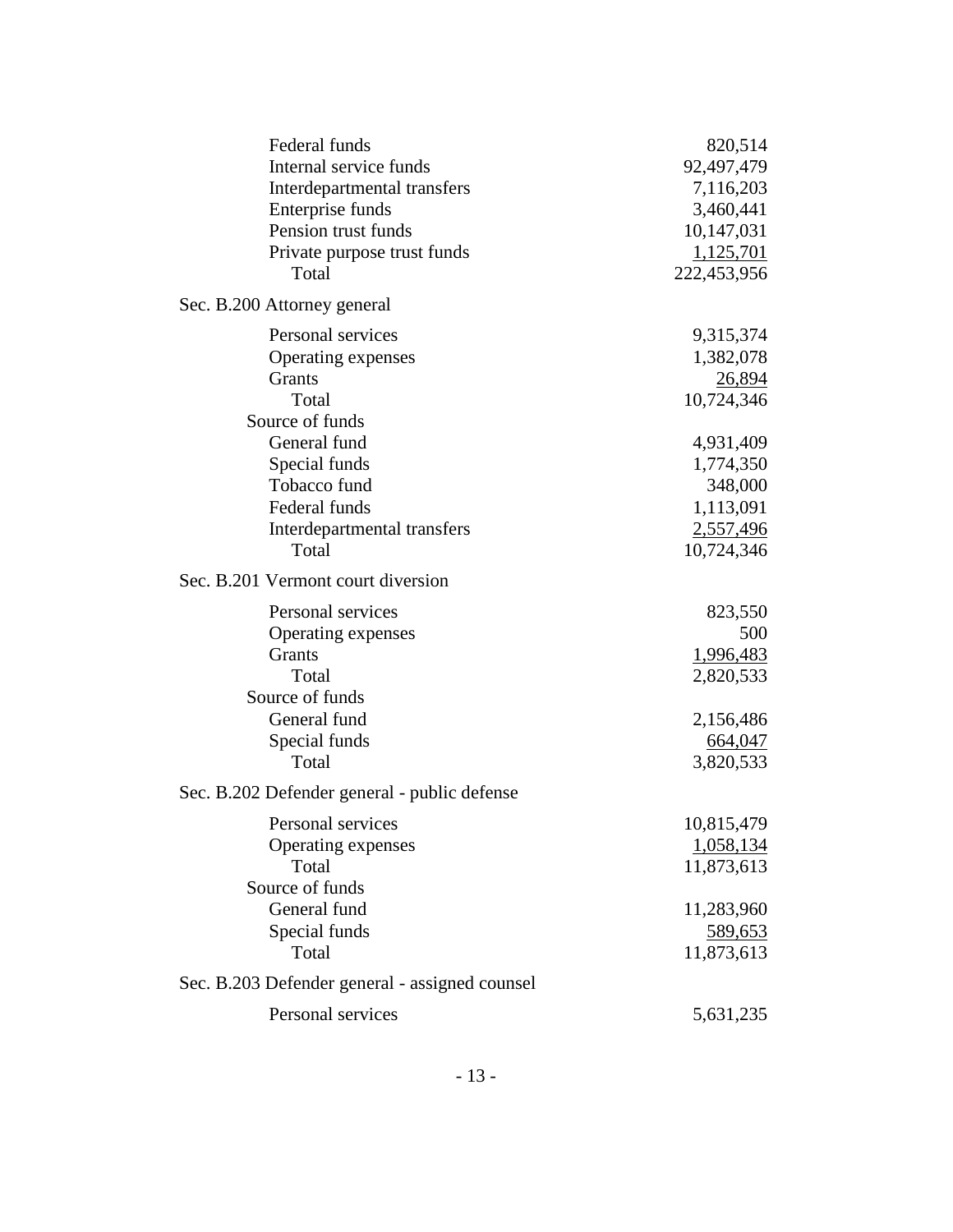| Operating expenses                    | 49,819     |
|---------------------------------------|------------|
| Total                                 | 5,681,054  |
| Source of funds                       |            |
| General fund                          | 5,681,054  |
| Total                                 | 5,681,054  |
| Sec. B.204 Judiciary                  |            |
| Personal services                     | 38,415,672 |
| Operating expenses                    | 9,358,344  |
| Grants                                | 76,030     |
| Total                                 | 47,850,046 |
| Source of funds                       |            |
| General fund                          | 42,300,859 |
| Special funds                         | 2,667,460  |
| Federal funds                         | 556,455    |
| Interdepartmental transfers           | 2,325,272  |
| Total                                 | 47,850,046 |
| Sec. B.205 State's attorneys          |            |
| Personal services                     | 12,520,142 |
| Operating expenses                    | 2,158,949  |
| Total                                 | 14,679,091 |
| Source of funds                       |            |
| General fund                          | 11,813,829 |
| Special funds                         | 123,480    |
| Federal funds                         | 31,000     |
| Interdepartmental transfers           | 2,710,782  |
| Total                                 | 14,679,091 |
| Sec. B.206 Special investigative unit |            |
| Personal services                     | 85,000     |
| Operating expenses                    | 1,100      |
| Grants                                | 1,913,000  |
| Total                                 | 1,999,100  |
| Source of funds                       |            |
| General fund                          | 1,999,100  |
| Total                                 | 1,999,100  |
| Sec. B.207 Sheriffs                   |            |
| Personal services                     | 4,061,398  |
| Operating expenses                    | 433,009    |
| Total                                 | 4,494,407  |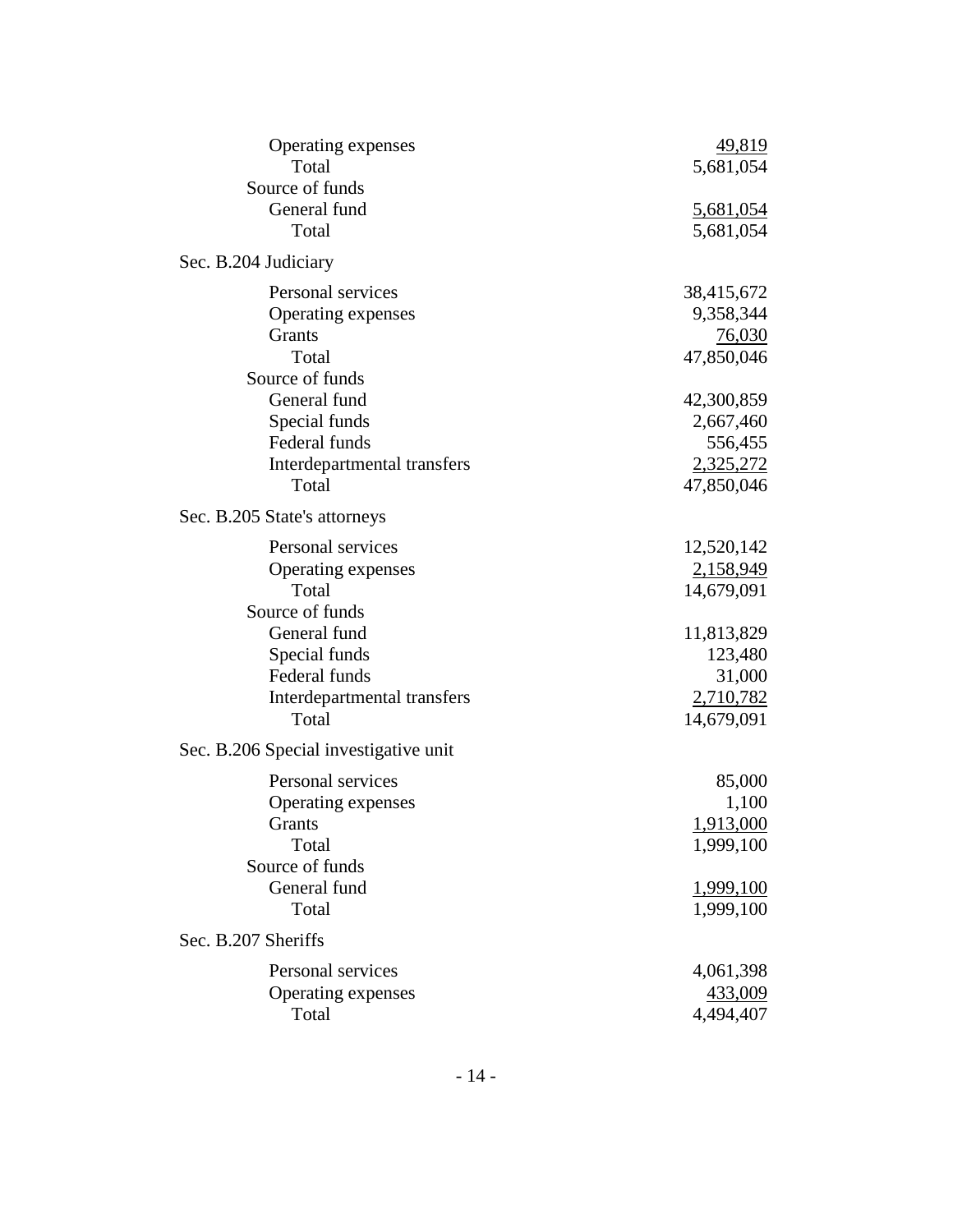| Source of funds                                                       |                  |
|-----------------------------------------------------------------------|------------------|
| General fund                                                          | <u>4,494,407</u> |
| Total                                                                 | 4,494,407        |
| Sec. B.208 Public safety - administration                             |                  |
| Personal services                                                     | 2,624,989        |
| Operating expenses                                                    | 2,661,095        |
| Total                                                                 | 5,286,084        |
| Source of funds                                                       |                  |
| General fund                                                          | 2,896,171        |
| Federal funds                                                         | 279,160          |
| Interdepartmental transfers                                           | 2,110,753        |
| Total                                                                 | 5,286,084        |
| Sec. B.209 Public safety - state police                               |                  |
| Personal services                                                     | 52,941,680       |
| Operating expenses                                                    | 9,656,601        |
| Grants                                                                | <u>759,635</u>   |
| Total                                                                 | 63,357,916       |
| Source of funds                                                       |                  |
| General fund                                                          | 35,799,847       |
| <b>Transportation fund</b>                                            | 20,250,000       |
| Special funds                                                         | 3,190,202        |
| Federal funds                                                         | 2,334,001        |
| Interdepartmental transfers                                           | 1,783,866        |
| Total                                                                 | 63,357,916       |
| Sec. B.210 Public safety - criminal justice services                  |                  |
| Personal services                                                     | 9,015,234        |
| Operating expenses                                                    | 2,346,270        |
| Grants                                                                | 191,650          |
| Total                                                                 | 11,553,154       |
| Source of funds                                                       |                  |
| General fund                                                          | 7,006,967        |
| Special funds                                                         | 2,134,552        |
| Federal funds                                                         | 1,516,096        |
| Interdepartmental transfers                                           | 895,539          |
| Total                                                                 | 11,553,154       |
| Sec. B.211 Public safety - emergency management and homeland security |                  |
| Personal services                                                     |                  |
|                                                                       | 3,398,216        |
| Operating expenses                                                    | 1,401,401        |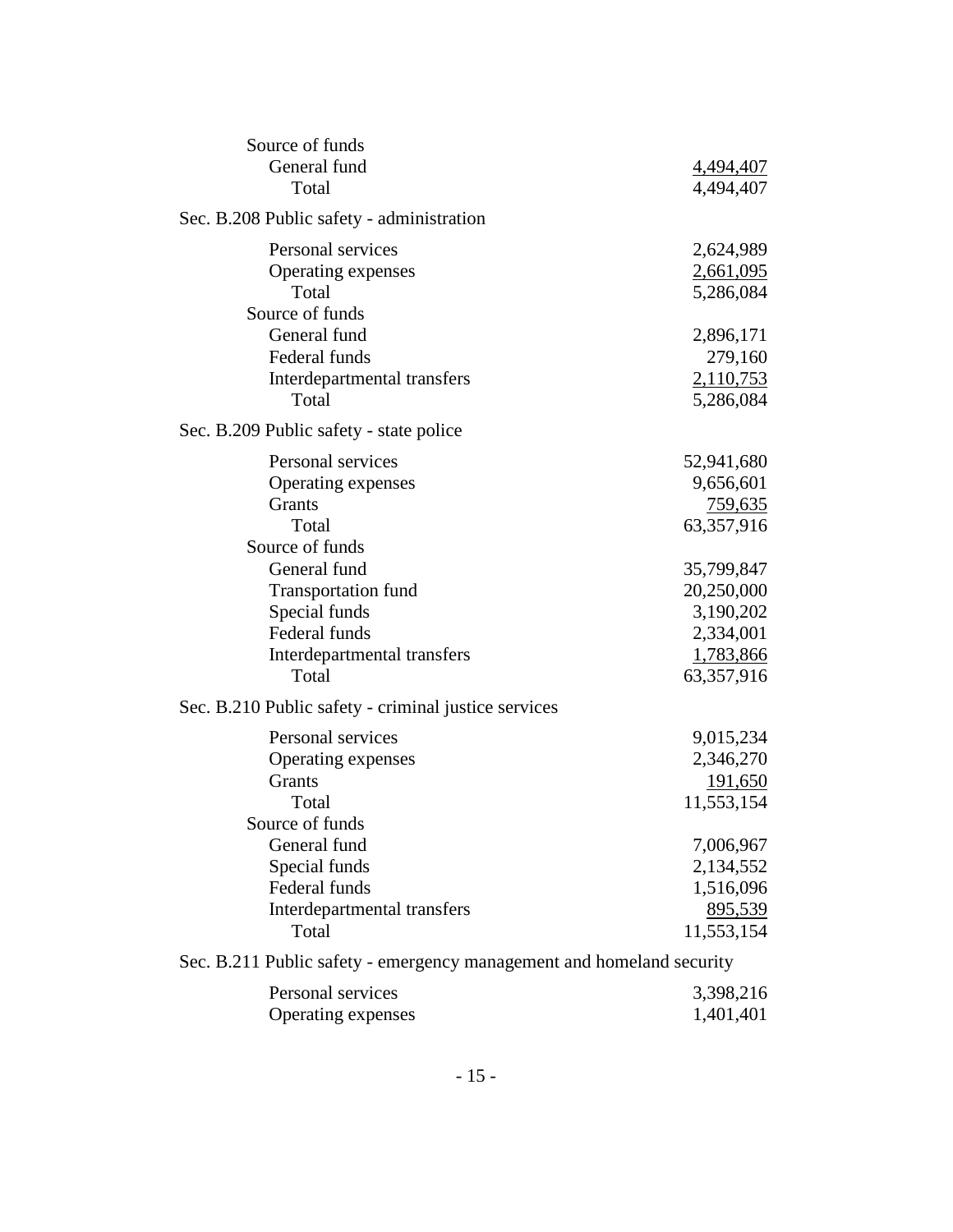| Grants                                      | 10,100,000       |
|---------------------------------------------|------------------|
| Total                                       | 14,899,617       |
| Source of funds                             |                  |
| General fund                                | 516,797          |
| Special funds                               | 300,000          |
| Federal funds                               | 13,798,597       |
| Interdepartmental transfers                 | <u>284,223</u>   |
| Total                                       | 14,899,617       |
| Sec. B.212 Public safety - fire safety      |                  |
| Personal services                           | 6,442,511        |
| Operating expenses                          | 3,083,185        |
| <b>Grants</b>                               | 107,000          |
| Total                                       | 9,632,696        |
| Source of funds                             |                  |
| General fund                                | 426,712          |
| Special funds                               | 8,309,126        |
| Federal funds                               | 851,858          |
| Interdepartmental transfers                 | 45,000           |
| Total                                       | 9,632,696        |
| Sec. B.215 Military - administration        |                  |
| Personal services                           | 712,974          |
| Operating expenses                          | 359,195          |
| Grants                                      | 100,000          |
| Total                                       | 1,172,169        |
| Source of funds                             |                  |
| General fund                                | <u>1,172,169</u> |
| Total                                       | 1,172,169        |
| Sec. B.216 Military - air service contract  |                  |
| Personal services                           | 5,527,805        |
| Operating expenses                          | 1,073,275        |
| Total                                       | 6,601,080        |
| Source of funds                             |                  |
| General fund                                | 583,733          |
| Federal funds                               | 6,017,347        |
| Total                                       | 6,601,080        |
| Sec. B.217 Military - army service contract |                  |
| Personal services                           | 7,325,373        |
| Operating expenses                          | 6,008,750        |
| Total                                       | 13,334,123       |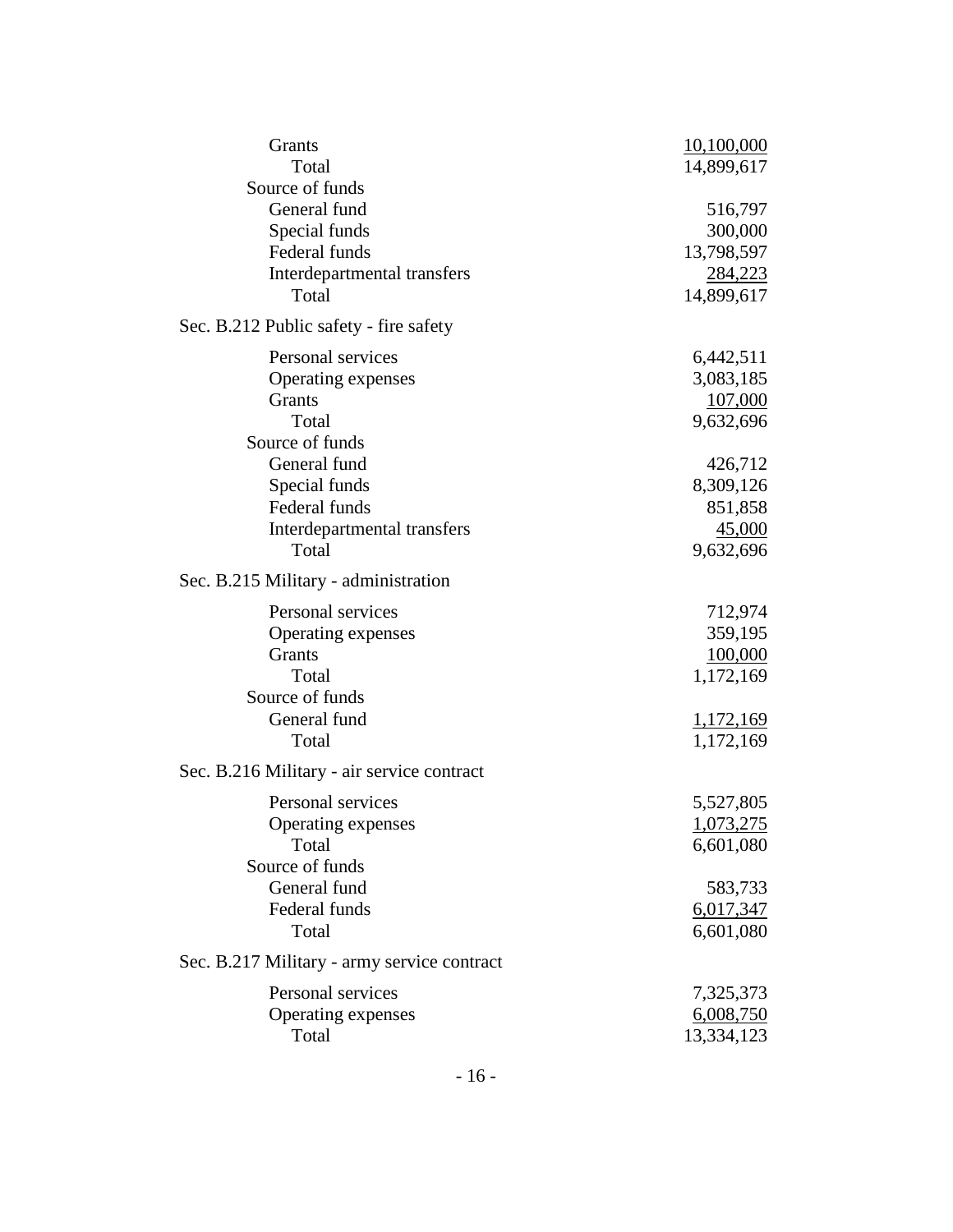| Source of funds<br>Federal funds             | 13,334,123  |
|----------------------------------------------|-------------|
| Total                                        | 13,334,123  |
| Sec. B.218 Military - building maintenance   |             |
| Personal services                            | 884,161     |
| Operating expenses                           | 696,659     |
| Total                                        | 1,580,820   |
| Source of funds                              |             |
| General fund                                 | 1,520,820   |
| Special funds                                | 60,000      |
| Total                                        | 1,580,820   |
| Sec. B.219 Military - veterans' affairs      |             |
| Personal services                            | 762,092     |
| Operating expenses                           | 163,245     |
| Grants                                       | 94,380      |
| Total                                        | 1,019,717   |
| Source of funds                              |             |
| General fund                                 | 794,678     |
| Special funds                                | 125,310     |
| Federal funds                                | 99,729      |
| Total                                        | 1,019,717   |
| Sec. B.220 Center for crime victim services  |             |
| Personal services                            | 1,788,731   |
| Operating expenses                           | 312,067     |
| Grants                                       | 11,663,697  |
| Total                                        | 13,764,495  |
| Source of funds                              |             |
| General fund                                 | 1,264,140   |
| Special funds                                | 5, 132, 559 |
| Federal funds                                | 7,367,796   |
| Total                                        | 13,764,495  |
| Sec. B.221 Criminal justice training council |             |
| Personal services                            | 1,061,527   |
| Operating expenses                           | 1,277,414   |
| Total                                        | 2,338,941   |
| Source of funds                              |             |
| General fund                                 | 2,298,555   |
| Interdepartmental transfers                  | 40,386      |
| Total                                        | 2,338,941   |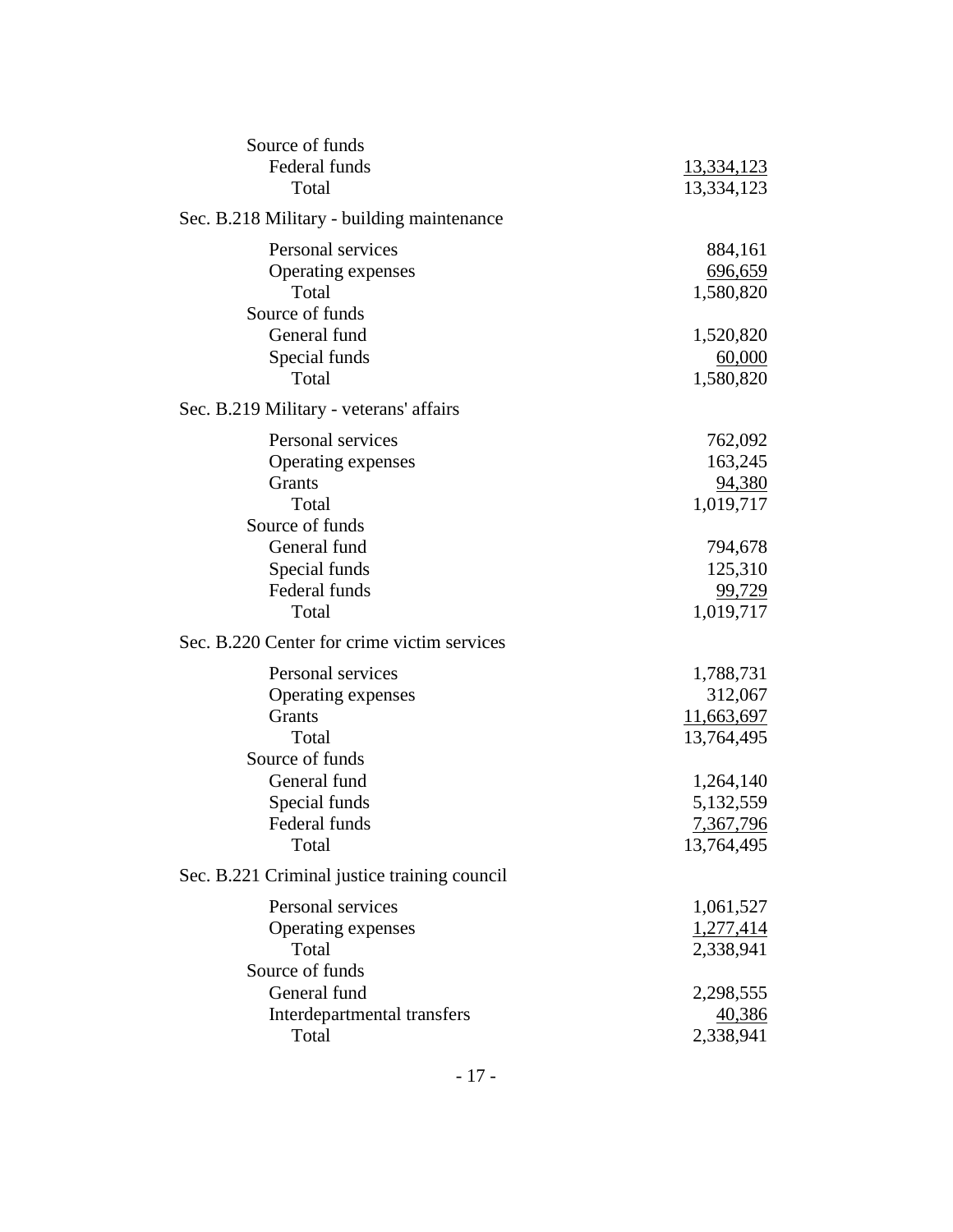|  |  |  |  |  |  | Sec. B.222 Agriculture, food and markets - administration |
|--|--|--|--|--|--|-----------------------------------------------------------|
|--|--|--|--|--|--|-----------------------------------------------------------|

| Personal services  | 1,654,766 |
|--------------------|-----------|
| Operating expenses | 288,742   |
| <b>Grants</b>      | 307,972   |
| Total              | 2,251,480 |
| Source of funds    |           |
| General fund       | 1,133,695 |
| Special funds      | 630,066   |
| Federal funds      | 487,719   |
| Total              | 2,251,480 |
|                    |           |

Sec. B.223 Agriculture, food and markets - food safety and consumer protection

| Personal services           | 3,939,183 |
|-----------------------------|-----------|
| Operating expenses          | 726,671   |
| <b>Grants</b>               | 2,750,000 |
| Total                       | 7,415,854 |
| Source of funds             |           |
| General fund                | 2,661,332 |
| Special funds               | 3,672,807 |
| Federal funds               | 1,074,715 |
| Interdepartmental transfers | 7,000     |
| Total                       | 7,415,854 |

Sec. B.224 Agriculture, food and markets - agricultural development

| Personal services           | 1,590,008 |
|-----------------------------|-----------|
| Operating expenses          | 1,016,357 |
| Grants                      | 1,170,875 |
| Total                       | 3,777,240 |
| Source of funds             |           |
| General fund                | 1,878,127 |
| Special funds               | 625,830   |
| Federal funds               | 1,233,783 |
| Interdepartmental transfers | 39,500    |
| Total                       | 3,777,240 |

Sec. B.225 Agriculture, food and markets - agricultural resource management and environmental stewardship

| 3,344,918 |
|-----------|
| 563,044   |
| 587,000   |
| 4,494,962 |
|           |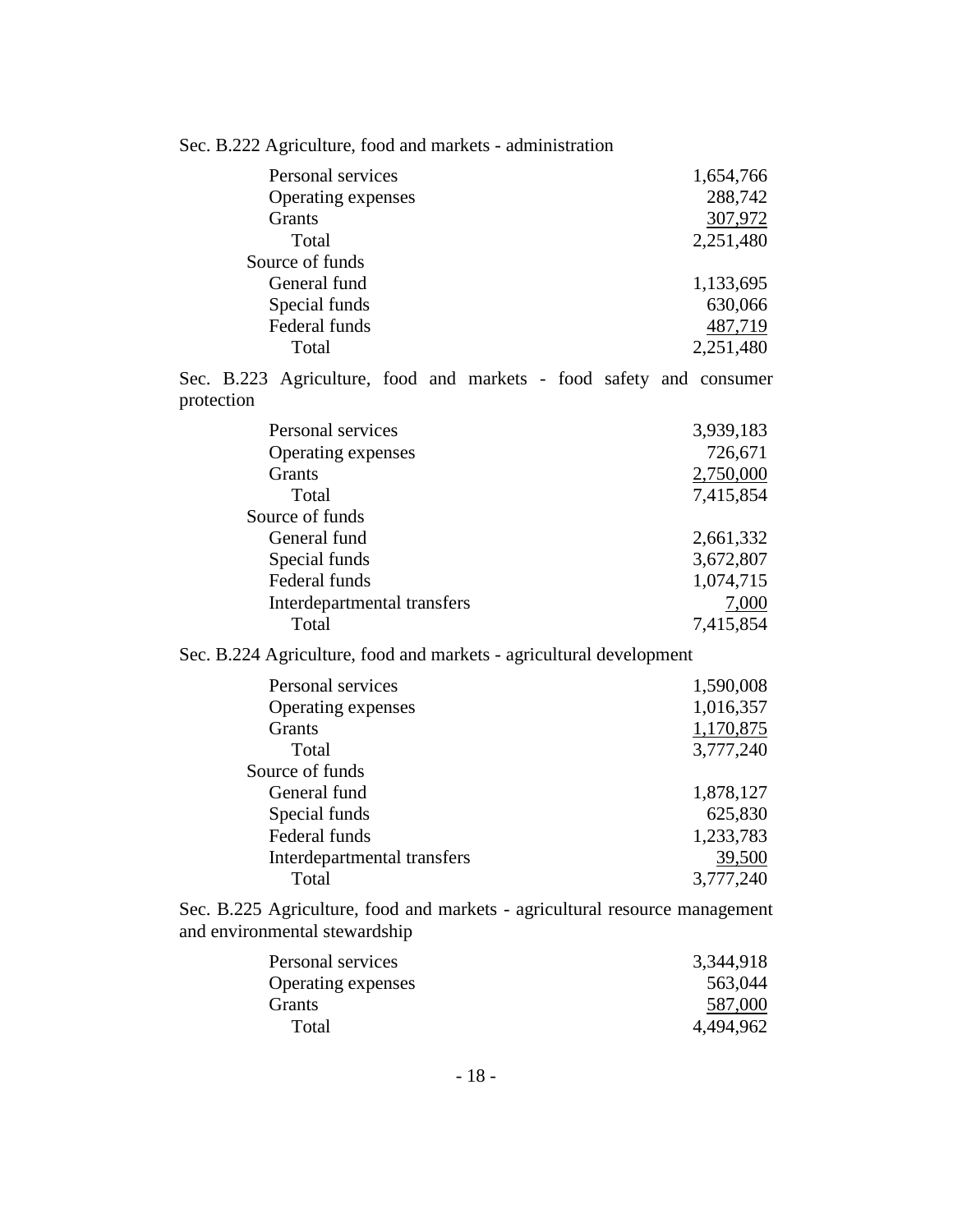| Source of funds                                                                                  |                        |
|--------------------------------------------------------------------------------------------------|------------------------|
| General fund                                                                                     | 1,852,119              |
| Special funds                                                                                    | 1,958,384              |
| Federal funds                                                                                    | 477,028                |
| Interdepartmental transfers                                                                      | 207,431                |
| Total                                                                                            | 4,494,962              |
|                                                                                                  |                        |
| Sec. B.225.1 Agriculture, food and markets - Vermont Agriculture and<br><b>Environmental Lab</b> |                        |
| Personal services                                                                                | 1,356,637              |
| Operating expenses                                                                               | <u>757,396</u>         |
| Total                                                                                            | 2,114,033              |
| Source of funds                                                                                  |                        |
| General fund                                                                                     | 848,119                |
| Special funds                                                                                    | 1,207,787              |
|                                                                                                  |                        |
| Interdepartmental transfers<br>Total                                                             | 58,127                 |
|                                                                                                  | 2,114,033              |
| Sec. B.225.2 Agriculture, Food and Markets - Clean Water                                         |                        |
| Personal services                                                                                | 1,070,182              |
| Operating expenses                                                                               | 266,190                |
| <b>Grants</b>                                                                                    | 850,000                |
| Total                                                                                            | 2,186,372              |
| Source of funds                                                                                  |                        |
| Special funds                                                                                    | 2,186,372              |
| Total                                                                                            | 2,186,372              |
| Sec. B.226 Financial regulation - administration                                                 |                        |
| Personal services                                                                                | 1,998,578              |
| Operating expenses                                                                               | <u>198,577</u>         |
| Total                                                                                            | 2,197,155              |
| Source of funds                                                                                  |                        |
|                                                                                                  |                        |
| Special funds<br>Total                                                                           | 2,197,155<br>2,197,155 |
|                                                                                                  |                        |
| Sec. B.227 Financial regulation - banking                                                        |                        |
| Personal services                                                                                | 1,668,222              |
| Operating expenses                                                                               | <u>394,337</u>         |
| Total                                                                                            | 2,062,559              |
| Source of funds                                                                                  |                        |
| Special funds                                                                                    | <u>2,062,559</u>       |
| Total                                                                                            | 2,062,559              |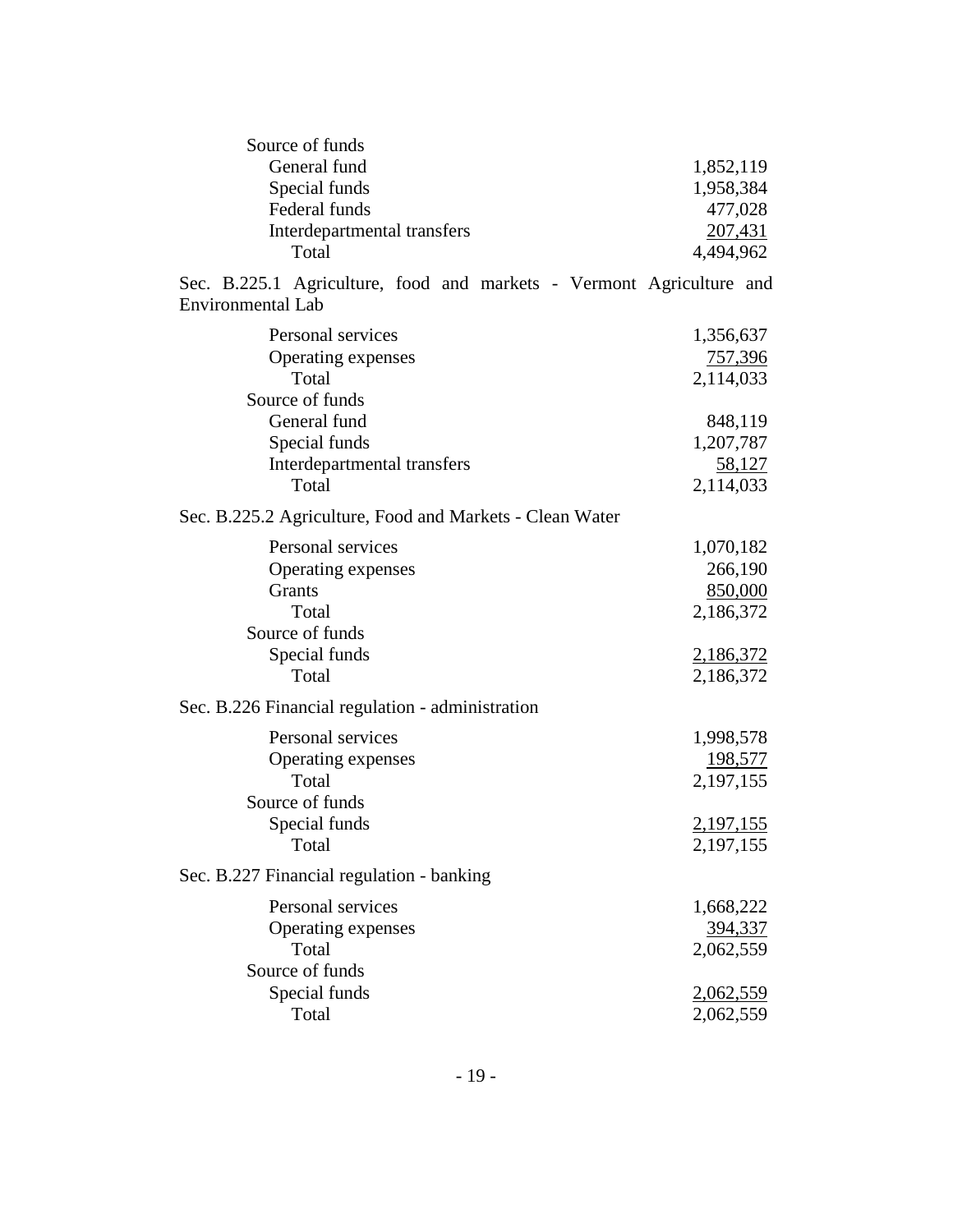| Sec. B.228 Financial regulation - insurance         |                             |
|-----------------------------------------------------|-----------------------------|
| Personal services<br>Operating expenses             | 4,436,994<br><u>555,765</u> |
| Total<br>Source of funds                            | 4,992,759                   |
| Special funds                                       | 4,921,496                   |
| Interdepartmental transfers                         | 71,263                      |
| Total                                               | 4,992,759                   |
| Sec. B.229 Financial regulation - captive insurance |                             |
| Personal services                                   | 4,476,171                   |
| Operating expenses                                  | 566,984                     |
| Total<br>Source of funds                            | 5,043,155                   |
| Special funds                                       | 5,043,155                   |
| Total                                               | 5,043,155                   |
| Sec. B.230 Financial regulation - securities        |                             |
| Personal services                                   | 863,956                     |
| Operating expenses                                  | 185,402                     |
| Total                                               | 1,049,358                   |
| Source of funds                                     |                             |
| Special funds<br>Total                              | 1,049,358                   |
|                                                     | 1,049,358                   |
| Sec. B.232 Secretary of state                       |                             |
| Personal services                                   | 9,750,435                   |
| Operating expenses                                  | 2,538,565                   |
| Total<br>Source of funds                            | 12,289,000                  |
| Special funds                                       | 11,007,000                  |
| Federal funds                                       | 1,207,000                   |
| Interdepartmental transfers                         | 75,000                      |
| Total                                               | 12,289,000                  |
| Sec. B.233 Public service - regulation and energy   |                             |
| Personal services                                   | 10,273,714                  |
| Operating expenses                                  | 2,111,355                   |
| Grants                                              | 3,883,867                   |
| Total                                               | 16,268,936                  |
| Source of funds<br>Special funds                    | 13,856,417                  |
| Federal funds                                       | 1,234,279                   |
|                                                     |                             |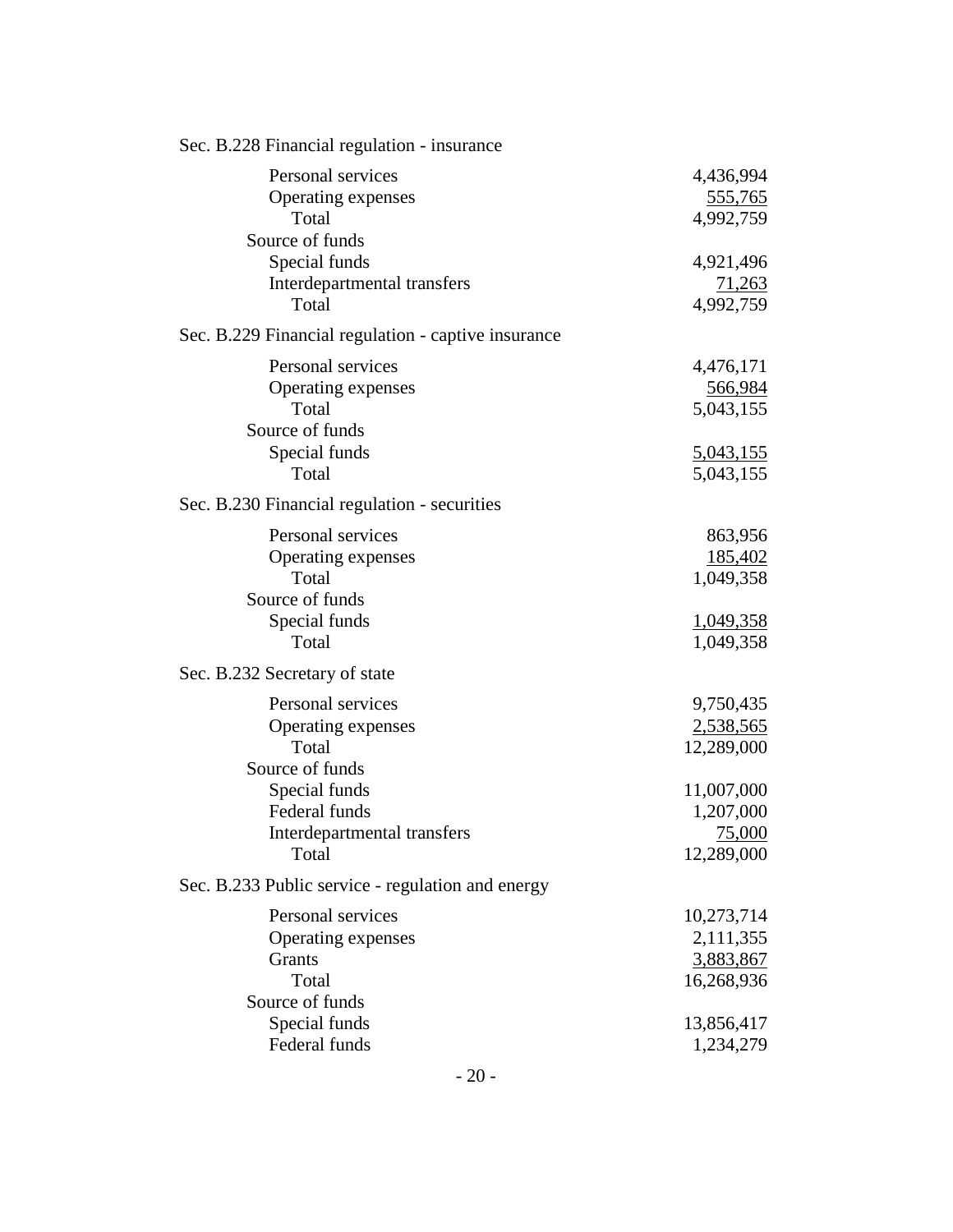| <b>ARRA</b> funds                                     | 1,120,000        |
|-------------------------------------------------------|------------------|
| Interdepartmental transfers                           | 41,667           |
| Enterprise funds                                      | 16,573           |
| Total                                                 | 16,268,936       |
| Sec. B.234 Public service board                       |                  |
| Personal services                                     | 3,166,727        |
| Operating expenses                                    | 481,111          |
| Total                                                 | 3,647,838        |
| Source of funds                                       |                  |
| Special funds                                         | 3,647,838        |
| Total                                                 | 3,647,838        |
| Sec. B.235 Enhanced 9-1-1 Board                       |                  |
| Personal services                                     | 3,759,427        |
| Operating expenses                                    | 362,937          |
| Grants                                                | 720,000          |
| Total                                                 | 4,842,364        |
| Source of funds                                       |                  |
| Special funds                                         | 4,842,364        |
| Total                                                 | 4,842,364        |
| Sec. B.236 Human rights commission                    |                  |
| Personal services                                     | 481,533          |
| Operating expenses                                    | <u>79,095</u>    |
| Total                                                 | 560,628          |
| Source of funds                                       |                  |
| General fund                                          | 490,527          |
| Federal funds                                         | 70,101           |
| Total                                                 | 560,628          |
| Sec. B.237 Liquor control - administration            |                  |
| Personal services                                     | 3,864,134        |
| Operating expenses                                    | 600,485          |
| Total                                                 | 4,464,619        |
| Source of funds                                       |                  |
| Enterprise funds                                      | <u>4,464,619</u> |
| Total                                                 | 4,464,619        |
| Sec. B.238 Liquor control - enforcement and licensing |                  |
| Personal services                                     | 2,660,717        |
| Operating expenses                                    | 560,506          |
| Total                                                 | 3,221,223        |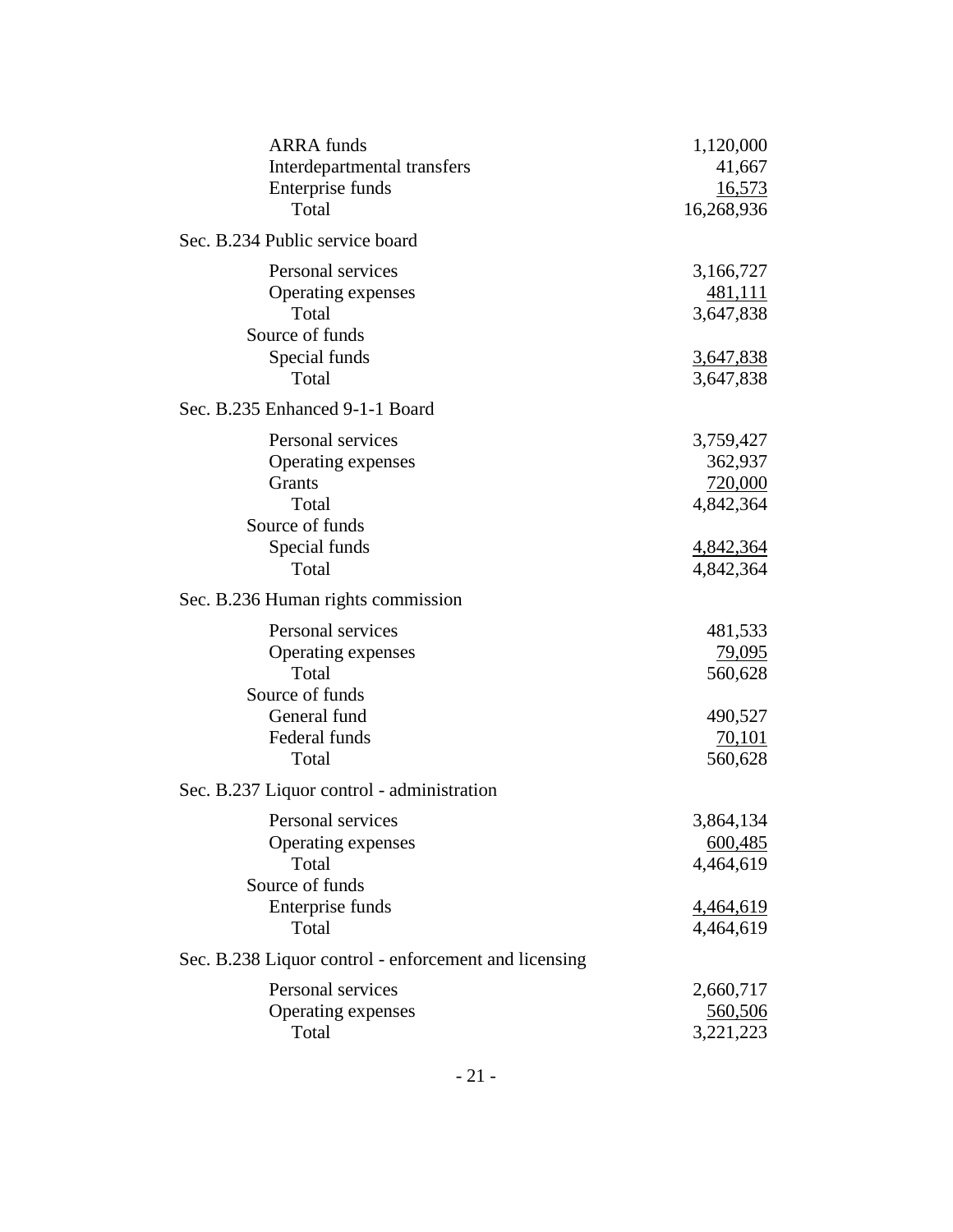| Source of funds                                                           |                  |
|---------------------------------------------------------------------------|------------------|
| Special funds                                                             | 20,000           |
| Tobacco fund                                                              | 213,843          |
| Federal funds                                                             | 312,503          |
| Enterprise funds                                                          | 2,674,877        |
| Total                                                                     | 3,221,223        |
| Sec. B.239 Liquor control - warehousing and distribution                  |                  |
| Personal services                                                         | 990,624          |
| Operating expenses                                                        | 522,578          |
| Total                                                                     | 1,513,202        |
| Source of funds                                                           |                  |
| Enterprise funds                                                          | <u>1,513,202</u> |
| Total                                                                     | 1,513,202        |
| Sec. B.240 Total protection to persons and property                       |                  |
| Source of funds                                                           |                  |
| General fund                                                              | 147,805,612      |
| <b>Transportation fund</b>                                                | 20,250,000       |
| Special funds                                                             | 83,999,327       |
| Tobacco fund                                                              | 561,843          |
| Federal funds                                                             | 53,396,381       |
| <b>ARRA</b> funds                                                         | 1,120,000        |
| Interdepartmental transfers                                               | 13,253,305       |
| Enterprise funds                                                          | 8,669,271        |
| Total                                                                     | 329,055,739      |
| Sec. B.300 Human services - agency of human services - secretary's office |                  |
| Personal services                                                         | 19,186,112       |
| Operating expenses                                                        | 5,427,146        |
| Grants                                                                    | <u>7,444,843</u> |
| Total                                                                     | 32,058,101       |
| Source of funds                                                           |                  |
| General fund                                                              | 10,014,889       |
| Special funds                                                             | 91,017           |
| Tobacco fund                                                              | 25,000           |
| Federal funds                                                             | 19,149,640       |
| Global Commitment fund                                                    | 453,000          |
| Interdepartmental transfers                                               | 2,324,555        |
| Total                                                                     | 32,058,101       |
|                                                                           |                  |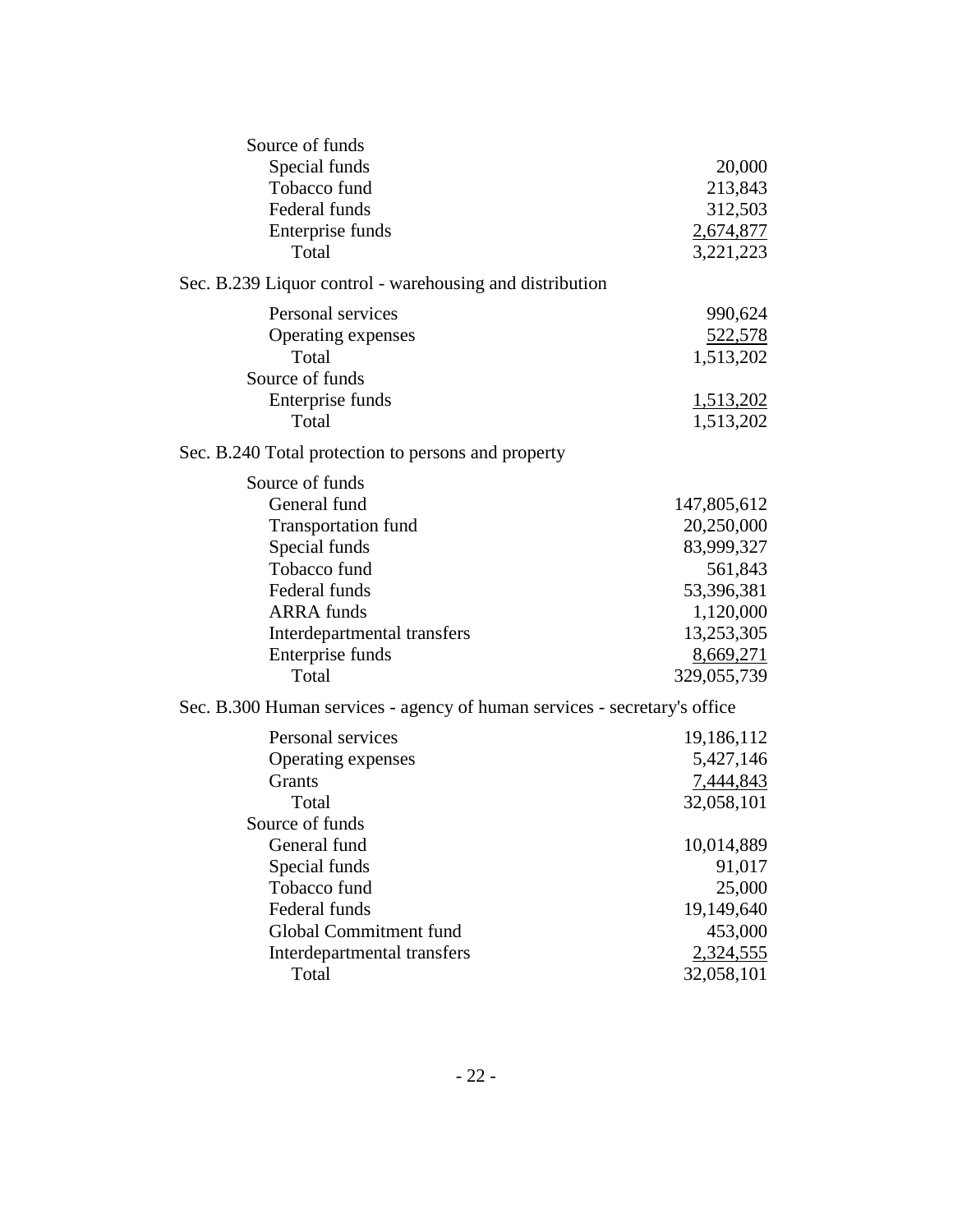| $\text{SCL}$ . D.301 Secretary's UTHC - groval communicity |               |
|------------------------------------------------------------|---------------|
| Operating expenses                                         | 846,057       |
| Grants                                                     | 1,582,593,210 |
| Total                                                      | 1,583,439,267 |
| Source of funds                                            |               |
| General fund                                               | 263,072,810   |
| Special funds                                              | 31,496,422    |
| Tobacco fund                                               | 21,269,352    |
| State health care resources fund                           | 293,176,780   |
| Federal funds                                              | 956,383,903   |
| Interdepartmental transfers                                | 18,040,000    |
| Total                                                      | 1,583,439,267 |
| Sec. B.302 Rate setting                                    |               |
| Personal services                                          | 864,718       |
| Operating expenses                                         | 97,142        |
| Total                                                      | 961,860       |
| Source of funds                                            |               |
| General fund                                               | 480,930       |
| Federal funds                                              | 480,930       |
| Total                                                      | 961,860       |
| Sec. B.303 Developmental disabilities council              |               |
| Personal services                                          | 290,325       |
| Operating expenses                                         | 67,012        |
| Grants                                                     | 248,388       |
| Total                                                      | 605,725       |
| Source of funds                                            |               |
| Federal funds                                              | 605,725       |
| Total                                                      | 605,725       |
| Sec. B.304 Human services board                            |               |
| Personal services                                          | 682,525       |
| Operating expenses                                         | 88,308        |
| Total                                                      | 770,833       |
| Source of funds                                            |               |
| General fund                                               | 409,989       |
| Federal funds                                              | 314,044       |
| Interdepartmental transfers                                | 46,800        |
| Total                                                      | 770,833       |

Sec. B.301 Secretary's office - global commitment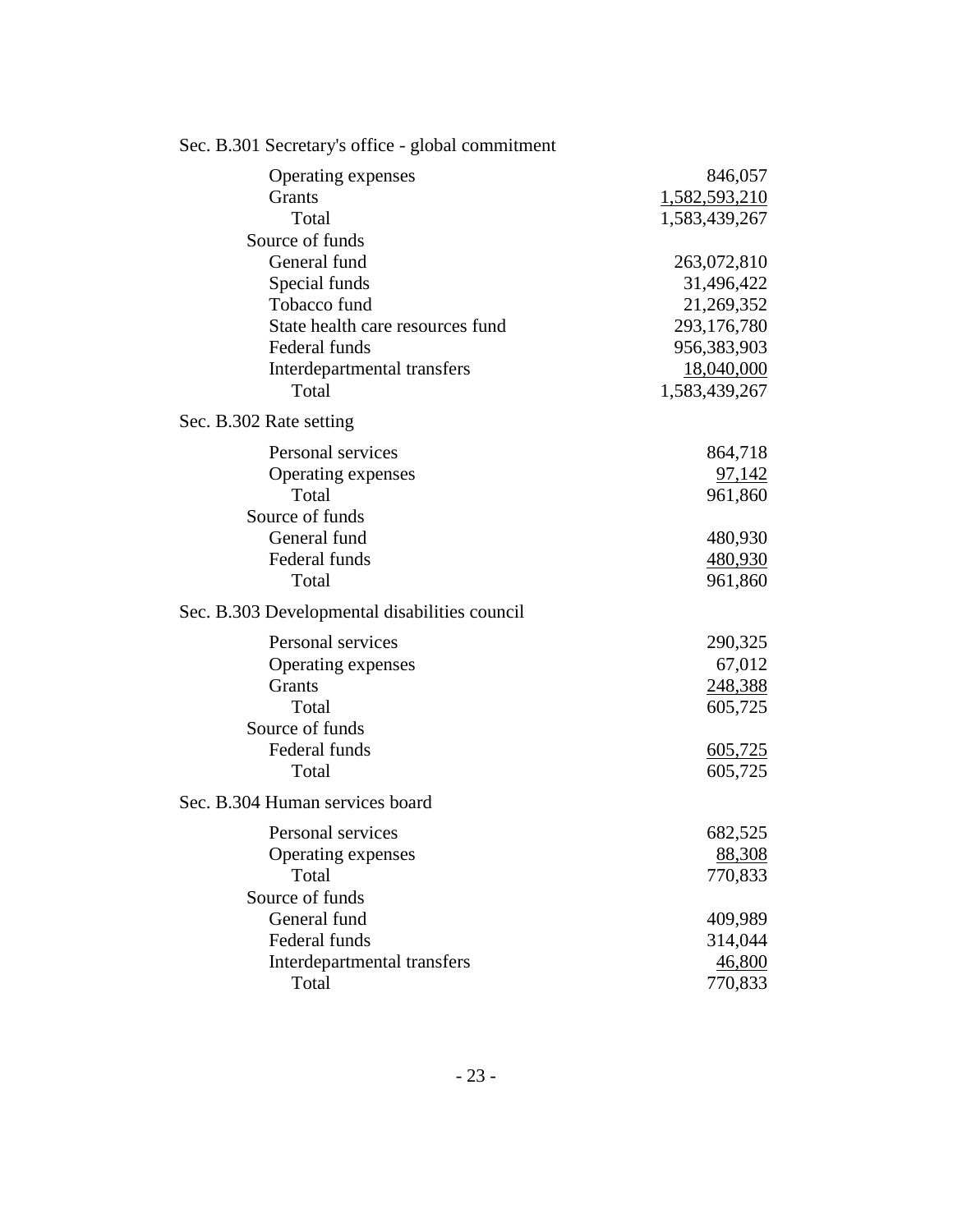| Sec. B.305 AHS - administrative fund                                                         |                    |
|----------------------------------------------------------------------------------------------|--------------------|
| Personal services                                                                            | 350,000            |
| Operating expenses                                                                           | 10,150,000         |
| Total                                                                                        | 10,500,000         |
| Source of funds                                                                              |                    |
| Interdepartmental transfers                                                                  | 10,500,000         |
| Total                                                                                        | 10,500,000         |
| Sec. B.306 Department of Vermont health access - administration                              |                    |
| Personal services                                                                            | 177,240,484        |
| Operating expenses                                                                           | 5,542,033          |
| Grants                                                                                       | 7,264,742          |
| Total                                                                                        | 190,047,259        |
| Source of funds                                                                              |                    |
| General fund                                                                                 | 31,518,780         |
| Special funds                                                                                | 3,577,938          |
| Federal funds                                                                                | 139,552,196        |
| Global Commitment fund                                                                       | 7,915,736          |
| Interdepartmental transfers                                                                  | 7,482,609          |
| Total                                                                                        | 190,047,259        |
| Sec. B.307 Department of Vermont health access - Medicaid program - global<br>commitment     |                    |
| Grants                                                                                       | 752,555,668        |
| Total                                                                                        | 752,555,668        |
| Source of funds                                                                              |                    |
| Global Commitment fund                                                                       | <u>752,555,668</u> |
| Total                                                                                        | 752,555,668        |
| Sec. B.308 Department of Vermont health access - Medicaid program - long<br>term care waiver |                    |
| Grants                                                                                       | 196, 483, 201      |

| Grants                 | 196,483,201 |
|------------------------|-------------|
| Total                  | 196,483,201 |
| Source of funds        |             |
| General fund           | 753,720     |
| Federal funds          | 896,280     |
| Global Commitment fund | 194,833,201 |
| Total                  | 196,483,201 |
|                        |             |

Sec. B.309 Department of Vermont health access - Medicaid program - state only

| Grants | 50,175,082 |
|--------|------------|
| Total  | 50,175,082 |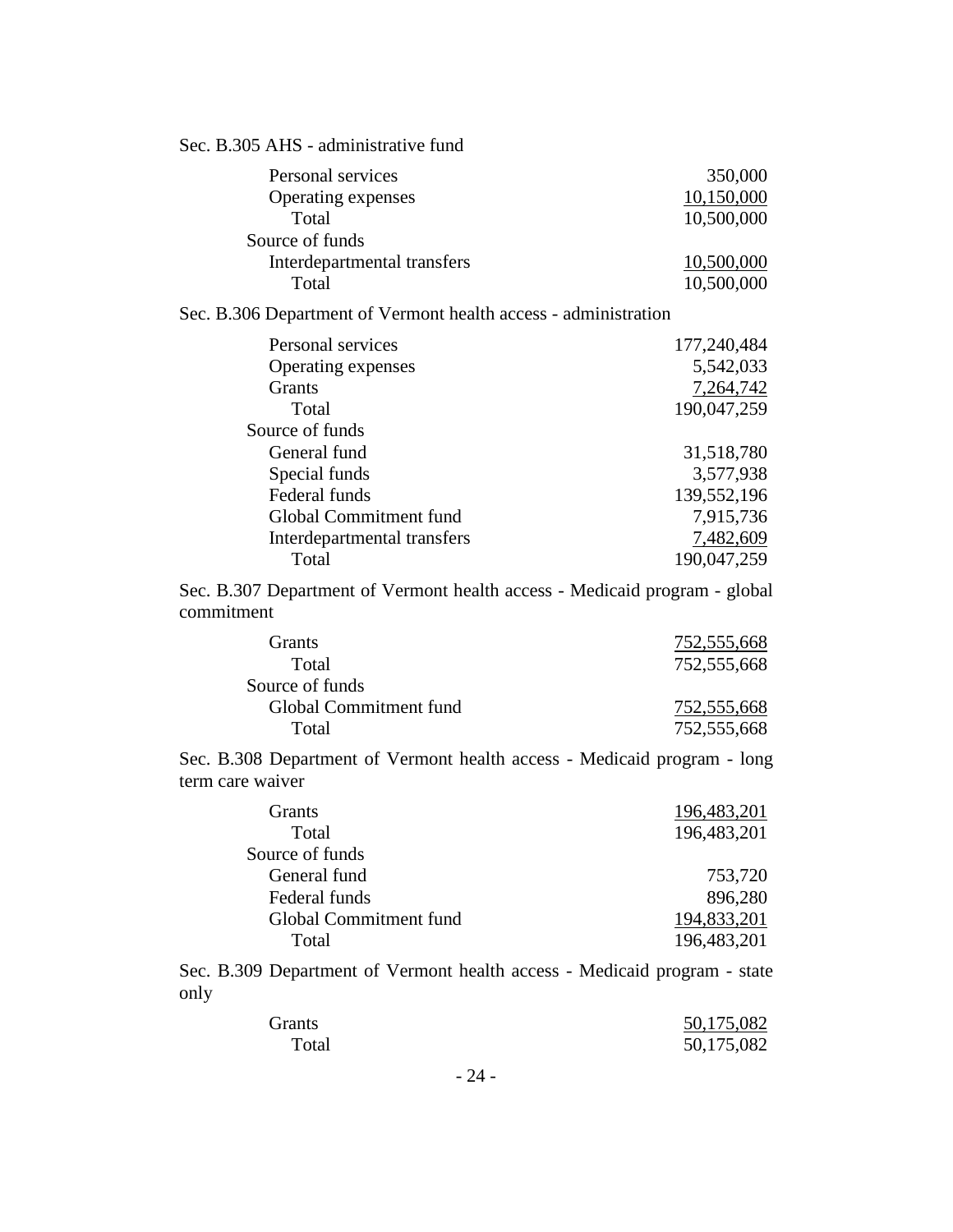| Source of funds        |            |
|------------------------|------------|
| General fund           | 40,507,054 |
| Global Commitment fund | 9,668,028  |
| Total                  | 50,175,082 |

Sec. B.310 Department of Vermont health access - Medicaid non-waiver matched

| Grants                                         | 37,213,898 |
|------------------------------------------------|------------|
| Total                                          |            |
| Source of funds                                | 37,213,898 |
|                                                |            |
| General fund                                   | 13,685,694 |
| Federal funds                                  | 23,528,204 |
| Total                                          | 37,213,898 |
| Sec. B.311 Health - administration and support |            |
| Personal services                              | 7,692,836  |
| Operating expenses                             | 2,999,965  |
| Grants                                         | 3,725,000  |
| Total                                          | 14,417,801 |
| Source of funds                                |            |
| General fund                                   | 2,646,995  |
| Special funds                                  | 1,640,781  |
| Federal funds                                  | 6,606,306  |
| Global Commitment fund                         | 3,478,719  |
| Interdepartmental transfers                    | 45,000     |
| Total                                          | 14,417,801 |
| Sec. B.312 Health - public health              |            |
| Personal services                              | 41,822,394 |
| Operating expenses                             | 7,579,809  |
| Grants                                         | 36,081,485 |
| Total                                          | 85,483,688 |
| Source of funds                                |            |
| General fund                                   | 8,567,428  |
| Special funds                                  | 17,443,570 |
| Tobacco fund                                   | 1,063,918  |
| Federal funds                                  | 44,857,697 |
| Global Commitment fund                         | 12,551,629 |
| Interdepartmental transfers                    | 974,446    |
| Permanent trust funds                          | 25,000     |
| Total                                          | 85,483,688 |
|                                                |            |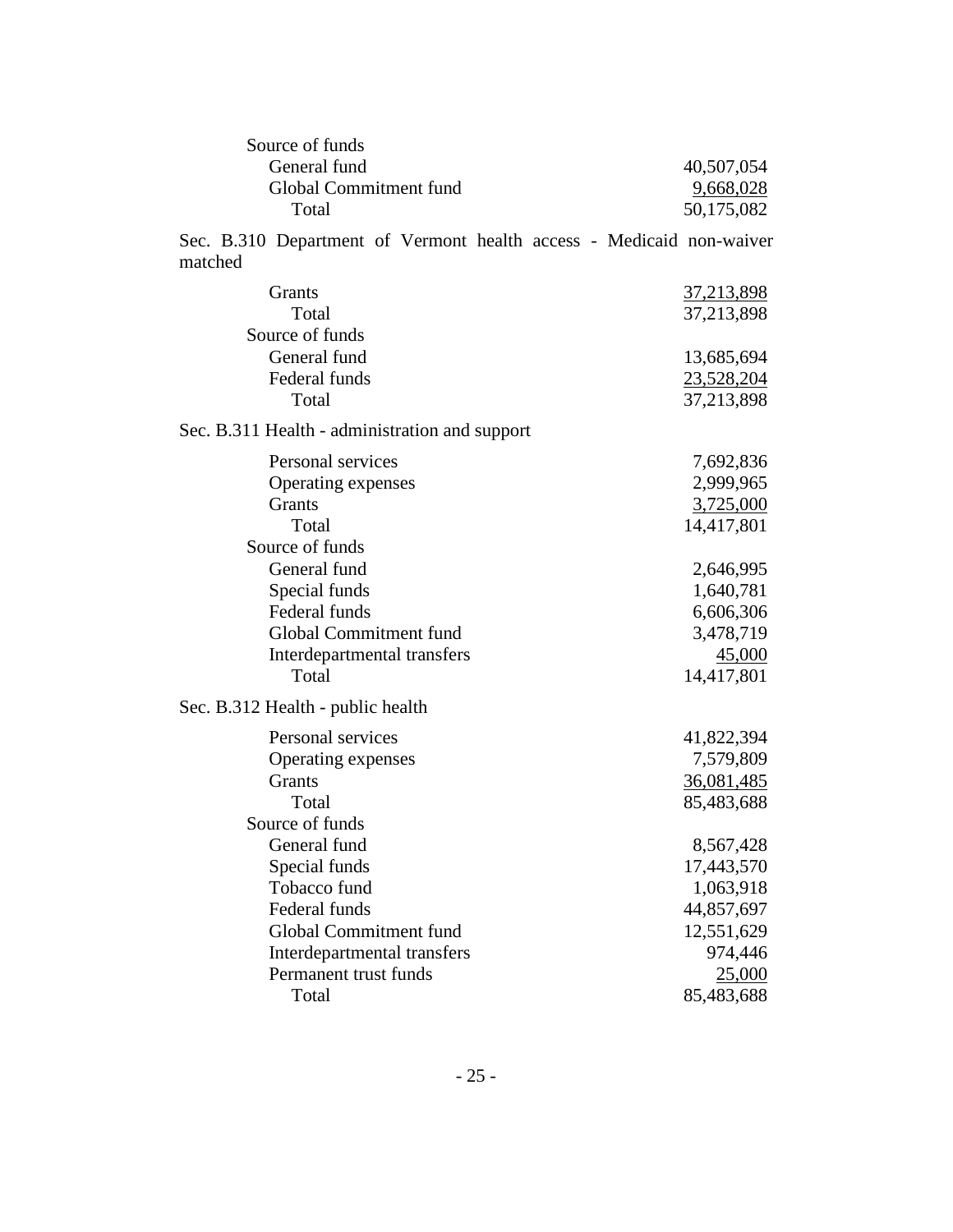| Sec. B.313 Health - alcohol and drug abuse programs                                       |               |
|-------------------------------------------------------------------------------------------|---------------|
| Personal services                                                                         | 3,763,900     |
| Operating expenses                                                                        | 208,810       |
| Grants                                                                                    | 49,363,212    |
| Total                                                                                     | 53,335,922    |
| Source of funds                                                                           |               |
| General fund                                                                              | 2,908,535     |
| Special funds                                                                             | 1,084,761     |
| Tobacco fund                                                                              | 949,917       |
| Federal funds                                                                             | 13,197,694    |
| Global Commitment fund                                                                    | 35,195,015    |
| Total                                                                                     | 53,335,922    |
| Sec. B.314 Mental health - mental health                                                  |               |
| Personal services                                                                         | 29,838,587    |
| Operating expenses                                                                        | 3,666,056     |
| Grants                                                                                    | 199, 368, 140 |
| Total                                                                                     | 232,872,783   |
| Source of funds                                                                           |               |
| General fund                                                                              | 4,864,021     |
| Special funds                                                                             | 434,904       |
| Federal funds                                                                             | 6,691,092     |
| Global Commitment fund                                                                    | 220,862,766   |
| Interdepartmental transfers                                                               | 20,000        |
| Total                                                                                     | 232,872,783   |
| Sec. B.316 Department for children and families - administration $\&$ support<br>services |               |
| Personal services                                                                         | 41,307,378    |
| Operating expenses                                                                        | 10,464,802    |
| Grants                                                                                    | 3,678,688     |
| Total                                                                                     | 55,450,868    |
| Source of funds                                                                           |               |
| General fund                                                                              | 30,639,729    |
| Special funds                                                                             | 655,548       |
| Federal funds                                                                             | 23,274,906    |
| Global Commitment fund                                                                    | 664,660       |
| Interdepartmental transfers                                                               | 216,025       |
| Total                                                                                     | 55,450,868    |
| Sec. B.317 Department for children and families - family services                         |               |
| Personal services                                                                         | 31,887,814    |
| Operating expenses                                                                        | 4,723,500     |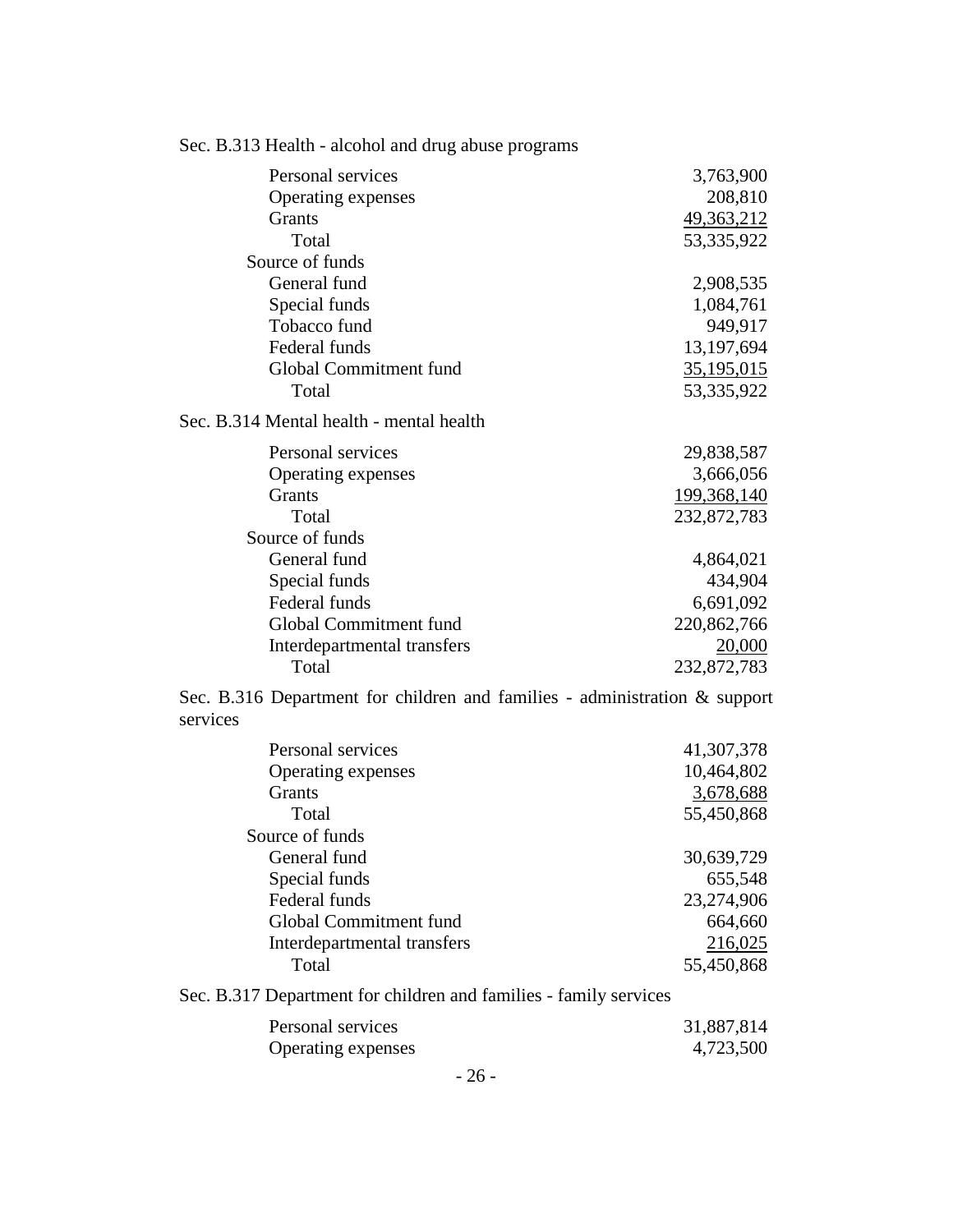| Grants                                                                               | 75,838,377              |
|--------------------------------------------------------------------------------------|-------------------------|
| Total                                                                                | 112,449,691             |
| Source of funds                                                                      |                         |
| General fund                                                                         | 33,280,421              |
| Special funds                                                                        | 1,691,637               |
| Federal funds                                                                        | 26, 151, 771            |
| Global Commitment fund                                                               | 51,191,608              |
| Interdepartmental transfers                                                          | 134,254                 |
| Total                                                                                | 112,449,691             |
| Sec. B.318 Department for children and families - child development                  |                         |
| Personal services                                                                    | 6,405,300               |
| Operating expenses                                                                   | 802,146                 |
| <b>Grants</b>                                                                        | 77,455,662              |
| Total                                                                                | 84,663,108              |
| Source of funds                                                                      |                         |
| General fund                                                                         | 35,216,782              |
| Special funds                                                                        | 1,820,000               |
| Federal funds                                                                        | 36, 142, 431            |
| Global Commitment fund                                                               | 11,483,895              |
| Total                                                                                | 84,663,108              |
|                                                                                      |                         |
| Sec. B.319 Department for children and families - office of child support            |                         |
| Personal services                                                                    | 10,242,836              |
| Operating expenses                                                                   | 3,632,098               |
| Total                                                                                | 13,874,934              |
| Source of funds                                                                      |                         |
| General fund                                                                         | 3,478,675               |
| Special funds                                                                        | 455,719                 |
| Federal funds                                                                        | 9,552,940               |
| Interdepartmental transfers                                                          | 387,600                 |
| Total                                                                                | 13,874,934              |
| Sec. B.320 Department for children and families - aid to aged, blind and<br>disabled |                         |
|                                                                                      |                         |
| Personal services                                                                    | 2,182,805               |
| Grants                                                                               | 11,367,424              |
| Total                                                                                | 13,550,229              |
| Source of funds                                                                      |                         |
| General fund                                                                         | 9,649,899               |
| Global Commitment fund<br>Total                                                      | 3,900,330<br>13,550,229 |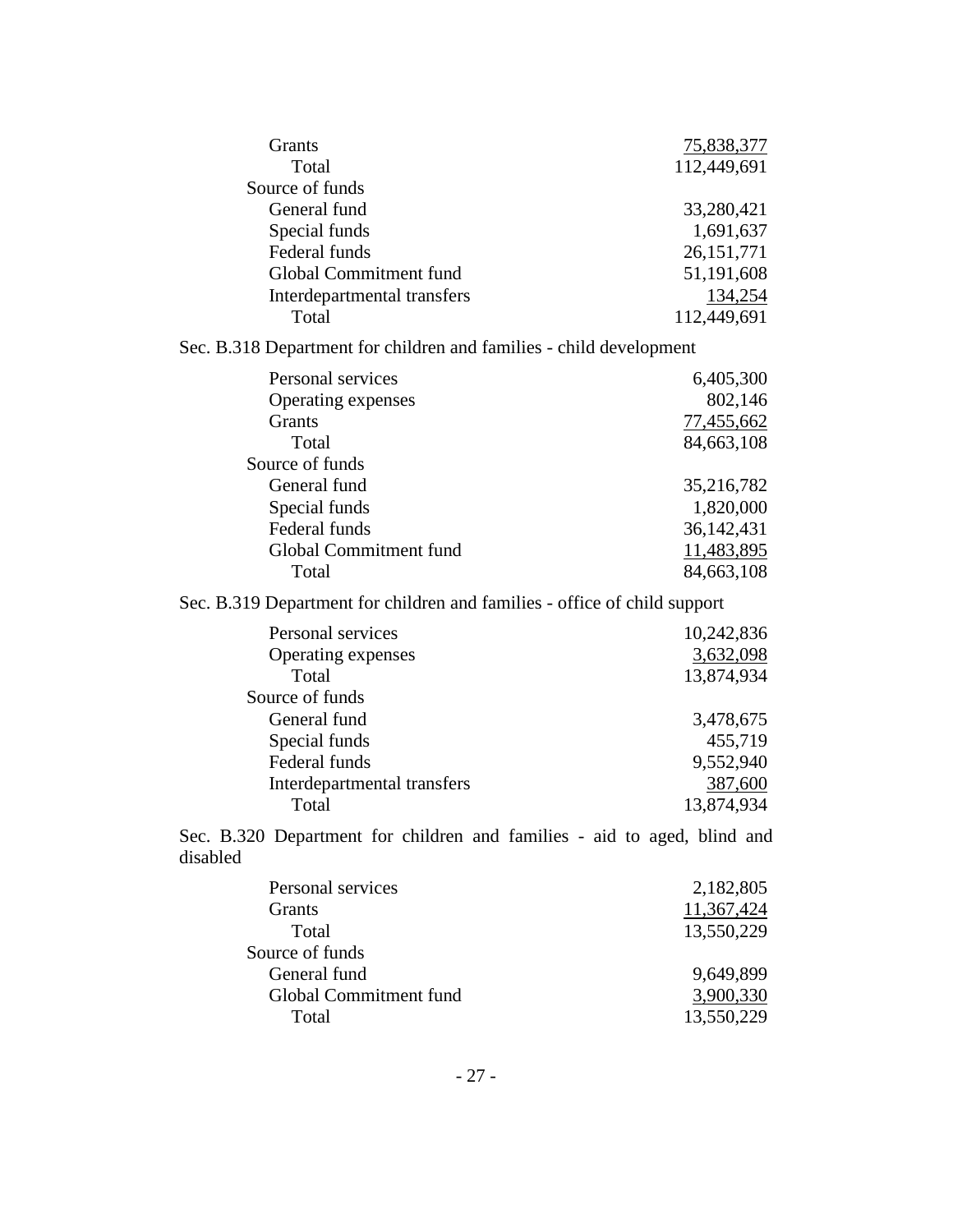| Grants                          |                                                                      | 6,977,360                       |
|---------------------------------|----------------------------------------------------------------------|---------------------------------|
| Total                           |                                                                      | 6,977,360                       |
| Source of funds<br>General fund |                                                                      | 5,580,025                       |
| Federal funds                   |                                                                      | 1,111,320                       |
| Global Commitment fund          |                                                                      | 286,015                         |
| Total                           |                                                                      | 6,977,360                       |
|                                 | Sec. B.322 Department for children and families - 3Squares VT        |                                 |
| Grants                          |                                                                      | <u>29,827,906</u>               |
| Total                           |                                                                      | 29,827,906                      |
| Source of funds                 |                                                                      |                                 |
| Federal funds<br>Total          |                                                                      | <u>29,827,906</u><br>29,827,906 |
|                                 |                                                                      |                                 |
|                                 | Sec. B.323 Department for children and families - reach up           |                                 |
| Operating expenses              |                                                                      | 95,202                          |
| Grants                          |                                                                      | 33,735,219                      |
| Total<br>Source of funds        |                                                                      | 33,830,421                      |
| General fund                    |                                                                      | 6,717,098                       |
| Special funds                   |                                                                      | 21,806,288                      |
| Federal funds                   |                                                                      | 2,674,594                       |
| Global Commitment fund          |                                                                      | 2,632,441                       |
| Total                           |                                                                      | 33,830,421                      |
| assistance/LIHEAP               | Sec. B.324 Department for children and families - home heating fuel  |                                 |
| Grants                          |                                                                      | 17,351,664                      |
| Total                           |                                                                      | 17,351,664                      |
| Source of funds                 |                                                                      |                                 |
| Federal funds                   |                                                                      | 17,351,664                      |
| Total                           |                                                                      | 17,351,664                      |
| opportunity                     | Sec. B.325 Department for children and families - office of economic |                                 |
| Personal services               |                                                                      | 452,430                         |
| Operating expenses              |                                                                      | 33,444                          |
| Grants                          |                                                                      | 9,673,747                       |
| Total                           |                                                                      | 10,159,621                      |
| Source of funds<br>General fund |                                                                      | 4,483,212                       |
|                                 |                                                                      |                                 |
|                                 | 28                                                                   |                                 |

Sec. B.321 Department for children and families - general assistance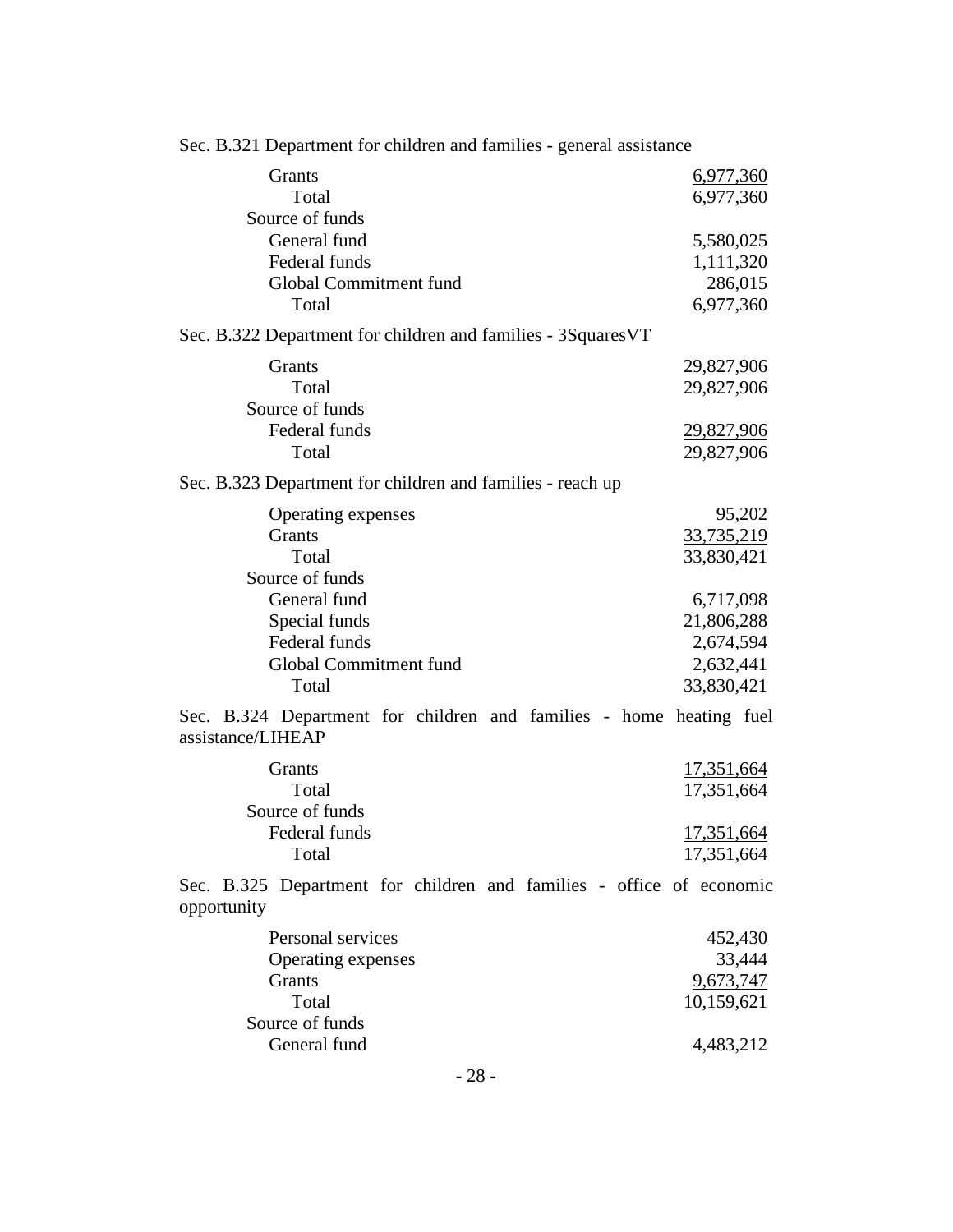| Special funds          | 57,990     |
|------------------------|------------|
| Federal funds          | 4,350,903  |
| Global Commitment fund | 1,267,516  |
| Total                  | 10,159,621 |

Sec. B.326 Department for children and families - OEO - weatherization assistance

| Personal services  | 333,097    |
|--------------------|------------|
| Operating expenses | 56,878     |
| <b>Grants</b>      | 10,529,067 |
| Total              | 10,919,042 |
| Source of funds    |            |
| Special funds      | 9,690,895  |
| Federal funds      | 1,228,147  |
| Total              | 10,919,042 |
|                    |            |

Sec. B.327 Department for children and families - Woodside rehabilitation center

| Personal services           | 5,515,892 |
|-----------------------------|-----------|
| Operating expenses          | 697,584   |
| Total                       | 6,213,476 |
| Source of funds             |           |
| General fund                | 1,142,720 |
| Global Commitment fund      | 4,973,756 |
| Interdepartmental transfers | 97,000    |
| Total                       | 6,213,476 |
|                             |           |

Sec. B.328 Department for children and families - disability determination services

| Personal services      | 6,023,192 |
|------------------------|-----------|
| Operating expenses     | 507,294   |
| Total                  | 6,530,486 |
| Source of funds        |           |
| General fund           | 82,500    |
| Federal funds          | 6,338,219 |
| Global Commitment fund | 109,767   |
| Total                  | 6,530,486 |

Sec. B.329 Disabilities, aging, and independent living - administration & support

| Personal services  | 31, 147, 704 |
|--------------------|--------------|
| Operating expenses | 5, 194, 746  |
| Total              | 36, 342, 450 |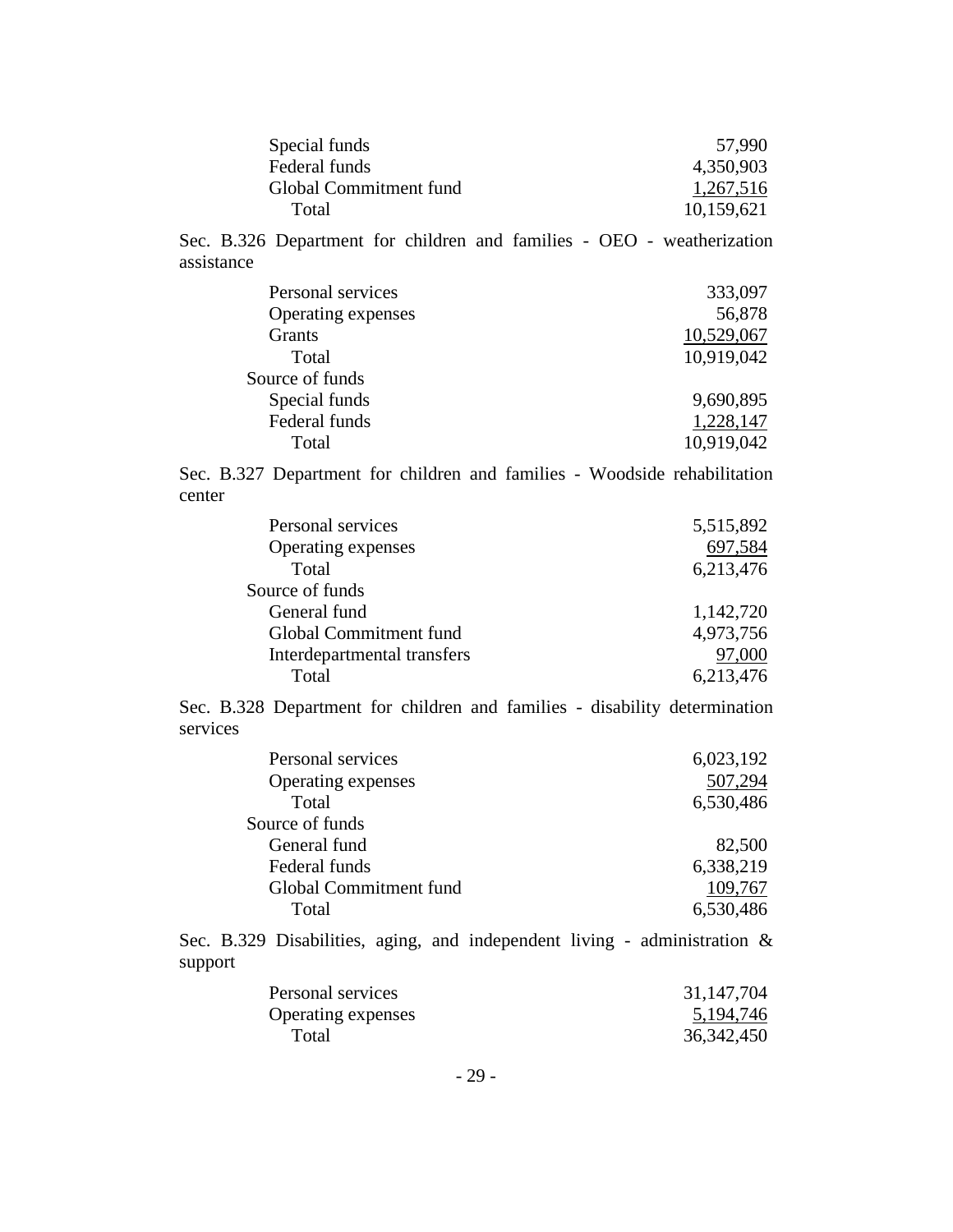| Source of funds             |              |
|-----------------------------|--------------|
| General fund                | 15,894,860   |
| Special funds               | 1,390,457    |
| Federal funds               | 17,990,849   |
| Interdepartmental transfers | 1,066,284    |
| Total                       | 36, 342, 450 |

Sec. B.330 Disabilities, aging, and independent living - advocacy and independent living grants

| <b>Grants</b>          | 21,162,885 |
|------------------------|------------|
| Total                  | 21,162,885 |
| Source of funds        |            |
| General fund           | 8,403,232  |
| Federal funds          | 7,148,466  |
| Global Commitment fund | 5,611,187  |
| Total                  | 21,162,885 |
|                        |            |

Sec. B.331 Disabilities, aging, and independent living - blind and visually impaired

| 1,451,457 |
|-----------|
| 1,451,457 |
|           |
| 389,154   |
| 223,450   |
| 593,853   |
| 245,000   |
| 1,451,457 |
|           |

Sec. B.332 Disabilities, aging, and independent living - vocational rehabilitation

| <b>Grants</b>               | 8,972,255 |
|-----------------------------|-----------|
| Total                       | 8,972,255 |
| Source of funds             |           |
| General fund                | 1,371,845 |
| Special funds               | 70,000    |
| Federal funds               | 4,552,523 |
| Global Commitment fund      | 7,500     |
| Interdepartmental transfers | 2,970,387 |
| Total                       | 8.972.255 |

Sec. B.333 Disabilities, aging, and independent living - developmental services

| Grants | 209,279,068 |
|--------|-------------|
| Total  | 209,279,068 |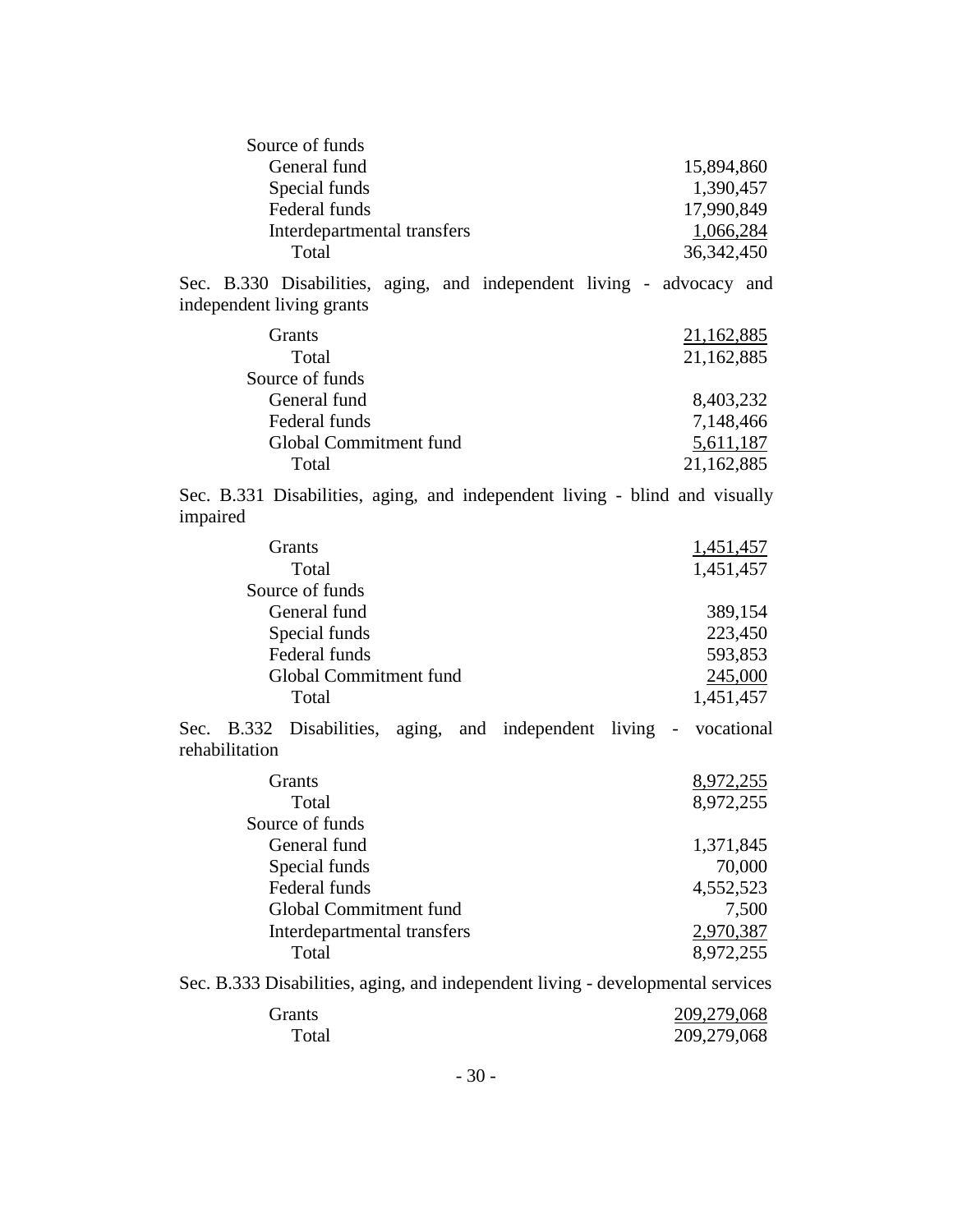| Source of funds                                                                                 |                               |
|-------------------------------------------------------------------------------------------------|-------------------------------|
| General fund<br>Special funds                                                                   | 155,125<br>15,463             |
| Federal funds                                                                                   | 359,857                       |
| Global Commitment fund                                                                          | 208,748,623                   |
| Total                                                                                           | 209,279,068                   |
|                                                                                                 |                               |
| Sec. B.334 Disabilities, aging, and independent living - TBI home and<br>community based waiver |                               |
| Grants                                                                                          | 5,647,336                     |
| Total                                                                                           | 5,647,336                     |
| Source of funds                                                                                 |                               |
| Global Commitment fund                                                                          | 5,647,336                     |
| Total                                                                                           | 5,647,336                     |
| Sec. B.335 Corrections - administration                                                         |                               |
| Personal services                                                                               | 2,761,226                     |
| Operating expenses                                                                              | 238,644                       |
| Total                                                                                           | 2,999,870                     |
| Source of funds                                                                                 |                               |
| General fund<br>Total                                                                           | <u>2,999,870</u><br>2,999,870 |
|                                                                                                 |                               |
| Sec. B.336 Corrections - parole board                                                           |                               |
| Personal services                                                                               | 259,000                       |
| Operating expenses                                                                              | 81,081                        |
| Total                                                                                           | 340,081                       |
| Source of funds                                                                                 |                               |
| General fund                                                                                    | 340,081                       |
| Total                                                                                           | 340,081                       |
| Sec. B.337 Corrections - correctional education                                                 |                               |
| Personal services                                                                               | 3,001,014                     |
| Operating expenses                                                                              | 510,128                       |
| Total                                                                                           | 3,511,142                     |
| Source of funds                                                                                 |                               |
| <b>Education</b> fund                                                                           | 3,362,358                     |
| Interdepartmental transfers<br>Total                                                            | 148,784<br>3,511,142          |
|                                                                                                 |                               |
| Sec. B.338 Corrections - correctional services                                                  |                               |
| Personal services                                                                               | 108,272,207                   |
| Operating expenses                                                                              | 22,048,934                    |
| Grants                                                                                          | 9,426,638                     |
| $-31-$                                                                                          |                               |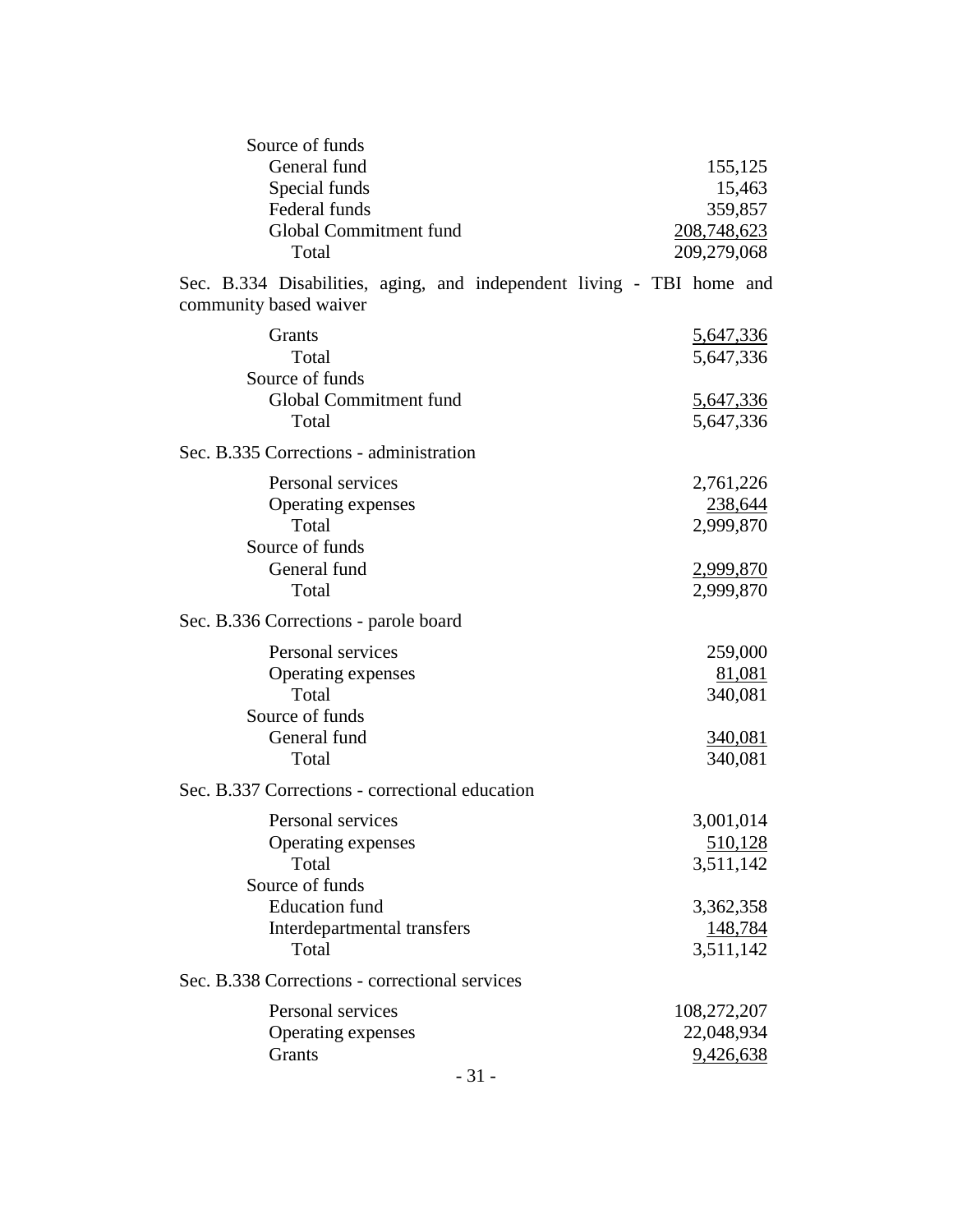| Total                                                            | 139, 747, 779    |
|------------------------------------------------------------------|------------------|
| Source of funds                                                  |                  |
| General fund                                                     | 132,862,670      |
| Special funds                                                    | 629,963          |
| Federal funds                                                    | 470,962          |
| Global Commitment fund                                           | 5,387,869        |
| Interdepartmental transfers                                      | 396,315          |
| Total                                                            | 139,747,779      |
| Sec. B.339 Corrections - Correctional services-out of state beds |                  |
| Personal services                                                | <u>7,410,632</u> |
| Total                                                            | 7,410,632        |
| Source of funds                                                  |                  |
| General fund                                                     | <u>7,410,632</u> |
| Total                                                            | 7,410,632        |
| Sec. B.340 Corrections - correctional facilities - recreation    |                  |
| Personal services                                                | 447,785          |
| Operating expenses                                               | 455,845          |
| Total                                                            | 903,630          |
| Source of funds                                                  |                  |
| Special funds                                                    | <u>903,630</u>   |
| Total                                                            | 903,630          |
| Sec. B.341 Corrections - Vermont offender work program           |                  |
| Personal services                                                | 1,375,777        |
| Operating expenses                                               | 565,784          |
| Total                                                            | 1,941,561        |
| Source of funds                                                  |                  |
| Internal service funds                                           | 1,941,561        |
| Total                                                            | 1,941,561        |
| Sec. B.342 Vermont veterans' home - care and support services    |                  |
| Personal services                                                | 18,740,073       |
| Operating expenses                                               | 4,687,334        |
| Total                                                            | 23,427,407       |
| Source of funds                                                  |                  |
| General fund                                                     | 6,365,116        |
| Special funds                                                    | 8,474,443        |
| Federal funds                                                    | 8,176,862        |
| Global Commitment fund                                           | 410,986          |
| Total                                                            | 23,427,407       |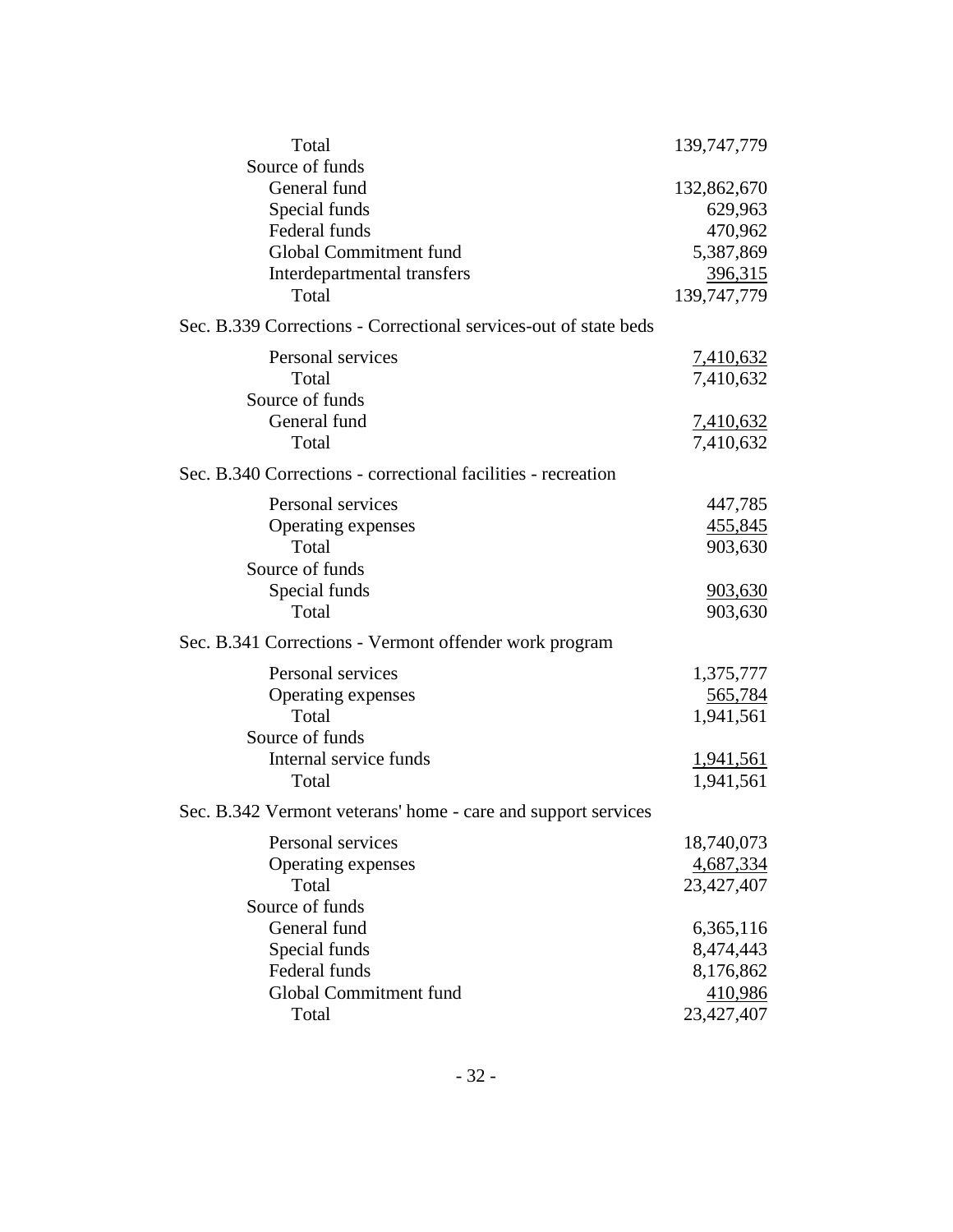| 300,078<br><u>70,983</u><br>371,061<br><u>371,061</u><br>371,061<br><u>151,096</u><br>151,096<br><u>151,096</u><br>151,096                                   |
|--------------------------------------------------------------------------------------------------------------------------------------------------------------|
|                                                                                                                                                              |
|                                                                                                                                                              |
|                                                                                                                                                              |
|                                                                                                                                                              |
|                                                                                                                                                              |
|                                                                                                                                                              |
| 7,312,099<br>1,407,428<br>8,719,527                                                                                                                          |
| 2,119,482<br>3,587,883<br>226,574<br>2,567,518<br><u>218,070</u><br>8,719,527                                                                                |
|                                                                                                                                                              |
| 688,536,130<br>107,242,759<br>23,308,187<br>293,176,780<br>3,362,358<br>1,409,788,458<br>1,542,649,771<br>1,941,561<br>45,068,129<br>25,000<br>4,115,099,133 |
|                                                                                                                                                              |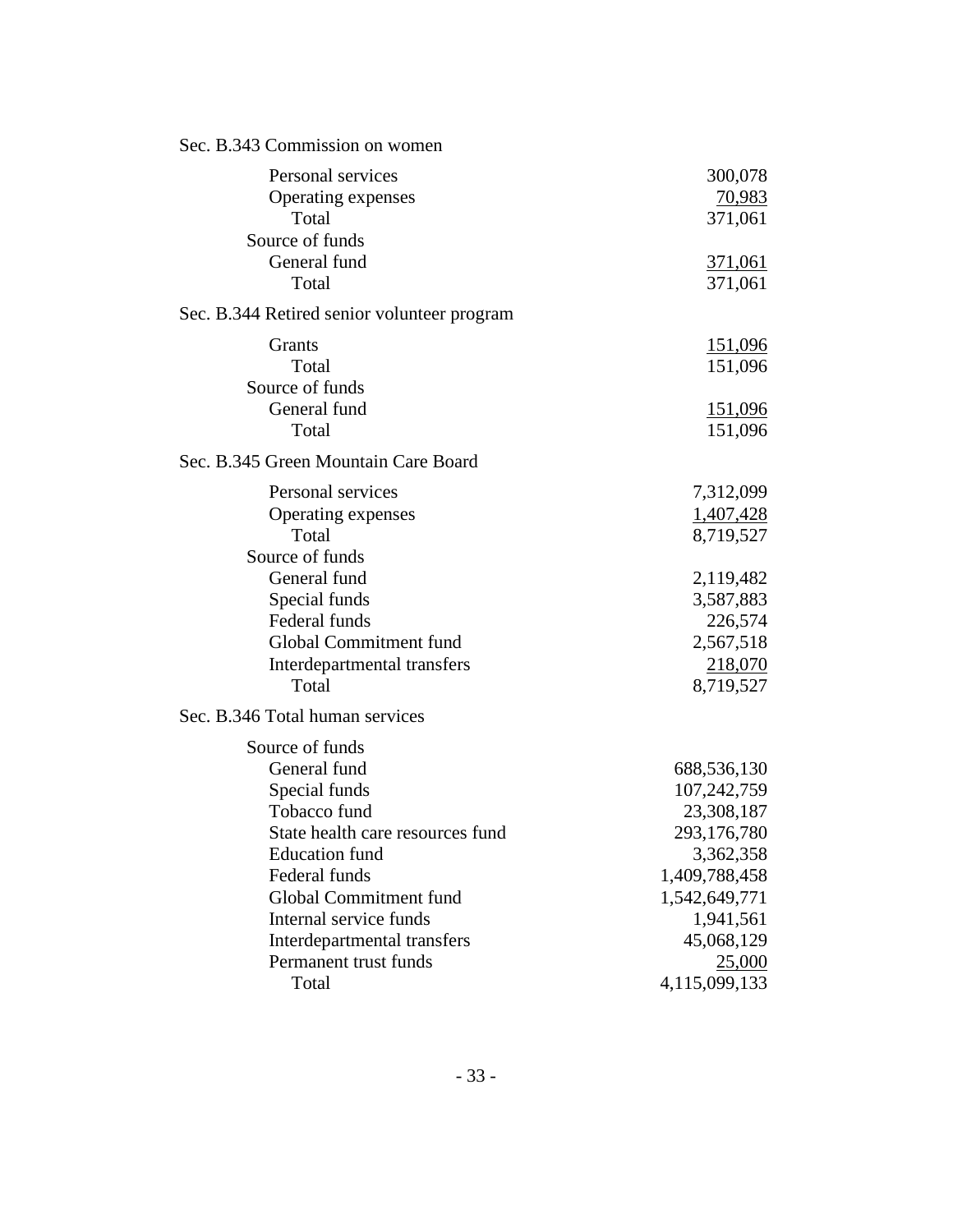| Sec. B.400 Labor - programs                                                                                                                                                                                                       |                                                                                                                                                 |
|-----------------------------------------------------------------------------------------------------------------------------------------------------------------------------------------------------------------------------------|-------------------------------------------------------------------------------------------------------------------------------------------------|
| Personal services<br>Operating expenses<br>Grants<br>Total<br>Source of funds<br>General fund<br>Special funds<br>Federal funds<br>Interdepartmental transfers<br>Total                                                           | 30,803,543<br>8,195,159<br>1,500,000<br>40,498,702<br>3,282,129<br>3,616,477<br>31,891,593<br>1,708,503<br>40,498,702                           |
| Sec. B.401 Total labor                                                                                                                                                                                                            |                                                                                                                                                 |
| Source of funds<br>General fund<br>Special funds<br>Federal funds<br>Interdepartmental transfers<br>Total                                                                                                                         | 3,282,129<br>3,616,477<br>31,891,593<br>1,708,503<br>40,498,702                                                                                 |
| Sec. B.500 Education - finance and administration                                                                                                                                                                                 |                                                                                                                                                 |
| Personal services<br>Operating expenses<br><b>Grants</b><br>Total<br>Source of funds<br>General fund<br>Special funds<br><b>Education</b> fund<br>Federal funds<br>Global Commitment fund<br>Interdepartmental transfers<br>Total | 8,778,194<br>2,475,753<br>17,087,879<br>28, 341, 826<br>3,475,789<br>18,330,173<br>1,015,606<br>2,714,811<br>260,000<br>2,545,447<br>28,341,826 |
| Sec. B.501 Education - education services                                                                                                                                                                                         |                                                                                                                                                 |
| Personal services<br>Operating expenses<br><b>Grants</b><br>Total<br>Source of funds<br>General fund                                                                                                                              | 18,581,101<br>1,604,659<br>125,519,492<br>145,705,252<br>5,605,968                                                                              |
| Special funds<br>Tobacco fund                                                                                                                                                                                                     | 3,808,374<br>750,388                                                                                                                            |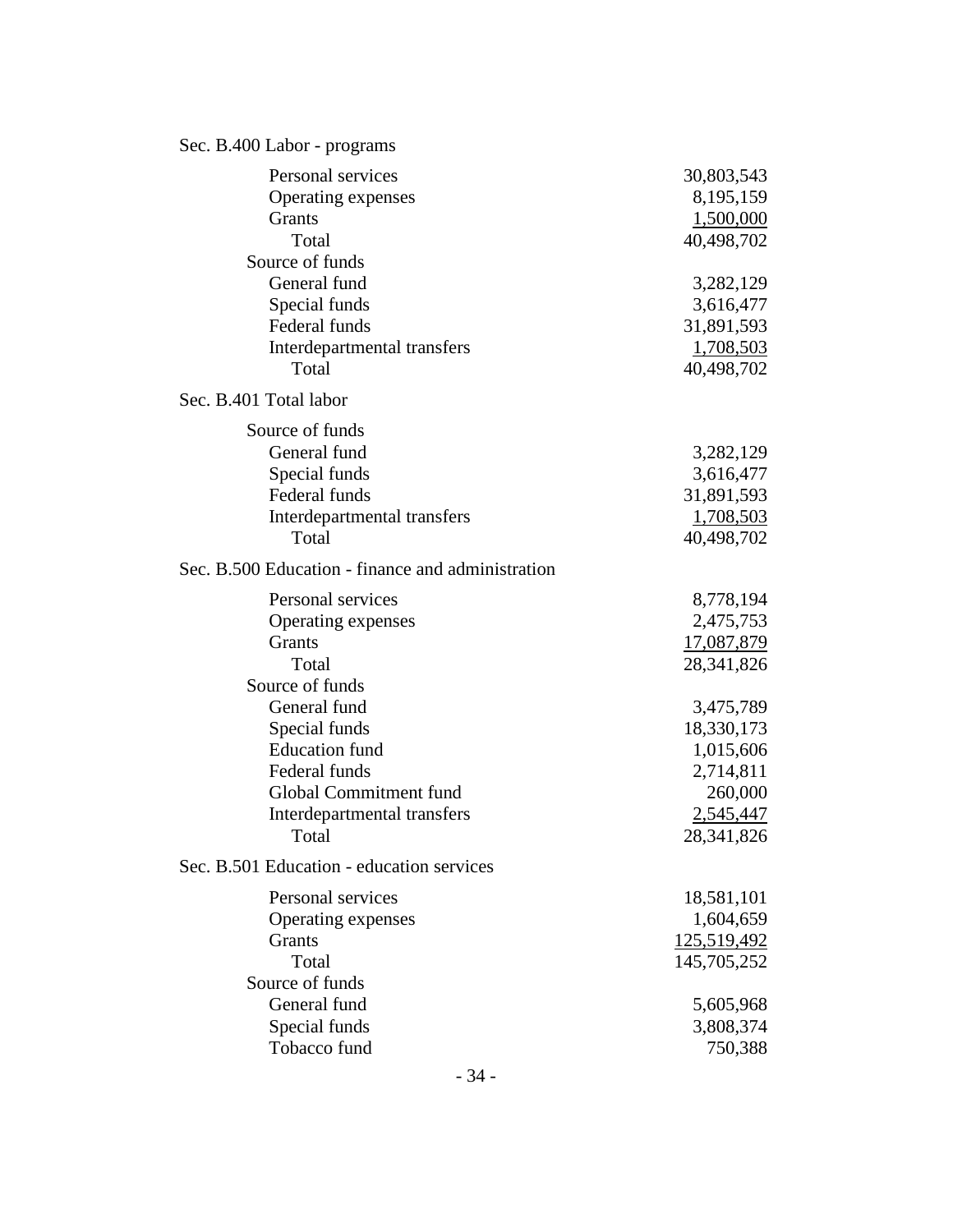| Federal funds                                            | 133,477,859        |
|----------------------------------------------------------|--------------------|
| Interdepartmental transfers                              | 2,062,663          |
| Total                                                    | 145,705,252        |
| Sec. B.502 Education - special education: formula grants |                    |
| Grants                                                   | 180,749,796        |
| Total                                                    | 180,749,796        |
| Source of funds                                          |                    |
| <b>Education</b> fund                                    | <u>180,749,796</u> |
| Total                                                    | 180,749,796        |
| Sec. B.503 Education - state-placed students             |                    |
| Grants                                                   | 16,700,000         |
| Total                                                    | 16,700,000         |
| Source of funds                                          |                    |
| <b>Education</b> fund                                    | <u>16,700,000</u>  |
| Total                                                    | 16,700,000         |
| Sec. B.504 Education - adult education and literacy      |                    |
| Grants                                                   | 4,254,045          |
| Total                                                    | 4,254,045          |
| Source of funds                                          |                    |
| General fund                                             | 787,995            |
| <b>Education</b> fund                                    | 2,700,000          |
| Federal funds                                            | <u>766,050</u>     |
| Total                                                    | 4,254,045          |
| Sec. B.504.1 Education - Flexible Pathways               |                    |
| Grants                                                   | <u>7,200,000</u>   |
| Total                                                    | 7,200,000          |
| Source of funds                                          |                    |
| <b>Education</b> fund                                    | <u>7,200,000</u>   |
| Total                                                    | 7,200,000          |
| Sec. B.505 Education - adjusted education payment        |                    |
| Grants                                                   | 1,352,200,000      |
| Total                                                    | 1,352,200,000      |
| Source of funds                                          |                    |
| <b>Education</b> fund                                    | 1,352,200,000      |
| Total                                                    | 1,352,200,000      |
| Sec. B.506 Education - transportation                    |                    |
| <b>Grants</b>                                            | <u>18,745,381</u>  |
| Total                                                    | 18,745,381         |
|                                                          |                    |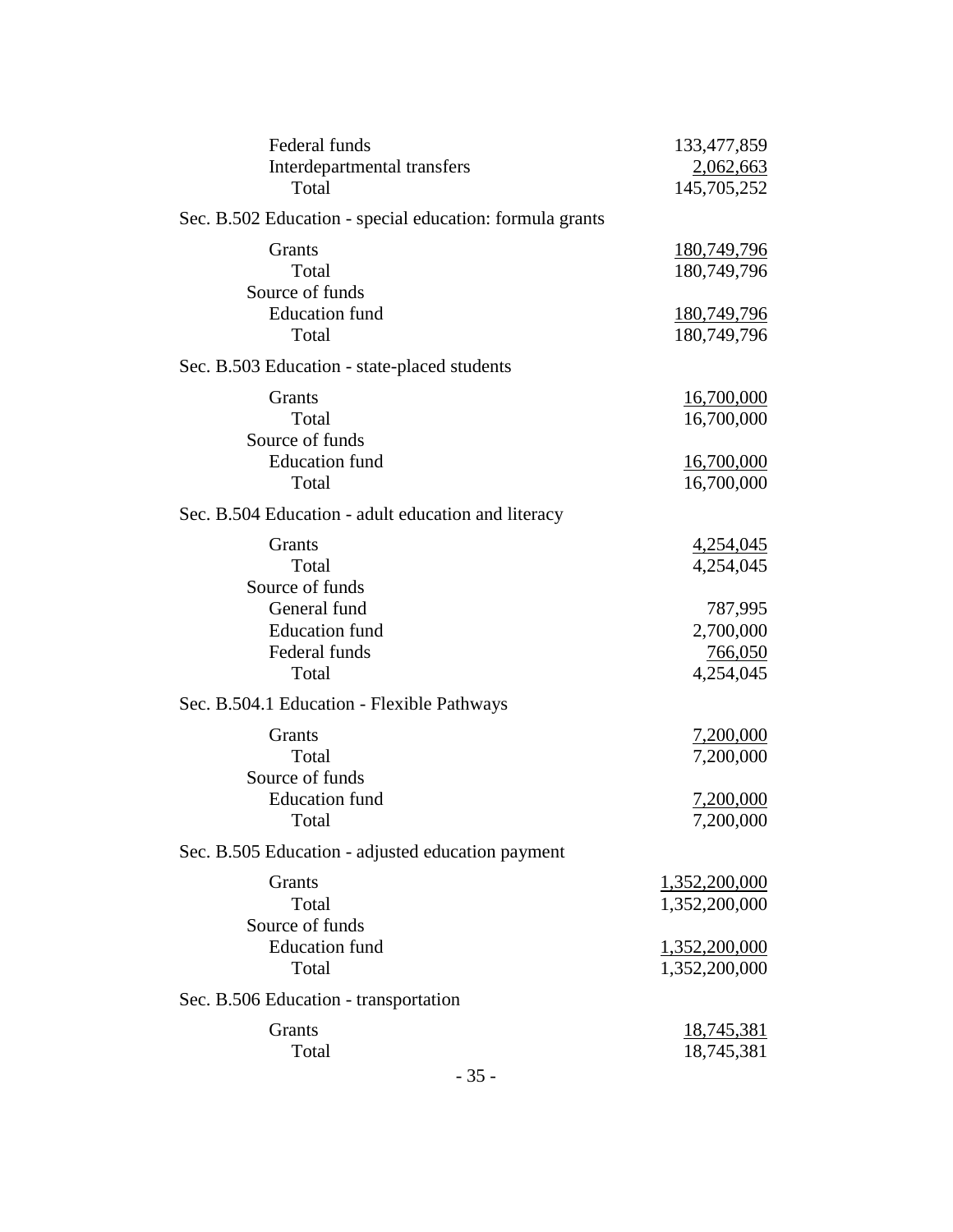| Source of funds                                         |                    |
|---------------------------------------------------------|--------------------|
| <b>Education</b> fund                                   | <u>18,745,381</u>  |
| Total                                                   | 18,745,381         |
| Sec. B.507 Education - small school grants              |                    |
| Grants                                                  | 7,600,000          |
| Total                                                   | 7,600,000          |
| Source of funds                                         |                    |
| <b>Education</b> fund                                   | 7,600,000          |
| Total                                                   | 7,600,000          |
| Sec. B.508 Education - capital debt service aid         |                    |
| Grants                                                  | <u>25,000</u>      |
| Total                                                   | 25,000             |
| Source of funds                                         |                    |
| <b>Education</b> fund                                   |                    |
| Total                                                   | <u>25,000</u>      |
|                                                         | 25,000             |
| Sec. B.510 Education - essential early education grant  |                    |
| Grants                                                  | <u>6,442,927</u>   |
| Total                                                   | 6,442,927          |
| Source of funds                                         |                    |
| <b>Education</b> fund                                   | <u>6,442,927</u>   |
| Total                                                   | 6,442,927          |
| Sec. B.511 Education - technical education              |                    |
| Grants                                                  | 13,613,512         |
| Total                                                   | 13,613,512         |
| Source of funds                                         |                    |
| <b>Education</b> fund                                   | <u>13,613,512</u>  |
| Total                                                   | 13,613,512         |
| Sec. B.513 Appropriation and transfer to education fund |                    |
| Grants                                                  | <u>314,695,753</u> |
| Total                                                   | 314,695,753        |
| Source of funds                                         |                    |
| General fund                                            | <u>314,695,753</u> |
| Total                                                   | 314,695,753        |
| Sec. B.514 State teachers' retirement system            |                    |
| Grants                                                  | 83,809,437         |
| Total                                                   | 83,809,437         |
| Source of funds                                         |                    |
| General fund                                            |                    |
|                                                         | 75,912,816         |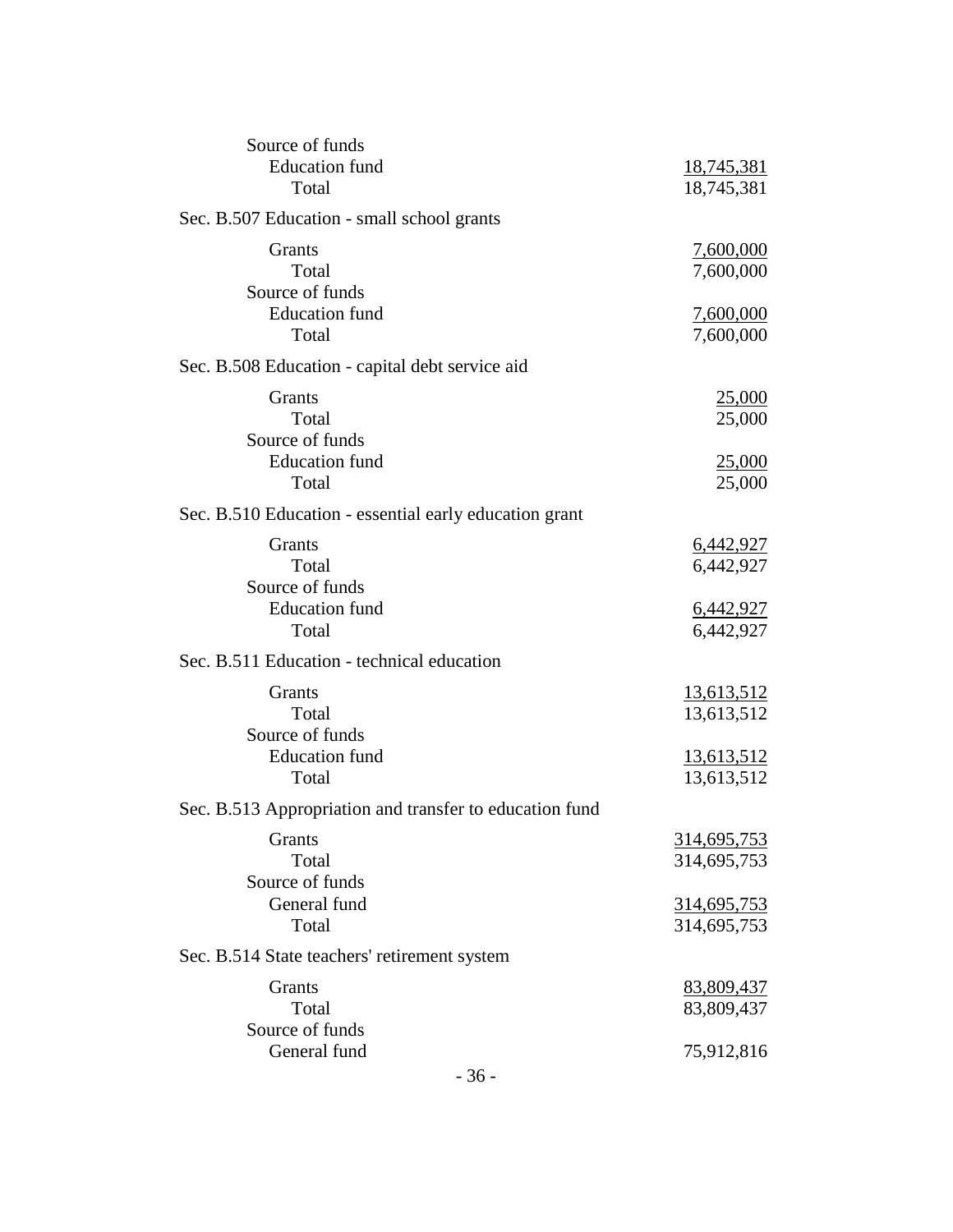| <b>Education</b> fund<br>Total                                                                                                                                                                      | 7,896,621<br>83,809,437                                                                                                    |
|-----------------------------------------------------------------------------------------------------------------------------------------------------------------------------------------------------|----------------------------------------------------------------------------------------------------------------------------|
| Sec. B.514.1 State teachers' retirement system                                                                                                                                                      |                                                                                                                            |
| Personal services<br>Operating expenses<br>Total<br>Source of funds                                                                                                                                 | 6,192,879<br>1,494,552<br>7,687,431                                                                                        |
| Pension trust funds<br>Total                                                                                                                                                                        | <u>7,687,431</u><br>7,687,431                                                                                              |
| Sec. B.515 Retired teachers' health care and medical benefits                                                                                                                                       |                                                                                                                            |
| Grants<br>Total<br>Source of funds<br>General fund                                                                                                                                                  | 27,560,966<br>27,560,966<br><u>27,560,966</u>                                                                              |
| Total                                                                                                                                                                                               | 27,560,966                                                                                                                 |
| Sec. B.516 Total general education                                                                                                                                                                  |                                                                                                                            |
| Source of funds<br>General fund<br>Special funds<br>Tobacco fund<br><b>Education</b> fund<br>Federal funds<br>Global Commitment fund<br>Interdepartmental transfers<br>Pension trust funds<br>Total | 428,039,287<br>22,138,547<br>750,388<br>1,614,888,843<br>136,958,720<br>260,000<br>4,608,110<br>7,687,431<br>2,215,331,326 |
| Sec. B.600 University of Vermont                                                                                                                                                                    |                                                                                                                            |
| Grants<br>Total<br>Source of funds                                                                                                                                                                  | 42,509,093<br>42,509,093                                                                                                   |
| General fund<br>Global Commitment fund<br>Total                                                                                                                                                     | 38,462,876<br>4,046,217<br>42,509,093                                                                                      |
| Sec. B.601 Vermont Public Television                                                                                                                                                                |                                                                                                                            |
| Grants<br>Total<br>Source of funds                                                                                                                                                                  | $\mathbf{1}$                                                                                                               |
| General fund<br>Total                                                                                                                                                                               | $\overline{1}$<br>1                                                                                                        |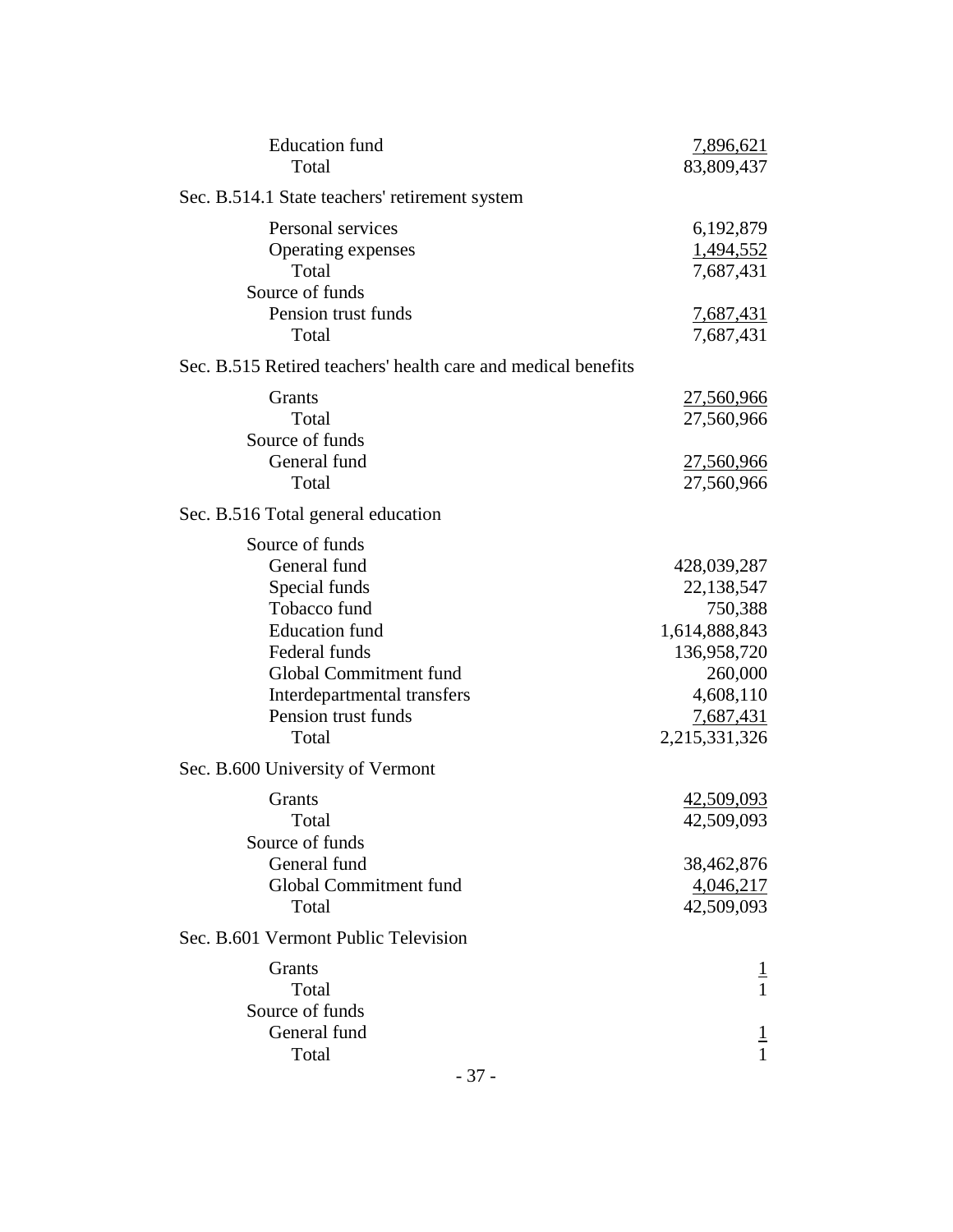| Sec. B.602 Vermont state colleges                           |                                                                    |
|-------------------------------------------------------------|--------------------------------------------------------------------|
| Grants<br>Total<br>Source of funds                          | 28,300,464<br>28,300,464                                           |
| General fund<br>Total                                       | 28,300,464<br>28,300,464                                           |
| Sec. B.602.1 Vermont state colleges - Supplemental Aid      |                                                                    |
| Grants<br>Total<br>Source of funds                          | <u>700,000</u><br>700,000                                          |
| General fund<br>Total                                       | 700,000<br>700,000                                                 |
| Sec. B.603 Vermont state colleges - allied health           |                                                                    |
| Grants<br>Total<br>Source of funds                          | <u>1,157,775</u><br>1,157,775                                      |
| General fund<br>Global Commitment fund<br>Total             | 748,314<br>409,461<br>1,157,775                                    |
| Sec. B.605 Vermont student assistance corporation           |                                                                    |
| Grants<br>Total<br>Source of funds<br>General fund<br>Total | <u>19,414,588</u><br>19,414,588<br><u>19,414,588</u><br>19,414,588 |
| Sec. B.606 New England higher education compact             |                                                                    |
| Grants<br>Total<br>Source of funds<br>General fund          | 84,000<br>84,000<br>84,000                                         |
| Total                                                       | 84,000                                                             |
| Sec. B.607 University of Vermont - Morgan Horse Farm        |                                                                    |
| Grants<br>Total<br>Source of funds                          | T<br>$\mathbf{1}$                                                  |
| General fund<br>Total                                       |                                                                    |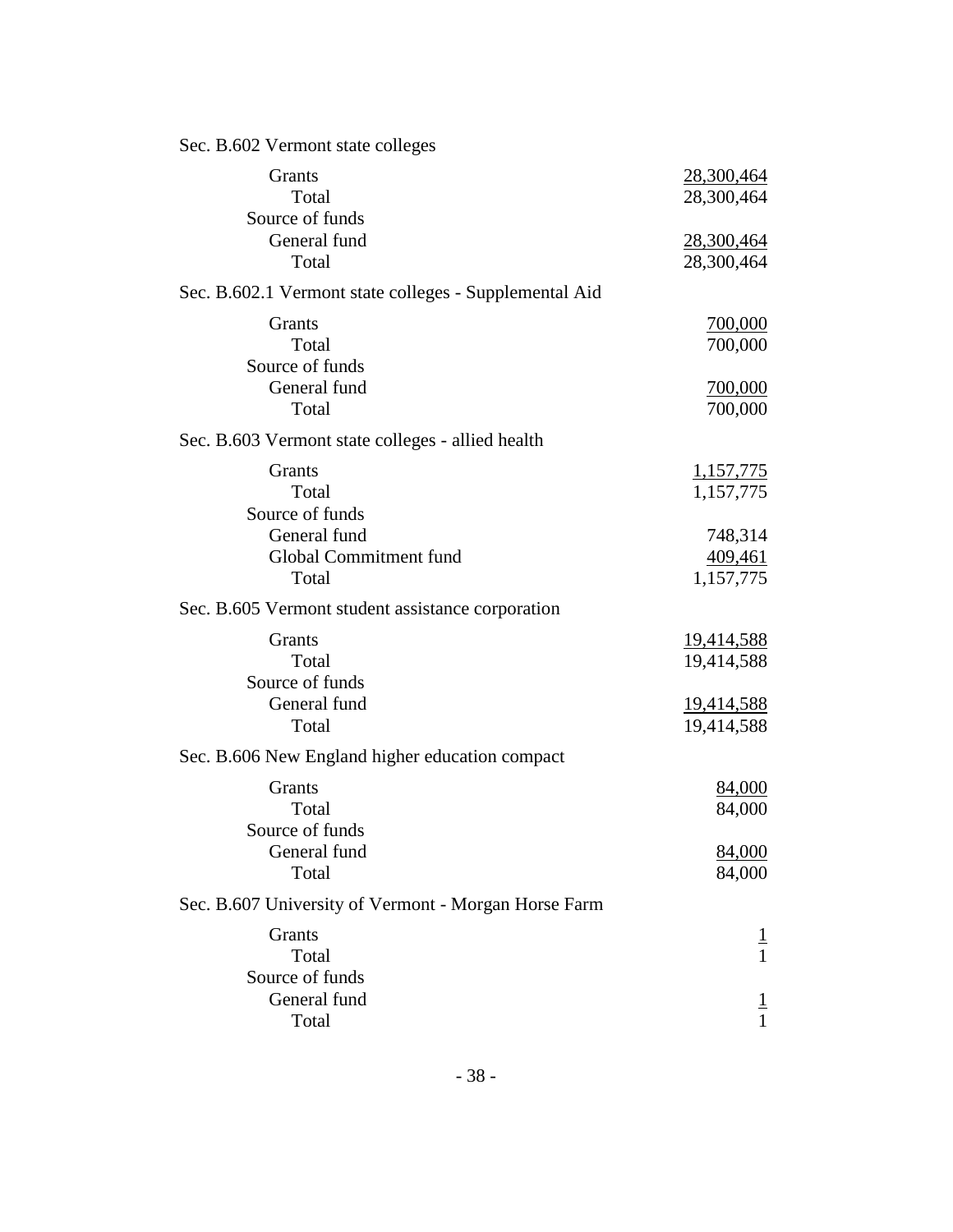| Sec. B.608 Total higher education                                           |               |  |
|-----------------------------------------------------------------------------|---------------|--|
| Source of funds                                                             |               |  |
| General fund                                                                | 87,710,244    |  |
| Global Commitment fund                                                      | 4,455,678     |  |
| Total                                                                       | 92,165,922    |  |
| Sec. B.700 Natural resources - agency of natural resources - administration |               |  |
| Personal services                                                           | 3,930,773     |  |
| Operating expenses                                                          | 1,090,586     |  |
| Grants                                                                      | <u>34,960</u> |  |
| Total                                                                       | 5,056,319     |  |
| Source of funds                                                             |               |  |
| General fund                                                                | 4,231,479     |  |
| Special funds                                                               | 554,112       |  |
| Federal funds                                                               | 15,000        |  |
| Interdepartmental transfers                                                 | 255,728       |  |
| Total                                                                       | 5,056,319     |  |
| Sec. B.701 Natural resources - state land local property tax assessment     |               |  |
| Operating expenses                                                          | 2,493,229     |  |
| Total                                                                       | 2,493,229     |  |
| Source of funds                                                             |               |  |
| General fund                                                                | 2,071,729     |  |
| Interdepartmental transfers                                                 | 421,500       |  |
| Total                                                                       | 2,493,229     |  |
| Sec. B.702 Fish and wildlife - support and field services                   |               |  |
| Personal services                                                           | 16,627,558    |  |
| Operating expenses                                                          | 5,223,271     |  |
| Grants                                                                      | 860,000       |  |
| Total                                                                       | 22,710,829    |  |
| Source of funds                                                             |               |  |
| General fund                                                                | 5,120,337     |  |
| Special funds                                                               | 266,350       |  |
| Fish and wildlife fund                                                      | 9,329,826     |  |
| Federal funds                                                               | 7,865,515     |  |
| Interdepartmental transfers                                                 | 127,801       |  |
| Permanent trust funds                                                       | 1,000         |  |
| Total                                                                       | 22,710,829    |  |
| Sec. B.703 Forests, parks and recreation - administration                   |               |  |
| Personal services                                                           | 1,353,932     |  |
| Operating expenses                                                          | 785,612       |  |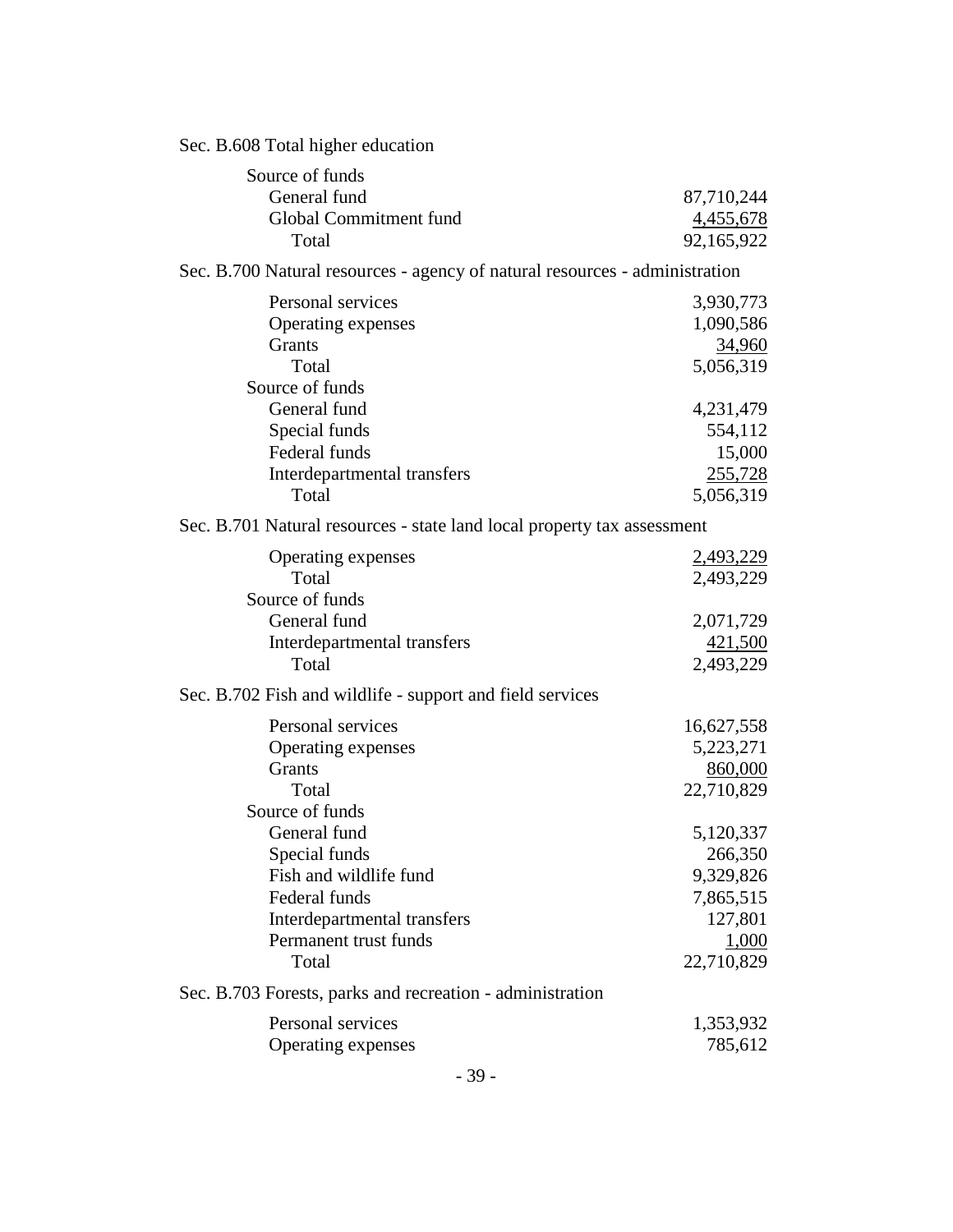| Grants                                                          | 2,061,750  |
|-----------------------------------------------------------------|------------|
| Total                                                           | 4,201,294  |
| Source of funds                                                 |            |
| General fund                                                    | 1,480,709  |
| Special funds                                                   | 1,447,050  |
| Federal funds                                                   | 1,263,535  |
| Interdepartmental transfers                                     | 10,000     |
| Total                                                           | 4,201,294  |
| Sec. B.704 Forests, parks and recreation - forestry             |            |
| Personal services                                               | 5,345,642  |
| Operating expenses                                              | 772,756    |
| Grants                                                          | 500,000    |
| Total                                                           | 6,618,398  |
| Source of funds                                                 |            |
| General fund                                                    | 4,638,604  |
| Special funds                                                   | 347,174    |
| Federal funds                                                   | 1,362,000  |
| Interdepartmental transfers                                     | 195,999    |
| Permanent trust funds                                           | 74,621     |
| Total                                                           | 6,618,398  |
| Sec. B.705 Forests, parks and recreation - state parks          |            |
| Personal services                                               | 7,999,465  |
| Operating expenses                                              | 2,603,498  |
| Total                                                           | 10,602,963 |
| Source of funds                                                 |            |
| General fund                                                    | 555,654    |
| Special funds                                                   | 10,047,309 |
| Total                                                           | 10,602,963 |
| Sec. B.706 Forests, parks and recreation - lands administration |            |
| Personal services                                               | 536,620    |
| Operating expenses                                              | 1,201,508  |
| Total                                                           | 1,738,128  |
| Source of funds                                                 |            |
| General fund                                                    | 501,609    |
| Special funds                                                   | 144,769    |
| Federal funds                                                   | 1,073,000  |
| Interdepartmental transfers                                     | 18,750     |
| Total                                                           | 1,738,128  |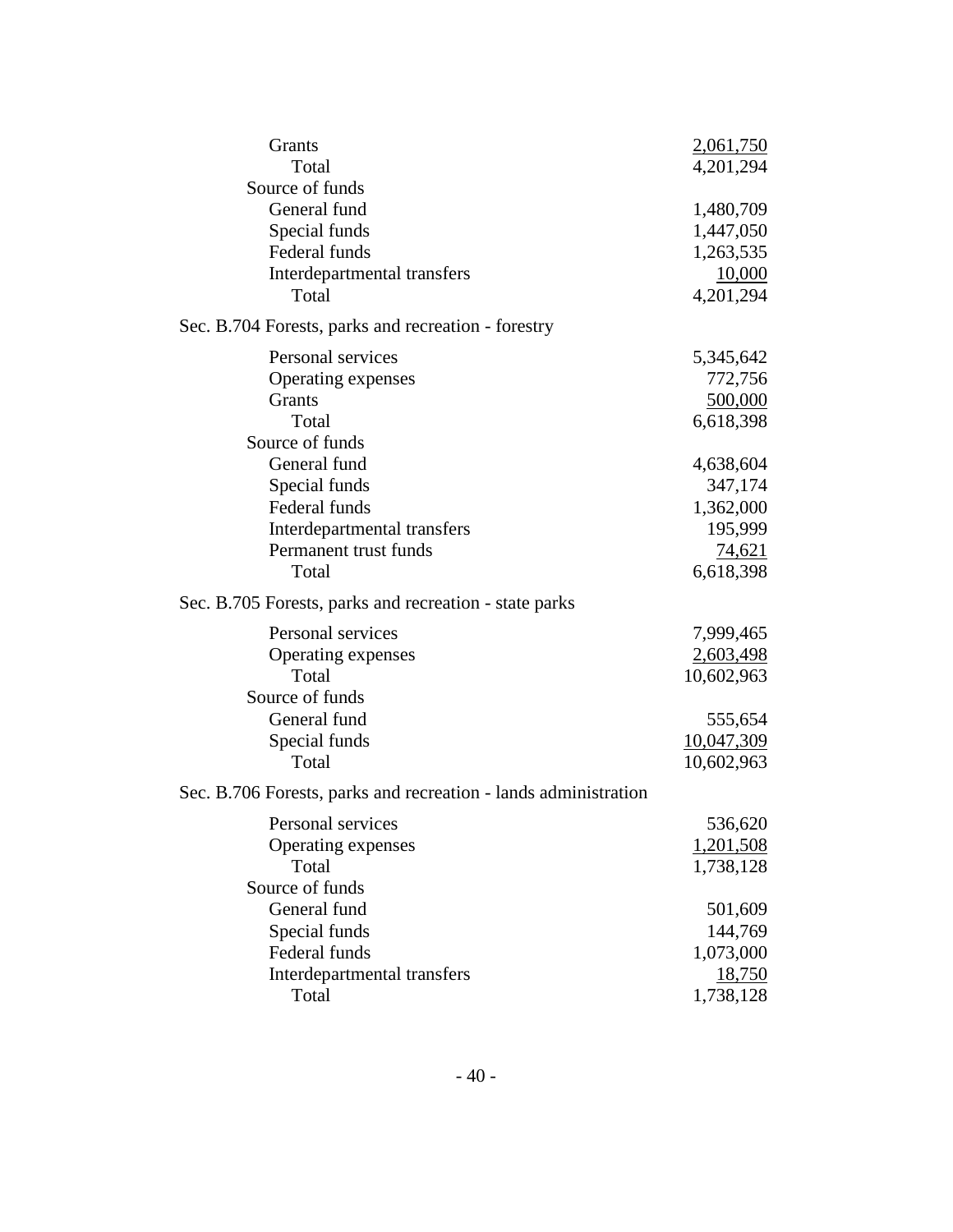| Sec. B.707 Forests, parks and recreation - youth conservation corps     |                           |
|-------------------------------------------------------------------------|---------------------------|
| <b>Grants</b>                                                           | <u>326,689</u>            |
| Total                                                                   | 326,689                   |
| Source of funds                                                         |                           |
| General fund                                                            | 48,307                    |
| Special funds                                                           | 188,382                   |
| Interdepartmental transfers                                             | 90,000                    |
| Total                                                                   | 326,689                   |
| Sec. B.708 Forests, parks and recreation - forest highway maintenance   |                           |
| Personal services                                                       | 94,000                    |
| Operating expenses                                                      | 85,925                    |
| Total                                                                   | 179,925                   |
| Source of funds<br>General fund                                         |                           |
| Total                                                                   | <u>179,925</u><br>179,925 |
|                                                                         |                           |
| Sec. B.709 Environmental conservation - management and support services |                           |
| Personal services                                                       | 5,671,296                 |
| Operating expenses                                                      | 1,510,008                 |
| Grants                                                                  | 187,442                   |
| Total                                                                   | 7,368,746                 |
| Source of funds                                                         |                           |
| General fund                                                            | 931,187                   |
| Special funds<br>Federal funds                                          | 351,935                   |
| Interdepartmental transfers                                             | 702,230<br>5,383,394      |
| Total                                                                   | 7,368,746                 |
|                                                                         |                           |
| Sec. B.710 Environmental conservation - air and waste management        |                           |
| Personal services                                                       | 12,163,522                |
| Operating expenses                                                      | 8,258,175                 |
| Grants                                                                  | 2,061,047                 |
| Total                                                                   | 22,482,744                |
| Source of funds<br>General fund                                         |                           |
| Special funds                                                           | 95,050                    |
| Federal funds                                                           | 18,252,862<br>3,944,591   |
| Interdepartmental transfers                                             | 190,241                   |
| Total                                                                   | 22,482,744                |
|                                                                         |                           |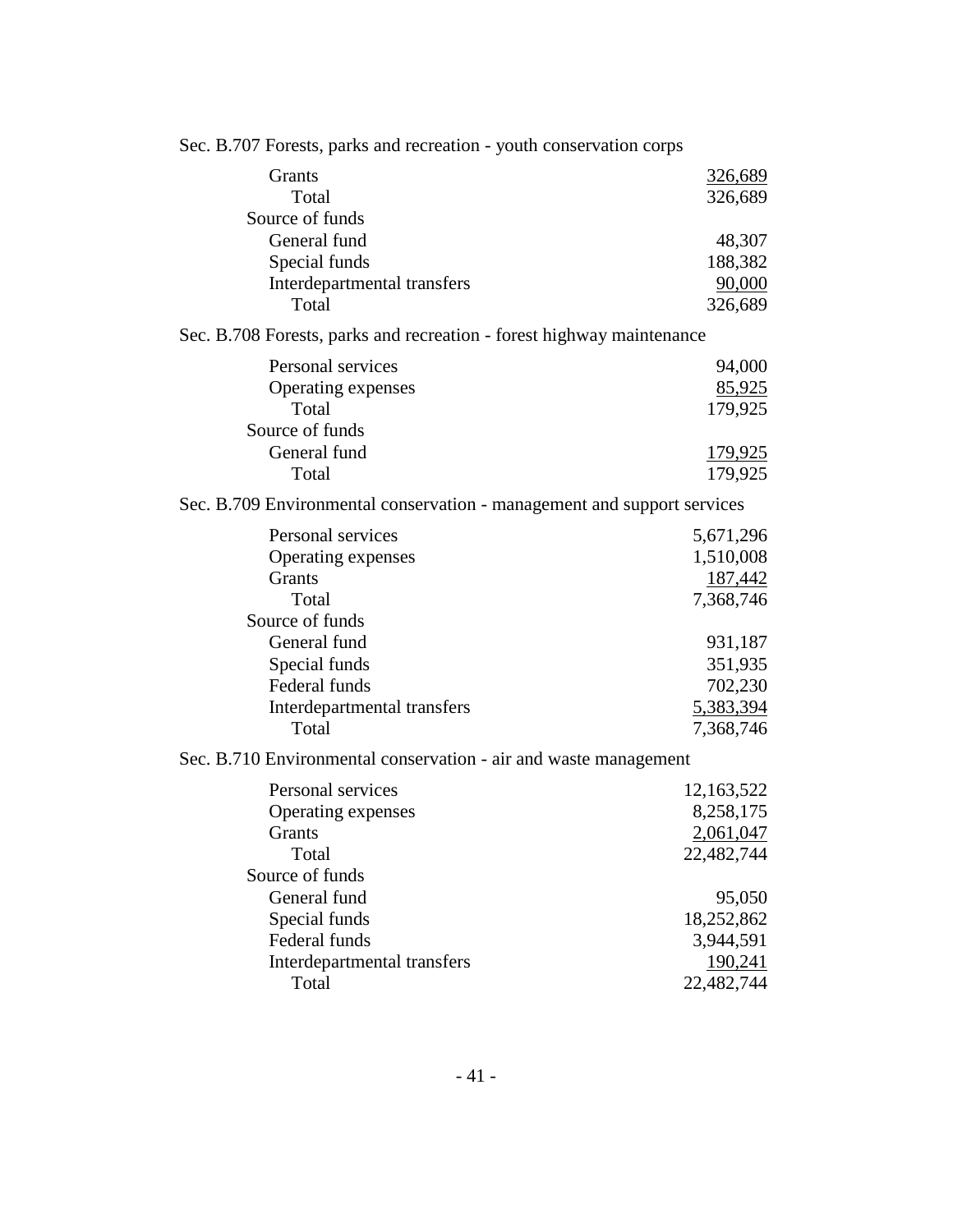| Sec. D./11 Environmental conservation - orrier of water programs                                                 |                        |
|------------------------------------------------------------------------------------------------------------------|------------------------|
| Personal services                                                                                                | 18,132,902             |
| Operating expenses                                                                                               | 5,531,907              |
| Grants                                                                                                           | 24,284,028             |
| Total                                                                                                            | 47,948,837             |
| Source of funds                                                                                                  |                        |
| General fund                                                                                                     | 7,564,123              |
| Special funds                                                                                                    | 10,876,060             |
| Federal funds                                                                                                    | 28,447,666             |
| Interdepartmental transfers                                                                                      | 1,060,988              |
| Total                                                                                                            | 47,948,837             |
| Sec. B.713 Natural resources board                                                                               |                        |
| Personal services                                                                                                | 2,556,391              |
| Operating expenses                                                                                               | 410,259                |
| Grants                                                                                                           | 100,000                |
| Total                                                                                                            | 3,066,650              |
| Source of funds                                                                                                  |                        |
| General fund                                                                                                     | 607,606                |
| Special funds                                                                                                    | 2,459,044              |
| Total                                                                                                            | 3,066,650              |
| Sec. B.714 Total natural resources                                                                               |                        |
| Source of funds                                                                                                  |                        |
| General fund                                                                                                     | 28,026,319             |
| Special funds                                                                                                    | 44,935,047             |
| Fish and wildlife fund                                                                                           | 9,329,826              |
| Federal funds                                                                                                    | 44,673,537             |
| Interdepartmental transfers                                                                                      | 7,754,401              |
| Permanent trust funds                                                                                            | 75,621                 |
| Total                                                                                                            | 134,794,751            |
| Sec. B.800 Commerce and community development - agency of commerce and<br>community development - administration |                        |
| Personal services                                                                                                |                        |
|                                                                                                                  | 3,175,456<br>1,206,988 |
| Operating expenses<br>Grants                                                                                     |                        |
| Total                                                                                                            | 3,537,627<br>7,920,071 |
| Source of funds                                                                                                  |                        |
| General fund                                                                                                     | 3,707,045              |
|                                                                                                                  |                        |
| Special funds                                                                                                    | 4,059,800              |
| Interdepartmental transfers                                                                                      | 153,226                |
| Total                                                                                                            | 7,920,071              |

# Sec. B.711 Environmental conservation - office of water programs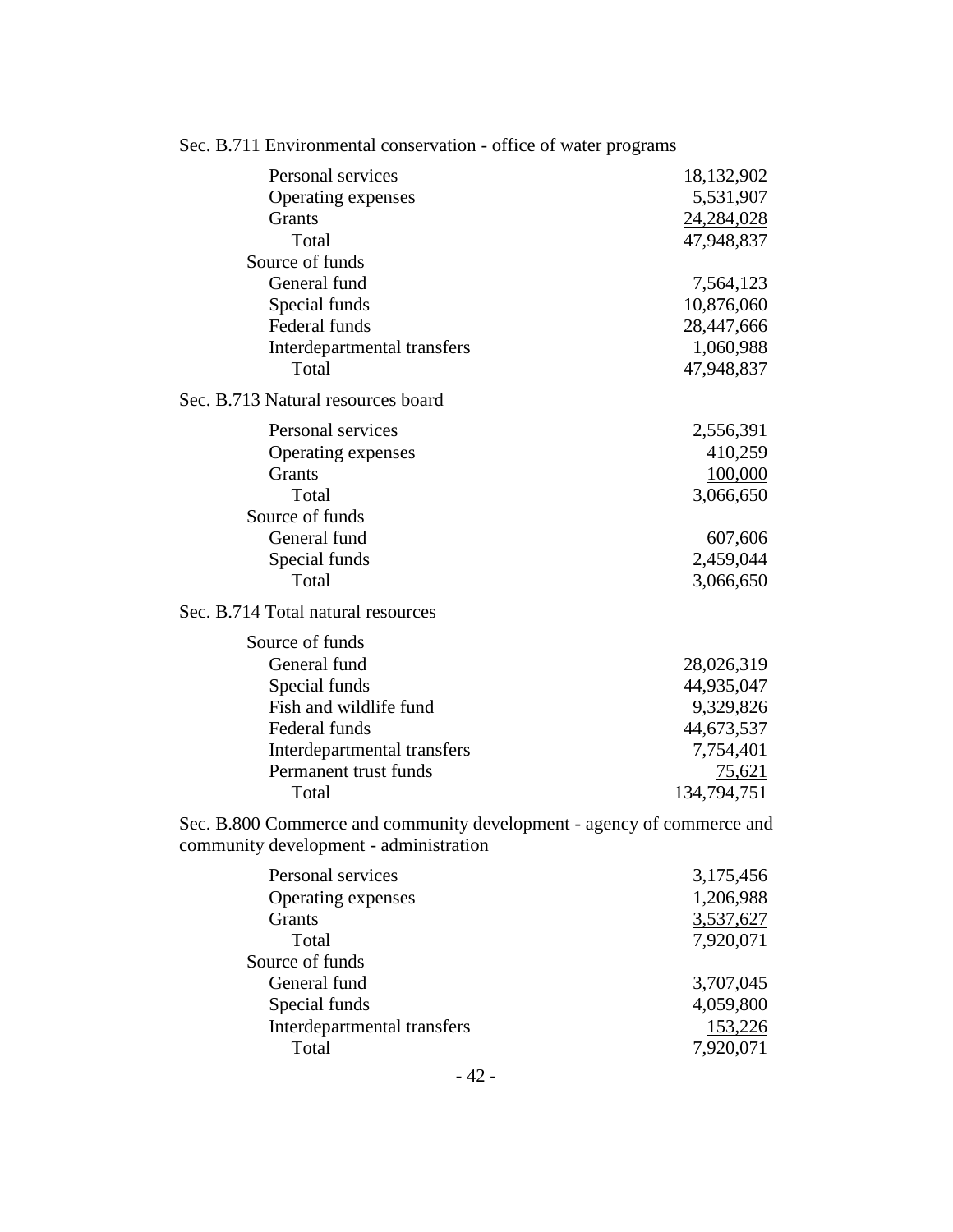# Sec. B.801 Economic development

| Personal services                                               | 2,054,952        |
|-----------------------------------------------------------------|------------------|
| Operating expenses                                              | 930,788          |
| <b>Grants</b>                                                   | 3,729,403        |
| Total                                                           | 6,715,143        |
| Source of funds                                                 |                  |
| General fund                                                    | 4,602,224        |
| Special funds                                                   | 555,350          |
| Federal funds                                                   | 1,557,569        |
| Total                                                           | 6,715,143        |
| Sec. B.802 Housing & community development                      |                  |
| Personal services                                               | 3,643,631        |
| Operating expenses                                              | 786,231          |
| Grants                                                          | 4,258,021        |
| Total                                                           | 8,687,883        |
| Source of funds                                                 |                  |
| General fund                                                    | 2,627,105        |
| Special funds                                                   | 4,490,916        |
| Federal funds                                                   | 1,468,739        |
| Interdepartmental transfers                                     | 101,123          |
| Total                                                           | 8,687,883        |
| Sec. B.804 Community development block grants                   |                  |
| Grants                                                          | 6,326,320        |
| Total                                                           | 6,326,320        |
| Source of funds                                                 |                  |
| Federal funds                                                   | <u>6,326,320</u> |
| Total                                                           | 6,326,320        |
| Sec. B.805 Downtown transportation and capital improvement fund |                  |
| Personal services                                               | 98,581           |
| Grants                                                          | 335,151          |
| Total                                                           | 433,732          |
| Source of funds                                                 |                  |
| Special funds                                                   | 433,732          |
| Total                                                           | 433,732          |
| Sec. B.806 Tourism and marketing                                |                  |
| Personal services                                               | 1,162,803        |
| Operating expenses                                              | 1,792,070        |
| Grants                                                          | 150,380          |
| Total                                                           | 3,105,253        |
|                                                                 |                  |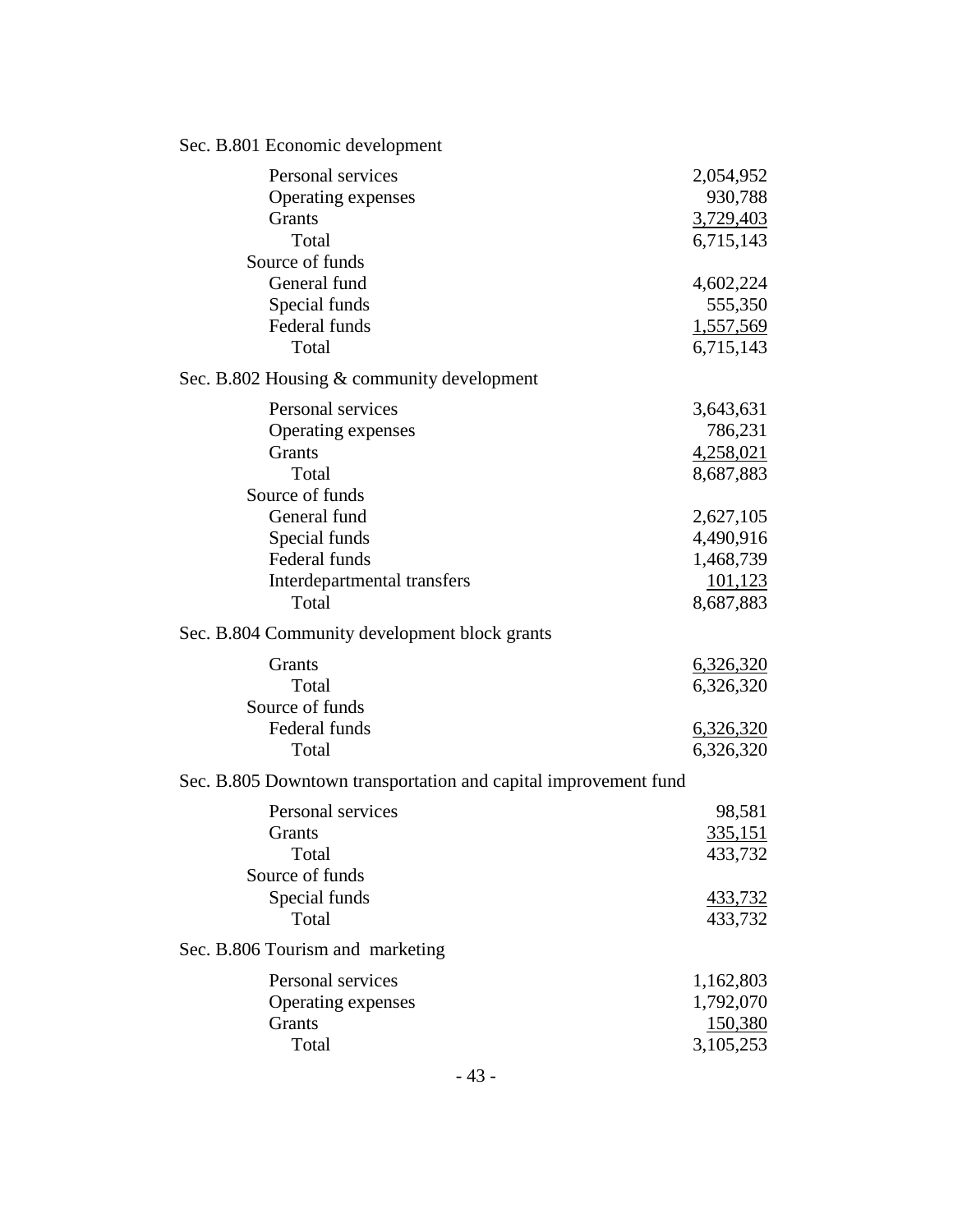| Source of funds<br>General fund                   | 3,075,253         |
|---------------------------------------------------|-------------------|
| Interdepartmental transfers                       | 30,000            |
| Total                                             | 3,105,253         |
|                                                   |                   |
| Sec. B.807 Vermont life                           |                   |
| Personal services                                 | 715,174           |
| Operating expenses                                | 47,849            |
| Total                                             | 763,023           |
| Source of funds                                   |                   |
| Enterprise funds                                  | <u>763,023</u>    |
| Total                                             | 763,023           |
| Sec. B.808 Vermont council on the arts            |                   |
| <b>Grants</b>                                     | <u>675,307</u>    |
| Total                                             | 675,307           |
| Source of funds                                   |                   |
| General fund                                      | 675,307           |
| Total                                             | 675,307           |
| Sec. B.809 Vermont symphony orchestra             |                   |
| Grants                                            | 149,687           |
| Total                                             | 149,687           |
| Source of funds                                   |                   |
| General fund                                      | 149,687           |
| Total                                             | 149,687           |
| Sec. B.810 Vermont historical society             |                   |
|                                                   |                   |
| Grants                                            | 996,945           |
| Total                                             | 996,945           |
| Source of funds                                   |                   |
| General fund                                      | <u>996,945</u>    |
| Total                                             | 996,945           |
| Sec. B.811 Vermont housing and conservation board |                   |
| Grants                                            | <u>30,839,032</u> |
| Total                                             | 30,839,032        |
| Source of funds                                   |                   |
| Special funds                                     | 12,150,447        |
| Federal funds                                     | 18,688,585        |
| Total                                             | 30,839,032        |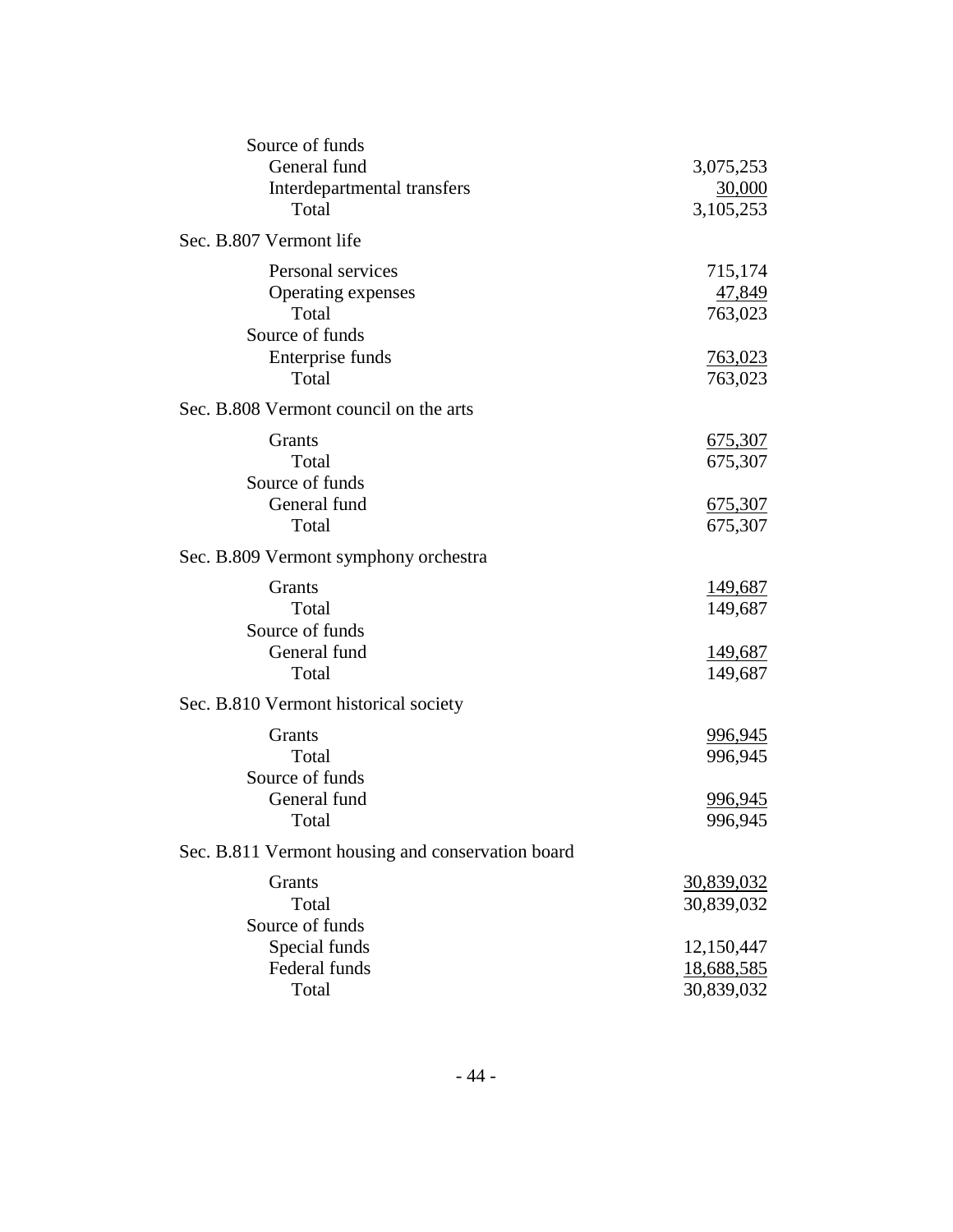| Sec. B.812 Vermont humanities council                  |            |
|--------------------------------------------------------|------------|
| Grants                                                 | 225,959    |
| Total                                                  | 225,959    |
| Source of funds                                        |            |
| General fund                                           | 225,959    |
| Total                                                  | 225,959    |
| Sec. B.813 Total commerce and community development    |            |
| Source of funds                                        |            |
| General fund                                           | 16,059,525 |
| Special funds                                          | 21,690,245 |
| Federal funds                                          | 28,041,213 |
| Interdepartmental transfers                            | 284,349    |
| Enterprise funds                                       | 763,023    |
| Total                                                  | 66,838,355 |
| Sec. B.900 Transportation - finance and administration |            |
| Personal services                                      | 11,835,039 |
| Operating expenses                                     | 2,732,631  |
| Grants                                                 | 55,000     |
| Total                                                  | 14,622,670 |
| Source of funds                                        |            |
| <b>Transportation fund</b>                             | 13,520,910 |
| Federal funds                                          | 1,101,760  |
| Total                                                  | 14,622,670 |
| Sec. B.901 Transportation - aviation                   |            |
| Personal services                                      | 3,502,776  |
| Operating expenses                                     | 14,029,319 |
| Grants                                                 | 204,000    |
| Total                                                  | 17,736,095 |
| Source of funds                                        |            |
| <b>Transportation fund</b>                             | 4,929,552  |
| Federal funds                                          | 12,806,543 |
| Total                                                  | 17,736,095 |
| Sec. B.902 Transportation - buildings                  |            |
| Operating expenses                                     | 1,900,000  |
| Total                                                  | 1,900,000  |
| Source of funds                                        |            |
| <b>Transportation fund</b>                             | 1,900,000  |
| Total                                                  | 1,900,000  |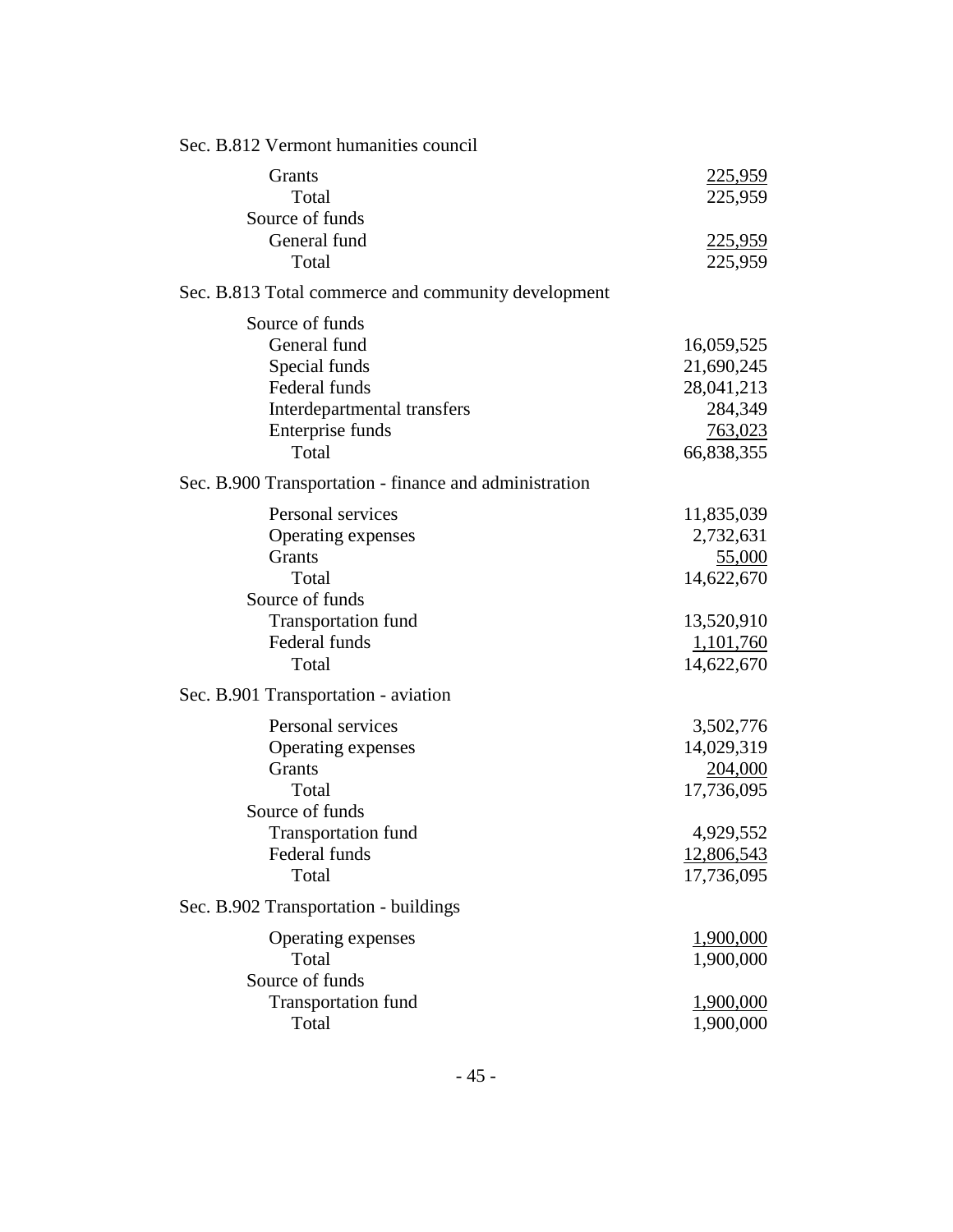| Sec. B.903 Transportation - program development      |               |
|------------------------------------------------------|---------------|
| Personal services                                    | 53, 313, 749  |
| Operating expenses                                   | 193,926,320   |
| Grants                                               | 40,242,156    |
| Total                                                | 287,482,225   |
| Source of funds                                      |               |
| <b>Transportation fund</b>                           | 39,895,056    |
| TIB fund                                             | 8,198,136     |
| Federal funds                                        | 238, 291, 275 |
| Interdepartmental transfers                          | 239,345       |
| Local match                                          | 858,413       |
| Total                                                | 287,482,225   |
| Sec. B.904 Transportation - rest areas construction  |               |
| Personal services                                    | 42,274        |
| Operating expenses                                   | 620,726       |
| Total                                                | 663,000       |
| Source of funds                                      |               |
| <b>Transportation fund</b>                           | 79,774        |
| Federal funds                                        | 583,226       |
| Total                                                | 663,000       |
| Sec. B.905 Transportation - maintenance state system |               |
| Personal services                                    | 43,638,652    |
| Operating expenses                                   | 45,265,393    |
| <b>Grants</b>                                        | 421,780       |
| Total                                                | 89,325,825    |
| Source of funds                                      |               |
| <b>Transportation fund</b>                           | 87,376,083    |
| Federal funds                                        | 1,849,742     |
| Interdepartmental transfers                          | 100,000       |
| Total                                                | 89,325,825    |
| Sec. B.906 Transportation - policy and planning      |               |
| Personal services                                    | 3,804,950     |
| Operating expenses                                   | 707,135       |
| <b>Grants</b>                                        | 6,084,347     |
| Total                                                | 10,596,432    |
| Source of funds                                      |               |
| <b>Transportation fund</b>                           | 2,706,491     |
| Federal funds                                        | 7,755,912     |
| Interdepartmental transfers                          | 134,029       |
| Total                                                | 10,596,432    |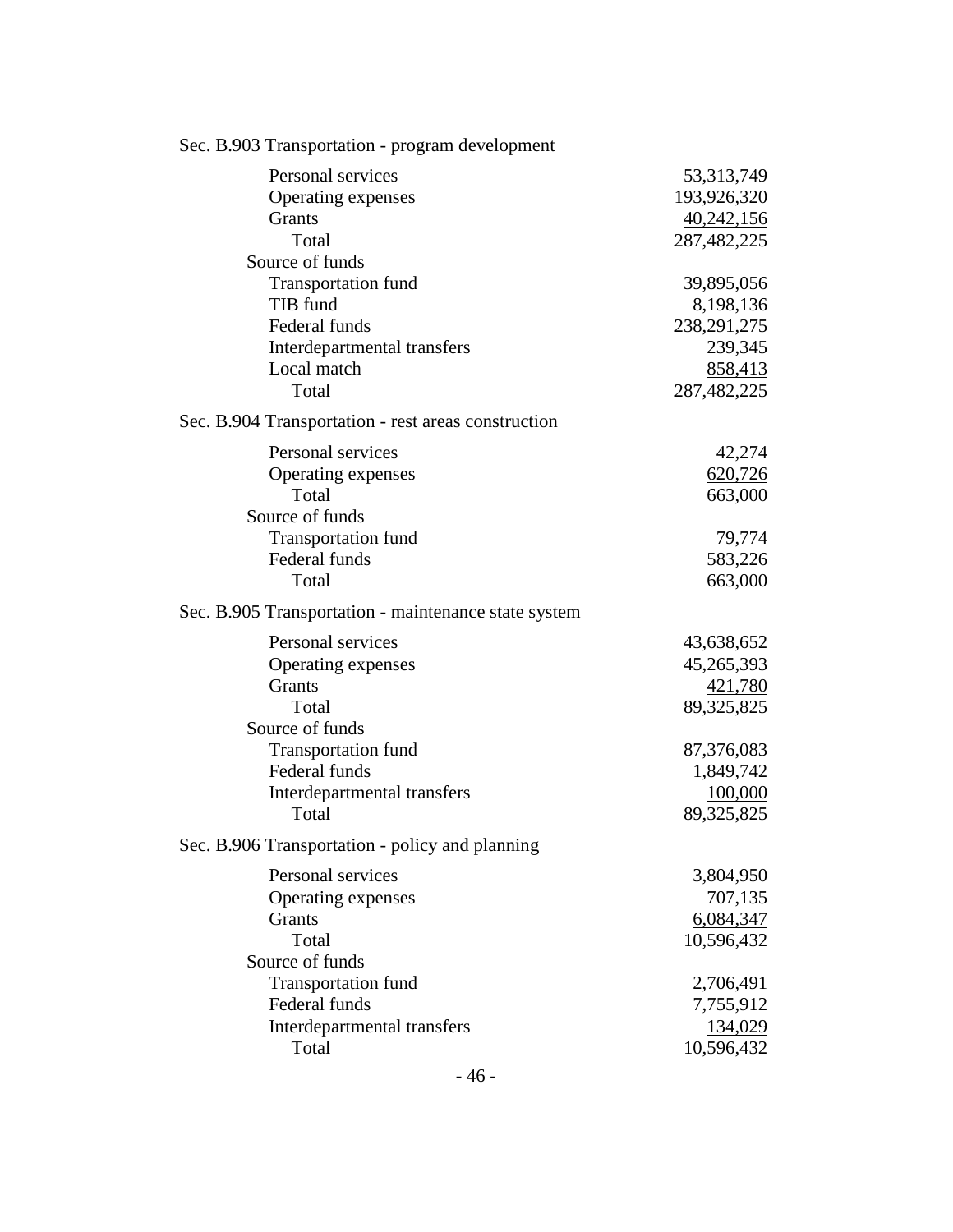| Sec. B.907 Transportation - rail                    |                   |
|-----------------------------------------------------|-------------------|
| Personal services                                   | 6,410,380         |
| Operating expenses                                  | 30,670,870        |
| Total                                               | 37,081,250        |
| Source of funds                                     |                   |
| <b>Transportation fund</b>                          | 18,935,869        |
| TIB fund                                            | 2,840,249         |
| Federal funds                                       | 15,269,507        |
| Interdepartmental transfers                         | 35,625            |
| Total                                               | 37,081,250        |
| Sec. B.908 Transportation - public transit          |                   |
| Personal services                                   | 1,137,749         |
| Operating expenses                                  | 120,263           |
| <b>Grants</b>                                       | 30,874,145        |
| Total                                               | 32, 132, 157      |
| Source of funds                                     |                   |
| <b>Transportation fund</b>                          | 7,955,199         |
| Federal funds<br>Total                              | 24,176,958        |
|                                                     | 32, 132, 157      |
| Sec. B.909 Transportation - central garage          |                   |
| Personal services                                   | 4,459,194         |
| Operating expenses                                  | <u>15,595,717</u> |
| Total                                               | 20,054,911        |
| Source of funds                                     |                   |
| Internal service funds                              | 20,054,911        |
| Total                                               | 20,054,911        |
| Sec. B.910 Department of motor vehicles             |                   |
| Personal services                                   | 18,395,579        |
| Operating expenses                                  | 10,906,337        |
| Total                                               | 29,301,916        |
| Source of funds                                     |                   |
| <b>Transportation fund</b>                          | 27,773,478        |
| Federal funds                                       | 1,423,438         |
| Interdepartmental transfers                         | 105,000           |
| Total                                               | 29,301,916        |
| Sec. B.911 Transportation - town highway structures |                   |
| Grants                                              | 6,333,500         |
| Total                                               | 6,333,500         |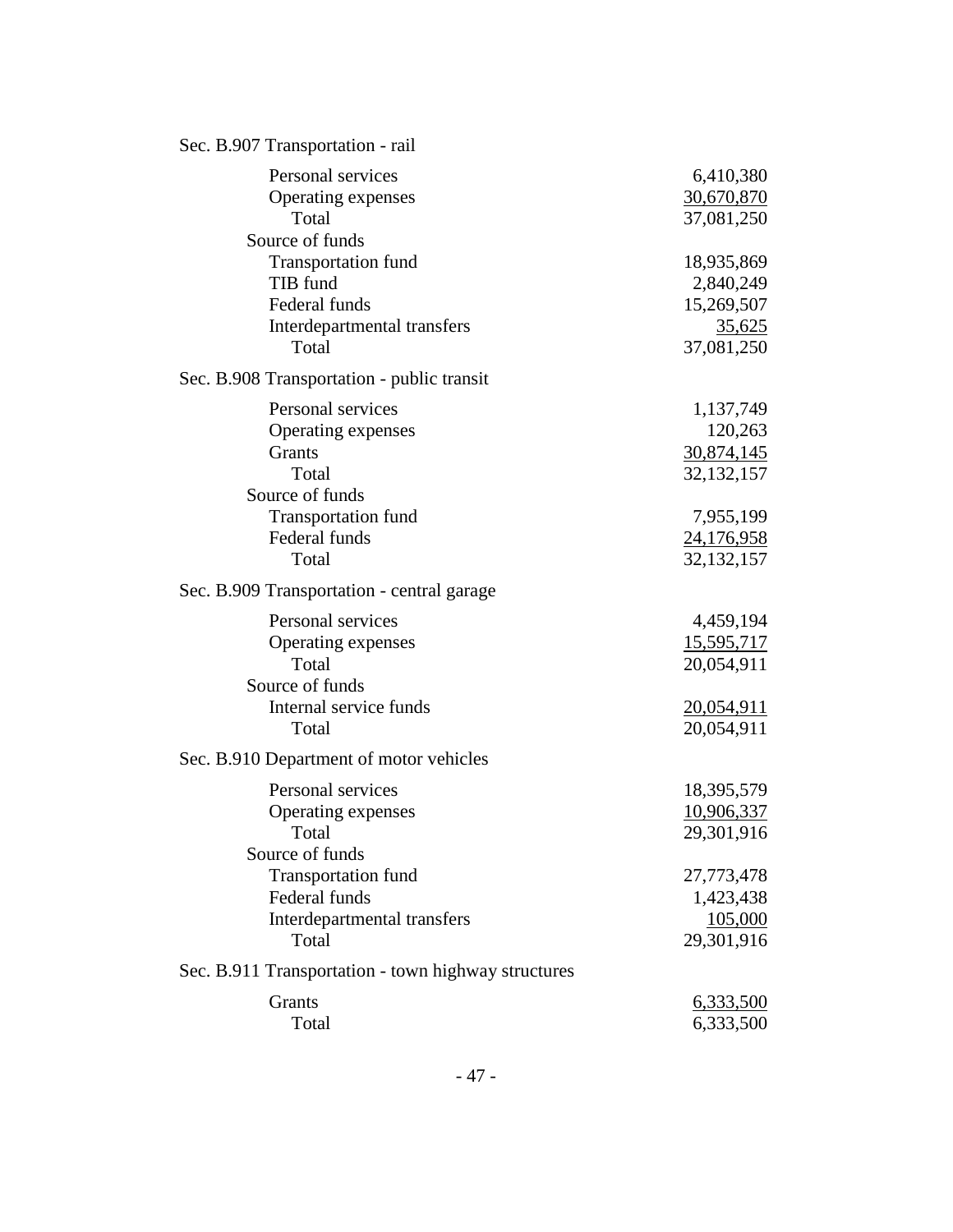| Source of funds                                                             |                  |
|-----------------------------------------------------------------------------|------------------|
| <b>Transportation fund</b>                                                  | 6,333,500        |
| Total                                                                       | 6,333,500        |
| Sec. B.912 Transportation - town highway local technical assistance program |                  |
| Operating expenses                                                          | 71,627           |
| Grants                                                                      | 329,066          |
| Total                                                                       | 400,693          |
| Source of funds                                                             |                  |
| <b>Transportation fund</b>                                                  | 100,693          |
| Federal funds                                                               | 300,000          |
| Total                                                                       | 400,693          |
| Sec. B.913 Transportation - town highway class 2 roadway                    |                  |
|                                                                             |                  |
| Grants                                                                      | <u>7,848,750</u> |
| Total                                                                       | 7,848,750        |
| Source of funds                                                             |                  |
| <b>Transportation fund</b>                                                  | 7,848,750        |
| Total                                                                       | 7,848,750        |
| Sec. B.914 Transportation - town highway bridges                            |                  |
| Personal services                                                           | 3,349,613        |
| Operating expenses                                                          | 13,074,396       |
| Grants                                                                      | 100,000          |
| Total                                                                       | 16,524,009       |
| Source of funds                                                             |                  |
| <b>Transportation fund</b>                                                  | 1,111,449        |
| TIB fund                                                                    | 1,156,927        |
| Federal funds                                                               | 13,488,269       |
| Local match                                                                 | 767,364          |
| Total                                                                       | 16,524,009       |
| Sec. B.915 Transportation - town highway aid program                        |                  |
| Grants                                                                      | 25,982,744       |
| Total                                                                       | 25,982,744       |
| Source of funds                                                             |                  |
| <b>Transportation fund</b>                                                  | 25,982,744       |
| Total                                                                       | 25,982,744       |
|                                                                             |                  |
| Sec. B.916 Transportation - town highway class 1 supplemental grants        |                  |
| Grants                                                                      | <u>128,750</u>   |
| Total                                                                       | 128,750          |
| Source of funds                                                             |                  |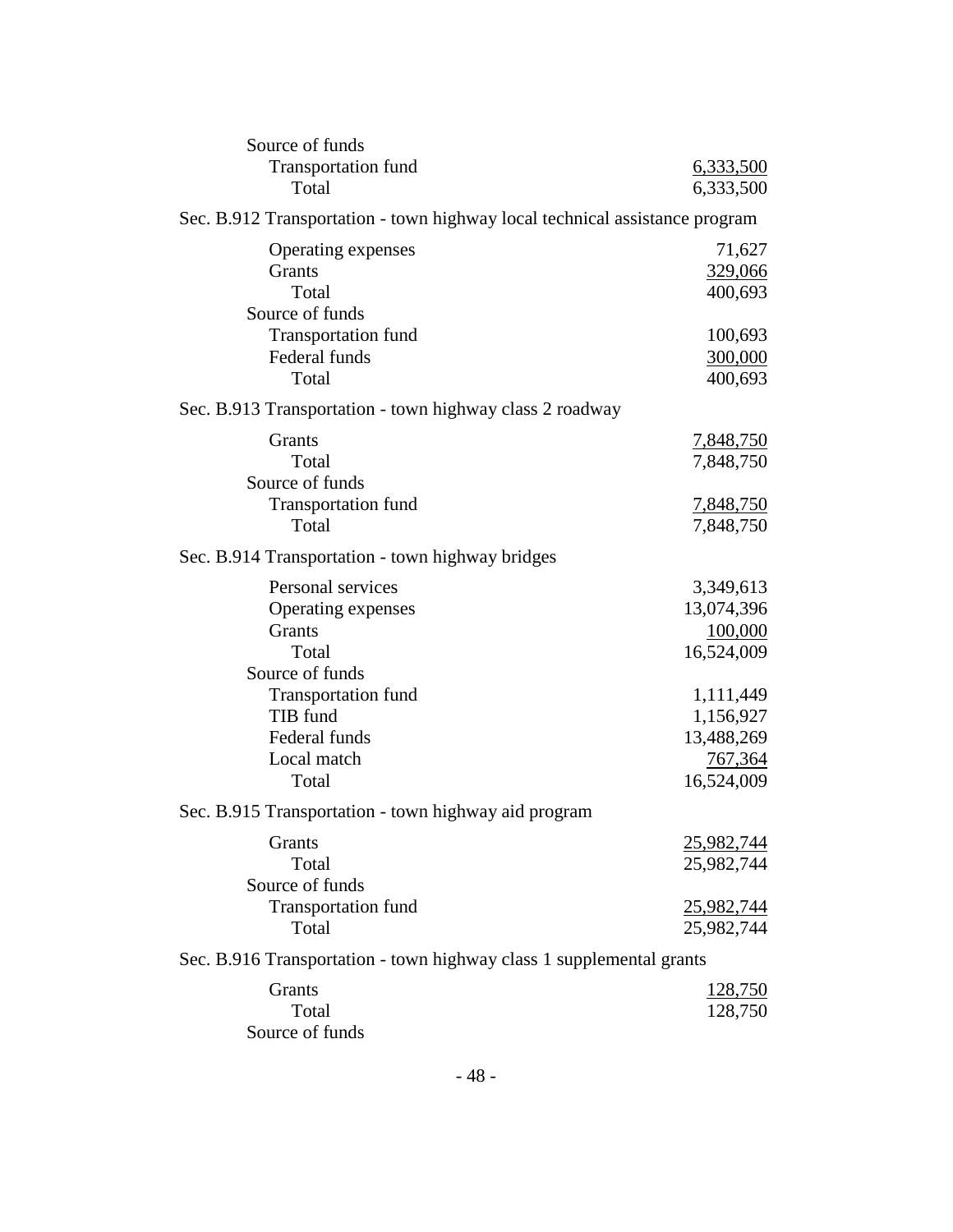| <b>Transportation fund</b><br>Total                                          | <u>128,750</u><br>128,750 |
|------------------------------------------------------------------------------|---------------------------|
| Sec. B.917 Transportation - town highway: state aid for nonfederal disasters |                           |
| Grants<br>Total<br>Source of funds                                           | 1,150,000<br>1,150,000    |
| <b>Transportation fund</b><br>Total                                          | 1,150,000<br>1,150,000    |
| Sec. B.918 Transportation - town highway: state aid for federal disasters    |                           |
| Grants<br>Total<br>Source of funds                                           | <u>180,000</u><br>180,000 |
| <b>Transportation fund</b>                                                   | 20,000                    |
| Federal funds                                                                | 160,000                   |
| Total                                                                        | 180,000                   |
| Sec. B.919 Transportation - municipal mitigation assistance program          |                           |
| Operating expenses                                                           | 150,000                   |
| Grants                                                                       | 7,632,342                 |
| Total<br>Source of funds                                                     | 7,782,342                 |
| <b>Transportation fund</b>                                                   | 1,240,000                 |
| Special funds                                                                | 1,100,000                 |
| Federal funds                                                                | 5,442,342                 |
| Total                                                                        | 7,782,342                 |
| Sec. B.920 Transportation - public assistance grant program                  |                           |
| Operating expenses                                                           | 640,000                   |
| Grants                                                                       | 5,000,000                 |
| Total                                                                        | 5,640,000                 |
| Source of funds<br><b>Transportation fund</b>                                | 160,000                   |
| Special funds                                                                | 2,000,000                 |
| Federal funds                                                                | 3,000,000                 |
| Interdepartmental transfers                                                  | 480,000                   |
| Total                                                                        | 5,640,000                 |
| Sec. B.921 Transportation board                                              |                           |
| Personal services                                                            | 205,657                   |
| Operating expenses                                                           | <u>28,093</u>             |
| Total                                                                        | 233,750                   |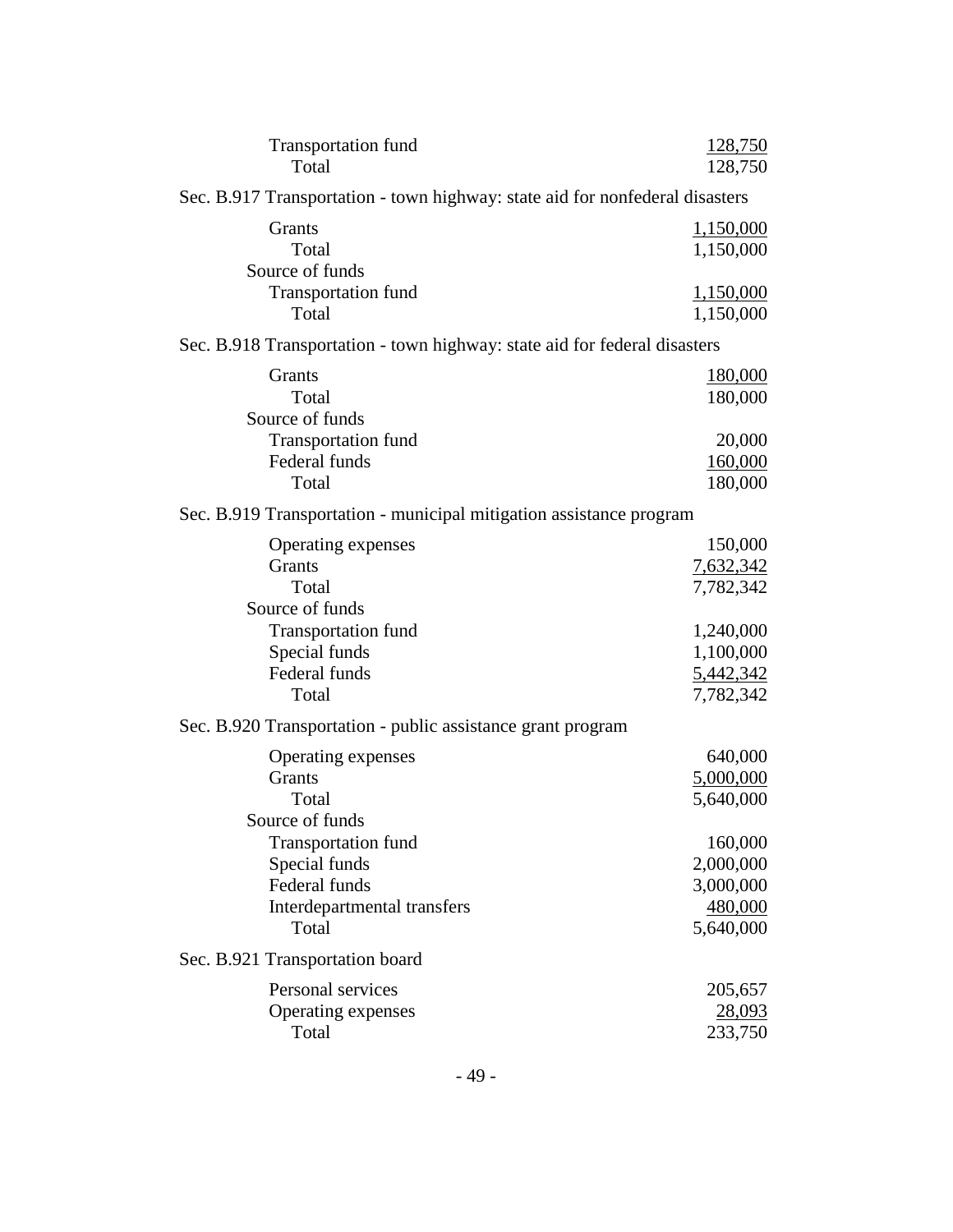| Source of funds                                                                     |             |
|-------------------------------------------------------------------------------------|-------------|
| <b>Transportation fund</b>                                                          | 233,750     |
| Total                                                                               | 233,750     |
| Sec. B.922 Total transportation                                                     |             |
| Source of funds                                                                     |             |
| <b>Transportation fund</b>                                                          | 249,382,048 |
| TIB fund                                                                            | 12,195,312  |
| Special funds                                                                       | 3,100,000   |
| Federal funds                                                                       | 325,648,972 |
| Internal service funds                                                              | 20,054,911  |
| Interdepartmental transfers                                                         | 1,093,999   |
| Local match                                                                         | 1,625,777   |
| Total                                                                               | 613,101,019 |
| Sec. B.1000 Debt service                                                            |             |
| Operating expenses                                                                  | 80,833,039  |
| Total                                                                               | 80,833,039  |
| Source of funds                                                                     |             |
| General fund                                                                        | 75,489,703  |
| <b>Transportation fund</b>                                                          | 1,709,452   |
| <b>ARRA</b> funds                                                                   | 1,130,146   |
| TIB debt service fund                                                               | 2,503,738   |
| Total                                                                               | 80,833,039  |
| Sec. B.1001 Total debt service                                                      |             |
| Source of funds                                                                     |             |
| General fund                                                                        | 75,489,703  |
| <b>Transportation fund</b>                                                          | 1,709,452   |
| <b>ARRA</b> funds                                                                   | 1,130,146   |
| TIB debt service fund                                                               | 2,503,738   |
| Total                                                                               | 80,833,039  |
| Sec. B.1100 NEXT GENERATION; APPROPRIATIONS AND<br><b>TRANSFERS</b>                 |             |
| (a) In fiscal year 2018, $\Diamond$ 000,000 is appropriated or transferred from the |             |

(a) In fiscal year 2018, \$2,909,900 is appropriated or transferred from the Next Generation Initiative Fund created in 16 V.S.A. § 2887 as prescribed:

(1) Workforce education and training. The amount of \$1,605,400 as follows:

(A) Workforce Education and Training Fund (WETF). The amount of \$1,045,400 is transferred to the Workforce Education and Training Fund created in 10 V.S.A. § 543 and subsequently appropriated to the Department of Labor for workforce education and training. Up to seven percent of the funds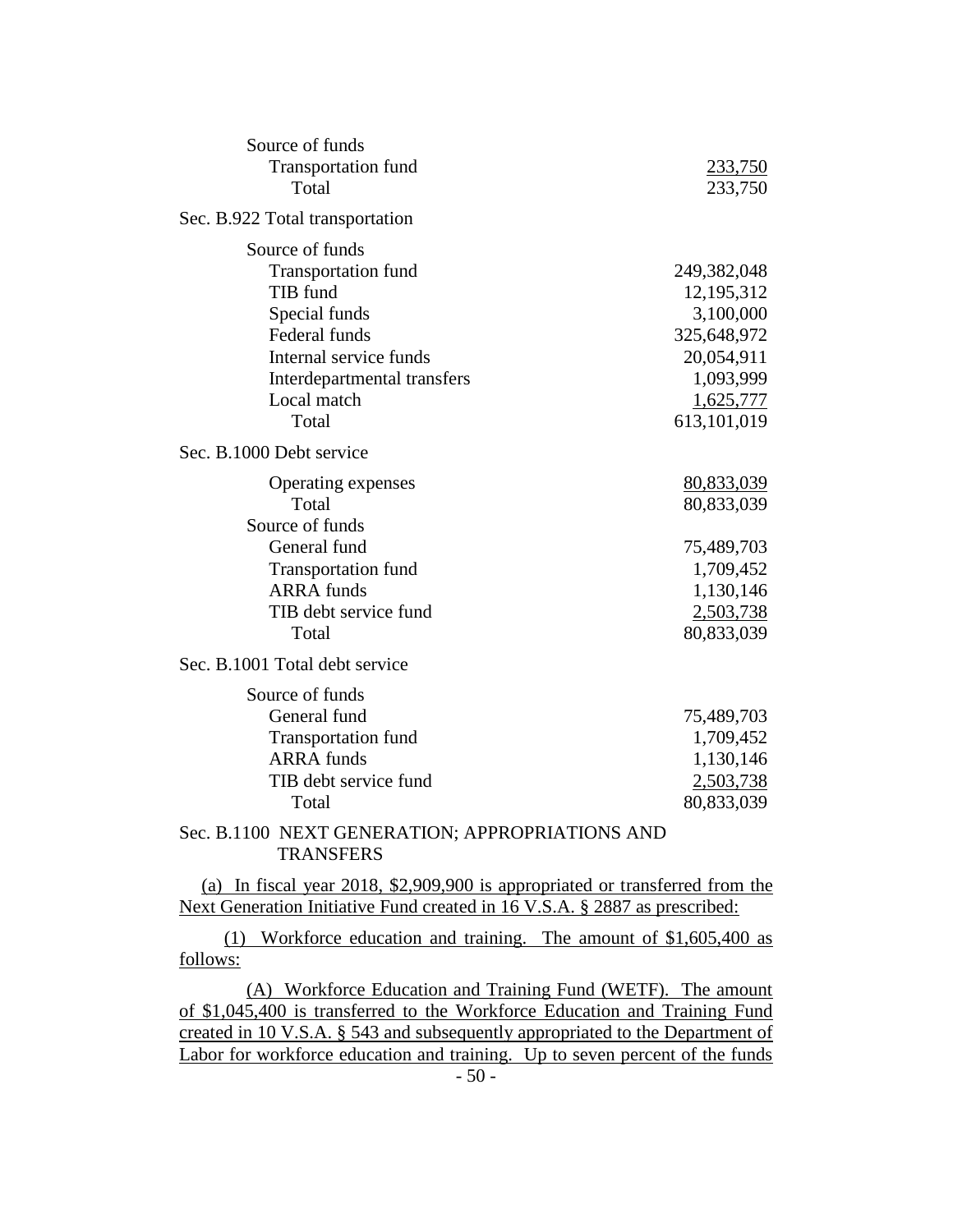may be used for administration of the program. Of this amount, \$350,000 shall be allocated for competitive grants for internships through the Vermont Strong Internship Program pursuant to 10 V.S.A. § 544.

(B) Adult Career Technical Education Programs. The amount of \$360,000 is appropriated to the Department of Labor in consultation with the State Workforce Development Board. This appropriation is for the purpose of awarding competitive grants to regional technical centers and high schools to provide adult career technical education, as that term is defined in 16 V.S.A. § 1522, to unemployed and underemployed Vermont adults.

(C) The amount of \$200,000 is appropriated to the Agency of Commerce and Community Development to issue performance grants to the University of Vermont and the Vermont Center for Emerging Technologies for patent development and commercialization of technology and to enhance the development of high technology businesses and Next Generation employment opportunities throughout Vermont.

(2) Loan repayment. The amount of \$30,000 as follows:

(A) Large animal veterinarians' loan forgiveness. The amount of \$30,000 is appropriated to the Agency of Agriculture, Food and Markets for a loan repayment program for large animal veterinarians pursuant to 6 V.S.A. § 20.

(3) Scholarships and grants. The amount of \$1,274,500 as follows:

(A) Nondegree VSAC grants. The amount of \$494,500 is appropriated to the Vermont Student Assistance Corporation. These funds shall be for the purpose of providing nondegree grants to Vermonters to improve job skills and increase overall employability, enabling them to enroll in a postsecondary education or training program, including adult technical education that is not part of a degree or accredited certificate program. A portion of these funds shall be used for grants for indirect educational expenses to students enrolled in training programs. The grants shall not exceed \$3,000 per student. None of these funds shall be used for administrative overhead.

(B) National Guard Educational Assistance. The amount of \$150,000 is appropriated to Military – administration to be transferred to the Vermont Student Assistance Corporation for the National Guard Educational Assistance Program established in 16 V.S.A. § 2856.

(C) Dual enrollment programs and need-based stipend. The amount of \$600,000 is appropriated to the Agency of Education for dual enrollment programs consistent with 16 V.S.A.  $\S$  944(f)(2), and \$30,000 is appropriated to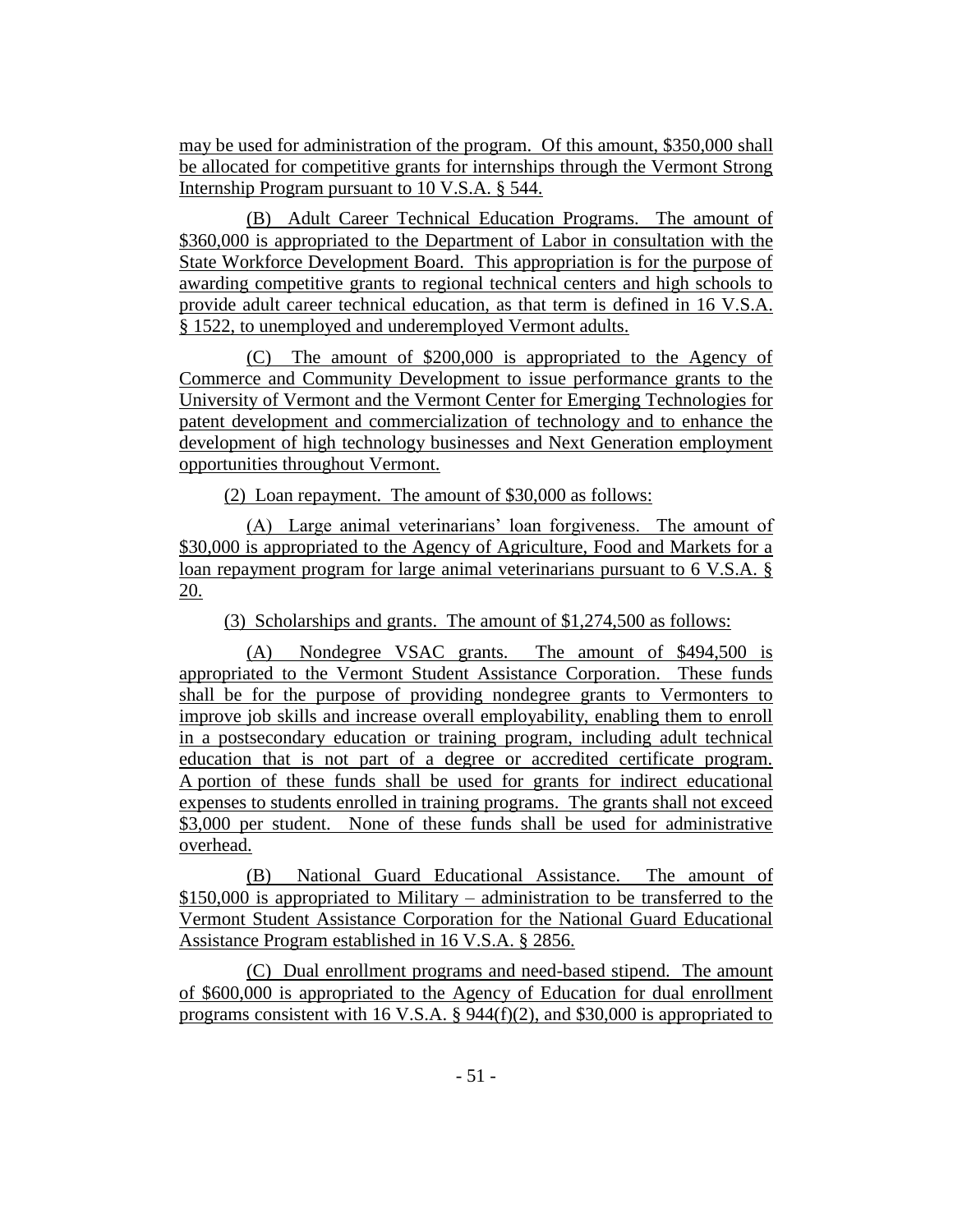the Agency of Education to be transferred to the Vermont Student Assistance Corporation for need-based stipends pursuant to Sec. E.605.1 of this act.

# Sec. B.1100.1 DEPARTMENT OF LABOR RECOMMENDATION FOR FISCAL YEAR 2019 NEXT GENERATION FUND DISTRIBUTION

(a) The Department of Labor, in coordination with the Agencies of Commerce and Community Development, of Human Services, and of Education, and in consultation with the State Workforce Development Board, shall recommend to the Governor on or before December 1, 2017 how \$2,909,900 from the Next Generation Initiative Fund should be allocated or appropriated in fiscal year 2019 to provide maximum benefit to workforce education and training, participation in secondary or postsecondary education by underrepresented groups, and support for promising economic sectors in Vermont. The State agencies and departments listed herein shall promote actively and publicly the availability of the funds to eligible entities.

Sec. B.1101 FISCAL YEAR 2018 ONE-TIME GENERAL FUND APPROPRIATIONS

(a) Agency of Commerce and Community Development: The sum of \$500,000 is appropriated to the Secretary of Commerce and Community Development for economic development initiatives.

(1) The funds appropriated in this subsection shall be used as follows:

(A) The sum of \$150,000.00 to the Vermont Small Business Development Center for the purpose of increasing the number of business advisors in the State, with priority for underserved regions.

(B) The sum of \$100,000.00 shall be transferred to the Office of Economic Opportunity for pass-through grants to the Community Action Agencies to provide funding for the regional Microbusiness Development Programs pursuant to 3 V.S.A. § 3722.

(C) The sum of \$250,000 to expand Vermont's coordinated marketing efforts to implement the Department of Economic Development's economic development marketing plan.

(b) Department for Children and Families: The sum of \$600,000 is appropriated to the Department for Children and Families to be used to facilitate the development of two seasonal warming shelters, one in Rutland and one in Barre to be in place for the 2017-2018 heating season. The Secretary of Human Services and the Commissioner for Children and Families shall work with hospitals and community organizations to access additional funding, matching funds, and in-kind contributions, and to facilitate siting to expand shelter availability throughout other regions of the State. A report on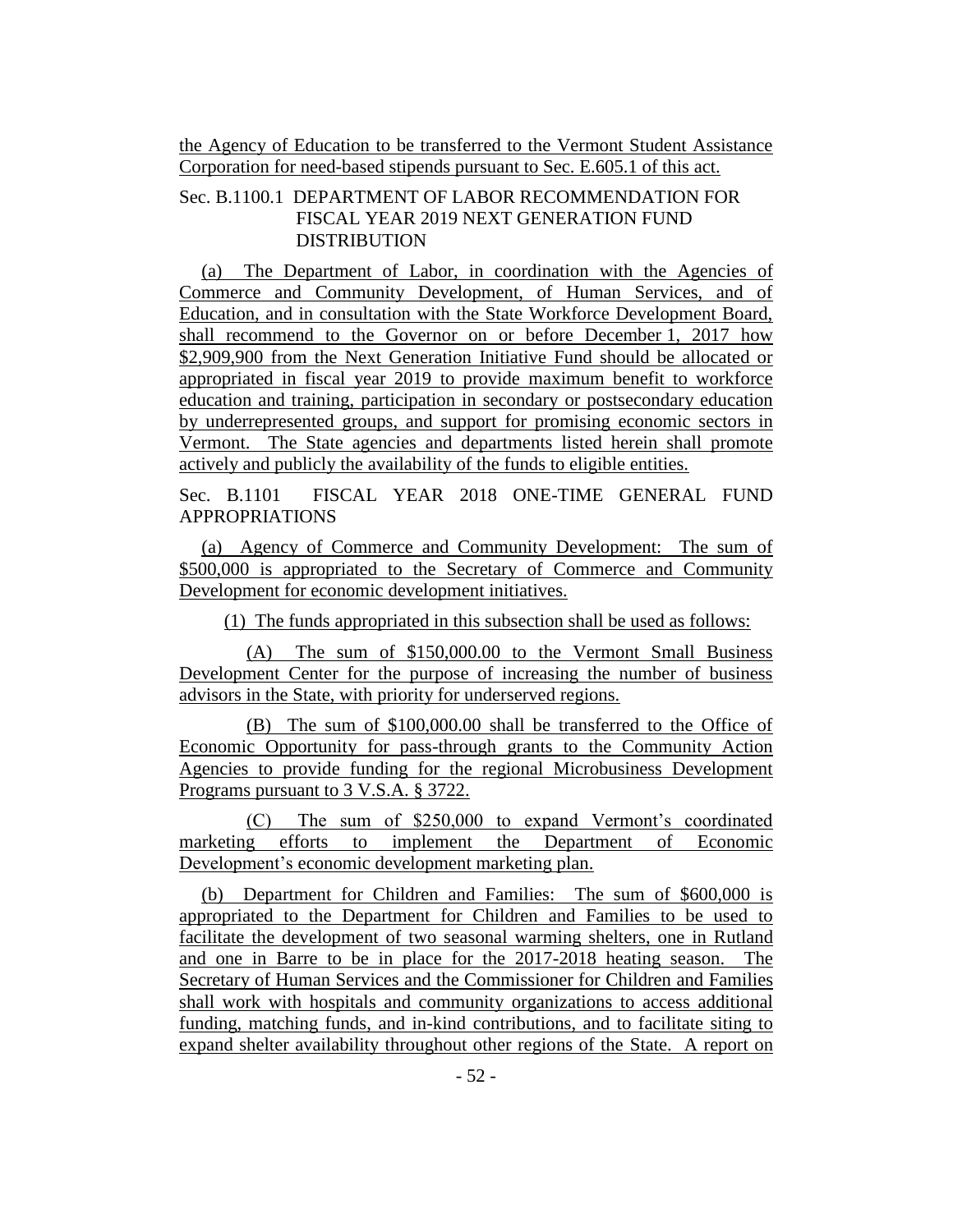projected shelter availability for the 2017-2018 heating season shall be submitted to the Legislative Joint Fiscal Committee on or before November 15, 2017.

(c) Vermont State Colleges: The sum of \$880,000 is appropriated to the Vermont State Colleges to pay the second of three installments to support the unification of Johnson and Lyndon State Colleges into the new Northern Vermont University.

(d) Agency of Agriculture, Food and Markets: The sum of \$25,000 is appropriated to the Agency of Agriculture, Food and Markets to support the Farms 2+2 Program.

(e) Agency of Agriculture, Food and Markets: The sum of \$75,000 is appropriated to the Agency of Agriculture, Food and Markets for a grant to Rural Development.

(f) Department of Buildings and General Services: The sum of \$27,000 is appropriated to the Department of Buildings and General Services to support the operating expenses of the Bennington Welcome Center. For subsequent fiscal years, operating expenses of the Bennington Welcome Center shall not be supported with supplemental appropriations in addition to the amounts requested by the Department of Buildings and General Services and approved by the General Assembly in the annual appropriations bill.

Sec. B.1102 FISCAL YEAR 2018 MANAGEMENT SAVINGS

(a) The Secretary of Administration shall reduce fiscal year 2018 appropriations and make transfers to the General Fund for a total of \$5,000,000. The Administration is not limited to the following proposals to achieve this target, but shall analyze the following for fiscal year 2018 budgetary savings:

(1) the elimination of exempt positions;

(2) savings identified through improved business processes and administrative efficiencies;

(3) administrative or contractual reductions, including savings from improved systems of procurement;

(4) savings in State employee health care costs through increased price awareness as specified in the pilot project in Sec. E.108 of this act;

(5) the Agency of Human Services shall review and quantify savings from improved oversight and fiscal controls in order to prevent fraud and overpayment related to personal care services reimbursed by the Departments;

(6) review of statewide operating expenses that include: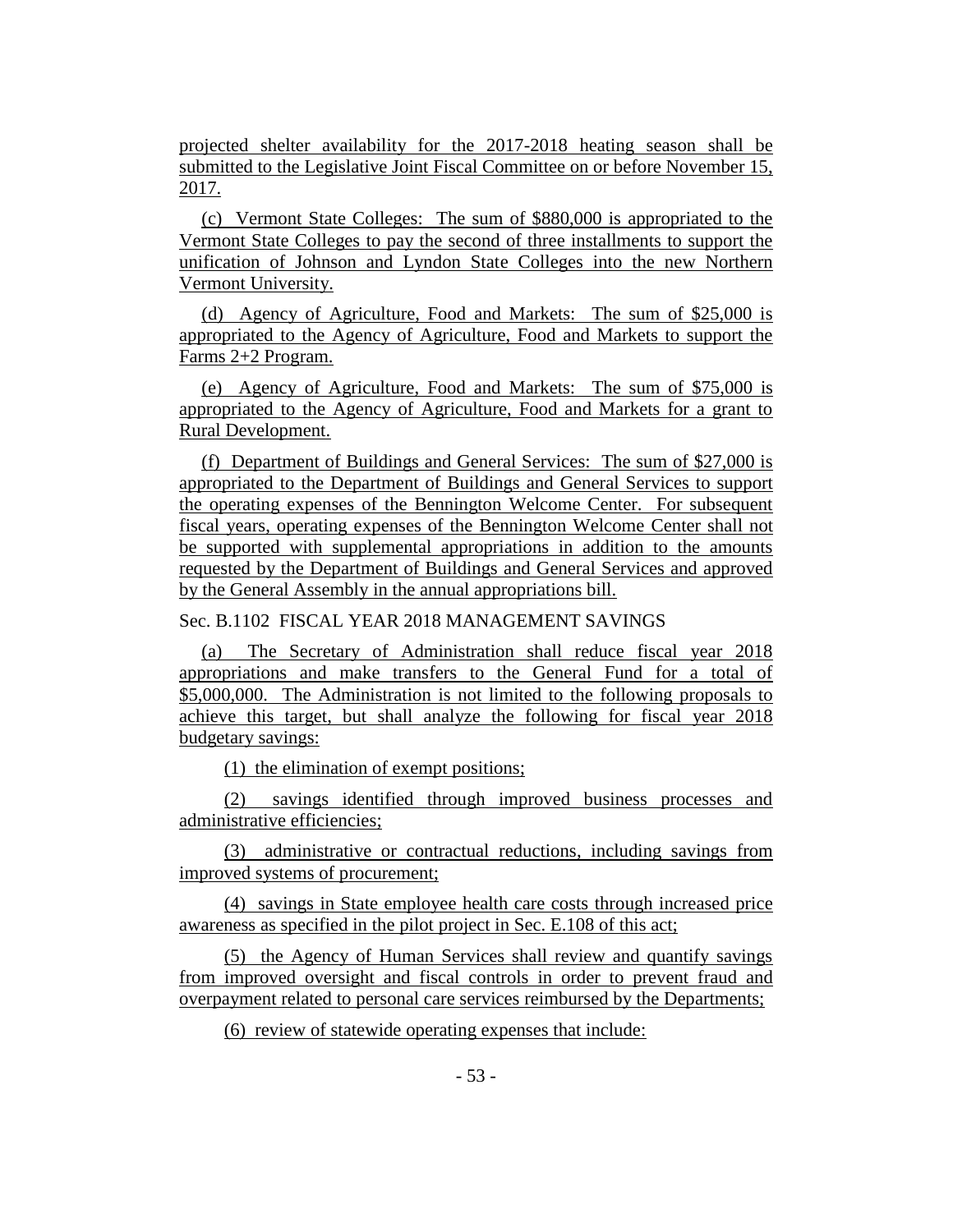(A) physical space needs statewide for potential reduction of leased space or divestment of owned real estate where appropriate,

(B) examination of the alignment of the cost control incentives or disincentives in the State's largest internal service fund programs, including fee for space, and innovation and information charges.

(C) telecommunication services, postage equipment, and other equipment rentals.

(b) The Department of Corrections shall be held harmless from the savings target above due to Corrections specific existing savings targets contained elsewhere in this act.

(c) Savings proposals identified by the Administration to meet the target in subsection (a) of this section shall be multi-year in nature to the greatest extent possible. The Administration shall provide the fully annualized savings for any proposals that require more time to be fully implemented:

(d) The Secretary shall submit a written report of the appropriations reductions and transfers to the Joint Fiscal Committee in November 2017. The report shall include:

(1) the proposed budgetary changes by agency and department and funding source,

(2) the short- and long-term implications to individuals, organizations, or State systems of each proposed change;

(3) if any identified savings are only one-time in nature, the associated longer term actions that the Secretary recommends to make the savings continue into future years or become permanent; and

(4) if any recommendations include specific statutory changes, these shall be summarized in the report and presented in full to the House and Senate Committees on Appropriations and other relevant standing committees during the 2018 legislative session.

Sec. B.1103 [DELETED]

Sec. B.1104 [DELETED]

Sec. B.1105 [DELETED]

Sec. B.1106 [DELETED]

Sec. B.1107 [DELETED]

# Sec. C.100 FISCAL YEAR 2017 ONE-TIME APPROPRIATIONS

(a) In fiscal year 2017, the sum of \$1,930,000 in general funds is appropriated to the Secretary of Administration to be carried forward into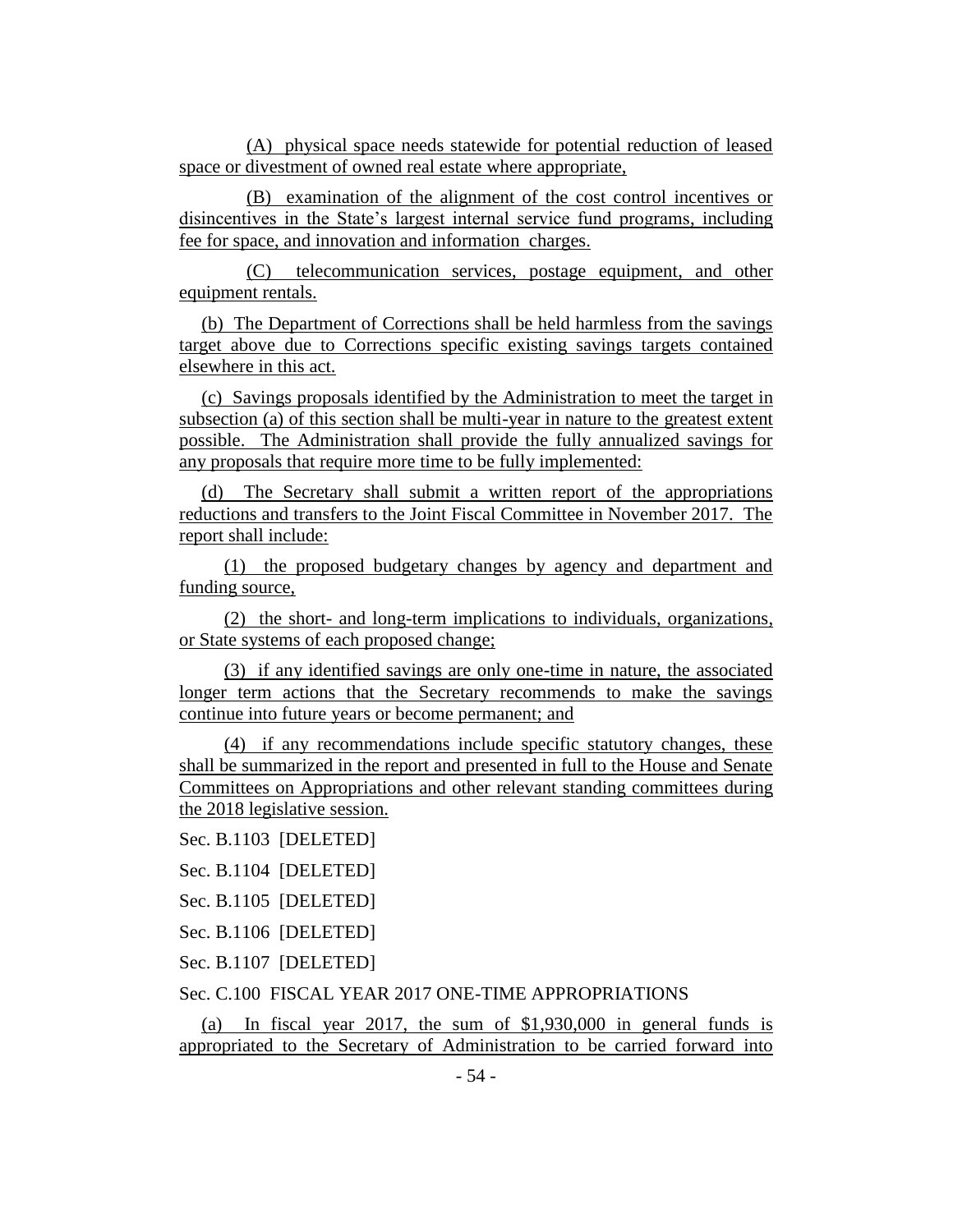fiscal year 2018 for distribution to departments to provide funding for changes in employee classification occurring in fiscal year 2017 that are approved in accordance with the collective bargaining agreements.

(b) In fiscal year 2017, the sum of \$323,826 in general funds is appropriated to the Judiciary for retroactive docket clerk reclassification.

(c) In fiscal year 2017, the sum of \$245,246 in general funds is appropriated to the Attorney General to be carried forward into fiscal year 2018 for tobacco master settlement arbitration or litigation.

(d) In fiscal year 2017, the sum of \$100,000 is appropriated to the Agency of Agriculture, Food and Markets to be carried forward for fiscal year 2018 one-time expenditure by the Vermont Working Lands Enterprise Board established in 6 V.S.A. § 4606 for investments in food and forest system businesses and service providers pursuant to 6 V.S.A. § 4607 and consistent with the funding priorities in 2012 Acts and Resolves No. 142, Sec. 5, as amended by 2014 Acts and Resolves No. 179, Sec. E.224.1.

(e) In fiscal year 2017, the Agency of Human Services shall reserve and carry forward to fiscal year 2018 \$1,250,000 of the general funds appropriated in 2016 Acts and Resolves No. 172, Sec. B.301 as amended by 2017 Acts and Resolves No. 3, Sec. 18. The Commissioner of Finance and Management is authorized to adjust fiscal year 2017 Federal Fund and Global Commitment Fund appropriations in the Agency of Human Services and Department of Health Access to comport with this requirement.

(f) In fiscal year 2017, the sum of \$1,800,000 in general funds is appropriated to the Department of Public Safety to provide upfront funding to purchase police cameras as part of the Vermont State Police Camera Project. The full project will include equipment, maintenance, and warranty costs.

(g) In fiscal year 2017, the sum of \$300,000 in general funds is appropriated to the Department of Buildings and General Services to provide funds for activities to repurpose the Southeast State Correctional Facility located in Windsor, Vermont as presented in Sec. E. 35.1 of this act.

(h) In fiscal year 2017, the sum of \$250,000 in general funds to the Secretary of Administration for a one-time grant to the Vermont Law School. This grant will provide a State match toward the \$5,000,000 hybrid residential and online program designed to attract new groups of national and international students to enroll in Vermont-based programs.

Sec. C.101 2017 Acts and Resolves No. 3, Sec. 60 is amended to read

Sec. 60. FUND TRANSFERS

(a) Notwithstanding any provision of law to the contrary, in fiscal year 2017: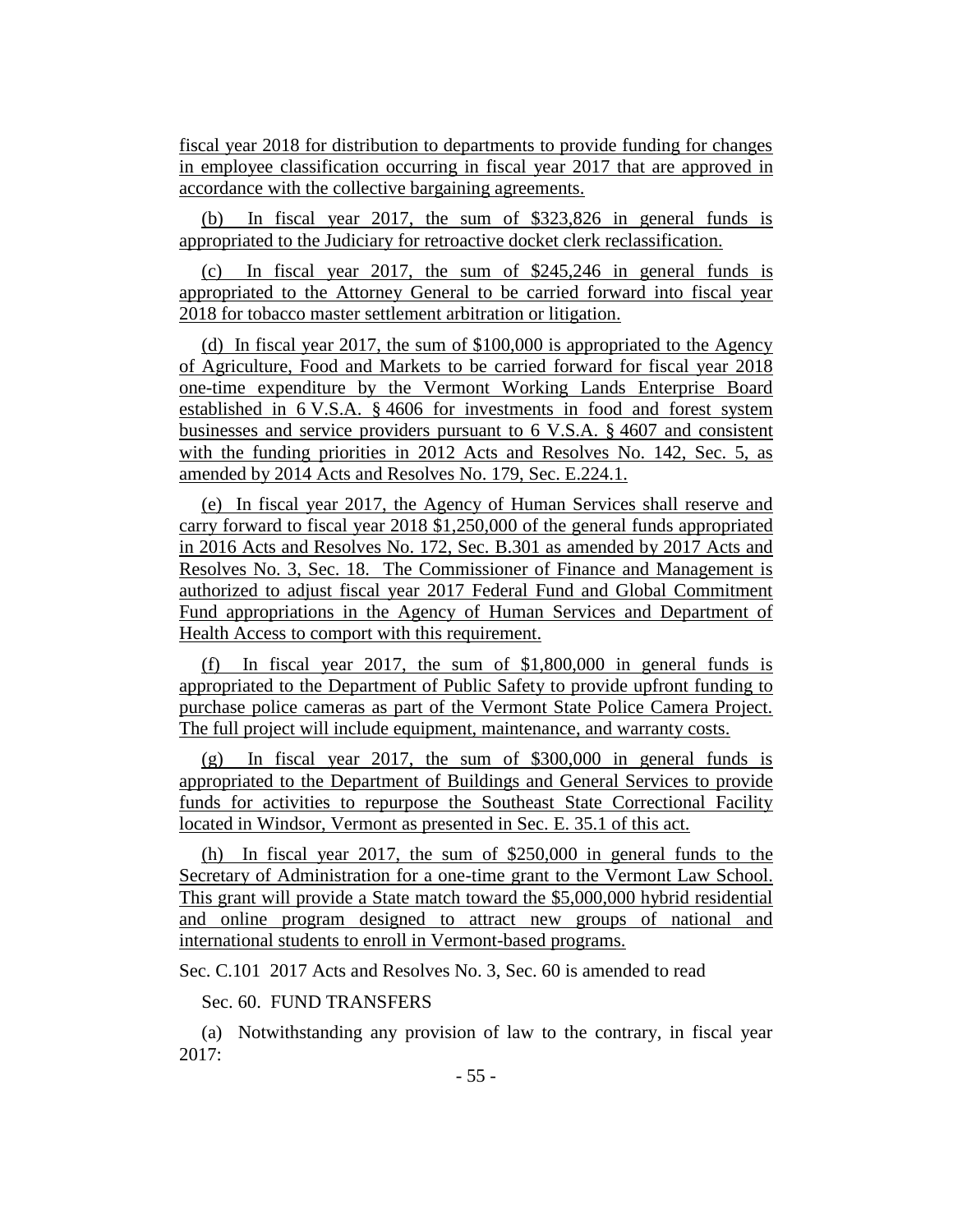(1) The following amounts shall be transferred to the General Fund from the funds indicated:

| 21054 | Misc. Fines & Penalties                    | 442,849.77          |
|-------|--------------------------------------------|---------------------|
| 21065 | <b>Financial Institute Supervision</b>     | 728,499.86          |
| 21405 | <b>Bond Investment Earnings Fund</b>       | 161,100.90          |
| 21550 | Land & Facilities Trust Fund               | 450,000.00          |
| 21641 | AG – Administrative Special Fund           | 30,848.02           |
| 21638 | AG – Fees & Reimbursements - Court Order   | (est.) 2,400,000.00 |
| 22005 | AHS Central Office earned federal receipts | 28,040,542.00       |
| 50300 | <b>Liquor Control Fund</b>                 | 955,000.00          |
|       | Caledonia Fair                             | 5,000.00            |
|       | North Country Hospital Loan                | 24,250.00           |
|       |                                            |                     |

(2) All or a portion of the unencumbered balances in the Insurance Regulatory and Supervision Fund (Fund Number 21075), the Captive Insurance Regulatory and Supervision Fund (Fund Number 21085), and the Securities Regulatory and Supervision Fund (Fund Number 21080) expected to be approximately \$22,452,018 \$22,732,018 shall be transferred to the General Fund, provided that on or before July 1, 2017, the Commissioner of Financial Regulation certifies to the Joint Fiscal Committee that the transfer of such balances, or any smaller portion deemed proper by the Commissioner, will not impair the ability of the Department in fiscal year 2018 to provide thorough, competent, fair, and effective regulatory services, or maintain accreditation by the National Association of Insurance Commissioners; and that the Joint Fiscal Committee does not reject such certification.

(3) The following amounts shall be transferred from the General Fund to the funds indicated:

| <del>21275</del> | <b>Environmental Contingency Fund</b>      | 500,000.00                           |
|------------------|--------------------------------------------|--------------------------------------|
|                  | 21555 Emergency Relief and Assistance Fund | <del>1,176,226.00</del> 2,632,014.00 |
|                  | 59500 Single Audit Revolving Fund          | 196,169.00                           |

\* \* \*

#### C.101.1 VOLKSWAGEN SETTLEMENT

(a) The multi-state settlement from Volkswagen of \$4,200,000 received by the State of Vermont in fiscal year 2017, or in a subsequent year, shall be transferred to the Environmental Fund (account 21275).

Sec. C.102 2017 Acts and Resolves No. 3, Sec. 62 is amended to read:

Sec. 62. EXPENDITURE OF HUMAN SERVICES CASELOAD MANAGEMENT RESERVE

(a) In fiscal year 2017, \$3,738,117 from the General Fund is appropriated to the Commissioner of Finance and Management for transfer to the Agency of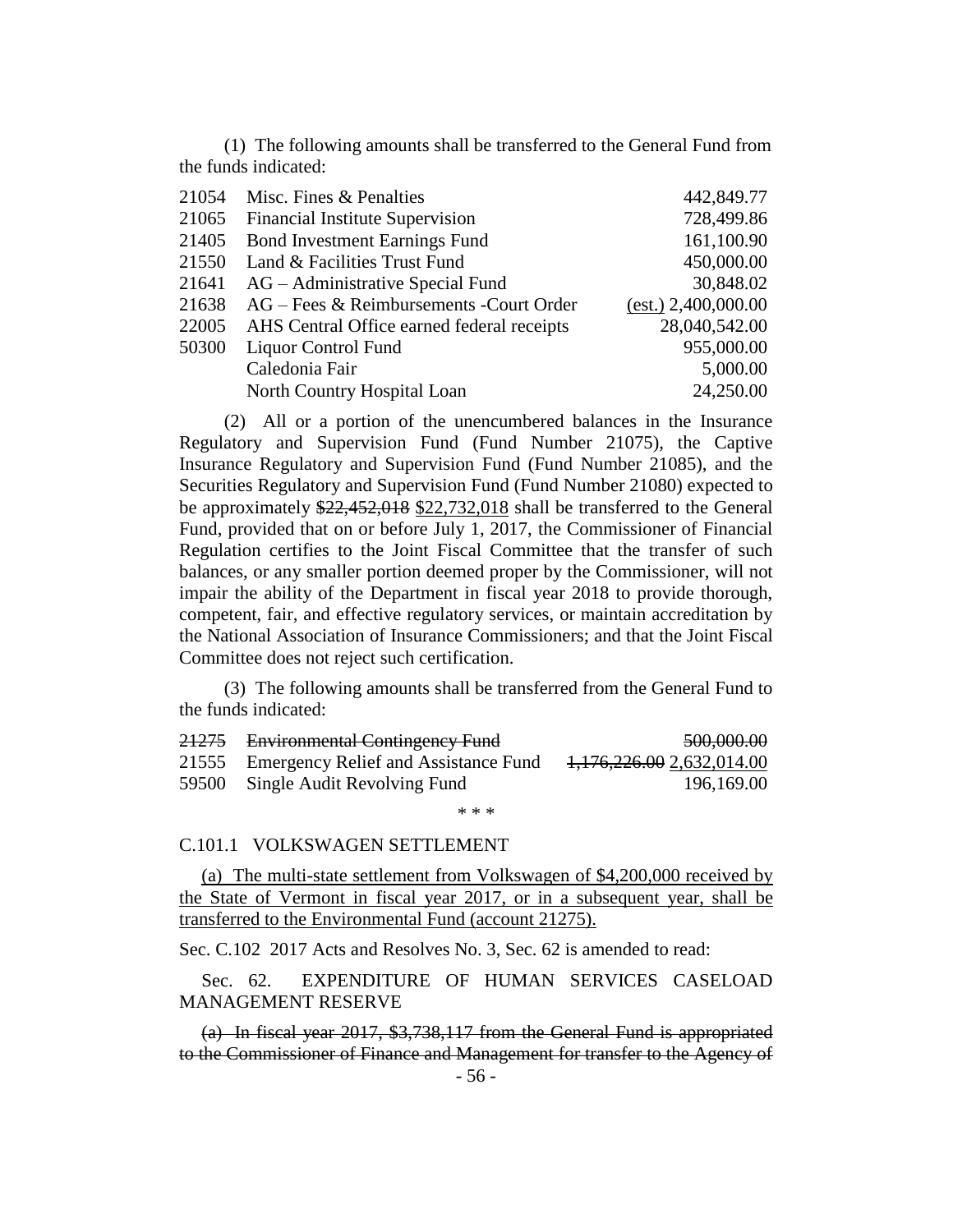Human Services – Global Commitment to ensure sufficient funding for Global Commitment during fiscal year 2017. Prior to the close of fiscal year 2017, the Commissioner shall determine the amount needed for transfer, and shall provide a written report to the Joint Fiscal Committee of the determination and the amount transferred. Any funds remaining in this appropriation and not transferred shall revert to the General Fund in fiscal year 2017.

(b) The amount of funds appropriated in subsection (a) of this section shall be unreserved from the Human Services Caseload Reserve established in 32 V.S.A. § 308b. The funds reverted in subsection (a) of this section shall be reserved in the Human Services Caseload Reserve.

(a) The amount of \$3,738,117 general funds shall be unreserved from the Human Services Caseload Management reserve established in 32 V.S.A. § 308b.

(b) At the close of fiscal year 2017 and after meeting the requirements of Sec. C.100(e) of this act, an amount up to \$3,738,117 of any unencumbered General Fund appropriation in Sec. B.301 of this act that would otherwise be authorized to carry forward shall revert to the General Fund and be reserved in the Human Services Caseload Management Reserve established in 32 V.S.A. § 308b.

### Sec. C.103 FISCAL YEAR 2017 27/53 RESERVE FUNDING SOURCE TRANSFER

(a) Notwithstanding 2016 Acts and Resolves No. 172, Sec. B.1104 or any other provision of law to the contrary, any General Fund amount to be reserved in fiscal year 2017 in the 27/53 Reserve created in 32 V.S.A. § 308e shall be unreserved.

(b) In fiscal year 2017, \$5,287,591 shall be transferred from the Global Commitment Fund to the General Fund to be reserved in the 27/53 Reserve created in 32 V.S.A. § 308e.

Sec. C.103.1 2016 Acts and Resolves No. 172, Sec. B.301 as amended by 2017 Acts and Resolves No. 3, Sec. 18 is further amended to read:

Sec. B.301 Secretary's office - global commitment

| Operating expenses               | 5,529,495                   | 5,529,495   |
|----------------------------------|-----------------------------|-------------|
| <b>Grants</b>                    | 1,596,194,550 1,592,456,433 |             |
| Total                            | 1,601,724,045 1,597,985,928 |             |
| Source of funds                  |                             |             |
| General fund                     | 284, 257, 664               | 280,519,547 |
| Special funds                    | 28,263,866                  | 28,263,866  |
| Tobacco fund                     | 29,716,875                  | 29,716,875  |
| State health care resources fund | 297,599,293                 | 297,599,293 |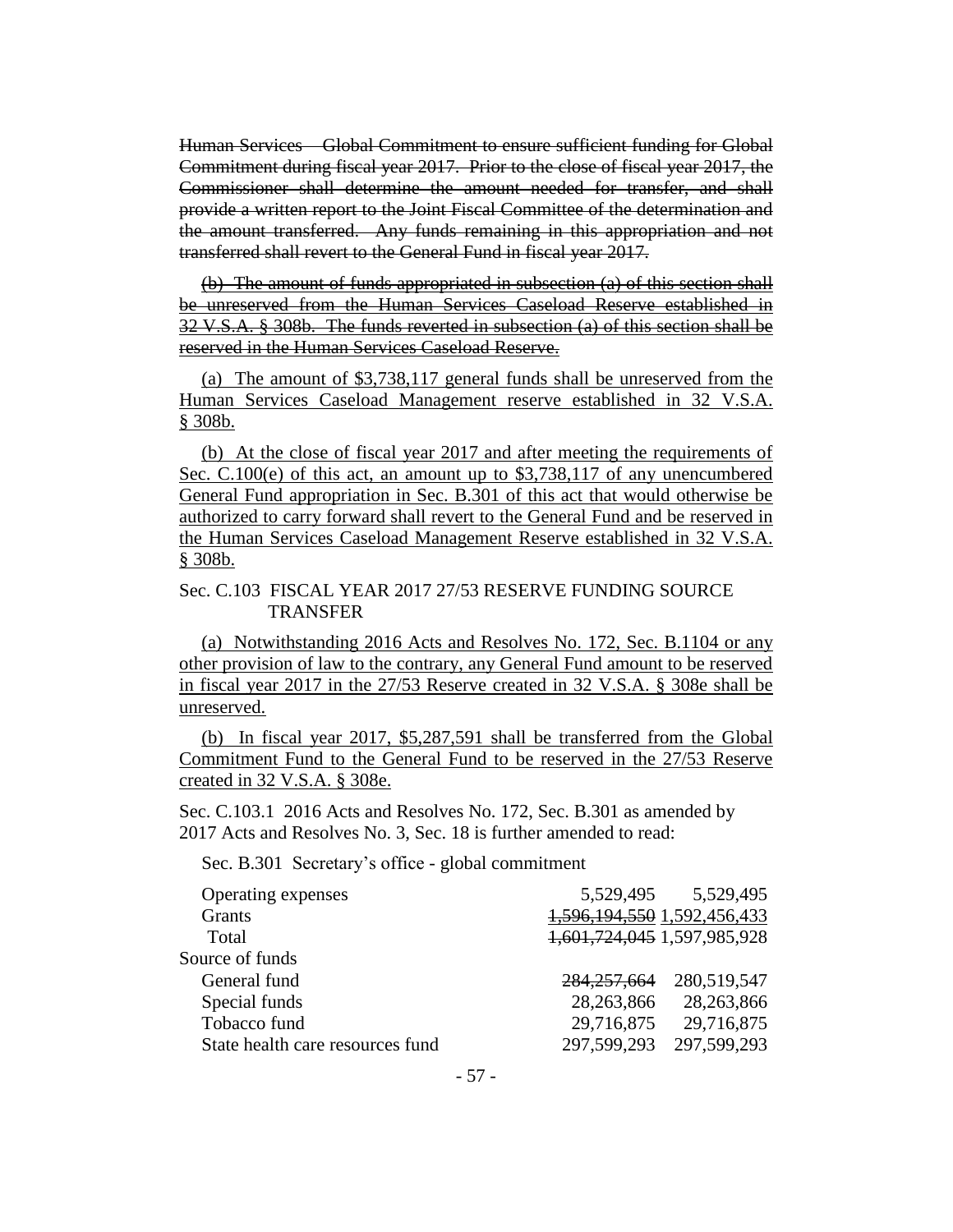| Federal funds               |                             | 961,846,347 961,846,347 |
|-----------------------------|-----------------------------|-------------------------|
| Interdepartmental transfers | 40,000                      | 40,000                  |
| Total                       | 1,601,724,045 1,597,985,928 |                         |

Sec. C.104 2016 Acts and Resolves No. 172, Sec. B.345 as amended by 2017 Acts and Resolves No. 3, Sec. 45 is further amended to read:

Sec. B.345 Green Mountain Care Board

| Personal services           | 8,736,409 | 9,131,409 |
|-----------------------------|-----------|-----------|
| Operating expenses          | 1,230,995 | 835,995   |
| Total                       | 9,967,404 | 9,967,404 |
| Source of funds             |           |           |
| General fund                | 1,401,276 | 1,401,276 |
| Special funds               | 2,342,927 | 2,342,927 |
| Federal funds               | 448,808   | 448,808   |
| Global Commitment fund      | 4,281,832 | 4,281,832 |
| Interdepartmental transfers | 1,492,561 | 1,492,561 |
| Total                       | 9,967,404 | 9,967,404 |

Sec. C.104.1 2016 Acts and Resolves No. 172, Sec. B.346 as amended by 2017 Acts and Resolves No. 3, Sec. 46 is further amended to read:

Sec. B.346 Total human services

| Source of funds                  |                             |                             |
|----------------------------------|-----------------------------|-----------------------------|
| General fund                     | <del>693,886,463</del>      | 697,624,580                 |
| Special funds                    | 99,545,755                  | 99,545,755                  |
| Tobacco fund                     | 33,550,914                  | 33,550,914                  |
| State health care resources fund | 297,599,293                 | 297,599,293                 |
| <b>Education</b> fund            | 3,109,463                   | 3,109,463                   |
| Federal funds                    | 1,391,826,777 1,391,826,777 |                             |
| Global Commitment fund           |                             | 1,540,769,628 1,540,769,628 |
| Internal service funds           | 1,908,035                   | 1,908,035                   |
| Interdepartmental transfers      |                             | 24,664,768 24,664,768       |
| Permanent trust funds            | 25,000                      | 25,000                      |
| Total                            |                             | 086,886,096 4,090,624,213   |
|                                  |                             |                             |

Sec. C.105 2016 Acts and Resolves No. 172, Sec. B.1000 as amended by 2017 Acts and Resolves No. 3, Sec. 58 is further amended to read:

| Sec. B.1000 Debt service   |            |            |
|----------------------------|------------|------------|
| Operating expenses         | 76,991,491 | 76,991,491 |
| Total                      | 76,991,491 | 76,991,491 |
| Source of funds            |            |            |
| General fund               | 71,120,080 | 71,120,080 |
| <b>Transportation fund</b> | 1,884,089  | 1,884,089  |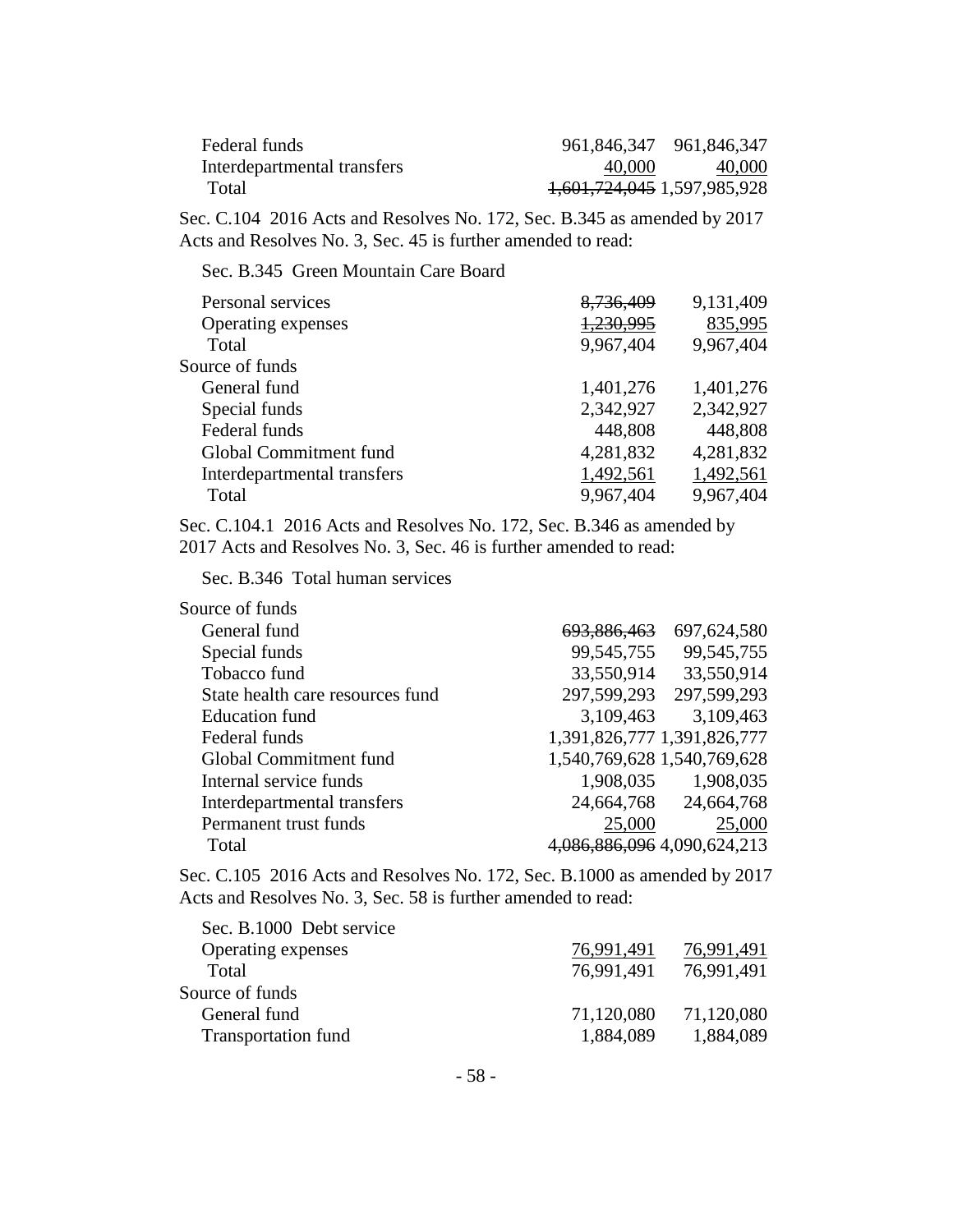| Special funds         | 336,000              | 336,000    |
|-----------------------|----------------------|------------|
| ARRA funds            | <del>1,149,919</del> | 1,149,909  |
| TIB debt service fund | 2.501,413            | 2,501,413  |
| Total                 | 76.991.491           | 76,991,491 |

Sec. C.106 2016 Acts and Resolves No. 172, Sec. B.1001 as amended by 2017 Acts and Resolves No. 3, Sec. 59 is further amended to read:

| Sec. B.1001 Total debt service |            |            |
|--------------------------------|------------|------------|
| Source of funds                |            |            |
| General fund                   | 71,120,080 | 71,120,080 |
| <b>Transportation fund</b>     | 1,884,089  | 1,884,089  |
| Special funds                  | 336,000    | 336,000    |
| <b>ARRA</b> funds              | 1,149,919  | 1,149,909  |
| TIB debt service fund          | 2,501,413  | 2,501,413  |
| Total                          | 76,991,491 | 76,991,491 |
|                                |            |            |

Sec. C.107 2016 Acts and Resolves No. 172, Sec. B.514 is amended to read:

| Sec. B.514 State teachers' retirement system |            |            |
|----------------------------------------------|------------|------------|
| <b>Grants</b>                                | 78,959,576 | 78,659,576 |
| Total                                        | 78,959,576 | 78,659,576 |
| Source of funds                              |            |            |
| General fund                                 | 78,959,576 | 78,659,576 |
| Total                                        | 78,959,576 | 78,659,576 |

Sec. C.108 2016 Acts and Resolves No. 172, Sec. B.515 is amended to read:

| Sec. B.515 Retired teachers' health care and medical benefits |            |
|---------------------------------------------------------------|------------|
| <del>22,022.384</del>                                         | 22,322,584 |
| <del>22,022,584</del>                                         | 22,322,584 |
|                                                               |            |
| 22,022,584                                                    | 22,322,584 |
| 22.022.JOT                                                    | 22,322,584 |
|                                                               |            |

Sec. C.109 2016 Acts and Resolves No. 172, Sec. E.514 is amended to read:

Sec. E.514 State teachers' retirement system

(a) In accordance with 16 V.S.A.  $\S$  1944(g)(2), the annual contribution to the State Teachers' Retirement System (STRS) shall be \$82,659,576, of which \$78,959,576 \$78,659,576 shall be the State's contribution and \$3,700,000 \$4,000,000 shall be contributed from local school systems or educational entities pursuant to 16 V.S.A. § 1944c.

\*\*\*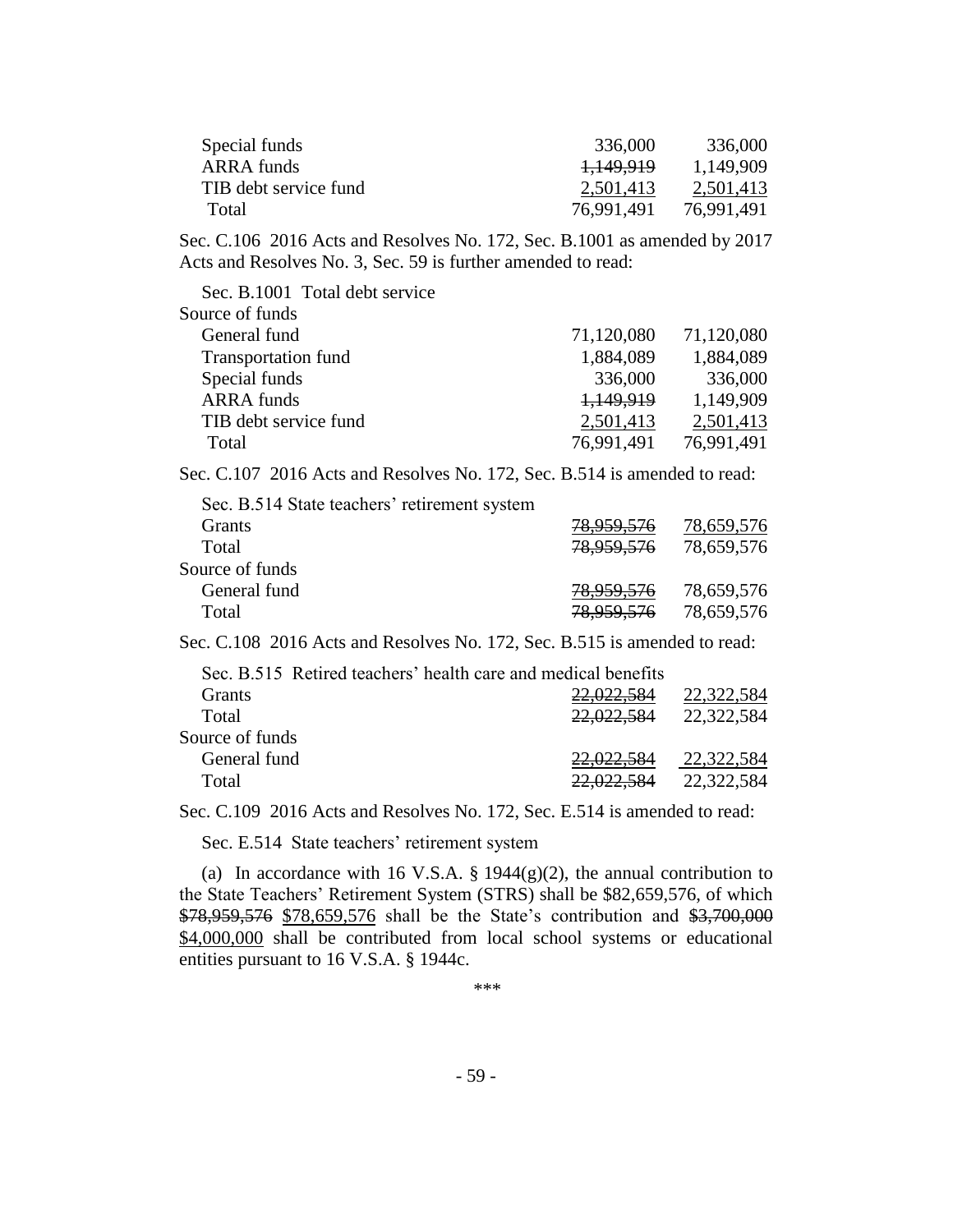Sec. C.110 2016 Acts and Resolves No. 172, Sec. E.515 is amended to read:

Sec. E.515 Retired teachers' health care and medical benefits

(a) In accordance with 16 V.S.A. § 1944b(b)(2), \$22,022,584 \$22,322,584 will be contributed to the Retired Teachers' Health and Medical Benefits plan.

Sec. C.111 32 V.S.A. § 131 is amended to read:

### § 131. COMPOSITION

There shall be an Emergency Board to consist of the Governor, the Chair of the Senate Committee on Finance, the Chair of the Senate Committee on Appropriations, the Chair of the House Committee on Ways and Means, and the Chair of the House Committee on Appropriations; but the Chair of any one of such committees may designate a member of his or her committee who shall be a member of such Board in lieu of the Chair. The Board shall meet at the call of the Governor or a majority of the legislative members of the Board.

Sec. C.112 32 V.S.A. § 306 is amended to read:

#### § 306. BUDGET REPORT

(a) The Governor shall submit to the General Assembly, not later than the third Tuesday of every annual session, a budget which shall embody his or her estimates, requests, and recommendations for appropriations or other authorizations for expenditures from the State Treasury. In the first year of the biennium, the budget shall relate to the two succeeding fiscal years. In the second year of the biennium, it shall relate to the succeeding fiscal year. The budget shall be based upon the official State revenue estimates, including the Medicaid estimated caseloads and per-member per-month expenditures, adopted by the Emergency Board pursuant to section 305a of this title.

\* \* \*

Sec. C.113 2017 Acts and Resolves No. 3, Sec. 68(a) is amended to read:

(a) Notwithstanding any other provisions of law and subject to the approval of the Secretary of Administration, General, Transportation, Transportation Infrastructure Bond, and Education Fund, Clean Water Fund (Fund 21932), and Agricultural Water Quality Fund (Fund 21933) appropriations remaining unexpended on June 30, 2017 in the Executive Branch of State government shall be carried forward and shall be designated for expenditure.

Sec. C.114 2016 Acts and Resolves No. 172, Sec. B.1106(b) as amended by 2017 Acts and Resolves No. 3, Sec. 70 is further amended to read:

(b) The Secretary of Administration shall reduce fiscal year 2017 appropriations and make transfers to the General Fund for a total of \$343,369. Savings in the amount of \$206,631 are included in the fiscal year 2017 budget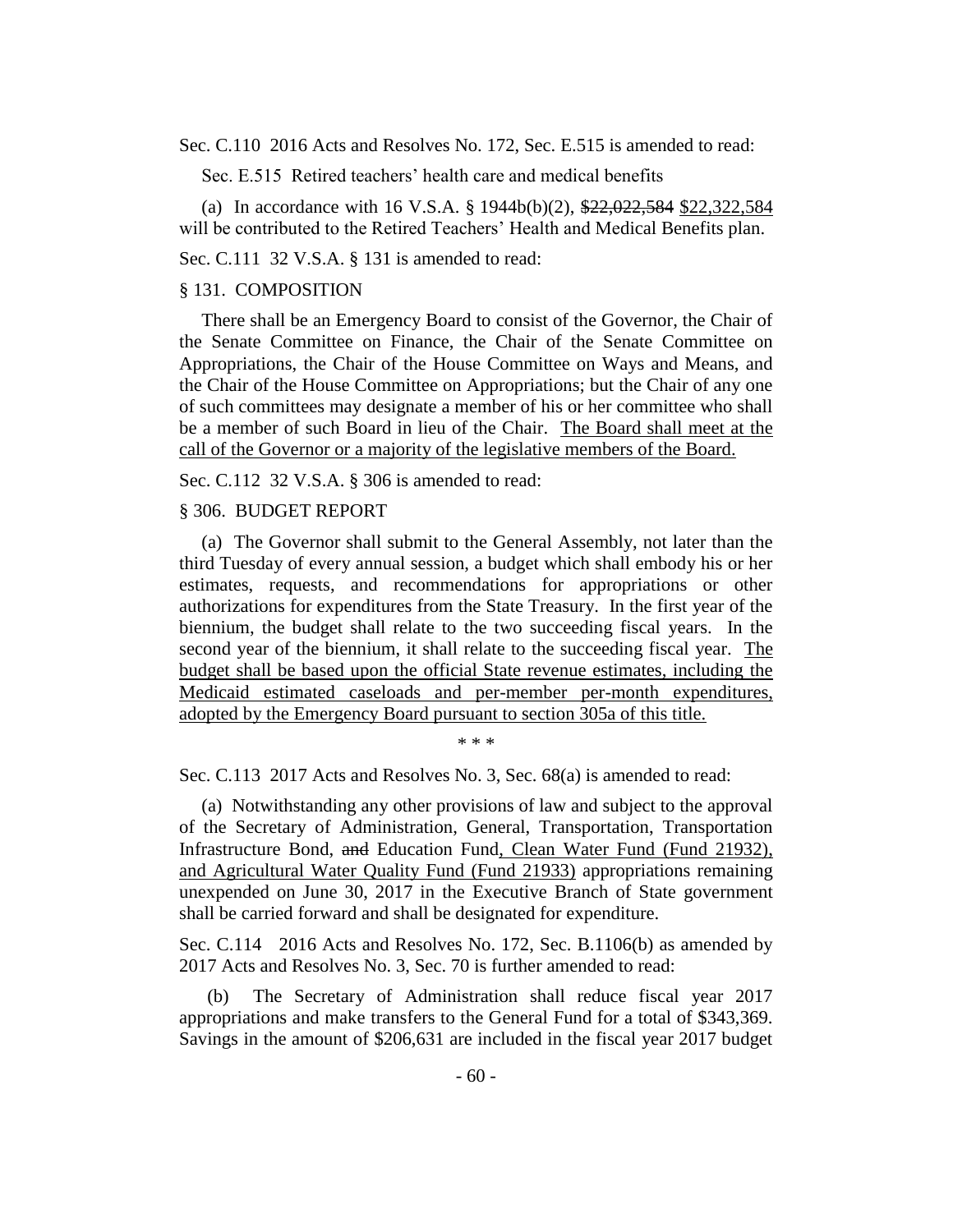adjustment for a total savings of \$550,000. The remaining appropriations and transfers for savings associated with positions abolished in subsection (a) of this section shall be made prior to close out of fiscal year 2017 and be reported to the Joint Fiscal Committee at the July 2017 meeting.

### Sec. C 115 GENERAL FUND YEAR END CLOSE OUT

(a) In fiscal years 2017 and 2018, after satisfying the requirements of 32 V.S.A. § 308, and after other reserve requirements have been met, the provisions of 32 V.S.A. §  $308c(a)(1)-(3)$  shall not be applied, and any remaining unreserved and undesignated end of fiscal year General Fund surplus shall be reserved in the General Fund Balance Reserve.

# Sec. D.100 APPROPRIATIONS; PROPERTY TRANSFER TAX

(a) This act contains the following amounts appropriated from special funds that receive revenue from the property transfer tax. Expenditures from these appropriations shall not exceed available revenues.

(1) The sum of \$518,000 is appropriated from the Current Use Administration Special Fund to the Department of Taxes for administration of the Use Tax Reimbursement Program. Notwithstanding 32 V.S.A. § 9610(c), amounts above \$518,000 from the property transfer tax that are deposited into the Current Use Administration Special Fund shall be transferred into the General Fund.

(2) The sum of \$11,304,840 is appropriated from the Vermont Housing and Conservation Trust Fund to the Vermont Housing and Conservation Board. Notwithstanding 10 V.S.A. § 312, amounts above \$11,304,840 from the property transfer tax that are deposited into the Vermont Housing and Conservation Trust Fund shall be transferred into the General Fund.

(3) The sum of \$3,760,599 is appropriated from the Municipal and Regional Planning Fund. Notwithstanding 24 V.S.A. § 4306(a), amounts above \$3,760,599 from the property transfer tax that are deposited into the Municipal and Regional Planning Fund shall be transferred into the General Fund. The \$3,760,599 shall be allocated as follows:

(A) \$2,924,417 for disbursement to regional planning commissions in a manner consistent with 24 V.S.A. § 4306(b);

(B) \$457,482 for disbursement to municipalities in a manner consistent with 24 V.S.A.  $\S$  4306(b);

(C) \$378,700 to the Agency of Commerce and Community Development for the Vermont Center for Geographic Information, established in 10 V.S.A. § 122.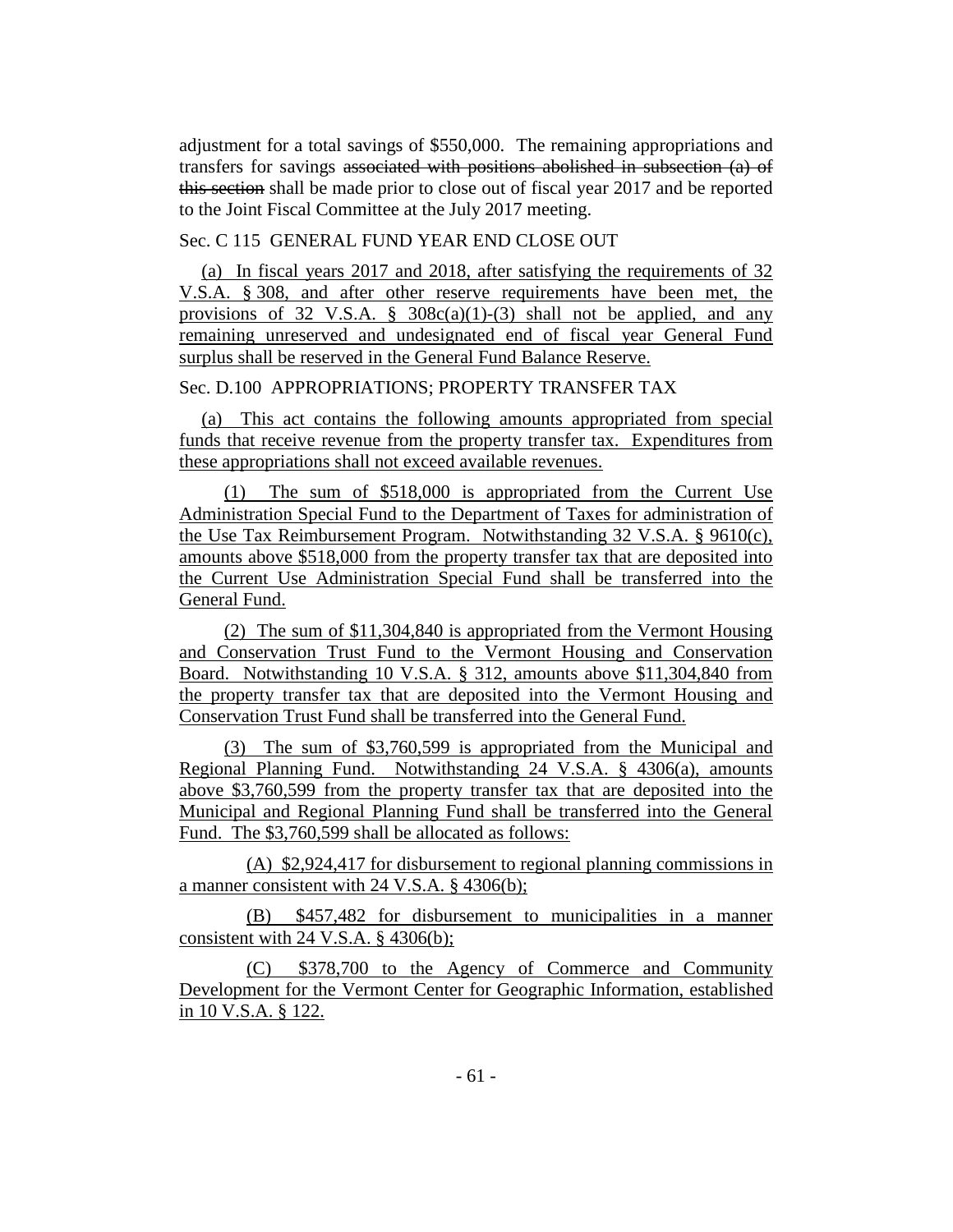Sec. D.100.1 REPEAL

(a) 2011 Acts and Resolves No. 45, Secs. 35 (repeal of change in allocation of property transfer tax revenue) and 37(10), as amended by 2016 Acts and Resolves No. 172, Sec. D.100.1 (effective date of change in allocation of property transfer tax revenue) are repealed.

Sec. D.101 FISCAL YEAR 2018 FUND TRANSFERS, REVERSIONS, AND RESERVES

(a) Notwithstanding any other provision of law, the following amounts are transferred from the funds indicated:

(1) From the General Fund to the Next Generation Initiative Fund established by 16 V.S.A. § 2887: \$2,909,900.

(2) From the Clean Water Fund established by 10 V.S.A. § 1388 to the Agricultural Water Quality Special Fund created under 6 V.S.A. § 4803: \$1,225,000.

(3) From the Transportation Fund to the Downtown Transportation and Related Capital Improvement Fund established by 24 V.S.A. § 2796 to be used by the Vermont Downtown Development Board for the purposes of the Fund: \$423,966.

(4) From the Transportation Infrastructure Bond Fund established by 19 V.S.A. § 11f to the Transportation Infrastructure Bonds Debt Service Fund established by 32 V.S.A. § 951a for the purpose of funding fiscal year 2019 transportation infrastructure bonds debt service: \$2,504,688.

(b) Notwithstanding any provisions of law to the contrary, in fiscal year 2018:

(1) The following amounts shall be transferred to the General Fund from the funds indicated:

| 21550 | Land & Facilities Trust Fund               | 429,000.00    |
|-------|--------------------------------------------|---------------|
| 21638 | AG-Fees & Reimbursements-Court Order       | 2,000,000.00  |
| 21909 | <b>Tax Computer System Modernization</b>   | 798,808.00    |
| 21937 | <b>GMCB Regulatory and Admin Fund</b>      | 850,000.00    |
| 22005 | AHS Central Office earned federal receipts | 32,165,542.00 |
| 50300 | Liquor Control Fund                        | 955,000.00    |
|       | Caledonia Fair                             | 5,000.00      |
|       | North Country Hospital Loan                | 24,250.00     |

(c) Notwithstanding any provisions of law to the contrary, in fiscal year 2018:

(1) The following amounts shall revert to the General Fund from the accounts indicated: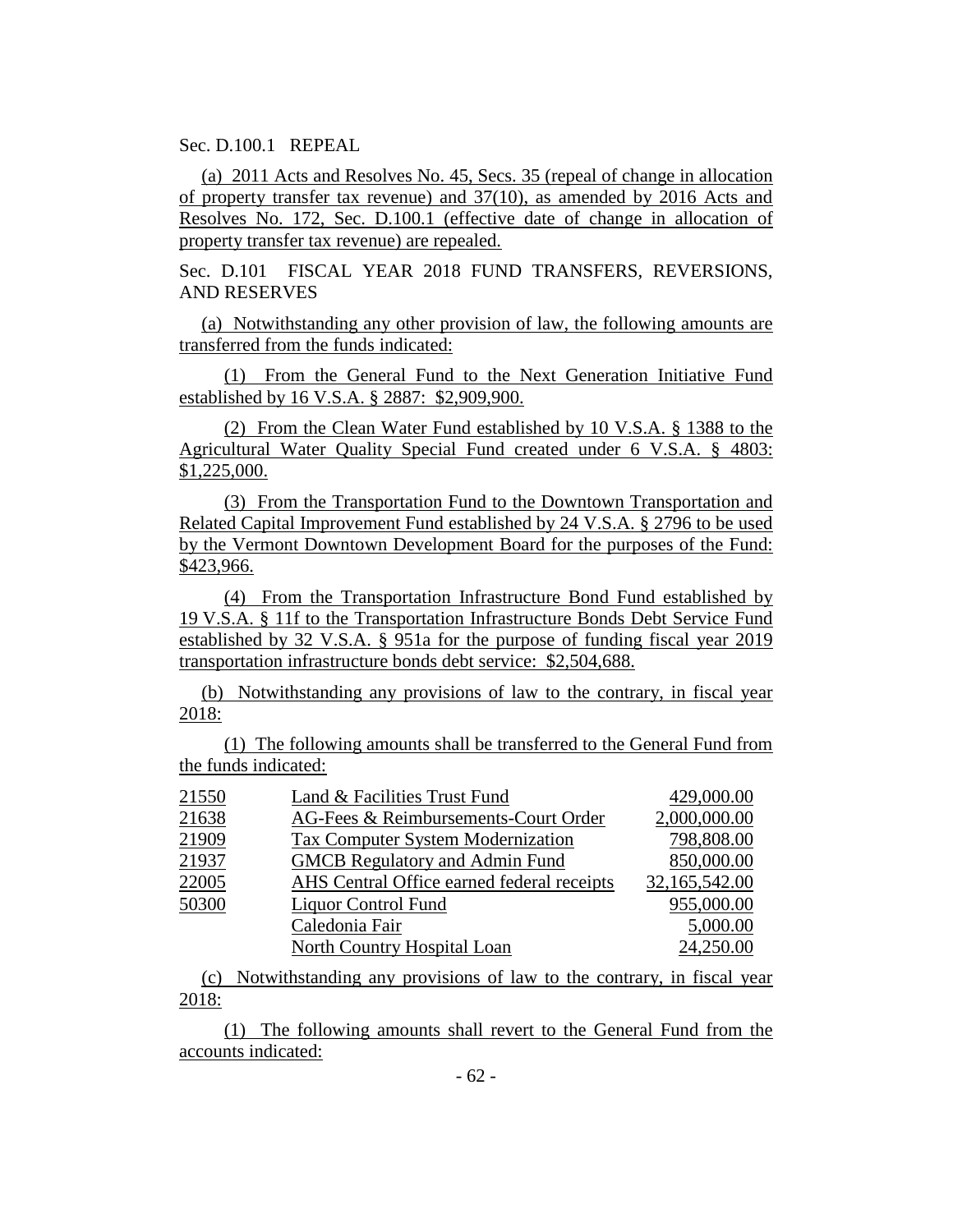|                        | 1210001000 Legislative Council | 150,000.00 |
|------------------------|--------------------------------|------------|
| 1210002000 Legislature |                                | 385,000.00 |
|                        | 1230001000 Sergeant at Arms    | 19,000.00  |
| 7120890704             | International Trade Commission | 7.711.88   |

Sec. D.102 TOBACCO LITIGATION SETTLEMENT FUND BALANCE

(a) Notwithstanding 18 V.S.A. § 9502(b), the actual balances at the end of fiscal year 2017 in the Tobacco Litigation Settlement Fund established by 32 V.S.A. § 435a shall remain for appropriation in fiscal year 2018.

### Sec. D.103 TRANSFER OF TOBACCO TRUST FUNDS

(a) Notwithstanding 18 V.S.A.  $\S$  9502(a)(3) and (4), the actual amount of investment earnings of the Tobacco Trust Fund at the end of fiscal year 2018 and any additional amount necessary to ensure the balance in the Tobacco Litigation Settlement Fund at the close of fiscal year 2018 is not negative shall be transferred in fiscal year 2018 from the Tobacco Trust Fund established by 18 V.S.A. § 9502(a) to the Tobacco Litigation Settlement Fund established by 32 V.S.A. § 435a.

#### Sec. D.104 HUMAN SERVICES CASELOAD MANAGEMENT RESERVE

(a) The sum of \$12,000,000 shall be reserved from the General Fund in the Human Services Caseload Management Reserve established in 32 V.S.A. § 308b.

Sec. D.105 [DELETED]

#### Sec. D.106 USE OF HEALTH IT FUND BALANCE

(a) Notwithstanding 32 V.S.A. § 10301(a), the Agency of Human Services may expend \$2,000,000 of Health IT-Funds as State match for Global Commitment program expenditures in fiscal year 2018 and the sum of \$500,000 is transferred from the Health IT-Fund to the Rainy Day Reserve. It is the intent of the General Assembly to expend an additional \$2,000,000 from the Health IT-Fund as State match for Global Commitment program expenditures in fiscal year 2019.

Sec. D.107 FISCAL YEAR 2018 TRANSFER TO THE 27/53 RESERVE

(a) In fiscal year 2018, notwithstanding any other provision of law to the contrary, in order to meet the Medicaid 53rd week reserve requirement of the 27/53 Reserve, the sum of \$1,700,000 shall be transferred from the Global Commitment Fund to the General Fund to be reserved in the 27/53 Reserve created in 32 V.S.A. § 308e.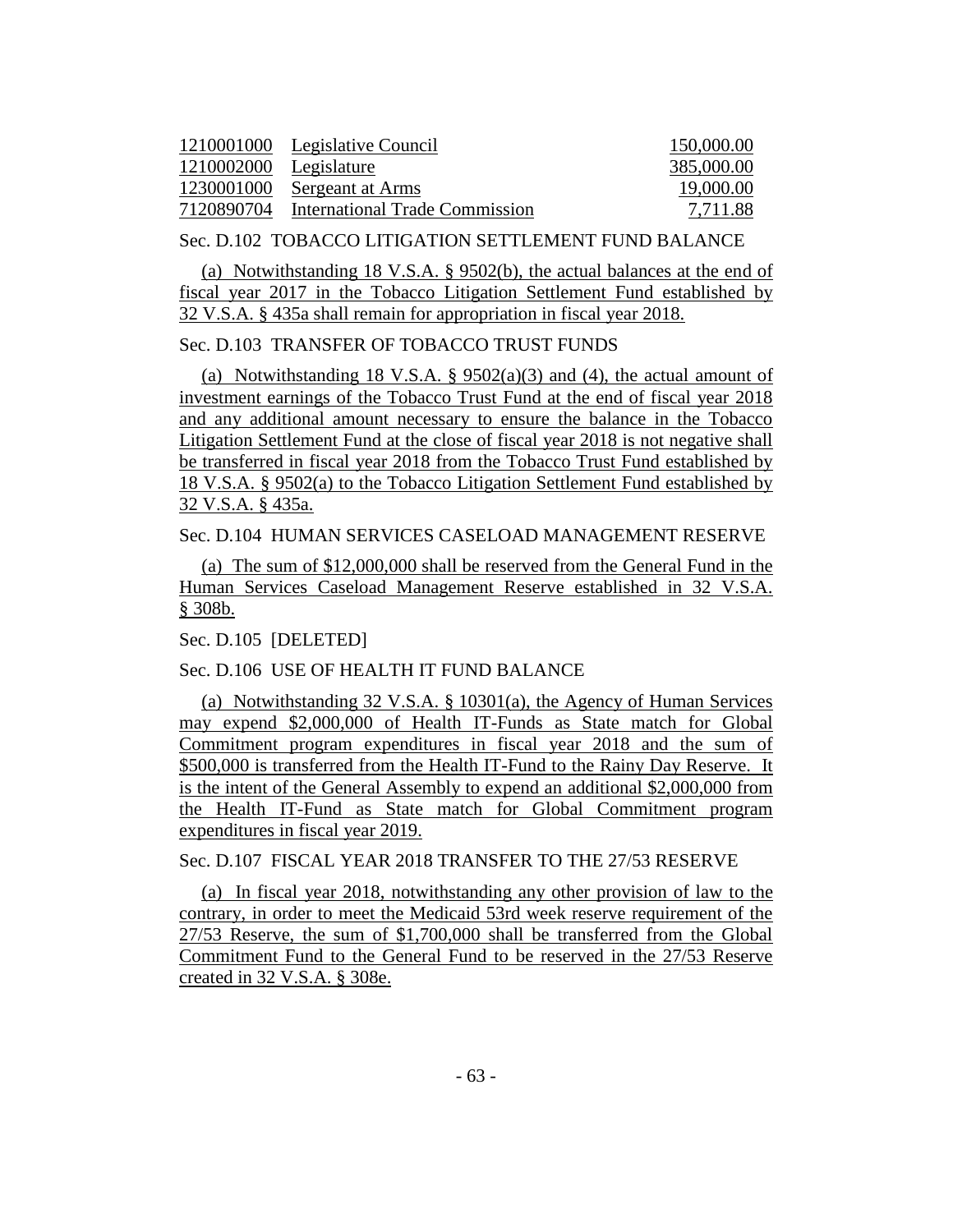#### \* \* \* GENERAL GOVERNMENT \* \* \*

#### Sec. E.100 EXECUTIVE BRANCH POSITION AUTHORIZATIONS

(a) The establishment of the following new permanent classified positions is authorized in fiscal year 2018:

(1) In the Agency of Agriculture, Food and Markets – one (1) Microbiologist.

(2) In the Department of Taxes – two (2) Tax Examiner.

(b) The establishment of the following new permanent exempt position is authorized in fiscal year 2017 as follows:

(1) In the Department of State's Attorneys – one (1) Labor Relations Manager. This position shall be transferred and converted from existing vacant position number 267186 within the Department of State's Attorneys.

(c) The establishment of the following new classified limited services positions is authorized in fiscal year 2017:

(1) In the Department of Military – three (3) Security Guard.

(d) The positions established in this section shall be transferred and converted from existing vacant positions in the Executive Branch, and shall not increase the total number of authorized State positions, as defined in Sec. A.107 of this act.

Sec. E.100.1 2014 Acts and Resolves No. 179, Sec. E.100(d), as amended by 2015 Acts and Resolves No.4, Sec. 74, and 2016 Acts and Resolves No.172, Sec. E.100.2, is further amended to read:

(d) Position Pilot Program. A Position Pilot is hereby created to assist participating departments in more effectively managing costs of overtime, compensatory time, temporary employees, and contractual work by removing the position cap with the goal of maximizing resources to the greatest benefit of Vermont taxpayers.

(1) Notwithstanding Sec. A.107 of this act, the Agency of Transportation, the Department for Children and Families, the Agency of Natural Resources, the Department of Buildings and General Services, the Department of Labor, and the Department of Corrections, and the Department of Public Safety shall not be subject to the cap on positions for the duration of the Pilot. The Department of Corrections is authorized to add only Correctional Officer I and II positions.

\*\*\*

(7) This Pilot shall sunset on July 1, 2017 2018, unless extended or modified by the General Assembly.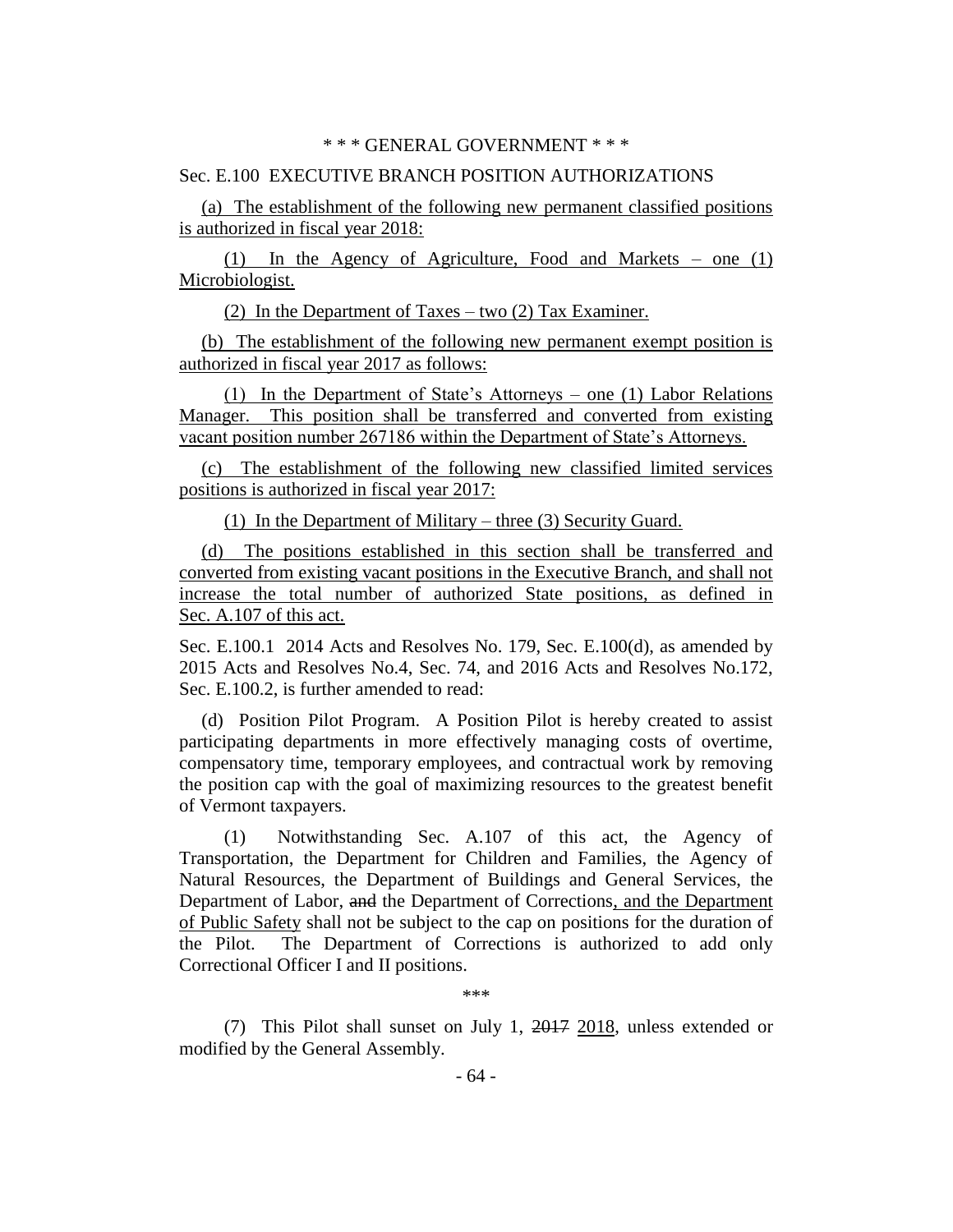(8) On or before January 15, 2018 the Commissioner of Human Resources shall provide a report by department on the total number of positions created under the authority of this section to the House and Senate Committees on Appropriations. The Commissioner shall include in the report a recommendation on whether this program should be expanded and continue and, if so, should it be extended but remain in session law or be made permanent by codification in statute.

### Sec. E.100.2 REPEAL

(a)  $3 \text{ V.S.A.}$   $\S$   $2222a$  is repealed.

# Sec. E.108 PILOT PROGRAM FOR HIGH-QUALITY, LOWER-COST HEALTH CARE SERVICES; STATE EMPLOYEES' HEALTH BENEFIT PLAN

(a) The Department of Human Resources, in consultation with the Vermont State Employees' Association, shall establish a pilot program in calendar year 2018 to encourage State employees and their dependents who are enrolled in the State employees' health benefit plan to use high-quality, lower-cost health care providers. The pilot program shall:

(1) identify 10 nonemergency health care services for which members of the State employees' health benefit plan have high utilization rates and for which there are significant variations in prices among high-quality providers in Vermont and neighboring states;

(2) provide financial incentives to encourage State employees and their dependents to voluntarily select health care providers for the identified health care services that are located within a reasonable driving distance of the employee's or dependent's home or office and that offer high-quality services at a lower cost than other providers in the same geographic region; and

(3) use tools available through the administrator of the State employees' health benefit plan to assist employees and their dependents in selecting highquality providers located within a reasonable driving distance that offer the relevant services at lower costs.

(b) On or before January 15, 2019, the Commissioner of Human Resources shall report the results of the pilot program and recommendations for further study or implementation to the House Committee on Health Care and the Senate Committees on Health and Welfare and on Finance.

# Sec. E.108.1 CLASSIFICATION SYSTEM PLANNING

(a) As a continuation of classification system analysis begun pursuant to 2015 Acts and Resolves No. 58, Sec. E.100.1, the Department of Human Resources shall issue an RFI for consultant services to assist the Department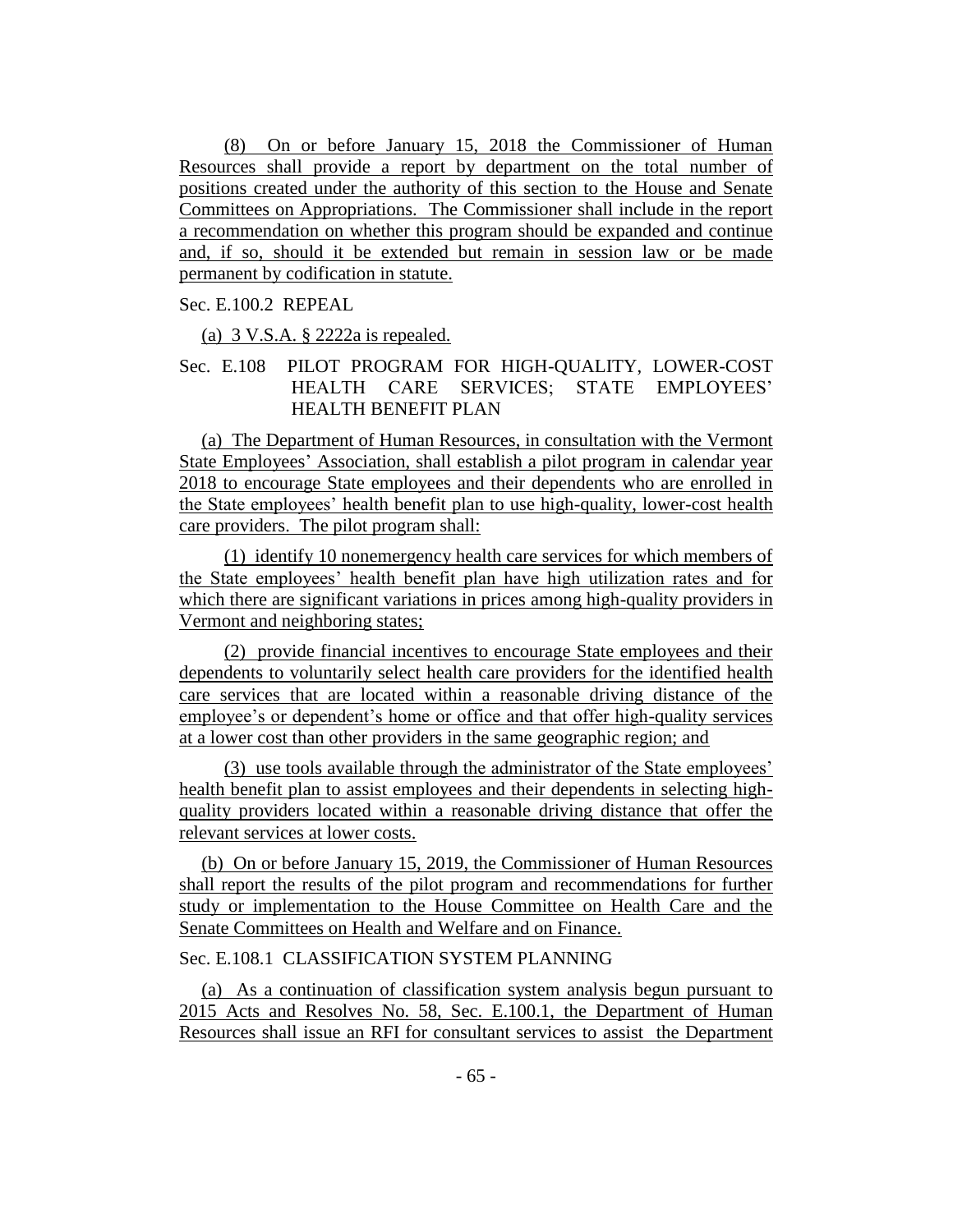with needs assessment, expertise, and project planning necessary to procure a new Classification and Compensation system.

(b) A new Classification and Compensation system shall allow the State to:

(1) develop a broader classification system, utilizing fewer job classifications;

(2) utilize a more modern, flexible, transparent system for managing job evaluation and placement within the classified system; and

(3) provide a contemporary, flexible, easy to understand system for managing pay that effectively combines recognition of competencies, experience or longevity, or both, market parity, and excellence in performance.

(c) The Department shall submit a status report to the General Assembly not later than January 31, 2018 that identifies progress in planning for the development and implementation of a new Classification and Compensation system.

Sec. E.108.2 3 V.S.A. § 310(a) is amended to read:

(a) The Department of Human Resources shall adopt a uniform and equitable plan of classification for each position within State service, now or hereafter created, including positions within the Department of Public Safety, except those positions expressly excluded by section 311 of this title or by other provisions of law. For purposes of internal position alignment and assignment of positions to salary ranges, the plan shall be based upon a point factor job content comparison method of job evaluation. As used in this section, "point factor job content comparison method" means a system under which positions are assigned to salary ranges based on a scale of values against which job evaluations of individual positions are compared.

Sec. E.111 Tax – administration/collection

(a) Of this appropriation, \$15,000 is from the Current Use Administration Special Fund established by 32 V.S.A. § 9610(c) and shall be appropriated for programming changes to the CAPTAP software used by municipalities for establishing property values and administering their grand lists.

Sec. E.111.1 [DELETED]

Sec. E.113 Buildings and general services – engineering

(a) The \$3,537,525 interdepartmental transfer in this appropriation shall be from the General Bond Fund appropriation in the Capital Bill of the 2017 legislative session.

Sec. E.126 [DELETED]

Sec. E.126.1 [DELETED]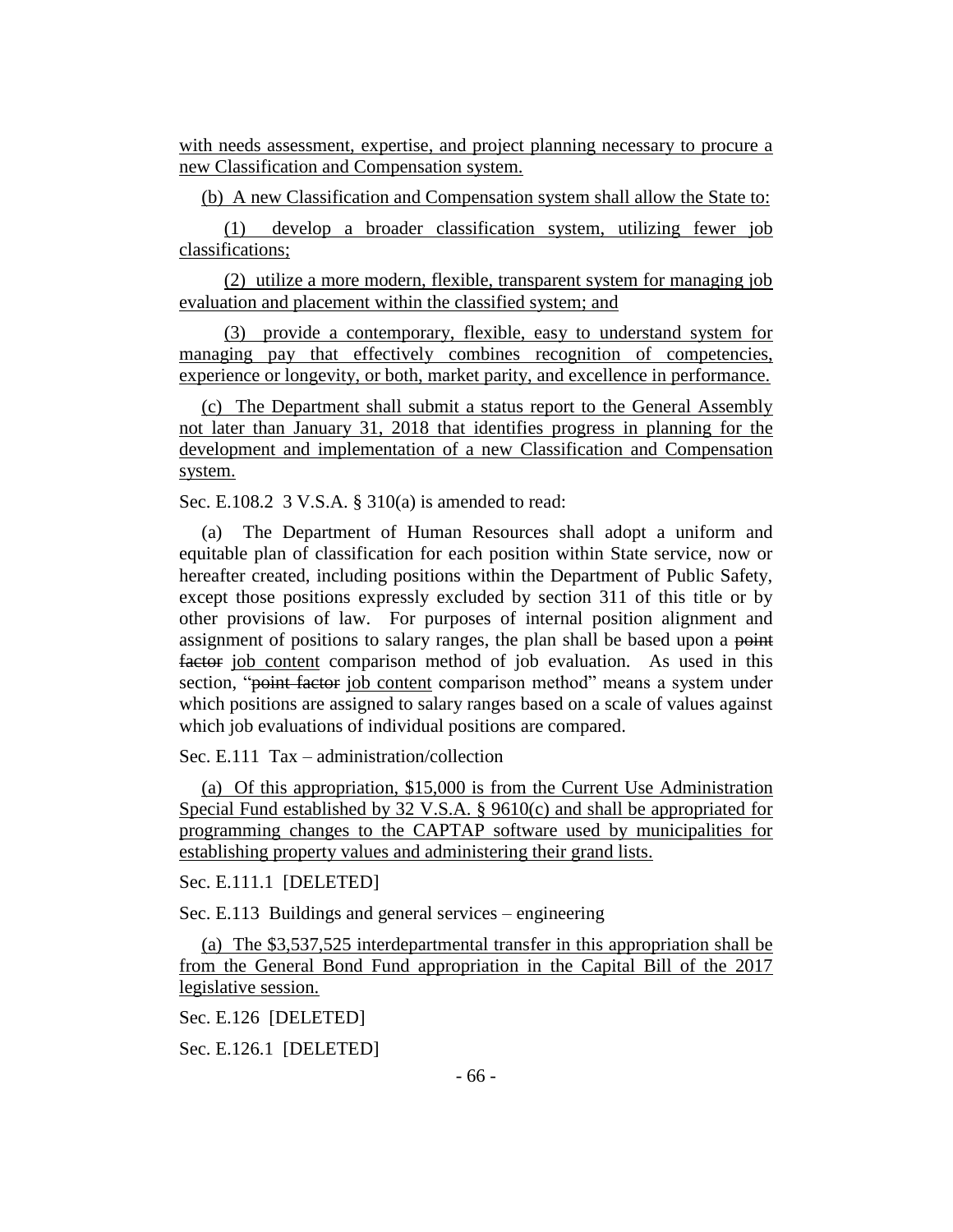### Sec. E.127 [DELETED]

Sec. E.127.1 [DELETED]

Sec. E.133 Vermont state retirement system

(a) Notwithstanding 3 V.S.A. § 473(d), in fiscal year 2018, investment fees shall be paid from the corpus of the Fund.

# Sec. E.139 GRAND LIST LITIGATION ASSISTANCE

(a) Of the appropriation in Sec. B.139 of this act, \$9,000 shall be transferred to the Attorney General and \$26,000 shall be transferred to the Department of Taxes, Division of Property Valuation and Review and reserved and used with any remaining funds from the amount previously transferred for final payment of expenses incurred by the Department or towns in defense of grand list appeals regarding the reappraisals of the hydroelectric plants and other property owned by TransCanada Hydro Northeast, Inc. in the State of Vermont. Expenditures for this purpose shall be considered qualified expenditures under 16 V.S.A. § 4025(c).

Sec. E.142 Payments in lieu of taxes

(a) This appropriation is for State payments in lieu of property taxes under 32 V.S.A. chapter 123, subchapter 4, and the payments shall be calculated in addition to and without regard to the appropriations for PILOT for Montpelier and for correctional facilities elsewhere in this act. Payments in lieu of taxes under this section shall be paid from the PILOT Special Fund under 32 V.S.A. § 3709.

(b) Total payments in lieu of property taxes under 32 V.S.A. chapter 123, subchapter 4, in fiscal year 2018 to be paid from the PILOT Special Fund under 32 V.S.A. § 3709 include the appropriation of \$7,211,000 in Sec. B.142 of this act, the appropriation of \$184,000 for the City of Montpelier in Sec. B.143 of this act, the appropriation of \$40,000 for correctional facilities in Sec. B.144 of this act, and the appropriation of \$146,000 for the supplemental facility payments from the Department of Corrections to the City of Newport and the Town of Springfield in Sec. B.338 of this act.

Sec. E.143 Payments in lieu of taxes – Montpelier

(a) Payments in lieu of taxes under this section shall be paid from the PILOT Special Fund under 32 V.S.A. § 3709.

Sec. E.144 Payments in lieu of taxes – correctional facilities

(a) Payments in lieu of taxes under this section shall be paid from the PILOT Special Fund under 32 V.S.A. § 3709.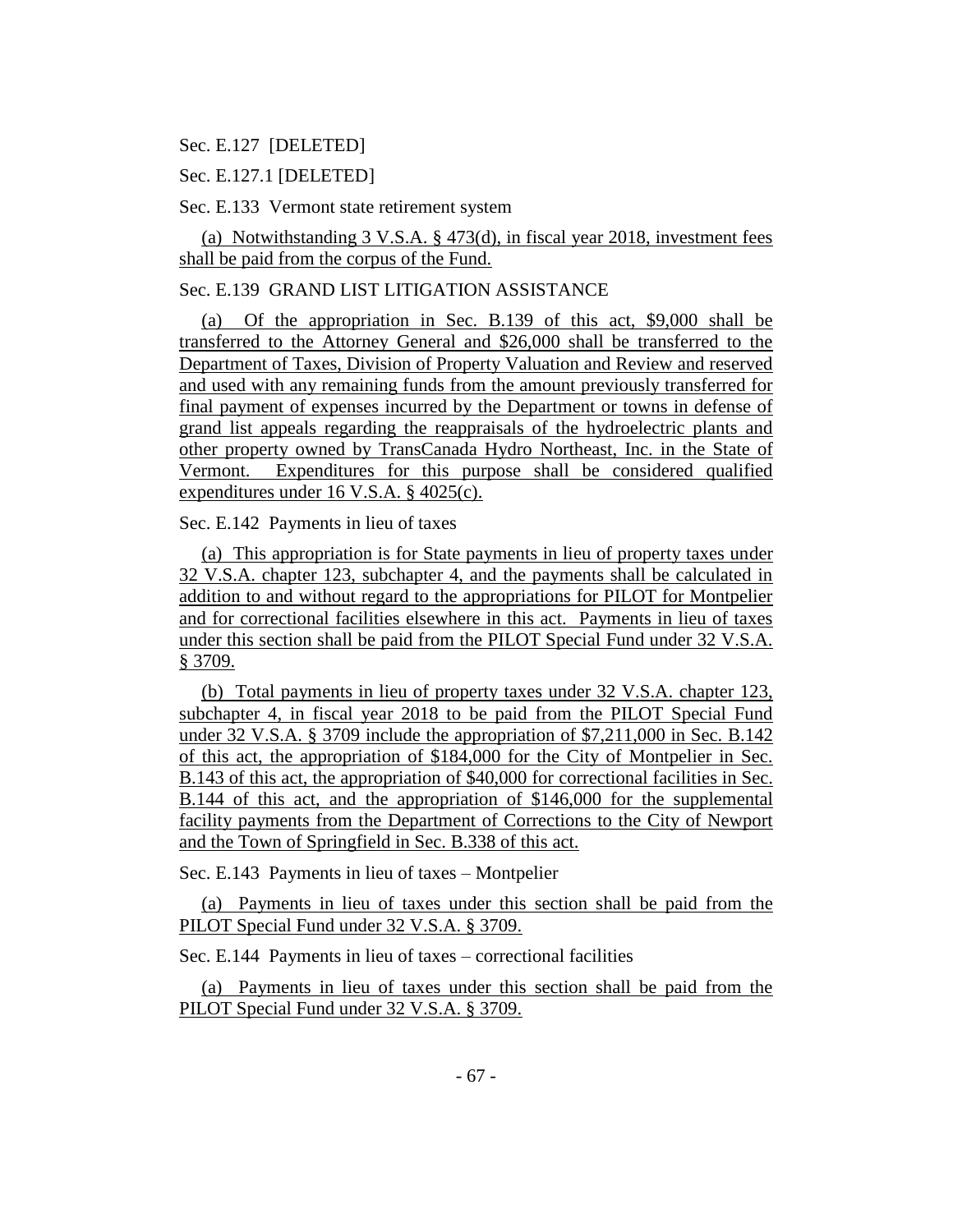#### \* \* \* PROTECTION TO PERSONS AND PROPERTY \* \* \*

Sec. E.200 Attorney general

(a) Notwithstanding any other provisions of law, the Office of the Attorney General, Medicaid Fraud and Residential Abuse Unit, is authorized to retain, subject to appropriation, one-half of the State share of any recoveries from Medicaid fraud settlements, excluding interest, that exceed the State share of restitution to the Medicaid Program. All such designated additional recoveries retained shall be used to finance Medicaid Fraud and Residential Abuse Unit activities.

(b) Of the revenue available to the Attorney General under 9 V.S.A. § 2458(b)(4), \$1,115,500 is appropriated in Sec. B.200 of this act.

Sec. E.204 REPEAL; EXTENSION

(a) 2016 Acts and Resolves No.167, Sec. 2 is amended to read:

Sec. 2. REPEAL

4 V.S.A. § 38 (Judicial Masters) shall be repealed on July 1, 2019 2020.

Sec. E.204.1 Vermont Rule of Criminal Procedure 43(a) is amended to read:

(a) Presence Required.

(1) The defendant shall be present at the arraignment, at any subsequent time at which a plea is offered, at every stage of the trial including the impaneling of the jury and the return of the verdict, and at the imposition of sentence, except as otherwise provided by this rule.

(2) Arraignments shall be in person and shall be on the record and shall not be performed by video conferencing or other electronic means unless the defendant consents. Notwithstanding this subdivision, video conferencing may be used to effect the appearance of the defendant at status conferences, calendar calls, and other proceedings where the presence of the defendant is not required by this rule.

Sec. E.204.2 JUDICIAL BRANCH POSITION AUTHORIZATIONS

(a) In the Judiciary, there is established the following new permanent classified positions:

(1) Two (2) Docket Clerk B.

(b) In the Judiciary there is established the following new permanent exempt position:

(1) One (1) Judicial Master pursuant to 4 V.S.A. § 38.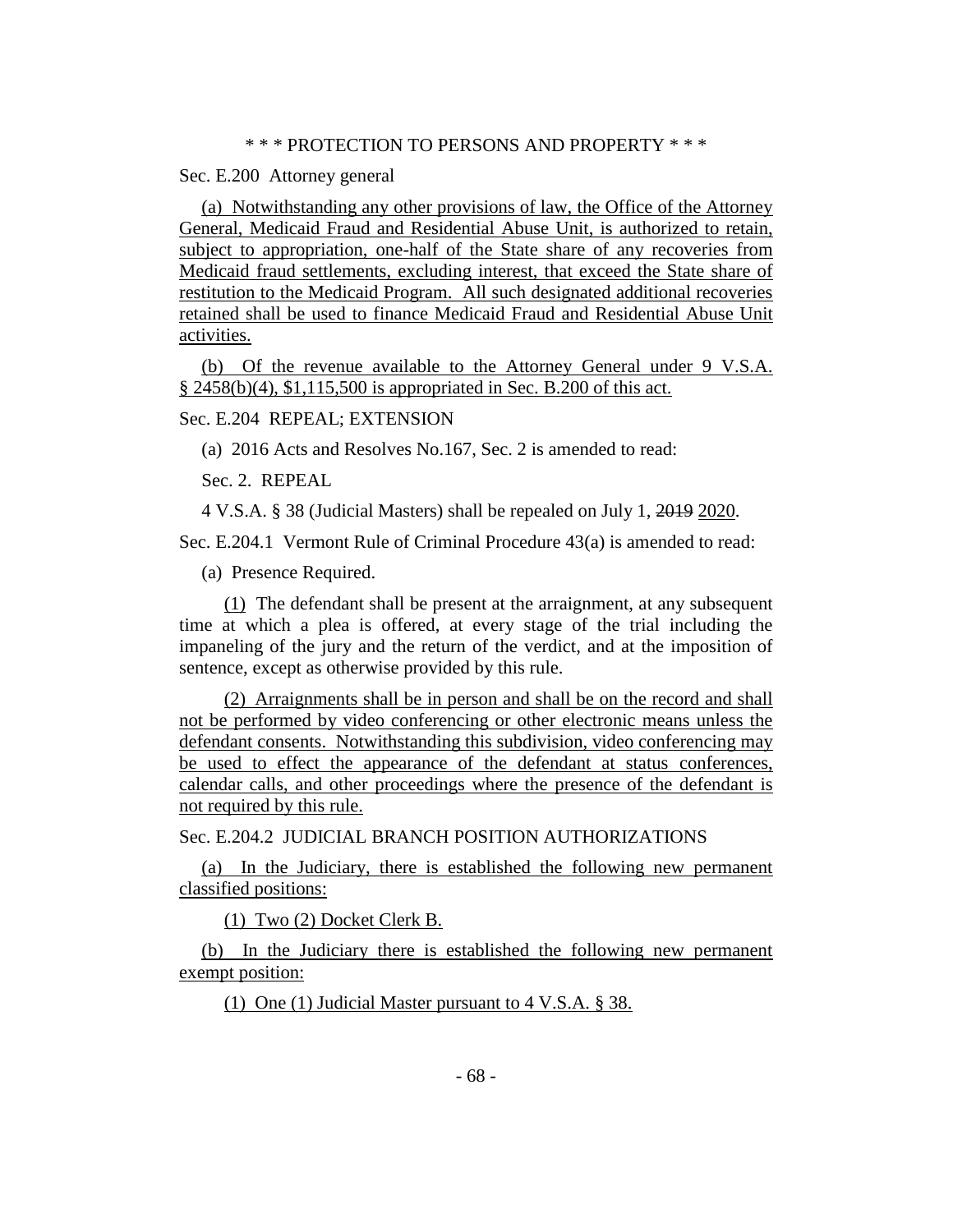# Sec. E.207 SHERIFFS' HOURLY PAYMENT PILOT

(a) Notwithstanding 32 V.S.A. § 1591(2)(A), during fiscal years 2018 and 2019 the Executive Director of the Department of State's Attorneys and Sheriffs may negotiate reimbursement rates for necessary assistance in arresting or transporting prisoners, juveniles, or persons with mental illness above \$18 per hour, but not to exceed \$22 per hour, provided that the fiscal year 2018 and 2019 budget amount for these expenses shall not exceed \$441,688 each year. This shall include the full actual costs of per diem deputies, including the hourly rate, Social Security expense, FICA, worker compensation, retirement, related unemployment costs, and other indirect expenses.

(b) On or before January 12, 2019, the Executive Director of the Department of State's Attorneys and Sheriffs shall submit a report to the House and Senate Committees on Judiciary and on Appropriations as to the actual monies spent, the impact on prison transport and the Departmental budget, and specific recommendations for proposed statutory changes and budgeted expenditures for the following fiscal years.

Sec. E.208 Public safety – administration

(a) The Commissioner of Public Safety is authorized to enter into a performance-based contract with the Essex County Sheriff's Department to provide law enforcement service activities agreed upon by both the Commissioner of Public Safety and the Sheriff.

Sec. E.209 Public safety – state police

(a) Of this appropriation, \$35,000 in special funds shall be available for snowmobile law enforcement activities and \$35,000 in general funds shall be available to the Southern Vermont Wilderness Search and Rescue Team, which comprises State Police, the Department of Fish and Wildlife, county sheriffs, and local law enforcement personnel in Bennington, Windham, and Windsor Counties, for snowmobile enforcement.

(b) Of this appropriation, \$405,000 is allocated for grants in support of the Drug Task Force and the Gang Task Force. Of this amount, \$190,000 shall be used by the Vermont Drug Task Force to fund three town task force officers. These town task force officers shall be dedicated to enforcement efforts with respect to both regulated drugs as defined in 18 V.S.A. § 4201(29) and the diversion of legal prescription drugs. Any unobligated funds may be allocated by the Commissioner to fund the work of the Drug Task Force and to support the efforts of the Mobile Enforcement Team (Gang Task Force), or carried forward.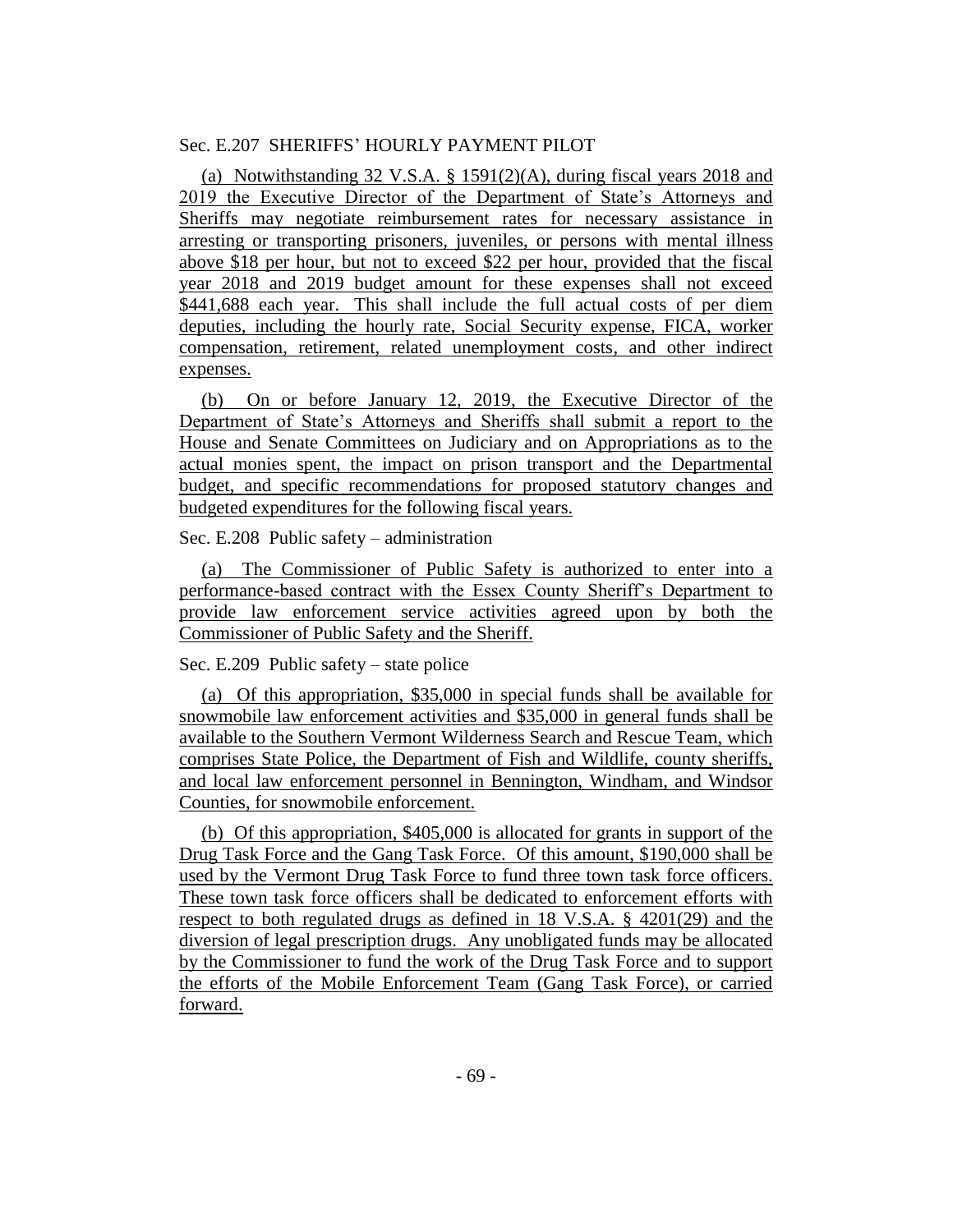Sec. E.212 Public safety – fire safety

(a) Of this General Fund appropriation, \$55,000 shall be granted to the Vermont Rural Fire Protection Task Force for the purpose of designing dry hydrants.

Sec. E.215 Military – administration

(a) The amount of \$250,000 shall be disbursed to the Vermont Student Assistance Corporation for the National Guard Educational Assistance Program established in 16 V.S.A. § 2856. Of this amount, \$100,000 shall be general funds from this appropriation, and \$150,000 shall be Next Generation special funds, as appropriated in Sec. B.1100(a)(3)(B) of this act.

Sec. E.219 Military – veterans' affairs

(a) Of this appropriation, \$1,000 shall be used for continuation of the Vermont Medal Program; \$4,800 shall be used for the expenses of the Governor's Veterans' Advisory Council; \$7,500 shall be used for the Veterans Day parade; \$5,000 shall be used for the Military, Family, and Community Network; and \$10,000 shall be granted to the American Legion for the Boys' State and Girls' State programs.

(b) Of this General Fund appropriation, \$39,484 shall be deposited into the Armed Services Scholarship Fund established in 16 V.S.A. § 2541.

Sec. E.220 Center for crime victim services

(a) Notwithstanding 20 V.S.A. § 2365(c), the Vermont Center for Crime Victim Services shall transfer \$39,895 from the Domestic and Sexual Violence Special Fund established in 13 V.S.A. § 5360 to the Criminal Justice Training Council for the purpose of funding one-half of the costs of the Domestic Violence Trainer position. The other half of the position will be funded with an appropriation to the Criminal Justice Training Council.

Sec. E.224 Agriculture, food and markets – agricultural development

(a) Of the funds appropriated in Sec. B.224 of this act, the amount of \$805,352 in general funds is appropriated for expenditure by the Vermont Working Lands Enterprise Board established in 6 V.S.A. § 4606 for administrative expenses, and investments in food and forest system businesses and service providers pursuant to 6 V.S.A. § 4607 and consistent with the funding priorities in 2012 Acts and Resolves No. 142, Sec. 5, as amended by 2014 Acts and Resolves No. 179, Sec. E.224.1.

Sec. E.233 ENERGY PLANNING SUPPORT; ALLOCATION OF COSTS

(a) During fiscal year 2018, the Commissioner of Public Service, in consultation with the Commissioner of Housing and Community Development, shall award the amount of \$300,000 to regional planning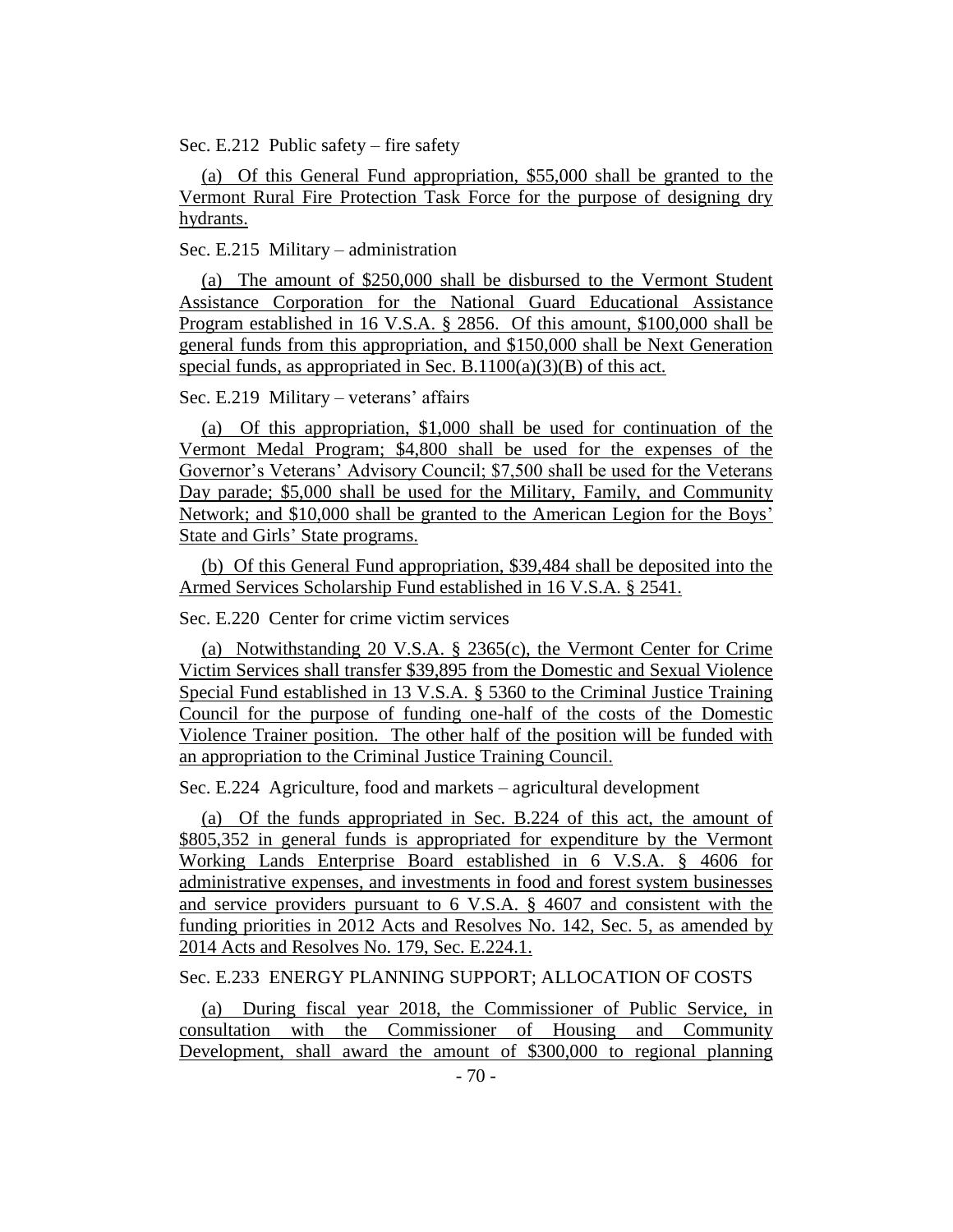commissions established under 24 V.S.A. chapter 117 and to municipalities for the purpose of providing training under 2016 Acts and Resolves No. 174.

(b) In awarding funds under this section, the Commissioners shall consider the need and size of a municipality or region and the availability, if any, of other assistance, expertise, or funds to a municipality or region to implement 2016 Acts and Resolves No. 174.

(c) The Commissioner of Public Service shall allocate costs under subsection (a) of this section to the electric distribution utilities subject to its supervision under Title 30 of the Vermont Statutes Annotated based on their pro rata share of total Vermont retail kilowatt-hour sales for the previous fiscal year. Each of these utilities shall pay its allocation into the State Treasury at such time and in such manner as the Commissioner may direct.

Sec. E.234 [DELETED]

Sec. E.237 LIQUOR CONTROL WAREHOUSE; PRIVATIZATION; **MORATORIUM** 

(a) Notwithstanding any provision of law to the contrary, the Liquor Control Board and the Commissioner of Liquor Control shall not, prior to fiscal year 2019, enter into a privatization contract, as defined in 3 V.S.A. § 341, for the operation of the Liquor Control warehouse.

\* \* \* HUMAN SERVICES \* \* \*

Sec. E.300 DEPOSIT AND USE OF MASTER SETTLEMENT FUND

(a) Deposit of Master Tobacco Settlement receipts and appropriations of Tobacco Settlement funds in fiscal year 2018 are made, notwithstanding 2013 Acts and Resolves No. 50, Sec. D.104.

Sec. E.300.1 POSITION TRANSFER

(a) The Director of Health Care Reform established in 2011 Acts and Resolves No. 48 Sec. 3b(e) is transferred from the Agency of Administration to the Agency of Human Services.

Sec. E.300.2 3 V.S.A. § 3027 is added to read:

# § 3027. HEALTH CARE SYSTEM REFORM; IMPROVING QUALITY AND AFFORDABILITY

The Director of Health Care Reform in the Agency of Human Services shall be responsible for the coordination of health care system reform efforts among Executive Branch agencies, departments, and offices, and for coordinating with the Green Mountain Care Board established in 18 V.S.A. chapter 220.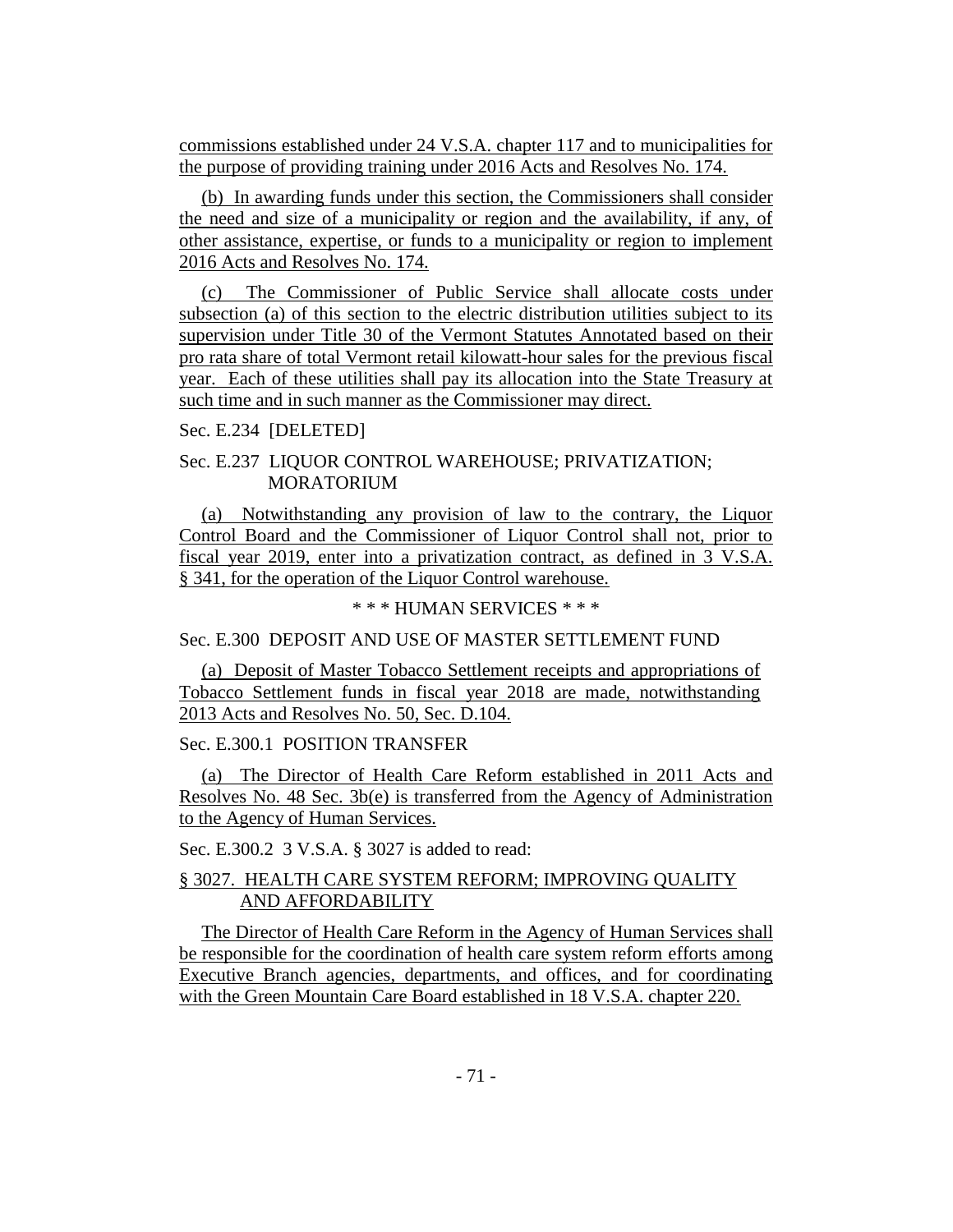Sec. E.300.3 18 V.S.A. § 9491(a) is amended to read:

(a) The director of health care reform Director of Health Care Reform in the agency of administration Agency of Human Services shall oversee the development of a current health care workforce development strategic plan that continues efforts to ensure that Vermont has the health care workforce necessary to provide care to all Vermont residents. The director of health care reform Director of Health Care Reform may designate an entity responsible for convening meetings and for preparing the draft strategic plan. The Green Mountain Care board Board established in chapter 220 of this title shall review the draft strategic plan and shall approve the final plan and any subsequent modifications.

Sec. E.300.4 18 V.S.A. § 9602(a) is amended to read:

(a) The Agency of Administration Human Services shall establish maintain the Office of the Health Care Advocate by contract with any nonprofit organization.

Sec. E. 300.5 18 V.S.A. § 9607(b)(3) is amended to read:

(3) The Green Mountain Care Board shall administer the bill back authority created in this subsection on behalf of the Agency of Administration Human Services in support of the Agency's contract with the Office of the Health Care Advocate pursuant to section 9602 of this title to carry out the duties set forth in this chapter.

Sec. E.300.6 18 V.S.A. § 9603(c) is amended to read:

(c) The Office of the Health Care Advocate shall be able to speak on behalf of the interests of health care and health insurance consumers and to carry out all duties prescribed in this chapter without being subject to any retaliatory action; provided, however, that nothing in this subsection shall limit the authority of the Agency of Administration Human Services to enforce the terms of the contract.

Sec. E.300.7 18 V.S.A. § 9604 is amended to read:

§ 9604. DUTIES OF STATE AGENCIES

All State agencies shall comply with reasonable requests from the Office of the Health Care Advocate for information and assistance. The Agency of Administration Human Services may adopt rules necessary to ensure the cooperation of State agencies under this section.

# Sec. E.300.8 FUNDING FOR THE OFFICE OF THE HEALTH CARE ADVOCATE

(a) Of the funds appropriated in Sec. B.300 of this act, \$1,457,406 shall be used for the contract with the Office of the Health Care Advocate.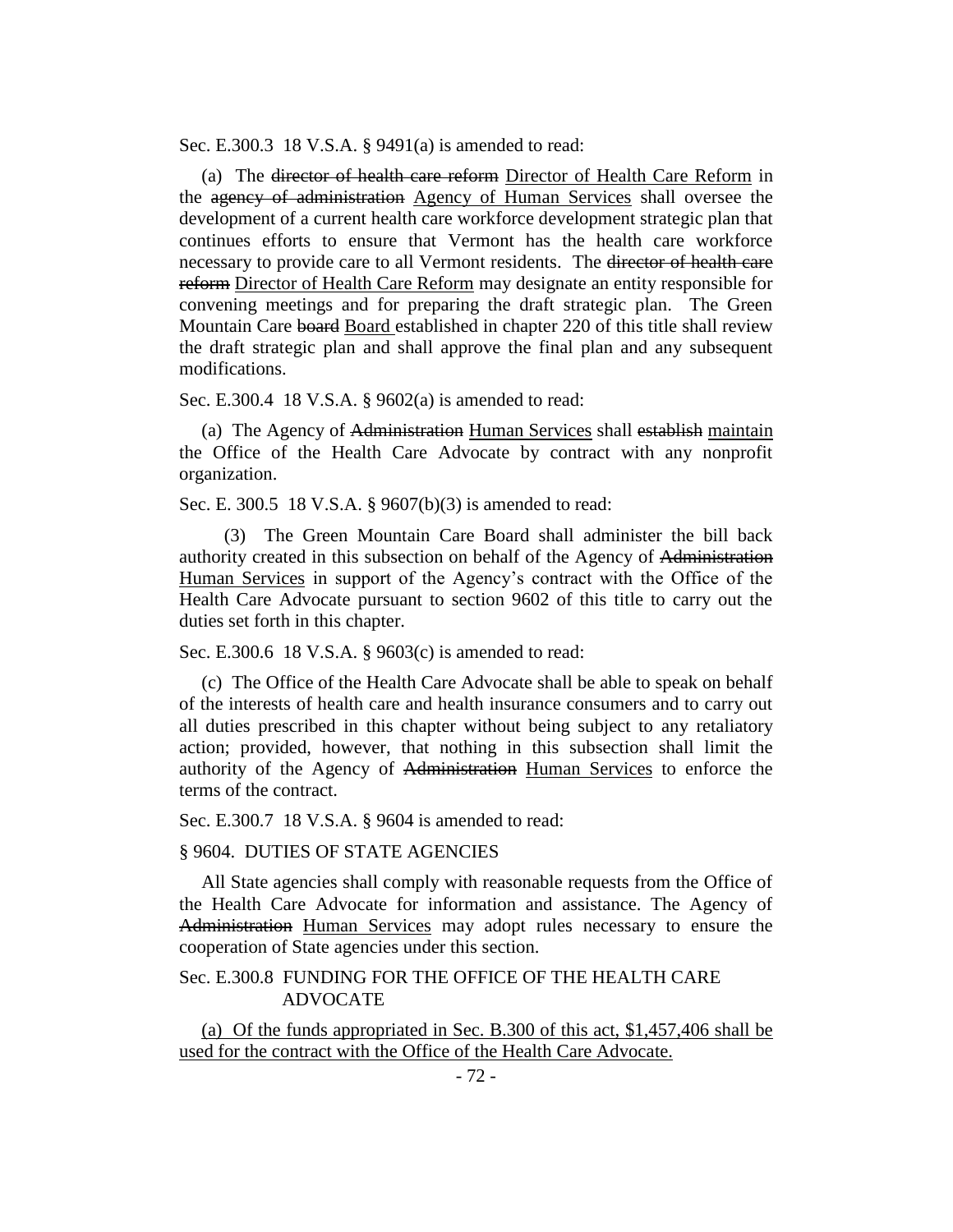Sec. E.300.9 [DELETED]

Sec. E.300.10 [DELETED]

Sec. E.300.11 [DELETED]

Sec. E.300.12 [DELETED]

Sec. E.300.13 [DELETED]

Sec. E.300.14 REPEALS

(a) 2014 Acts and Resolves No. 158, Secs. 1–12 (relating to commitment of criminal defendant who is incompetent to stand trial because of traumatic brain injury) are repealed on July 1, 2017.

(b) 2016 Acts and Resolves No. 172, Sec. E.300.3.1 (delaying effective date for 2014 Acts and Resolves No. 158, Secs. 1-12 until July 1, 2018) is repealed on July 1, 2017.

# Sec. E.300.15 COMMISSION ON OFFENDERS WITH MENTAL ILLNESS; REPORT

(a) On or before September 15, 2018, the Commission on Offenders with Mental Illness shall report to the Justice Oversight Committee recommendations regarding how to define traumatic brain injury for purposes of determining whether as the result of such an injury a criminal defendant was insane at the time of the offense or is incompetent to stand trial. The Commission's report shall identify appropriate treatment options and venues for criminal defendants with traumatic brain injury and shall include the amount of funding required to implement the Commission's recommendations.

Sec. E.300.16 AGENCY OF HUMAN SERVICES; ALIGNMENT OF CARE COORDINATION EFFORTS

(a) The Secretary of Human Services shall conduct a comprehensive review of the Agency's care coordination efforts, including the Vermont Chronic Care Initiative, the Blueprint for Health, the pediatric High Tech Home Care program, and Community Rehabilitation and Treatment, in order to align care coordination services across the Agency's programs and initiatives, reduce duplication of efforts, and ensure that care coordination services are delivered in a consistent manner in order to achieve the best results for Vermonters and to use resources efficiently.

Sec. E.301 Secretary's office – Global Commitment

(a) The Agency of Human Services shall use the funds appropriated in Sec. B.301 of this act for payment of the actuarially certified premium required under the intergovernmental agreement between the Agency of Human Services and the managed care entity, the Department of Vermont Health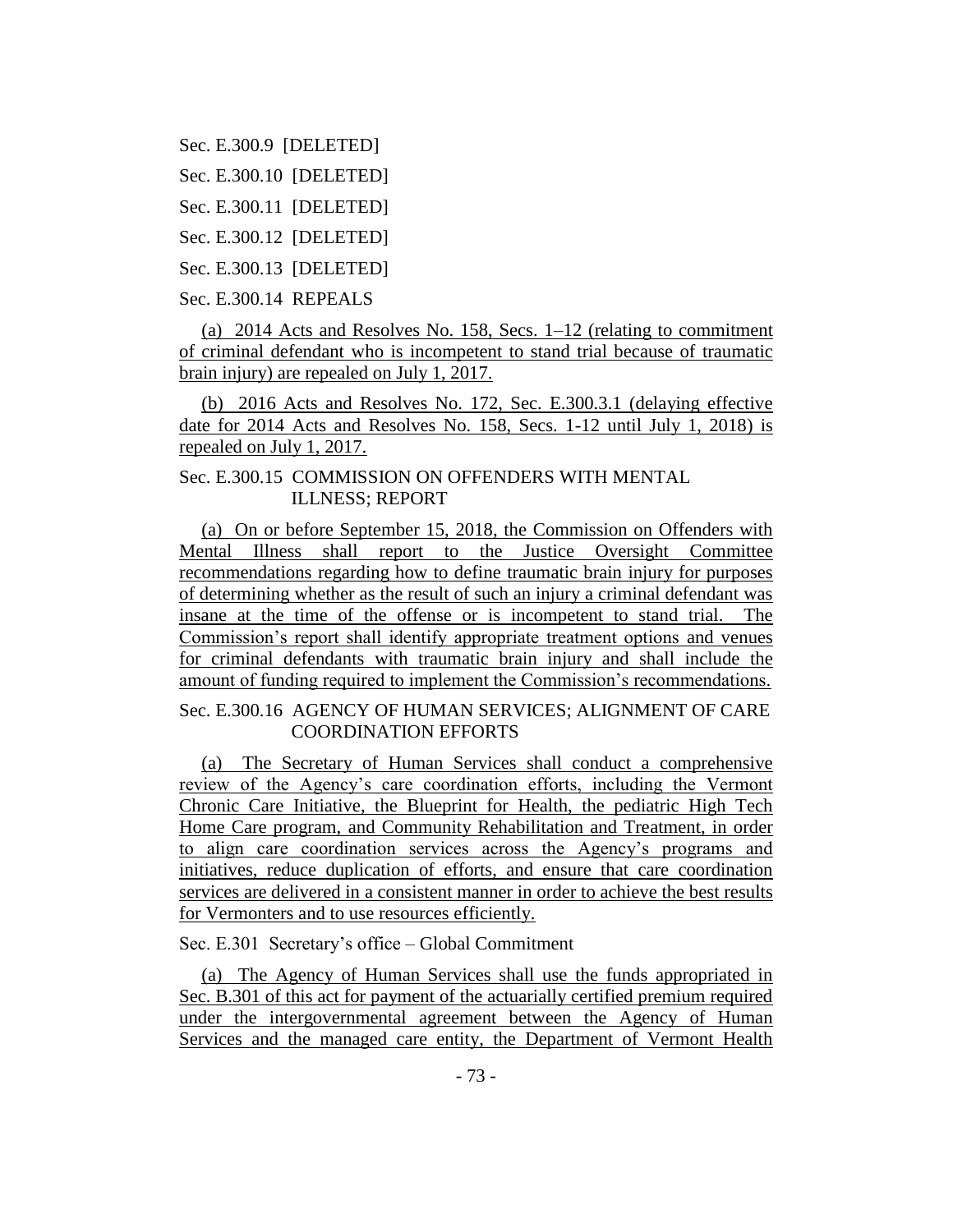Access, as provided for in the Global Commitment for Health Waiver (Global Commitment) approved by the Centers for Medicare and Medicaid Services under Section 1115 of the Social Security Act.

(b) In addition to the State funds appropriated in this section, a total estimated sum of \$27,258,791 is anticipated to be certified as State matching funds under the Global Commitment as follows:

(1) \$23,371,400 certified State match available from local education agencies for eligible special education school-based Medicaid services under the Global Commitment. This amount combined with \$27,128,600 of federal funds appropriated in Sec. B.301 of this act equals a total estimated expenditure of \$50,500,000. An amount equal to the amount of the federal matching funds for eligible special education school-based Medicaid services under Global Commitment shall be transferred from the Global Commitment Fund to the Medicaid Reimbursement Special Fund created in 16 V.S.A. § 2959a.

(2) \$2,387,391 certified State match available from local designated mental health and developmental services agencies for eligible mental health services provided under Global Commitment.

(3) \$1,500,000 certified State match available from local designated mental health and developmental services agencies for costs consistent with S.133 of 2017, An Act Relating to Examining Mental Health Care and Care Coordination.

## Sec. E.301.1 FISCAL YEAR 2018 UNENCUMBERED GENERAL FUND APPROPRIATION

(a) At the close of fiscal year  $2018$ , an amount up to \$10,000,000 of any unencumbered General Fund appropriation in Sec. B.301 of this act that would otherwise be authorized to carryforward shall revert to the General Fund and be reserved in the Human Services Caseload Management Reserve established in 32 V.S.A. § 308b.

# Sec. E.306 VERMONT HEALTH BENEFIT EXCHANGE RULES

(a) The Agency of Human Services may adopt rules pursuant to 3 V.S.A. chapter 25 to conform Vermont's rules regarding health care eligibility and enrollment and the operation of the Vermont Health Benefit Exchange to federal guidance and regulations. The Agency may use the emergency rules process pursuant to 3 V.S.A. § 844 prior to June 30, 2018, but only in the event that new federal guidance or regulations require Vermont to amend or adopt its rules in a time frame that cannot be accomplished under the traditional rulemaking process. An emergency rule adopted under these exigent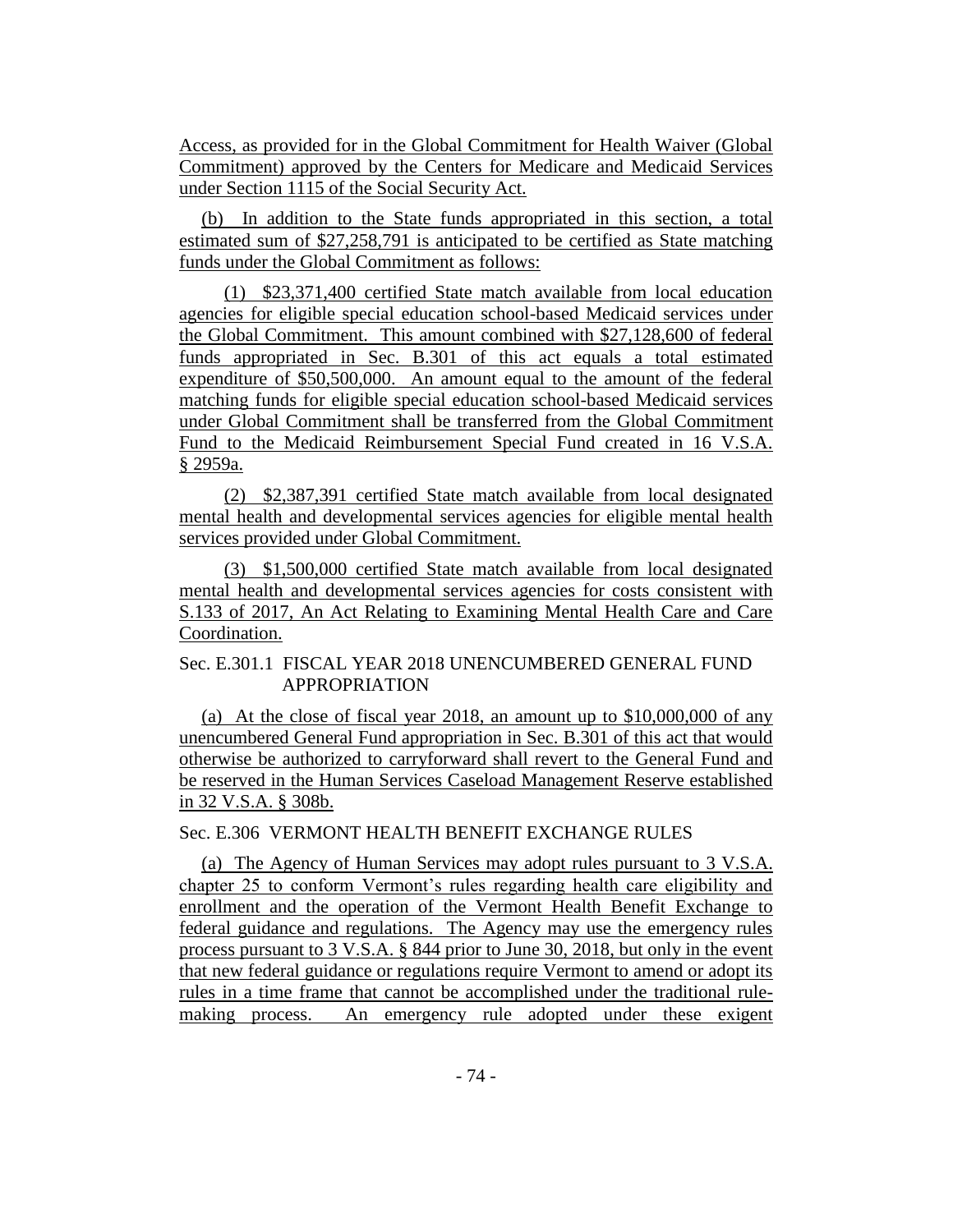circumstances shall be deemed to meet the standard for the adoption of emergency rules required pursuant to 3 V.S.A. § 844(a).

Sec. E.306.1 33 V.S.A. § 1998(f)(3) is amended to read:

(3) To the extent feasible, the Board shall review all drug classes included in the preferred drug list at least every 12 24 months and may recommend that the Commissioner make additions to or deletions from the preferred drug list.

#### Sec. E.306.2 MEDICAID PAYMENT ALIGNMENT

(a) It is the intent of the General Assembly that alignment of the various Medicaid provider payments, as funded in this act, support access to primary care, including access to independent primary care practices and appropriate mental health services statewide.

(b) In order to accomplish this, the Department of Vermont Health Access is authorized to make adjustments and transfers within the related appropriated amounts of fiscal year 2018 general funds for these line items in the aggregate as follows:

(1) Adjust the total DSH amount to a level no lower than \$27,488,781.

(2) Set a specific limit for annual DSH payments to an in-state academic postgraduate teaching facility within the DSH formula.

(3) Review and adjust current facility-based payments, and specifically evaluate any Medicaid payments that are above the payment from Medicare for the same service in order to further enhance primary care payments in fiscal year 2018.

(c) The Department of Vermont Health Care Access shall report to the Joint Fiscal Committee in September and November 2017 on any adjustments and transfers made under this authority.

Sec. E.307 2013 Acts and Resolves No. 79, Sec. 53(d), as amended by 2014 Acts and Resolves No. 179, Sec. E.307, as amended by 2015 Acts and Resolves No. 58, Sec. E.307, as amended by 2016 Acts and Resolves No. 172, Sec. E.307.3, is further amended to read:

(d) Secs. 31 (Healthy Vermonters) and 32 (VPharm) shall take effect on January 1, 2014, except that the Agency of Human Services may continue to calculate household income under the rules of the Vermont Health Access Plan after that date if the system for calculating modified adjusted gross income for the Healthy Vermonters and VPharm programs is not operational by that date, but no not later than December 31, 2017 2018.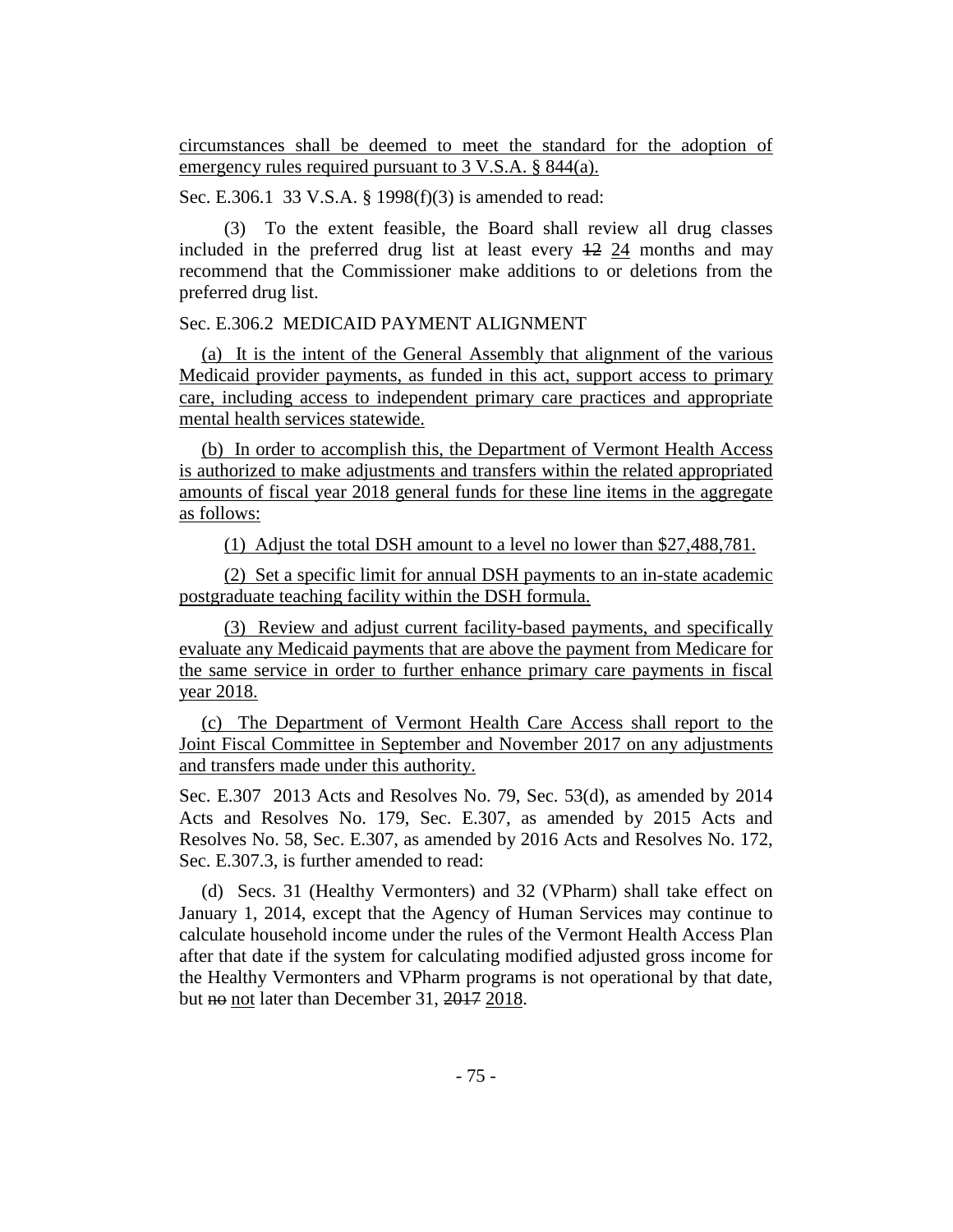## Sec. E.308 NURSING HOME MEDICAID RATES; CASE-MIX SCORES

(a) In order to ensure that eligible Vermont Medicaid beneficiaries have access to high-quality care nursing home services, the Commissioner of Disabilities, Aging, and Independent Living and the Director of the Division of Rate Setting in the Agency of Human Services shall review the Medicaid casemix scores of nursing homes in Vermont in order to:

(1) determine their overall effectiveness in allocating Medicaid funds to nursing homes fairly; and

(2) assess the extent to which the case-mix scores adequately and appropriately reimburse nursing homes for caring for patients who exhibit challenging behaviors but who have little or no need for assistance with activities of daily living.

(b) The Commissioner and Director shall provide the findings from their assessment and any recommended changes to nursing home rate calculations to the House Committees on Appropriations, on Health Care, and on Human Services and the Senate Committees on Appropriations and on Health and Welfare as part of the Agency of Human Services' fiscal year 2019 budget.

## Sec. E.308.1 CHOICES FOR CARE

(a) In the Choices for Care program, "savings" means the difference remaining at the conclusion of fiscal year 2017 between the amount of funds appropriated for Choices for Care, excluding allocations for the provision of acute care services, and the sum of expended and obligated funds, less an amount equal to one percent of the fiscal year 2017 total Choices for Care expenditure. The one percent shall function as a reserve to be used in the event of a fiscal need to freeze Moderate Needs Group enrollment. Savings shall be calculated by the Department of Disabilities, Aging, and Independent Living and reported to the Joint Fiscal Office.

(1) It is the intent of the General Assembly that the Department of Disabilities, Aging, and Independent Living only obligate funds for expenditures approved under current law.

(b)(1) Any funds appropriated for long-term care under the Choices for Care program shall be used for long-term services and supports to recipients. In using these funds, the Department of Disabilities, Aging, and Independent Living shall give priority for services to individuals assessed as having high and highest needs and meeting the terms and conditions of the Choices for Care program within the Global Commitment waiver.

(2)(A) First priority for the use of any savings from the long-term care appropriation after the needs of all individuals meeting the terms and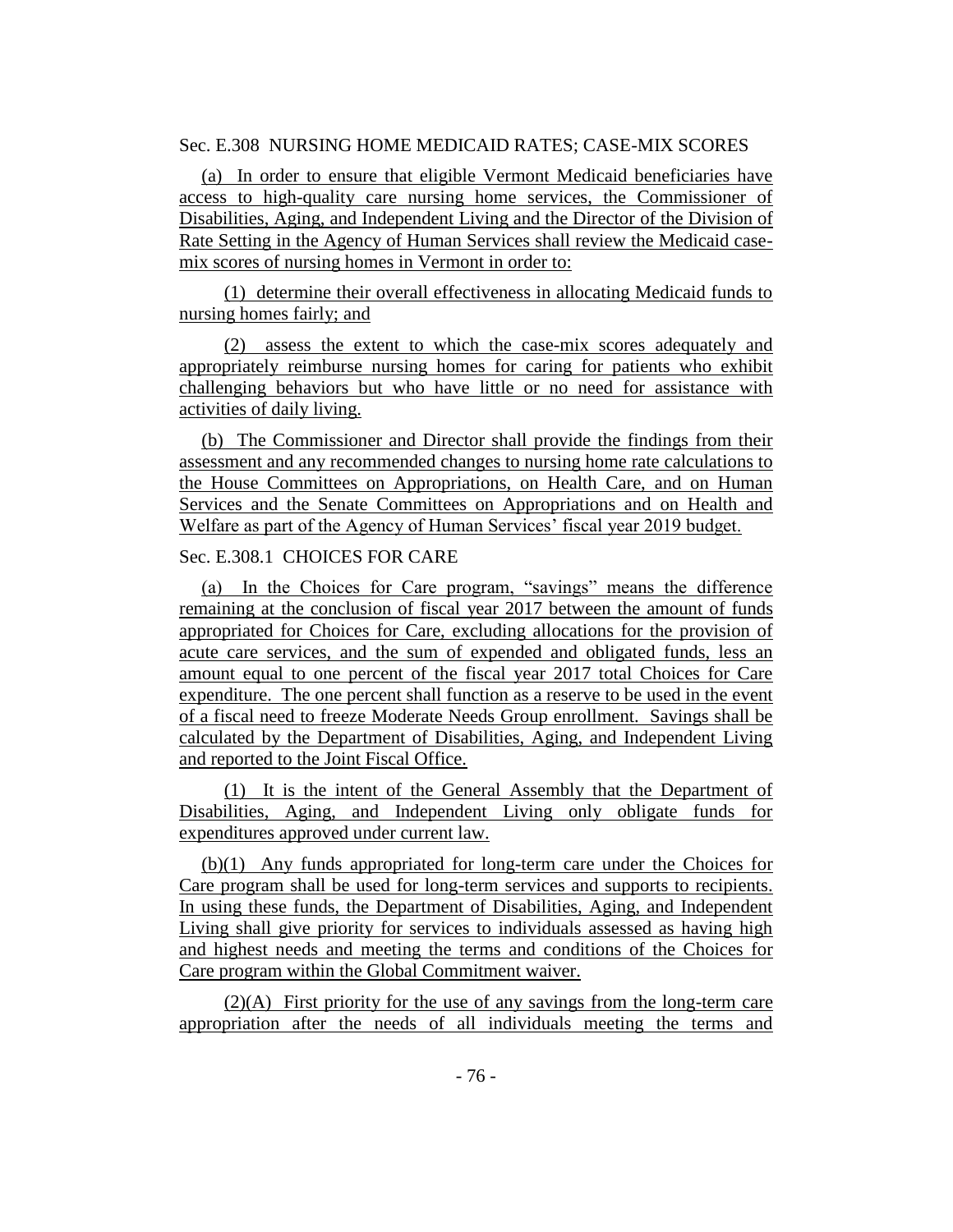conditions of the waiver have been met shall be given to home- and community-based services.

(B) Savings either shall be one-time investments or shall be used in ways that are sustainable into the future. Any unexpended and unobligated State General Fund or Special Fund appropriation remaining at the close of a fiscal year shall be carried forward to the next fiscal year.

(C) As part of its fiscal year 2018 budget adjustment presentation, the Department shall make recommendations regarding the allocation of any savings between home- and community-based provider rates, base funding to expand capacity to accommodate additional enrollees in home- and community-based services, and equitable funding of adult day providers, including whether some amount, up to 20 percent of the total savings, should be used to increase provider rates.

(D) Savings may also be used for quality improvement purposes in nursing homes but shall not be used to increase nursing home rates under 33 V.S.A. § 905.

(E) The Department of Disabilities, Aging, and Independent Living shall not reduce the base funding needed in a subsequent fiscal year prior to calculating savings for the current fiscal year.

(c) The Department, in collaboration with Choices for Care participants, participants' families, and long-term care providers, shall conduct an assessment of the adequacy of the provider system for delivery of home- and community-based services and nursing home services. On or before October 1, 2017, the Department of Disabilities, Aging, and Independent Living shall report the results of this assessment to the House Committees on Appropriations and on Human Services and the Senate Committees on Appropriations and on Health and Welfare in order to inform the reinvestment of savings during the budget adjustment process.

(d) The Commissioner shall determine how to allocate any Choices for Care program savings available at the end of fiscal year 2017 and shall report to the Joint Fiscal Committee at the regularly scheduled September 2017 meeting on these allocations.

(e) Concurrent with the procedures set forth in 32 V.S.A. § 305a, the Joint Fiscal Office and the Secretary of Administration shall provide to the Emergency Board their respective estimates of caseloads and expenditures for programs under the Choices for Care program.

Sec. E.308.2 [DELETED]

Sec. E.310 [DELETED]

Sec. E.312 Health – public health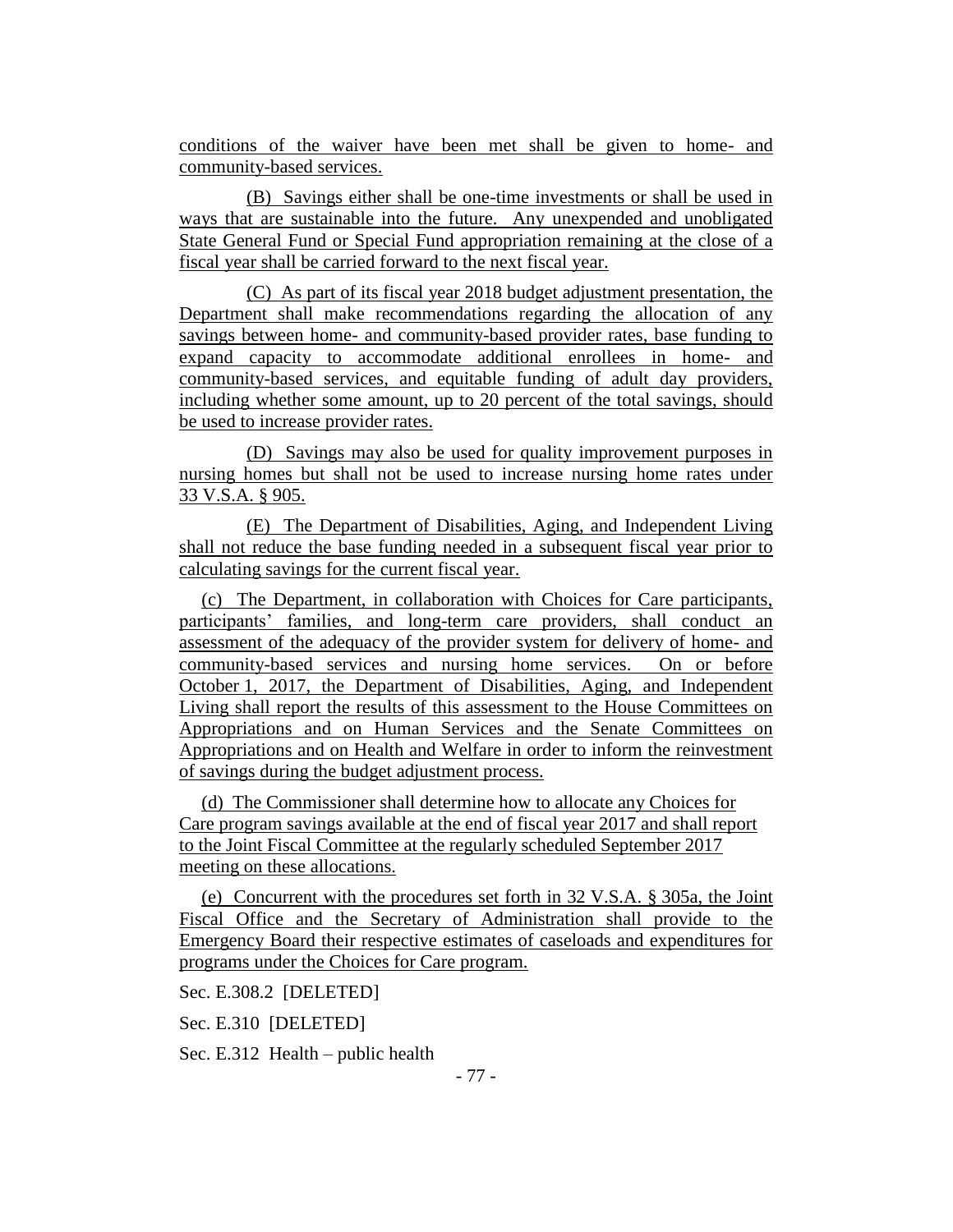### (a) AIDS/HIV funding:

(1) In fiscal year 2018 and as provided in this section, the Department of Health shall provide grants in the amount of \$475,000 in AIDS Medication Rebates special funds to the Vermont AIDS service and peer-support organizations for client-based support services. The Department of Health AIDS Program shall meet at least quarterly with the Community Advisory Group (CAG) with current information and data relating to service initiatives. The funds shall be allocated according to an RFP process.

(2) Ryan White Title II funds for AIDS services and the Vermont Medication Assistance Program (VMAP) shall be distributed in accordance with federal guidelines. The federal guidelines shall not apply to programs or services funded solely by State general funds.

(3)(A) The Secretary of Human Services shall immediately notify the Joint Fiscal Committee if at any time there are insufficient funds in VMAP to assist all eligible individuals. The Secretary shall work in collaboration with persons living with HIV/AIDS to develop a plan to continue access to VMAP medications until such time as the General Assembly can take action.

(B) As provided in this section, the Secretary of Human Services shall work in collaboration with the VMAP Advisory Committee, which shall be composed of not less than 50 percent of members who are living with HIV/AIDS. If a modification to the program's eligibility requirements or benefit coverage is considered, the Committee shall make recommendations regarding the program's formulary of approved medication, related laboratory testing, nutritional supplements, and eligibility for the program.

(4) In fiscal year 2018, the Department of Health shall provide grants in the amount of \$100,000 in general funds to Vermont AIDS service organizations and other Vermont HIV/AIDS prevention providers for community-based HIV prevention programs and services. These funds shall be used for HIV/AIDS prevention purposes, including syringe exchange programs; improving the availability of confidential and anonymous HIV testing; prevention work with at-risk groups such as women, intravenous drug users, and people of color; and anti-stigma campaigns. Not more than 15 percent of the funds may be used for the administration of such services by the recipients of these funds. The method by which these prevention funds are distributed shall be determined by mutual agreement of the Department of Health and the Vermont AIDS service organizations and other Vermont HIV/AIDS prevention providers.

(5) In fiscal year 2018, the Department of Health shall provide grants in the amount of \$150,000 in general funds to Vermont AIDS service organizations and other Vermont HIV/AIDS prevention providers for syringe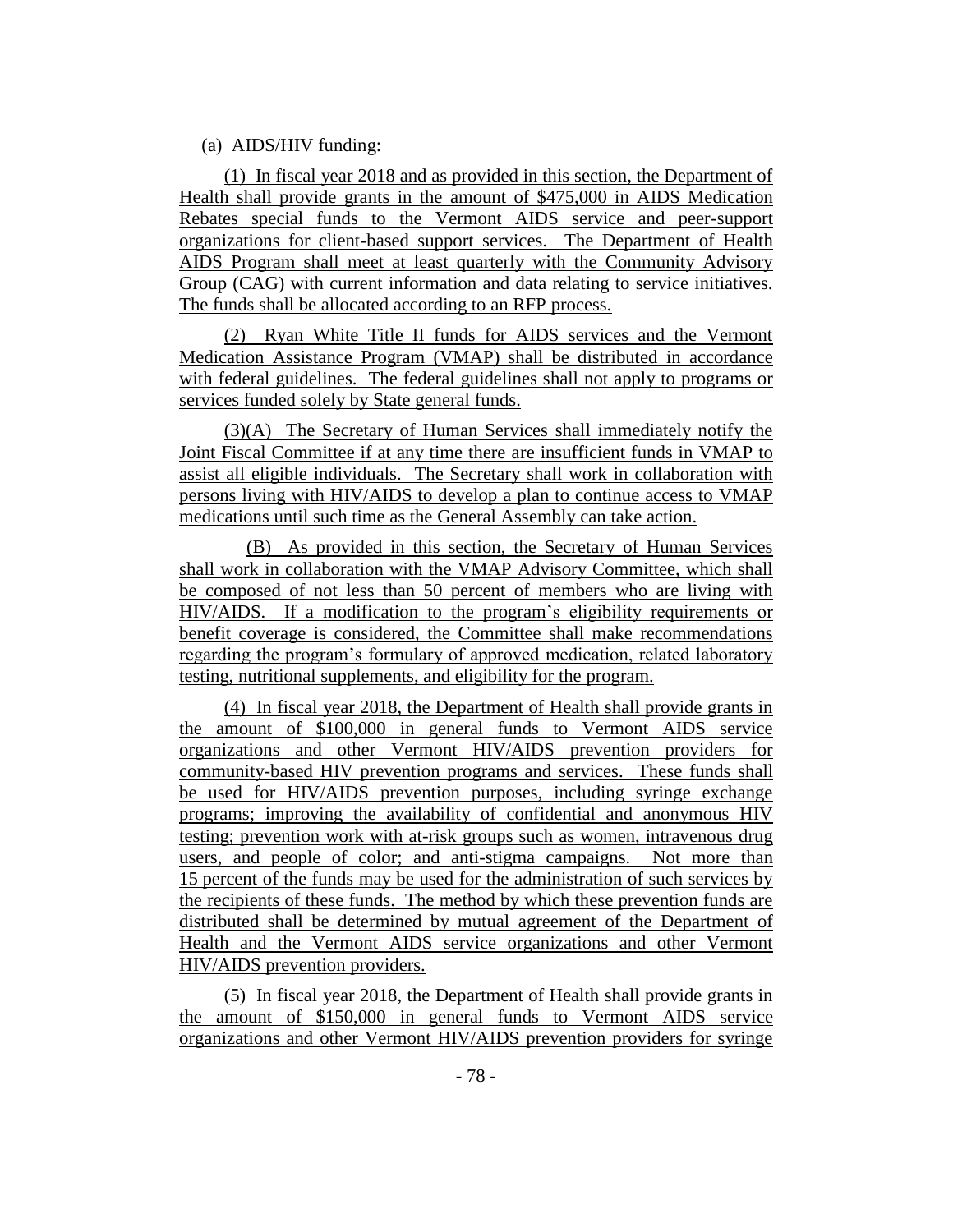exchange programs. The method by which these prevention funds are distributed shall be determined by mutual agreement of the Department of Health, the Vermont AIDS service organizations, and other Vermont HIV/AIDS prevention providers. The performance period for these grants will be State fiscal year 2018. Grant reporting shall include outcomes and results.

#### (b) Improving outcomes for pregnant women:

(1) Statistics from the Department of Health indicate that rates of women who smoke during pregnancy in Vermont are approximately twice the national average. Although the rates of pregnant women who smoke in Vermont decreased slightly between 2009 and 2014, there is opportunity to make additional progress on this very important health indicator. The Commissioner shall prioritize funding for tobacco cessation to address the rates of smoking among pregnant women by utilizing evidence-based best practices. Not less than \$50,000 of the funding for tobacco cessation and prevention activities in fiscal year 2018 shall be used to implement or expand evidence-based interventions intended to reduce tobacco use among pregnant women. The Commissioner shall report on the specific expenditure of this allocation by functional activity as part of the fiscal year 2019 budget presentation to the General Assembly.

(2) In consultation with Hunger Free Vermont, and representatives from community food shelf or nutrition focused organizations, prenatal and postnatal health care providers, and child care providers, the Commissioner of Health shall develop and implement an outreach plan to Vermonters who are eligible but not enrolled in the Women, Infant and Children (WIC) program.

(3) The Commissioner shall report to the House Committees on Appropriations and on Human Services and to the Senate Committees on Appropriations and on Health and Welfare during fiscal year 2019 budget testimony on the progress made toward reducing the rates of pregnant women who smoke during pregnancy and improving the number of eligible WIC clients who enroll for services.

#### Sec. E.314 TRANSPORTING PATIENTS

(a) Beginning on July 1, 2017, any new or renewed contracts entered into by the Agency of Human Services with designated professionals or law enforcement officers for transport of persons pursuant to 18 V.S.A. § 7511 or the transport of children pursuant to 33 V.S.A. § 5123 shall include the requirement to comply with the Agency's policies on the use of restraints.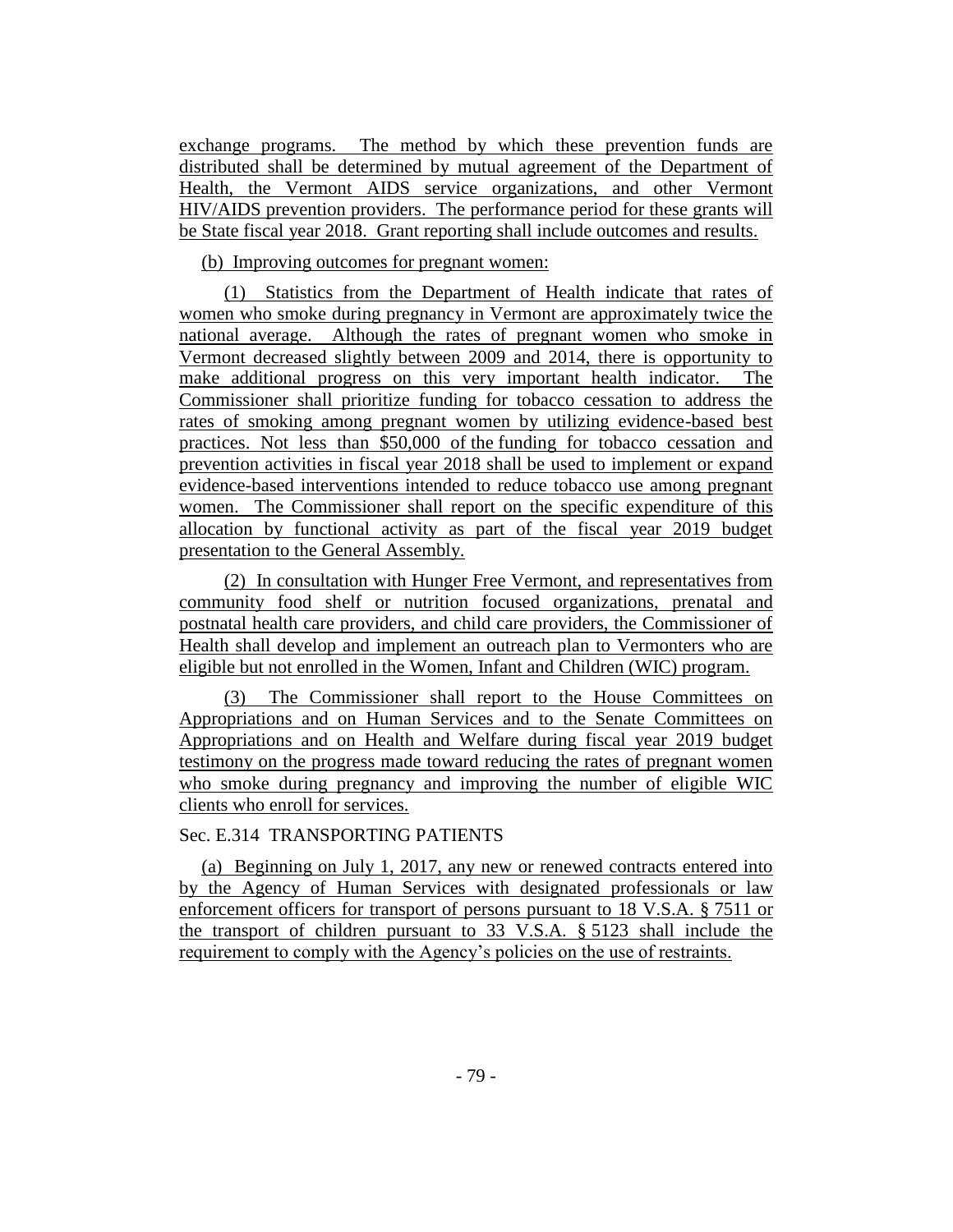# Sec. E.314.1 FISCAL YEAR 2018 INCREASED FUNDING SPECIFICATION

(a) The addition of \$9,800,000 is made consistent with S.133 of 2017 and shall be allocated to the Designated and Specialized Service Agencies (DA/SSA) to help stabilize the care delivery system and workforce employed by the DA/SSA. Funding shall be directed to the DA/SSA workforce, including those DAs that are preferred providers.

(b) The intent of the additional funding is to:

(1) improve access to services and utilization of programs when fully resourced;

(2) reduce reliance on emergency department use for nonemergent care;

(3) appropriately divert lower levels of care to community-based service programs that can effectively meet individual needs if fully resourced; and

(4) support improved outcomes for individuals and populations served.

(c) There is recognition that distinct populations served may present with co-occurring diagnoses and complex service needs that cross programs or departments within the Agency of Human Services. It is the expectation that the Departments of Mental Health (DMH); Disabilities, Aging, and Independent Living (DAIL); and Health - Division of Alcohol and Drug Abuse Programs (VDH/ADAP) will work, within a co-occurring treatment framework, to collaboratively coordinate the delivery of mental health, developmental, or substance abuse treatment services where and when appropriate.

## Sec. E.314.2 DESIGNATED AND SPECIALIZED SERVICES AGENCY MASTER GRANTS FOR MENTAL HEALTH SERVICES

(a) The Department of Mental Health shall use a portion of the additional funds appropriated by this act to develop new funding agreements with the designated and specialized service agencies or to modify existing funding agreements with those agencies to establish the parties' expectations with respect to the delivery of high-quality mental health services to Vermont residents and to identify measurable outcomes that the agencies shall be expected to achieve. Master grant agreements with the designated and specialized service agencies and all additional funding directed toward mental health treatment shall address the following:

(1) improving individual and population outcomes based on the Centers of Excellence framework developed by the designated and specialized service agencies, pending approval of the framework by the Agency of Human Services;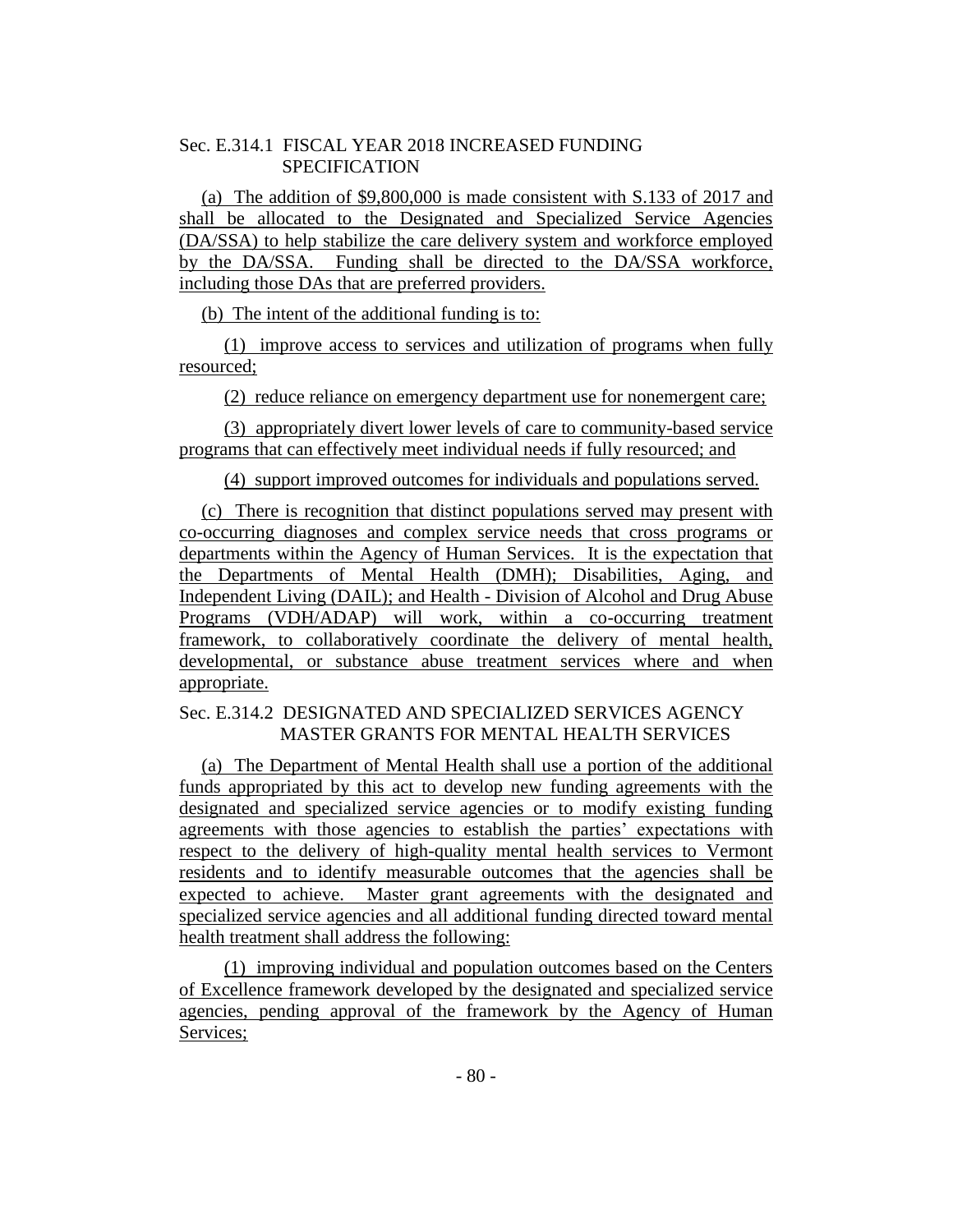(2) training in and delivery of high-quality evidence-based, evidenceinformed, and best practice clinical services and practices known to enhance professional development and that are intended to reduce overreliance on service delivery systems and on a paraprofessional workforce;

(3) increasing the focus on rehabilitation, recovery, and resiliencebuilding for individuals and families, including wellness activities proven to improve health outcomes;

(4) developing and promoting training and competency expectations for the paraprofessional workforce and clinical staff who provide direct care services, as well as establishing clinical supervision thresholds for supervisory staff that support those expectations;

(5) expanding the integration of funding and service delivery for children's mental health and developmental disabilities among the designated and specialized service agencies and between the Departments of Mental Health and of Disabilities, Aging, and Independent Living;

(6) reducing direct care staff turnover in order to enhance programmatic stability for individuals receiving services;

(7) tracking turnover rates for direct care, clinical, and administrative staff using benchmark data to the extent available and establishing reliable trend analyses to inform future workforce development; and

(8) establishing benchmarks measuring progress toward integrating the designated and specialized service agencies and their services into health care reform efforts.

Sec. E.314.3 [DELETED]

Sec. E.314.4 [DELETED]

## Sec. E.316 ECONOMIC SERVICES DIVISION; INNOVATION IN DELIVERY OF SERVICES

(a) For the purpose of exploring innovative approaches to the administration of programs within the Department for Children and Families' Economic Services Division, the Commissioner may authorize pilot programs within specific regions of the State that waive Division rules adopted pursuant to 3 V.S.A. chapter 25 in a manner that does not impact program eligibility or benefits. Temporarily waiving some existing rules for a prescribed period of time shall enable the Division to test innovative ideas for improving the delivery of services with the specific goal of achieving more responsive client services and operational efficiencies.

(b) During fiscal year 2018, the Division may propose pilot programs in accordance with the goals described in subsection (a) of this section to the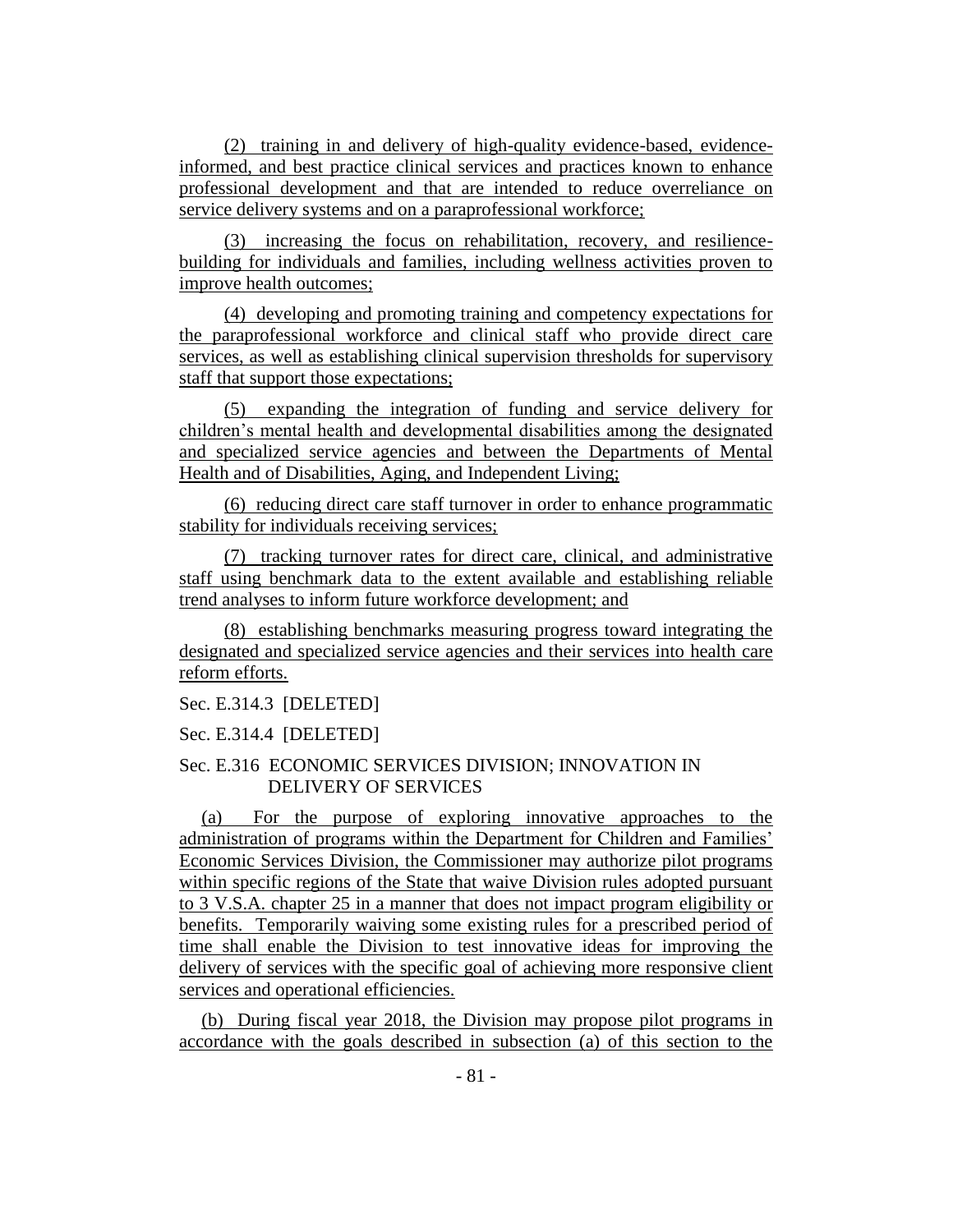Commissioner for approval. Each proposal shall outline the targeted service area, efficiencies sought, rules to be waived, duration of the program, and evaluation criteria. Notice shall be given to clients affected by a pilot program prior to the commencement of the pilot program, including a description of how benefit delivery will be affected, length of the program, and right to a fair hearing.

(c) On or before January 15, 2019, the Commissioner shall submit a report to the House Committee on Human Services and to the Senate Committee on Health and Welfare summarizing the pilot programs implemented pursuant to this section and any findings and recommendations. In the event a particular pilot program is successful at improving the delivery of services to clients, the Commissioner may seek to amend the Division's rules in conformity with the approach used by the pilot program pursuant to 3 V.S.A. chapter 25.

## Sec. E.317 USE OF RESIDENTIAL CARE FACILITIES

(a) At the November 2017 scheduled meeting of the Joint Justice Oversight Committee, the Commissioner for Children and Families with the assistance of the Departments of Mental Health, and of Disabilities, Aging and Independent Living, and the Agency of Education shall present a report on the use of outof-state and in-state residential placements, including Woodside. The report shall include the following:

(1) Utilization for fiscal years 2015, 2016, and 2017 including the number and age of children placed by facility and the total bed days utilized.

(2) For each facility, the average daily costs for specific levels of service or treatment acuity in fiscal years 2015, 2016, and 2017 and the total amount paid to each facility by department and by funding source in fiscal years 2015, 2016 and 2017.

(3) Measures used by the Department to determine outcomes for the children placed in these facilities and the cost effectiveness of these facilities, including length of stay, intensity of services provided, reunification of children with their family or home community, or both, relapse or readmittance rates, or subsequent involvement with the criminal justice system or both.

(4) The specific steps taken over the past three years by the Departments and the Agency to increase community-based supports for youths in custody while reducing use of residential care.

(b) The report shall also be provided to the House Committees on Appropriations, on Judiciary, on Human Services, and on Corrections and Institutions and to the Senate Committees on Appropriations, on Judiciary, on Health and Welfare, and on Institutions.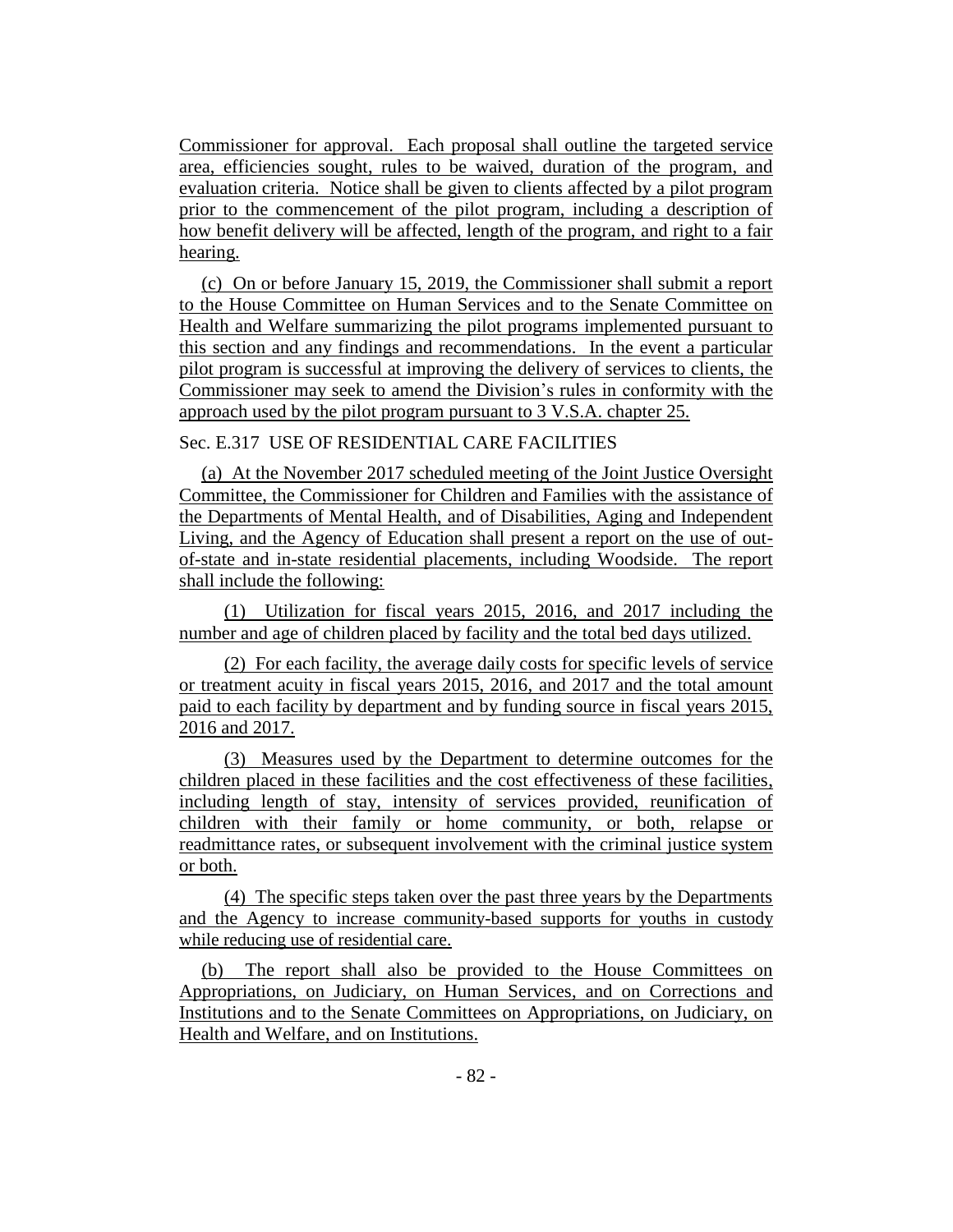Sec. E.318 EARLY CARE AND DEVELOPMENT PROGRAM FUNDING

(a) Of the additional \$3,000,000 in general funds appropriated in Sec. B.318 of this act:

(1) an amount shall be allocated as needed to bring the baseline year used to determine eligibility for the Child Care Financial Assistance Program from the Federal Poverty Level (FPL) that was in place in 2016 to the 2017 FPL, which is the most current FPL for State fiscal year 2018; and

(2) the remaining amount shall be used for the Early Care and Development program as specified in Sec. E.318.1 of this act.

Sec. E.318.1 EARLY CARE AND DEVELOPMENT PROGRAM GRANT

(a) In fiscal year 2018, the Department for Children and Families shall award 70 percent of funds designated for the Early Care and Development Program Grants to center-based child care and preschool programs participating in the Step Ahead Recognition System (STARS) and 30 percent of the designated funds to family child care homes participating in STARS in accordance with the formula described in subsection (b) of this section.

(b) The Department's Child Development Division shall calculate eligibility for Early Care and Development Program Grants on a quarterly basis. In determining eligibility, the Division shall consider:

(1) the percent of enrollees receiving a Child Care Financial Assistance Program (CCFAP) subsidy as compared to a center-based child care and preschool program of a family child care home's licensed capacity at a weight of 70 percent;

(2) the average number of enrollees at a center-based child care and preschool program or family child care home receiving a CCFAP subsidy at a weigh of 15 percent; and

(3) the average number of infants and toddlers enrolled in a center-based child care and preschool program or family child care home at a weight of 15 percent.

(c) The Division shall provide Early Care and Development Program Grants to eligible child care and preschool programs or family child care homes as funds allow. Center-based child care and preschool programs or family child care homes receiving Early Care and Development Program Grants shall remain in compliance with the Department's rules, continue participation in STARS, and maintain high enrollment of children receiving a CCFAP subsidy.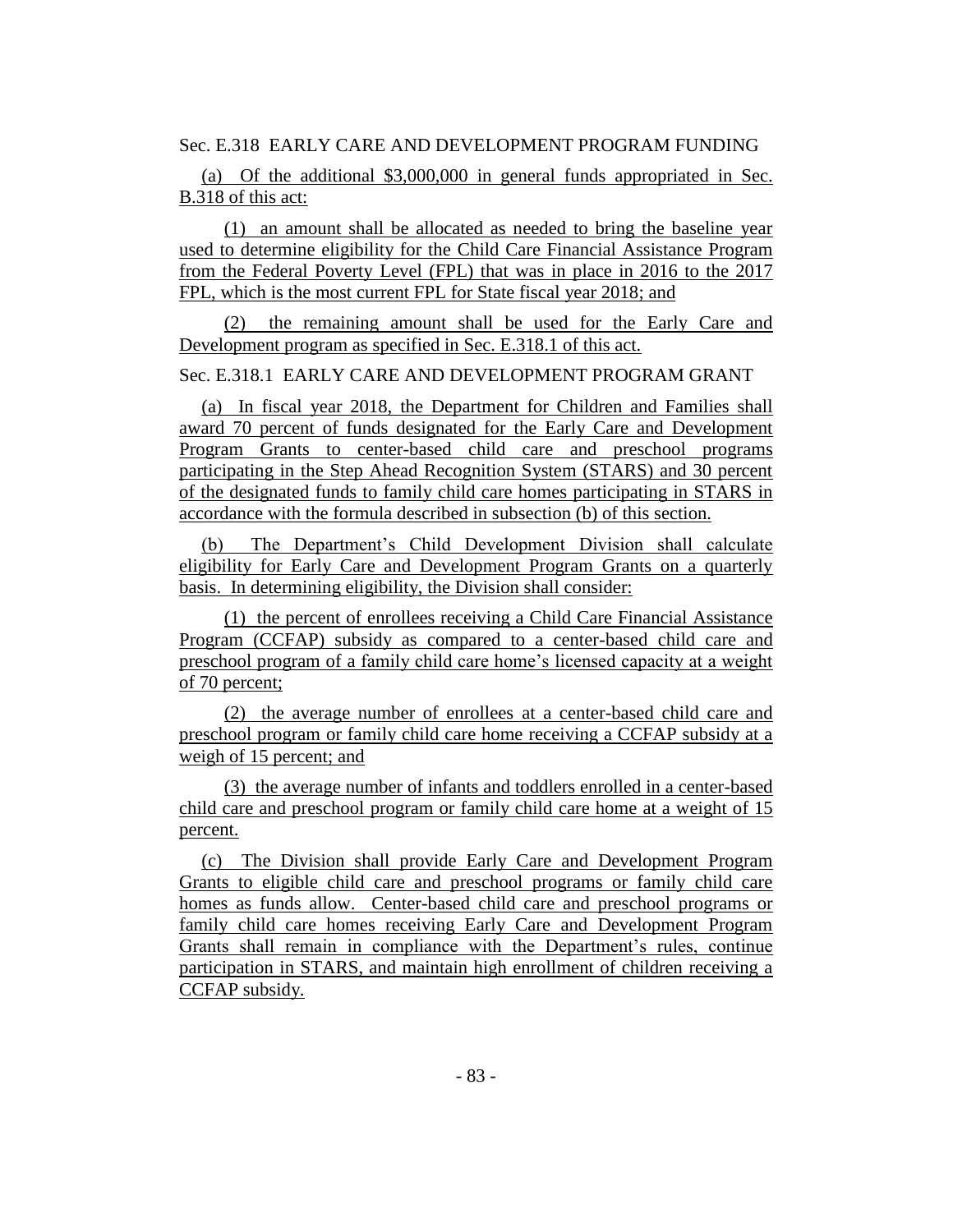# Sec. E.321 HOUSING ASSISTANCE BENEFITS; FLEXIBILITY PROGRAM; COMMUNITY BASED ALTERNATIVES TO GENERAL ASSISTANCE TEMPORARY HOUSING

(a) For fiscal year 2018, the Agency of Human Services may continue to fund housing assistance programs within the General Assistance program to create flexibility to provide General Assistance benefits, as well as grants to support the establishment of community-based alternatives for temporary housing as part of the effort to reduce the number of individuals temporarily housed by the General Assistance program. The purpose of these housing assistance programs and community-based alternatives is to mitigate poverty and serve applicants more effectively than they are currently being served with General Assistance funds. Eligible activities shall include, among other things, the provision of shelter, overflow shelter, case management, transitional housing, deposits, down payments, rental assistance, upstream prevention, and related services that ensure that all Vermonters have access to shelter, housing, and the services they need to become safely housed. The Agency may award grants to homeless and housing service providers for eligible activities. Where such housing assistance programs and grants are provided and communitybased programs are established, the General Assistance rules will not apply. The assistance provided under this section is not an entitlement and may be discontinued when the appropriation has been fully spent.

(b) The housing assistance and community-based programs may operate in up to 12 districts designated by the Secretary of Human Services. The Agency shall establish goals and procedures for evaluating the program overall, including performance measures that demonstrate program results, and for each district in which the Agency operates the program, it shall establish procedures for evaluating the district program and its effects.

(c) The Agency shall continue to engage interested parties, including both statewide organizations and local agencies, in the design, implementation, and evaluation of housing assistance programs and community-based alternatives to General Assistance temporary housing.

## Sec. E.321.1 GENERAL ASSISTANCE HOUSING

(a) Funds appropriated to the Agency of Human Services in the General Assistance program in fiscal year 2018 may be used for temporary housing in catastrophic situations and for vulnerable populations, as defined in rules adopted by the Agency. The cold weather exception policy issued by the Department for Children and Families' Economic Services Division dated October 25, 2012, and any succeeding amendments to it, shall remain in effect.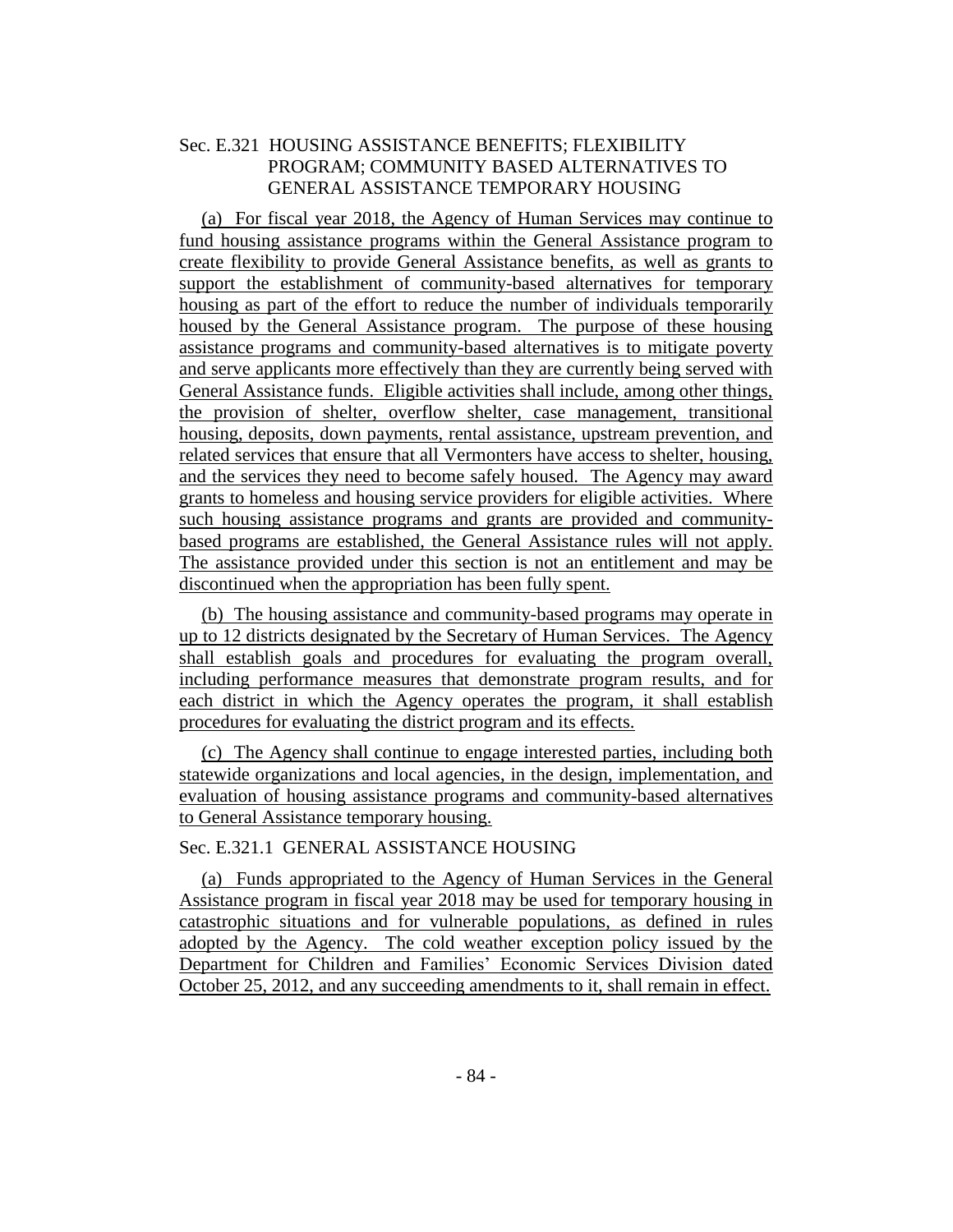Sec. E.321.2 33 V.S.A. § 2115 is amended to read:

#### § 2115. GENERAL ASSISTANCE PROGRAM REPORT

On or before January 15 September 1 of each year, the Commissioner for Children and Families shall submit a written report to the Joint Fiscal Committee; the House Committees on Appropriations, on General, Housing and Military Affairs, and on Human Services; and the Senate Committees on Appropriations and on Health and Welfare containing:. The report will contain the following:

(1) an evaluation of the General Assistance program during the previous fiscal year;

(2) any recommendations for changes to the program; and

(3) a plan for continued implementation of the program;

(4) statewide statistics using deidentified data related to the use of emergency housing vouchers during the preceding State fiscal year, including demographic information, client data, shelter and motel usage rates, clients' primary stated cause of homelessness, average lengths of stay in emergency housing by demographic group and by type of housing; and

(5) other information the Commissioner deems appropriate.

### Sec. E.324 LIHEAP AND WEATHERIZATION

(a) Notwithstanding 33 V.S.A. § 2501, in fiscal year 2018, the Secretary of Administration may, upon recommendation of the Secretary of Human Services, transfer up to 15 percent of the federal fiscal year 2018 federal Low Income Home Energy Assistance Program (LIHEAP) block grant from the federal funds appropriation in Sec. B.324 of this act to the Home Weatherization Assistance appropriation in Sec. B.326 of this act to be used for weatherization in State fiscal year 2018. An equivalent appropriation transfer shall be made to Sec. B.324 of this act, Low Income Home Energy Assistance Program, from the Home Weatherization Assistance Fund in Sec. B.326 of this act to provide home heating fuel benefits in State fiscal year 2018. At least three days prior to any such transfer being made, the Secretary of Administration shall report the intended transfer to the Joint Fiscal Office and shall report any completed transfers to the Joint Fiscal Committee at its next meeting.

## Sec. E.324.1 EXPEDITED CRISIS FUEL ASSISTANCE

(a) The Commissioner for Children and Families or designee may authorize crisis fuel assistance to those income-eligible households that have applied for an expedited seasonal fuel benefit but have not yet received it, if the benefit cannot be executed in time to prevent them from running out of fuel. The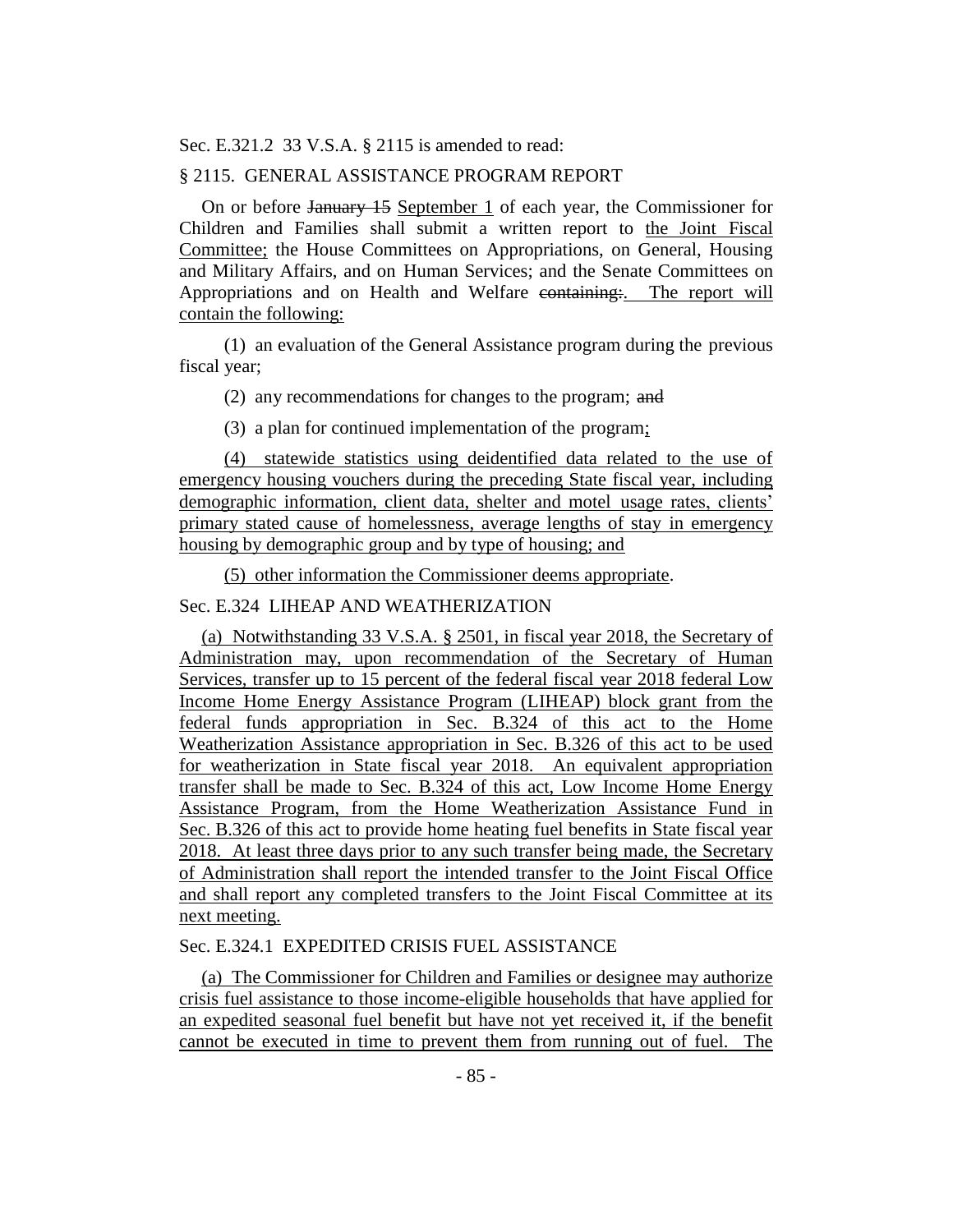crisis fuel grants authorized pursuant to this section count toward the one crisis fuel grant allowed per household for the winter heating season pursuant to 33 V.S.A. § 2609(b).

Sec. E.325 Department for children and families – office of economic opportunity

(a) Of the General Fund appropriation in Sec. B.325 of this act, \$1,092,000 shall be granted to community agencies for homeless assistance by preserving existing services, increasing services, or increasing resources available statewide. These funds may be granted alone or in conjunction with federal Emergency Solutions Grants funds. Grant decisions shall be made with assistance from the Vermont Coalition to End Homelessness.

Sec. E.326 Department for children and families – OEO – weatherization assistance

(a) Of the Special Fund appropriation in Sec. B.326 of this act, \$750,000 is for the replacement and repair of home heating equipment.

Sec. E.327 WOODSIDE GLOBAL COMMITMENT FUNDING

(a) Upon any notification by the Centers for Medicare and Medicaid Services or upon determination by the Agency of Human Services that Medicaid funding will not be available to the State for the operation of Woodside Juvenile Rehabilitation Center in fiscal year 2018, the Secretary of Human Services and the Commissioner for Children and Families shall:

(1) immediately inform the Joint Fiscal Committee, the House and Senate Committees on Judiciary, the House Committee on Corrections and Institutions, and the Senate Committee on Institutions of such notification or determination; and

(2) within 30 days of such notification or determination, develop and submit a proposal to the Committees named in subdivision (1) of this subsection that includes:

(A) a plan to suspend operations at the Woodside facility while ensuring alternative placements are made that meet the service needs for the delinquent youths currently placed there; and

(B) a fiscal impact analysis that includes fiscal year 2018 and long term fiscal cost estimates.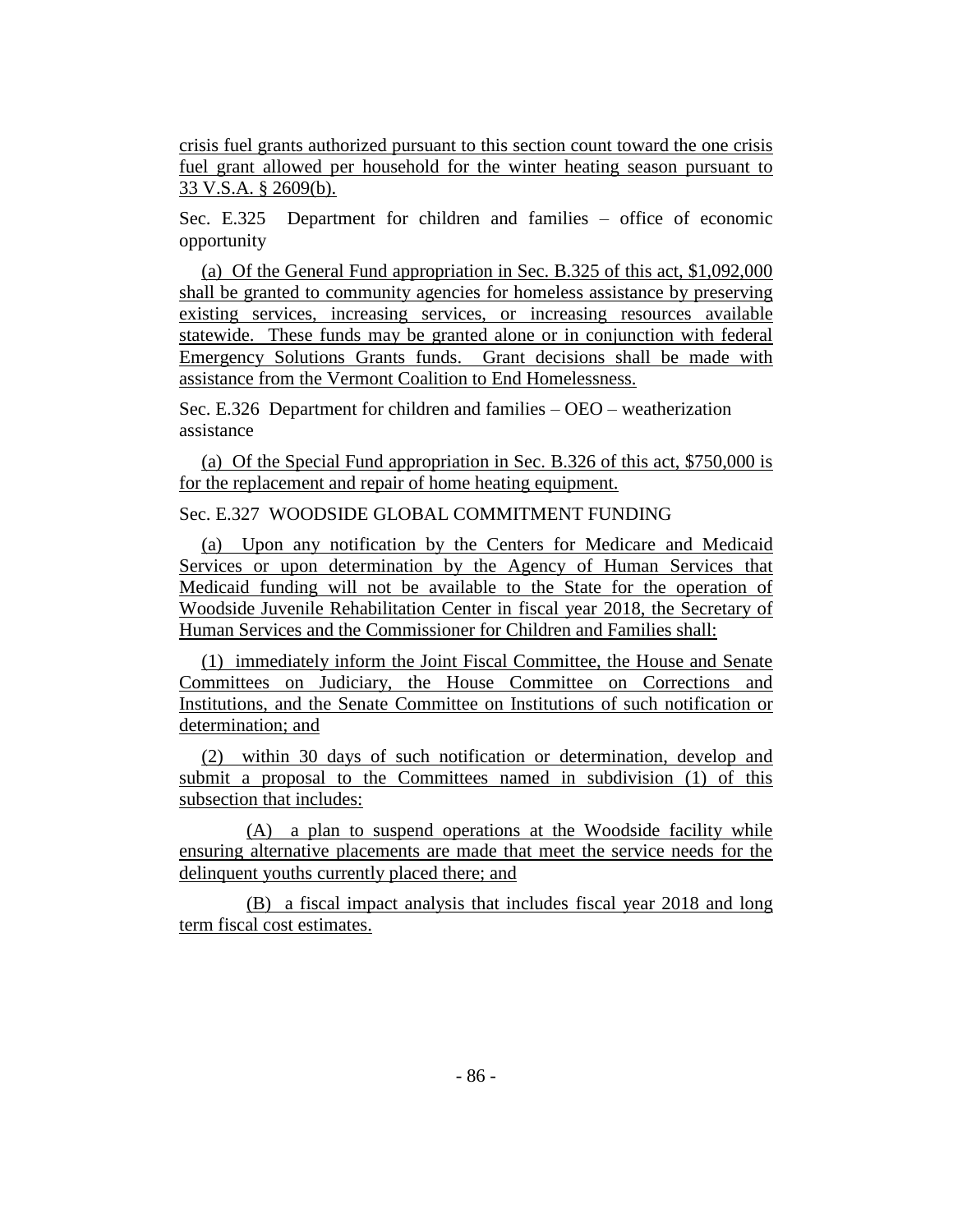Sec. E.335 [DELETED]

## Sec. E.335.1 REPURPOSING OF SOUTHEAST STATE CORRECTIONAL FACILITY

(a) Plan. Funding for the Department of Corrections reflects the cessation of operation of the Southeast State Correctional Facility, and it is the intent of the General Assembly that, on or before January 2, 2018, the facility be repurposed to provide secure transitional housing for inmates preparing to reenter the community, and be at full capacity on or before July 1, 2018.

(b) Population. It is the intent of the General Assembly that the repurposed facility be available for the following populations:

(1) inmates on the Lack of Housing (B1) list;

(2) moderate to high risk inmates who are either past their minimum release date or within 90 days of their release date;

(3) inmates who are eligible for reintegration furlough; and

(4) inmates who have served a significant sentence and are within six months of their release date.

(c) Services. It is the intent of the General Assembly that the repurposed facility provide the following prerelease services:

(1) acquisition of identification;

(2) housing identification;

(3) employment readiness and retention;

(4) planning to address transportation barriers;

(5) money management;

(6) transition and reentry case planning;

(7) substance abuse treatment;

(8) work release; and

(9) information technology skills development.

(d) Coordination of services. The Department of Corrections shall coordinate with the community justice centers statewide and the Department of Labor to ensure inmates successfully transition back to society.

(e) Report. The Department of Corrections shall provide a report on the plan to the Joint Legislative Justice Oversight Committee on or before November 1, 2017.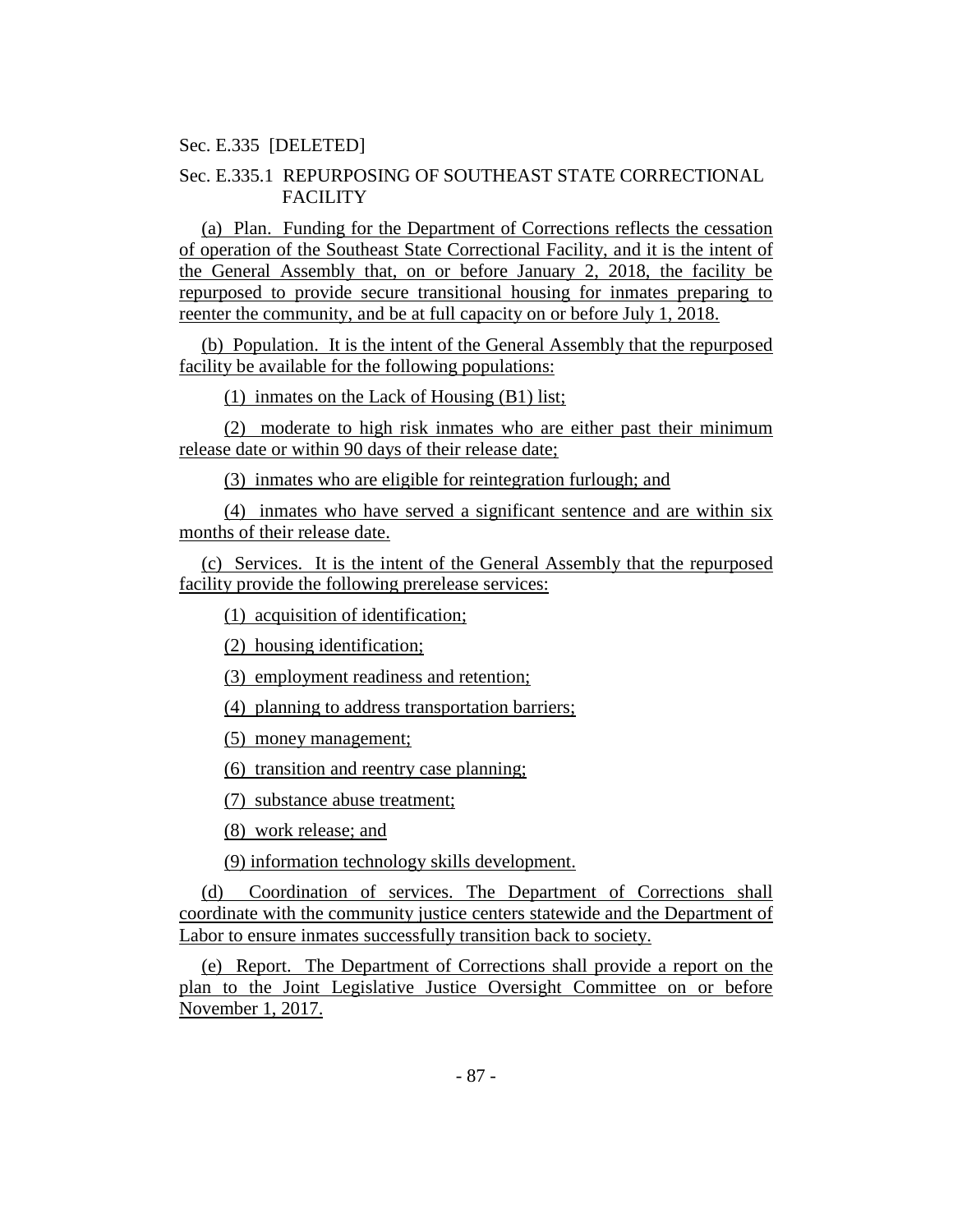Sec. E.338 Corrections - correctional services

(a) The special funds appropriation of \$146,000 for the supplemental facility payments to Newport and Springfield shall be paid from the PILOT Special Fund under 32 V.S.A. § 3709.

Sec. E.338.1 2008 Acts and Resolves No. 179, Sec. 22(a), as amended by 2010 Acts and Resolves No. 157, Sec. 14, by 2012 Acts and Resolves No. 104, Sec. 38, by 2013 Acts and Resolves No. 41, Sec. 1a, and by 2014 Acts and Resolves No. 194, Sec. 15, is further amended to read:

(a) Secs. 11 and 12 shall take effect on July 1, 2017 2021.

Sec. E.342 Vermont veterans' home – care and support services

(a) The Vermont Veterans' Home shall use the Global Commitment funds appropriated in this section for the purpose of increasing the access of quality health care to uninsured persons, underinsured persons, and Medicaid beneficiaries.

Sec. E.342.1 [DELETED]

Sec. E.345 Green mountain care board

(a) The Green Mountain Care Board shall use the Global Commitment Funds appropriated in Sec. B.345 of this act to encourage the formation and maintenance of public-private partnerships in health care, including initiatives to support and improve the health care delivery system.

Sec. E.345.1 FAIR REIMBURSEMENT REPORT

(a) Utilizing funds appropriated in Section B.345 of this act, the Green Mountain Care Board shall report to the Health Reform Oversight Committee by October 1, 2017 describing what substantial changes have been put into effect to achieve the site-neutral, fair reimbursements for medical services as envisioned in 2014 Acts and Resolves No. 144, Sec. 19, 2015 Acts and Resolves No. 54, Sec. 23, and 2016 Acts and Resolves No. 143, Sec. 5.

 $* * * I AROR * * *$ 

### Sec. E.400 DEPARTMENT OF LABOR; RESTRICTION ON TRANSFER OF AUTHORIZED POSITIONS

(a) Notwithstanding any other provision of law to the contrary, no authorized positions in the Department of Labor or appropriations for authorized positions in the Department of Labor shall be transferred to the Agency of Commerce and Community Development without the approval of the General Assembly or, if the General Assembly is not in session, of the Joint Fiscal Committee.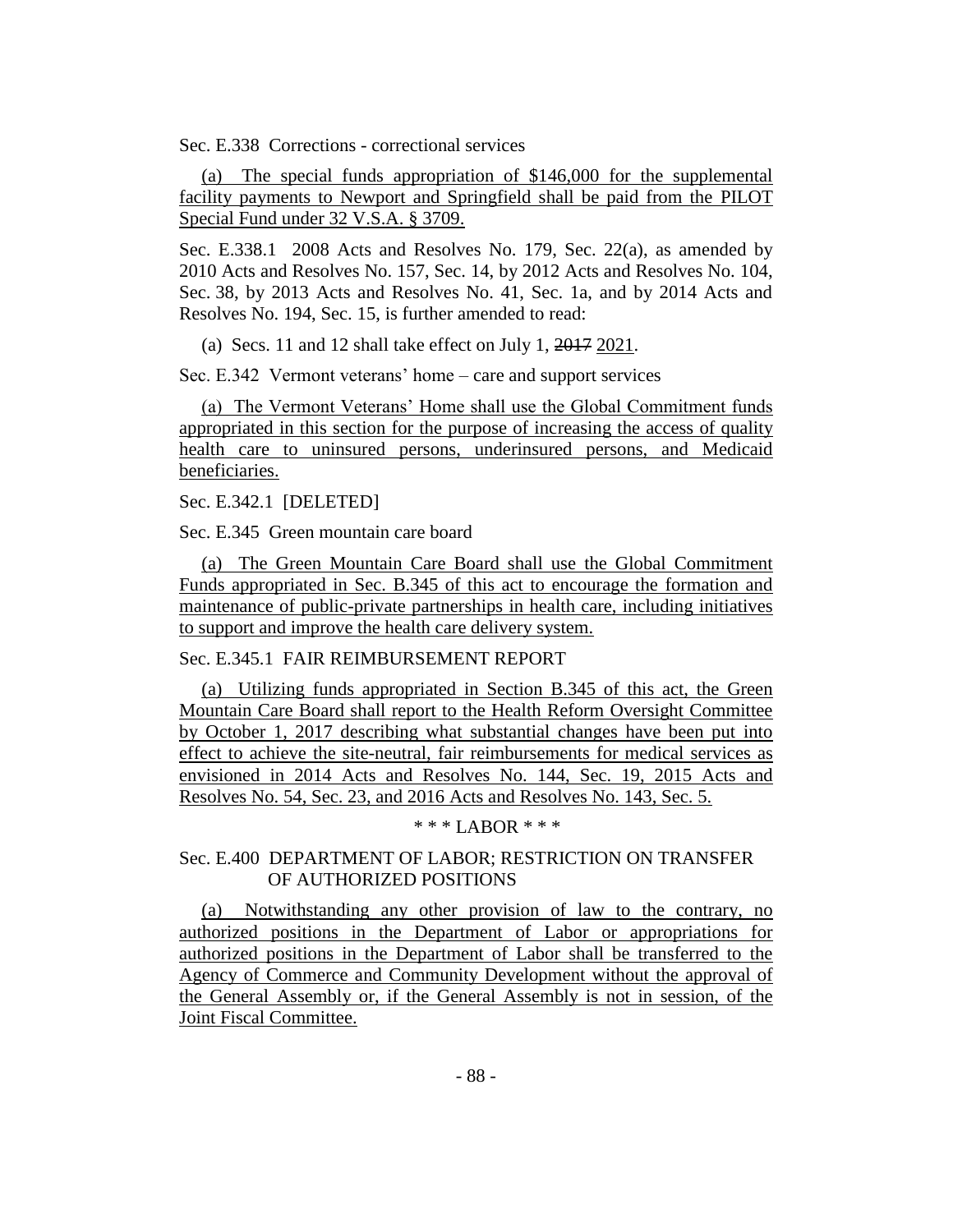Sec. E.400.1 APPRENTICESHIP AND YOUTH MENTORING PROGRAM

(a) On or before October 1, 2017, the Department of Labor shall design and begin implementation of the Apprenticeship and Youth Mentoring Program, the purpose of which shall be to provide paid work experiences and paid or unpaid internships for Vermont youths, working with mentoring professionals, that have academic and occupational education as a component, including:

(1) a summer youth employment program for high school juniors and seniors; and

(2) nonseasonal employment, preapprenticeship programs, and on-thejob training, for an at-risk youth employment program targeted for at-risk individuals 18 to 24 years of age.

(b) The Department shall implement the Program using funds from the State's Workforce Innovation and Opportunity Act grant from the U.S. Department of Labor, and other State and federal sources, to the extent allowed under applicable law.

(c) The Department shall design the Program to serve 150 individual Vermonters.

 $*** K-12$  EDUCATION  $***$ 

Sec. E.500 Education – finance and administration

(a) The Global Commitment funds appropriated in this section will be used for physician claims for determining medical necessity of Individualized Education Program (IEPs). It is the goal of these services to increase the access of quality health care to uninsured persons, underinsured persons, and Medicaid beneficiaries.

Sec. E.500.1 [DELETED]

Sec. E.500.2 16 V.S.A. § 4025(b)(4) is added to read:

(4) To make payments to the Vermont Teachers' Retirement Fund for normal contribution in accordance with subsection 1944(c) of this title.

Sec. E.502 Education – special education: formula grants

(a) Of the appropriation authorized in this section, and notwithstanding any other provision of law, an amount not to exceed \$3,566,029 shall be used by the Agency of Education in fiscal year 2018 as funding for 16 V.S.A. § 2967(b)(2)–(6). In distributing such funds, the Secretary shall not be limited by the restrictions contained within 16 V.S.A. § 2969(c) and (d). In addition to funding for 16 V.S.A. § 2967(b)(2)–(6), up to \$192,805 may be used by the Agency of Education for its participation in the higher education partnership plan.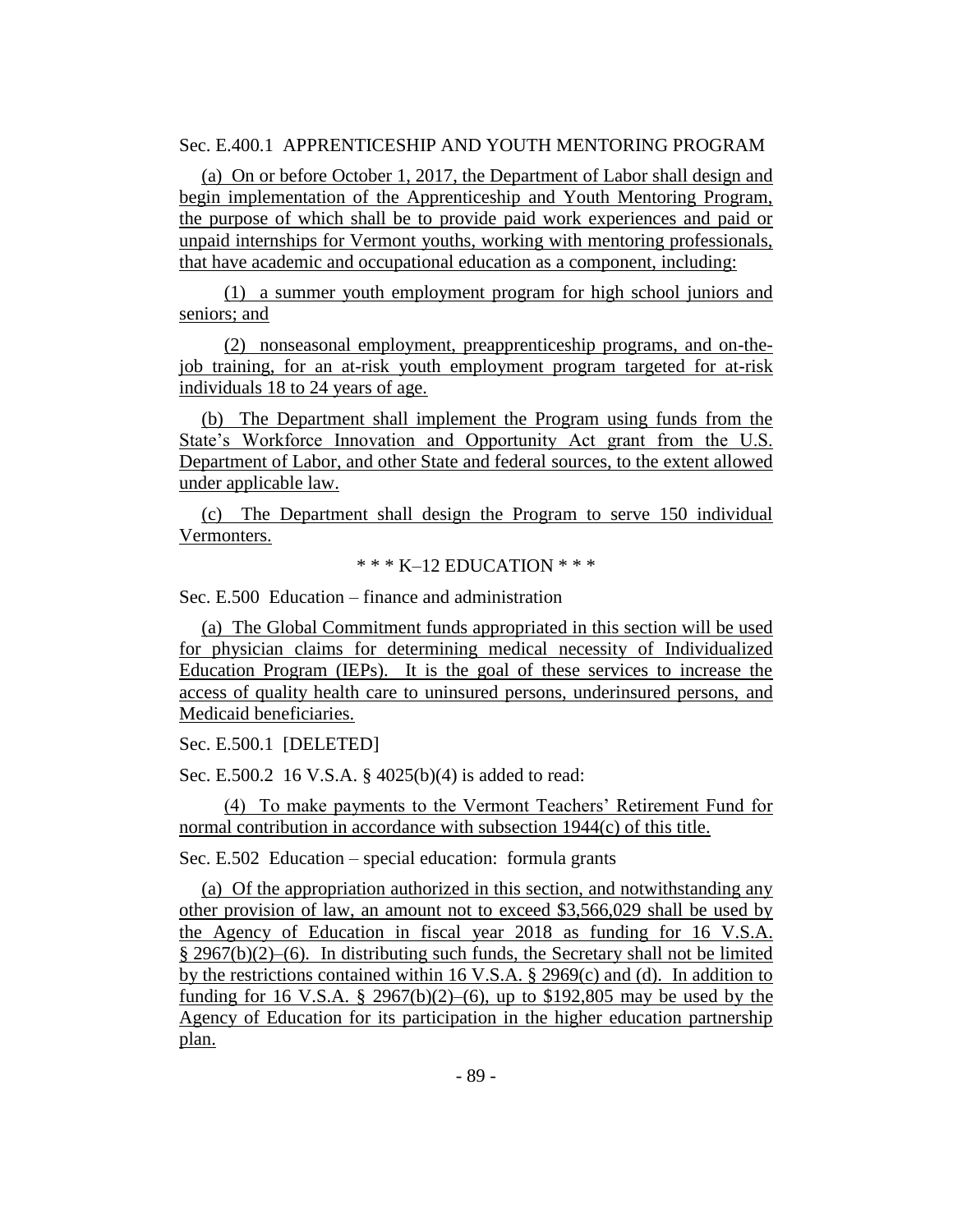Sec. E.503 Education – state-placed students

(a) The Independence Place Program of the Lund Family Center shall be considered a 24-hour residential program for the purposes of reimbursement of education costs.

Sec. E.504.1 Education – flexible pathways

(a) Of this appropriation, \$4,120,000 from the Education Fund shall be distributed to school districts for reimbursement of high school completion services pursuant to 16 V.S.A.  $\S$  943(c). Notwithstanding 16 V.S.A. § 4025(b), of this Education Fund appropriation, the amount of:

(1) \$600,000 is available for dual enrollment programs consistent with 16 V.S.A. § 944(f)(2), and the amount of \$30,000 is available for use pursuant to Sec. E.605.1(a)(2) of this act;

(2) \$100,000 is available to support the Vermont Virtual Learning Cooperative at the River Valley Technical Center School District;

(3) \$200,000 is available for secondary school reform grants; and

(4) \$450,000 is available for the Vermont Academy of Science and Technology and \$1,700,000 for Early College pursuant to 16 V.S.A. § 4011(e).

#### E.504.2 ADULT DIPLOMA FUNDING

(a) Payments amounts made in section B.504 for the adult diploma program are made notwithstanding 16 V.S.A. § 40119(f).

Sec. E.505 EXCESS SPENDING PENALTY WAIVER

(a) Notwithstanding any other provision of law, for fiscal year 2018 only, a qualifying school district shall not incur an excess spending penalty under 32 V.S.A. § 5401(12) and 16 V.S.A. § 4001(6).

(b) As used in this section, a "qualifying school district" means a school district that:

(1) has entered into a contract or contracts with another school district to jointly operate kindergarten through grade 12; and

(2) on or before July 1, 2017, received approval by its electorate to consolidate with another school district under 2010 Acts and Resolves No. 153, 2012 Acts and Resolves No. 156, or 2015 Acts and Resolves No. 46, each as amended.

Sec. E.513 Appropriation and transfer to education

(a) Pursuant to Sec. B.513 of this act and 16 V.S.A.  $\S$  4025(a)(2), there is appropriated in fiscal year 2018 from the General Fund for transfer to the Education Fund the amount of \$314,695,753.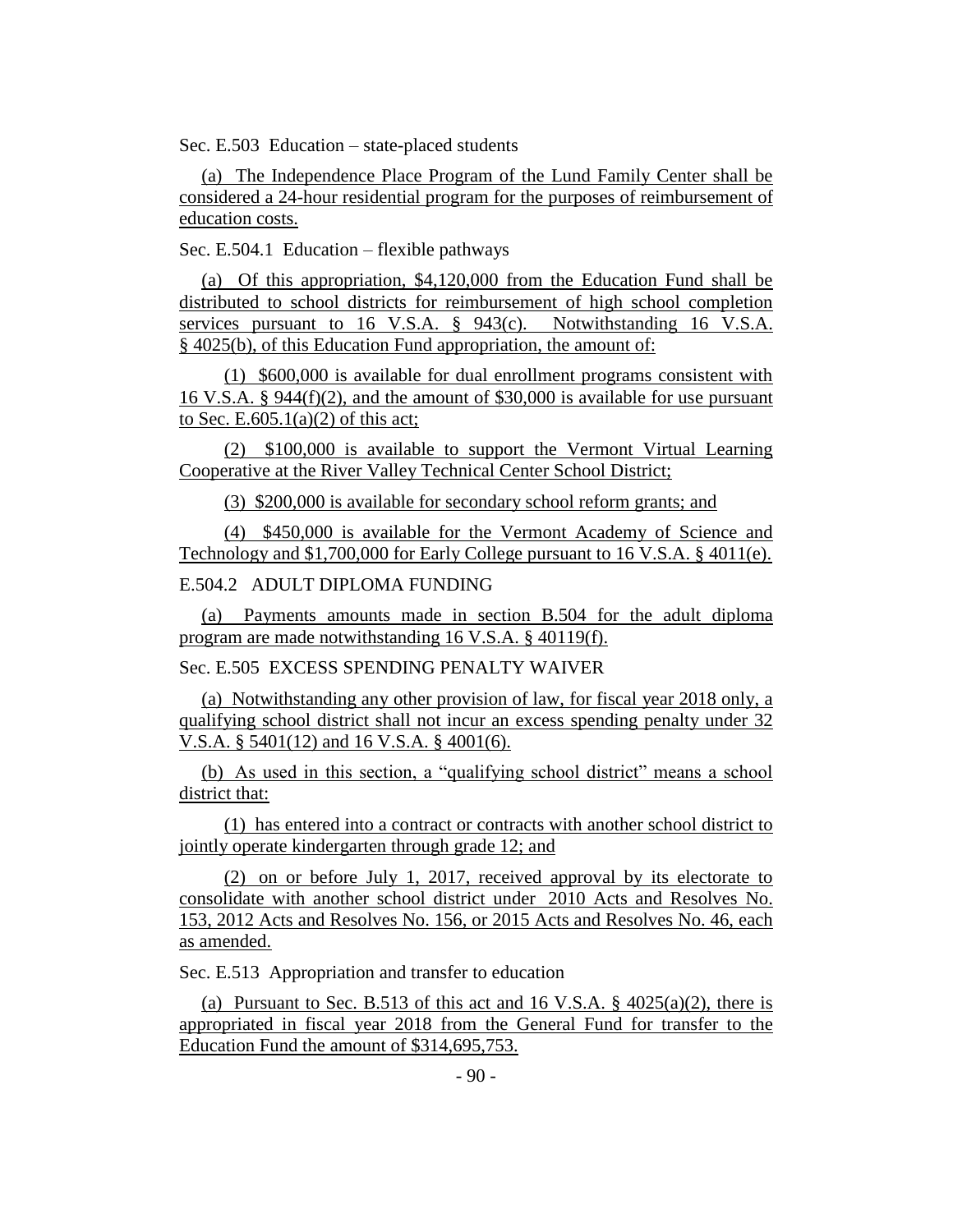Sec. E.514 State teachers' retirement system

(a) In accordance with 16 V.S.A.  $\S$  1944(g)(2), the annual contribution to the State Teachers' Retirement System (STRS) shall be \$88,409,437 of which \$83,809,437 shall be the State's contribution and \$4,600,000 shall be contributed from local school systems or educational entities pursuant to 16 V.S.A. § 1944c.

(b) In accordance with 16 V.S.A.  $\S$  1944(c)(2), of the annual contribution, \$8,346,261 is the "normal contribution," and \$80,063,176 is the "accrued" liability contribution."

Sec. E.515 Retired teachers' health care and medical benefits

(a) In accordance with 16 V.S.A. § 1944b(b)(2), \$27,560,966 will be contributed to the Retired Teachers' Health and Medical Benefits plan.

Sec. E.515.1 16 V.S.A. § 1944b is amended to read:

### § 1944b. RETIRED TEACHERS' HEALTH AND MEDICAL BENEFITS FUND

(a) There is established a Retired Teachers' Health and Medical Benefits Fund (Benefits Fund) to pay retired teacher health and medical benefits, including prescription drug benefits, when due in accordance with the terms established by the Board of Trustees of the State Teachers' Retirement System of Vermont pursuant to subsection 1942(p) and subdivision 1944(c)(12) of this title. The Benefits Fund shall be administered by the Treasurer.

(b) The Benefits Fund shall consist of:

(1) all monies remitted to the State on behalf of the members of the State Teachers' Retirement System of Vermont for prescription drug plans pursuant to the Employer Group Waiver Plan with Wrap pursuant to the Medicare Prescription Drug Improvement and Modernization Act of 2003;

(2) any monies appropriated by the General Assembly for the purpose of paying the health and medical benefits for retired members and their dependents provided by subsection  $1942(p)$  and subdivision  $1944(c)(12)$  of this title;

(3) any monies pursuant to subsection (e) of this section; and

(4) any monies the General Assembly transfers from the Supplemental Property Tax Relief Fund pursuant to 32 V.S.A. § 6075; and [Repealed.]

(5) any monies pursuant to section 1944d of this title.

(c) No employee contributions shall be deposited in the Benefits Fund.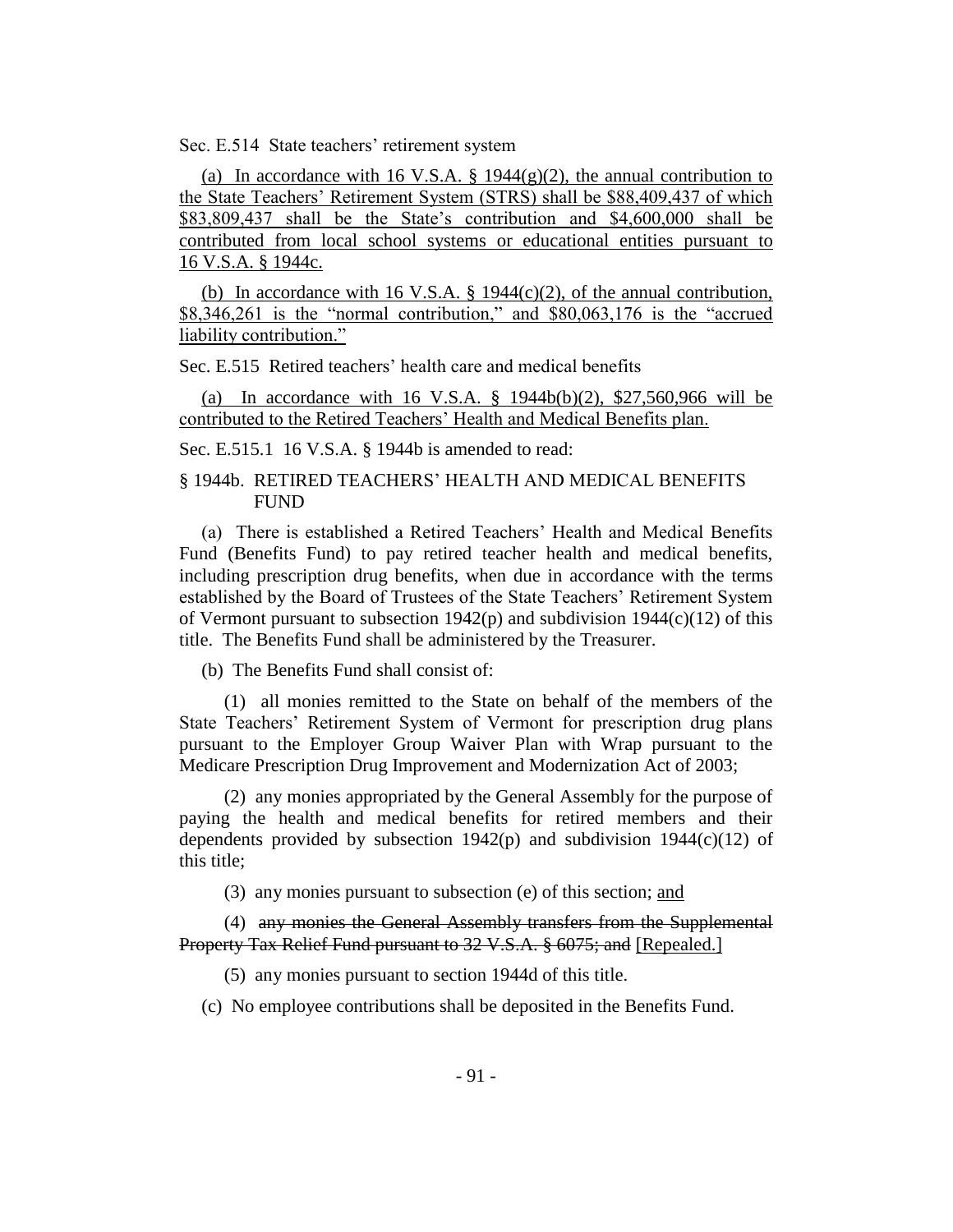(d) Interest earned shall remain in the Benefits Fund, and all balances remaining at the end of a fiscal year shall be carried over to the following year; provided, however, that any amounts received in repayment of interfund loans established under subsection (e) of this section may be reinvested by the State Treasurer.

(e)(1) Notwithstanding any provision to the contrary, the State Treasurer is authorized to use interfund loans from the General Fund for payment into the Benefits Fund, which monies shall be identified exclusively for the purposes of payments of retired teacher health and medical benefits pursuant to this section. Any monies borrowed through an interfund loan pursuant to this section shall be paid from monies in the Benefits Fund or from other funds legally available for this purpose. It is the intent of the General Assembly to appropriate sufficient General Fund revenue, after consideration of all other revenue and disbursements, such that the interfund loan shall be paid in full on or before June 30, 2023. The Governor shall include in the annual budget request an amount sufficient to repay any interfund borrowing according to a schedule developed by the State Treasurer. The State Treasurer shall pay the interest and principal as due in accordance with authority granted under 32 V.S.A. § 902(b). The State Treasurer shall assess a rate of interest on the outstanding balance of the interfund loan comparable to the rate paid by private depositories of the State's monies, or to the yield available on investments made pursuant to 32 V.S.A. § 433. No interfund loans made under this authority shall, in the aggregate, exceed \$30,000,000.00 \$28,500,000.00.

(2) For the purposes of this chapter, calculation of the interfund loan limit shall include long-term receivables and payables but shall not include accruals for federal reimbursement of employer group waiver plan receivables pursuant to 16 V.S.A. § 1944b(b)(1), receivables due from local school systems pursuant to 16 V.S.A. § 1944d, or any short-term accruals.

(f) It is the intent of the General Assembly to appropriate the required contributions necessary to pay retired teacher health and medical benefits by combining annual increases in base appropriations, but not from the Education Fund, and surplus revenues as they become available, so that the full cost of retired teacher health and medical benefits payments shall be met in base appropriations by fiscal year 2024 2023. To the extent that other revenue sources are identified, the General Fund obligation shall not be reduced, until all annual disbursements to repay the interfund loan in subsection (e) of this section are satisfied. Contributions to the Benefits Fund shall be irrevocable and it shall be impossible at any time prior to the satisfaction of all liabilities, with respect to employees and their beneficiaries, for any part of the corpus or income of the Benefits Fund to be used for, or diverted to, purposes other than the payment of retiree postemployment benefits to members and their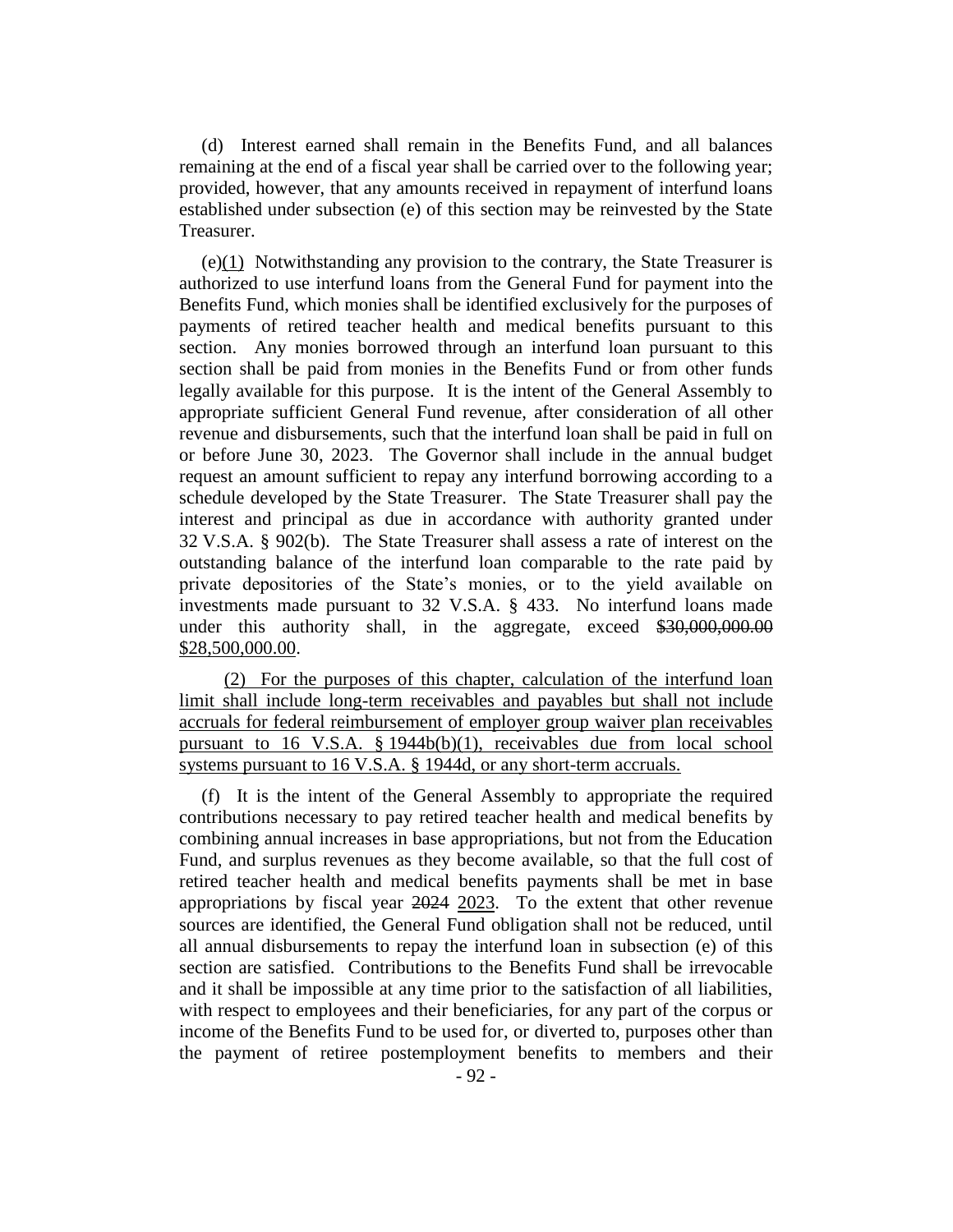beneficiaries and reasonable expenses of administering the Benefits Fund and related benefit plans.

(g) The Treasurer shall report on the status of the interfund loan balance allowed under this section as part of the annual budget presentation to the General Assembly.

\* \* \* HIGHER EDUCATION \* \* \*

Sec. E.600 University of Vermont

(a) The Commissioner of Finance and Management shall issue warrants to pay one-twelfth of this appropriation to the University of Vermont on or about the 15th day of each calendar month of the year.

(b) Of this appropriation, \$380,326 shall be transferred to EPSCoR (Experimental Program to Stimulate Competitive Research) for the purpose of complying with State matching fund requirements necessary for the receipt of available federal or private funds, or both.

(c) If Global Commitment Fund monies are unavailable, the total grant funding for the University of Vermont shall be maintained through the General Fund or other State funding sources.

(d) The University of Vermont will use the Global Commitment funds appropriated in this section to support Vermont physician training. The University of Vermont prepares students, both Vermonters and out-of-state, and awards approximately 100 medical degrees annually. Graduates of this program, currently representing a significant number of physicians practicing in Vermont, deliver high-quality health care services to Medicaid beneficiaries and to uninsured or underinsured persons, or both, in Vermont and across the nation.

### Sec. E.600.1 INCREASING VERMONT'S PRIMARY CARE **WORKFORCE**

(a) Of the Global Commitment funds allocated to the University of Vermont College of Medicine pursuant to this act, at least \$750,000.00 shall be used to support the College of Medicine's new rural medicine health track, which embeds medical students in a rural community for a year-long longitudinal integrated clerkship during which they will be trained in clinical care while engaging with the local community and conducting population health studies. The goal of the rural medicine health track is to encourage more students to choose careers in primary care in underserved areas of Vermont.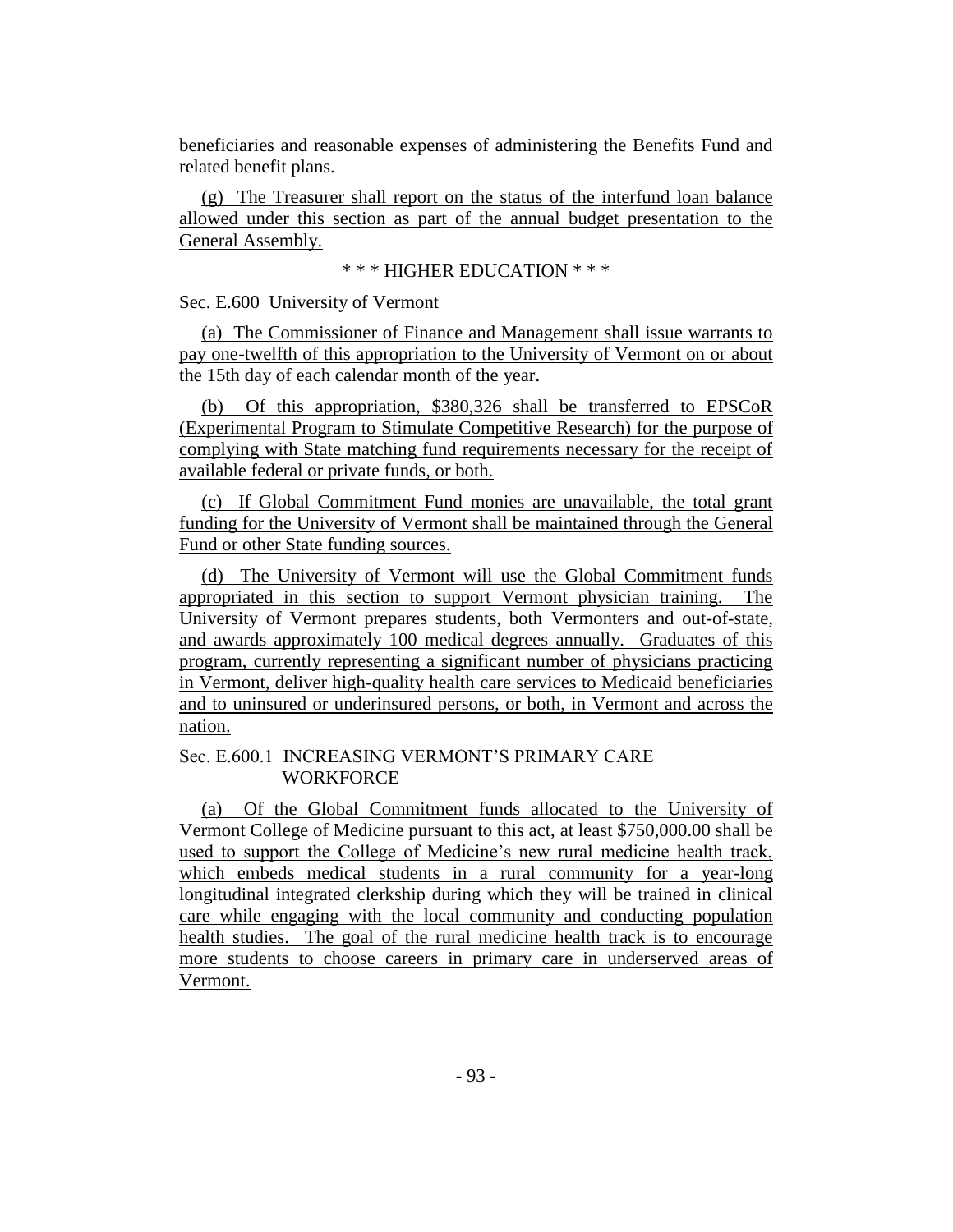Sec. E.602 Vermont state colleges

(a) The Commissioner of Finance and Management shall issue warrants to pay one-twelfth of this appropriation to the Vermont State Colleges on or about the 15th day of each calendar month of the year.

(b) Of this appropriation, \$427,898 shall be transferred to the Vermont Manufacturing Extension Center for the purpose of complying with State matching fund requirements necessary for the receipt of available federal or private funds, or both.

(c) Of the appropriation in Sec. B.602 of this act, up to \$200,000 shall be used in partnership with the Vermont Student Assistance Corporation for the purpose of counseling and advising Vermont students in order to support retention and the graduation of students in the Vermont State College System.

Sec. E.603 Vermont state colleges – allied health

(a) If Global Commitment fund monies are unavailable, the total grant funding for the Vermont State Colleges shall be maintained through the General Fund or other State funding sources.

(b) The Vermont State Colleges shall use the Global Commitment funds appropriated in this section to support the dental hygiene, respiratory therapy, and nursing programs which graduate approximately 315 health care providers annually. These graduates deliver direct, high-quality health care services to Medicaid beneficiaries or uninsured or underinsured persons, or both.

Sec. E.605 Vermont student assistance corporation

(a) Of this appropriation, \$25,000 is appropriated from the Education Fund to the Vermont Student Assistance Corporation to be deposited into the Trust Fund established in 16 V.S.A. § 2845.

(b) Of the appropriated amount remaining after accounting for subsections (a) and (d) of this section, not less than 93 percent of this appropriation shall be used for direct student aid.

(c) Funds available to the Vermont Student Assistance Corporation pursuant to Sec. E.215(a) of this act shall be used for the purposes of 16 V.S.A. § 2856. Any unexpended funds from this allocation shall carry forward for this purpose.

Sec. E.605.1 NEED-BASED STIPEND FOR DUAL ENROLLMENT AND EARLY COLLEGE STUDENTS

(a) The sum of \$60,000 shall be transferred to the Vermont Student Assistance Corporation (VSAC) as follows: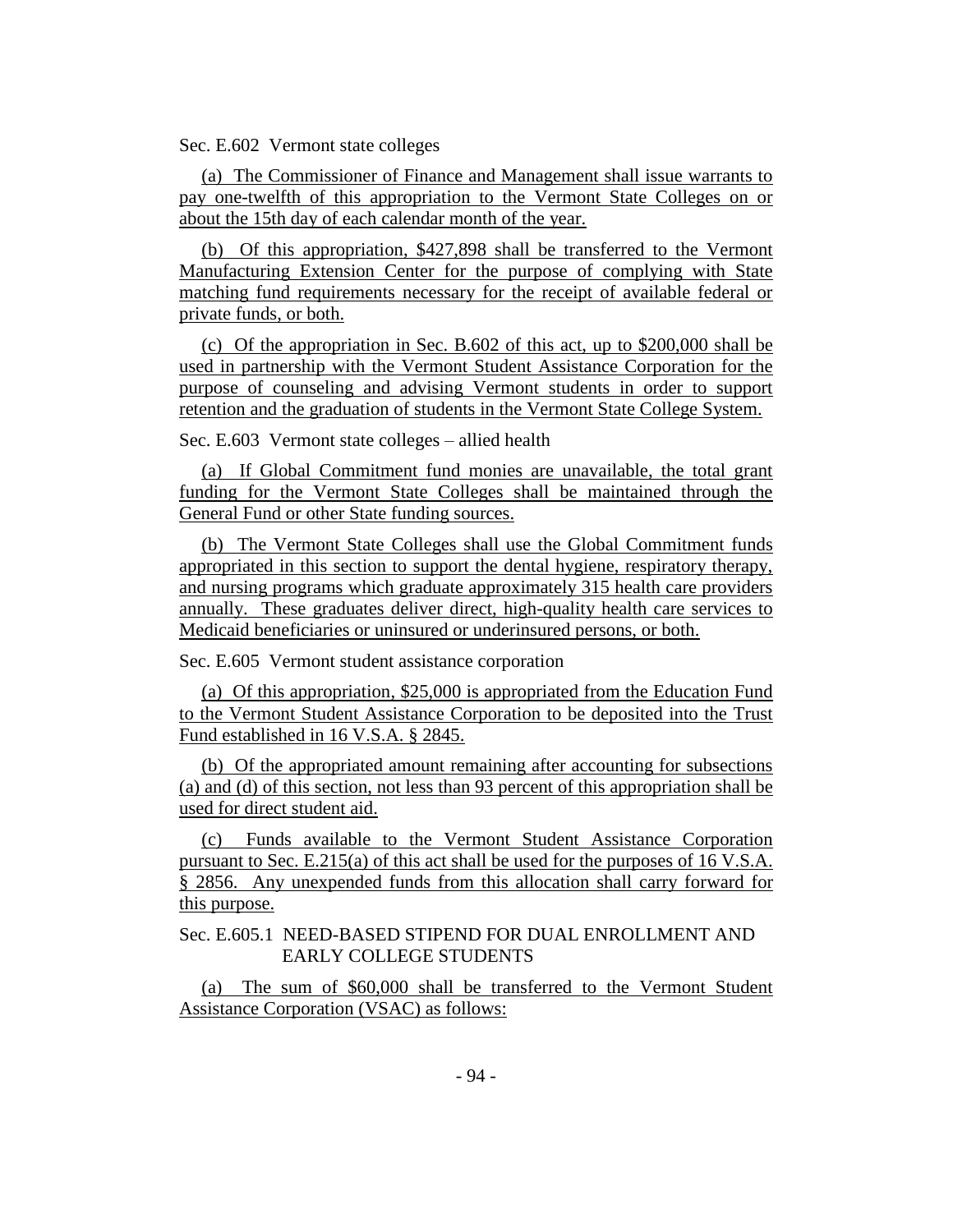(1) \$30,000 from Sec. B.1100(a)(3)(C) (Next Generation funds appropriated for dual enrollment and need-based stipend purposes).

(2)  $$30,000$  pursuant to Sec. E.504.1(a)(1) (flexible pathways funds appropriated for dual enrollment and need-based stipend purposes).

(b) The sums transferred to VSAC in this section shall be used to fund a flat-rate, need-based stipend or voucher program for financially needy students enrolled in a dual enrollment course pursuant to 16 V.S.A. § 944 or in early college pursuant to 16 V.S.A. § 4011(e) to be used for the purchase of books, cost of transportation, and payment of fees. VSAC shall establish the criteria for program eligibility. Funds shall be granted to eligible students on a firstcome, first-served basis until funds are depleted.

(c) VSAC shall report on the program to the House Committees on Appropriations and on Commerce and Economic Development and to the Senate Committees on Appropriations and on Economic Development, Housing and General Affairs on or before January 15, 2018.

Sec. E.608 [DELETED]

Sec. E.608.1 [DELETED]

\* \* \* NATURAL RESOURCES \* \* \*

Sec. E.700 32 V.S.A. §  $5(a)(3)(A)$  is amended to read:

(3)(A) This section shall not apply to the following items, if the acceptance of those items will not incur additional expense to the State or create an ongoing requirement for funds, services, or facilities:

(i) the acceptance of grants, gifts, donations, loans, or other things of value with a value of \$5,000.00 or less;

(ii) the acceptance by the Department of Forests, Parks and Recreation and the Department of Fish and Wildlife of grants, gifts, donations, loans, or other things of value with a value of \$15,000.00 or less; or

(iii) the acceptance by the Vermont Veterans' Home of grants, gifts, donations, loans, or other things of value with a value of \$10,000.00 or less.

Sec. E.700.1 10 V.S.A. § 1389a is amended to read:

§ 1389a. CLEAN WATER INVESTMENT REPORT

(a) Beginning on January 15, 2017, and annually thereafter, the Clean Water Fund Board Secretary of Administration shall publish a Clean Water Investment Report. The Report shall summarize all investments, including their cost-effectiveness, made by the Clean Water Fund Board and other State agencies for clean water restoration over the past prior calendar year. The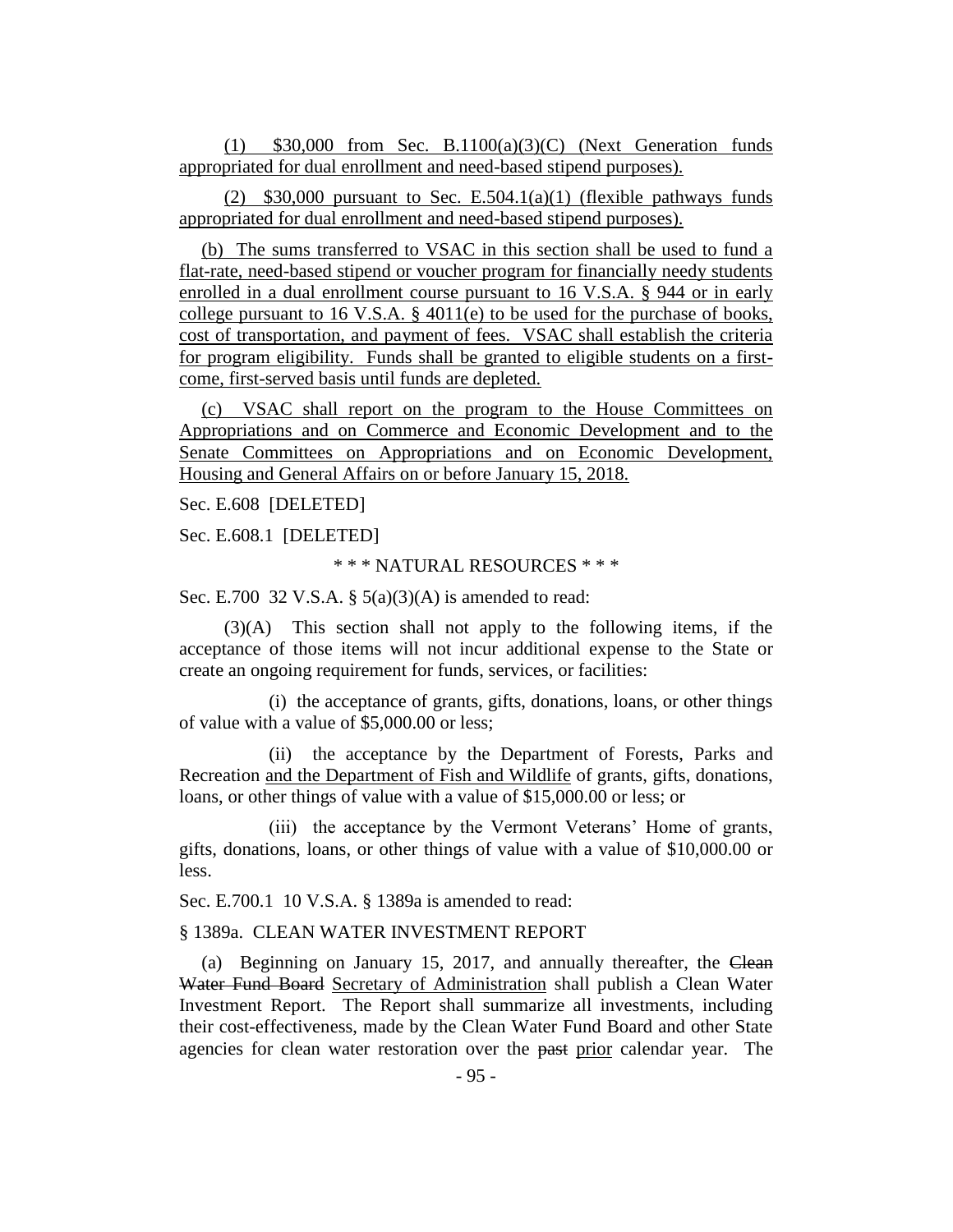Report shall include expenditures from the Clean Water Fund, the General Fund, the Transportation Fund, and any other State expenditures for clean water restoration, regardless of funding source.

(b) The Report shall document progress or shortcomings in meeting established indicators for clean water restoration. The Report shall include;

(1) Documentation of progress or shortcomings in meeting established indicators for clean water restoration.

(2) a A summary of additional funding sources pursued by the Board, including whether those funding sources were attained; if it was not attained, why it was not attained; and where the money was allocated from the Fund.

(3) A summary of water quality problems or concerns in each watershed basin of the State, a list of water quality projects identified as necessary in each basin of the State, and how identified projects have been prioritized for implementation. The water quality problems and projects identified under this subdivision shall include programs or projects identified across State government and shall not be limited to projects listed by the Agency of Natural Resources in its watershed projects database.

(4) A summary of any changes to applicable federal law or policy related to the State's water quality improvement efforts, including any changes to requirements to implement total maximum daily load plans in the State;

(5) A summary of available federal funding related to or for water quality improvement efforts in the State.

(c) The Report may also provide an overview of additional funding necessary to meet objectives established for clean water restoration and recommendations for additional revenue to meet those restoration objectives. The provisions of 2 V.S.A. § 20(d) (expiration of required reports) shall not apply to the report required by this section.

 $(\frac{b}{d})(d)(1)$  The Board Secretary of Administration shall develop and use a results-based accountability process in publishing the annual report required by subsection (a) of this section.

(2) The Secretary of Administration shall develop user-friendly issue briefs, tables, or executive summaries that make the information required under subdivision (b)(3) available to the public separately from the report required by this section.

(3) On or before September 1 of each year, the Secretary of Administration shall submit to the Joint Fiscal Committee an interim report regarding the information required under subdivision (b)(5) of this section relating to available federal funding.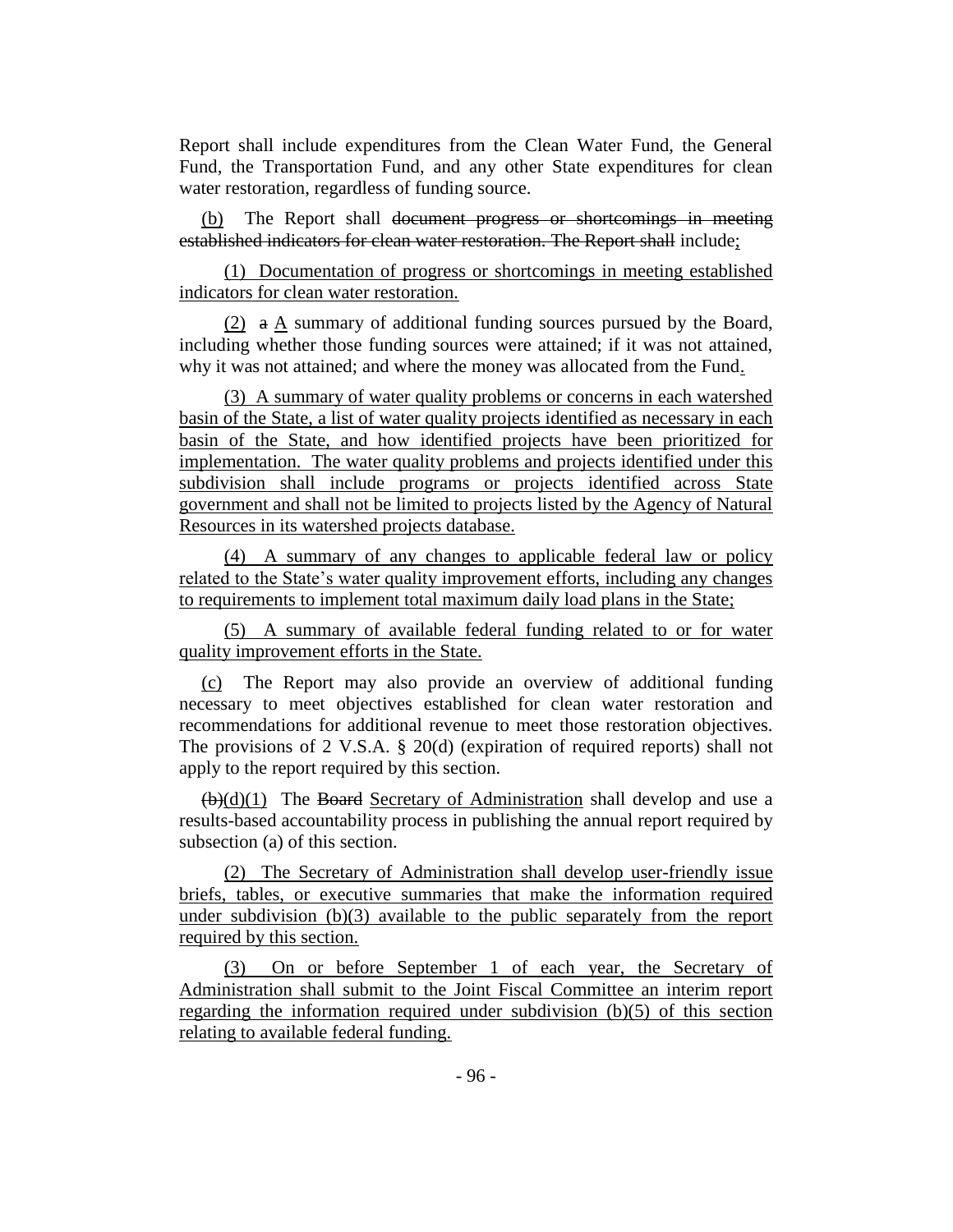### \* \* \* COMMERCE AND COMMUNITY DEVELOPMENT \* \* \*

### Sec. E.800 VERMONT LIFE MAGAZINE

(a) The Secretary of Administration with the assistance of the Secretary of Commerce and Community Development shall issue an RFP by June 30, 2017 that seeks bids from interested media parties by September 30, 2017 to maximize the State benefit of Vermont Life magazine by:

(1) sale of Vermont Life magazine as an operating enterprise, or sale of any identifiable Vermont Life assets after the suspension of publication by the state to offset in whole or in part the magazine's existing debt, or

(2) licensing arrangements with entities that would result in payments to the State that reduce over time the magazine's existing debt, or

(3) partnership or operating proposals that continue publication without additional State support and have a high likelihood of eventual positive revenue streams to the State that reduce over time the magazine's existing debt or would result in a future sale of the enterprise sufficient to offset the debt, or both; or

(4) other media and publishing proposals that offset in whole or in part the magazine's existing debt.

(b) Departments of the State are not precluded from submitting bids, but the primary determination of the proposals will be the financial benefit to the State.

(c) The Secretary of Administration in consultation with the Secretary of Commerce and Community Development will analyze the bids received and make a determination of acceptance. The Secretary of Administration, with the approval of the Emergency Board, is authorized to execute a contract regarding the sale, licensing, partnership, or other proposal for Vermont Life to maximize the State benefit.

(d) If no acceptable bids are identified, the Secretary of Administration is authorized to specify a date certain for the orderly suspension of publishing operations, notwithstanding 3 V.S.A. § 2473a or any other provision of law to the contrary.

(e) Any remaining outstanding financial obligation after the actions taken in this section shall be presented to the General Assembly as part of the report required under 2016 Acts and Resolves No. 172, Sec. E.100.9.

### Sec. E.800.1 VERMONT EB-5 REGIONAL CENTER; PLAN FOR REORGANIZATION; REPORT; BUDGET PROPOSAL

(a) On or before December 15, 2017, the Agency of Commerce and Community Development shall consider and adopt and plan for the reorganization and operation of the Vermont EB-5 Regional Center.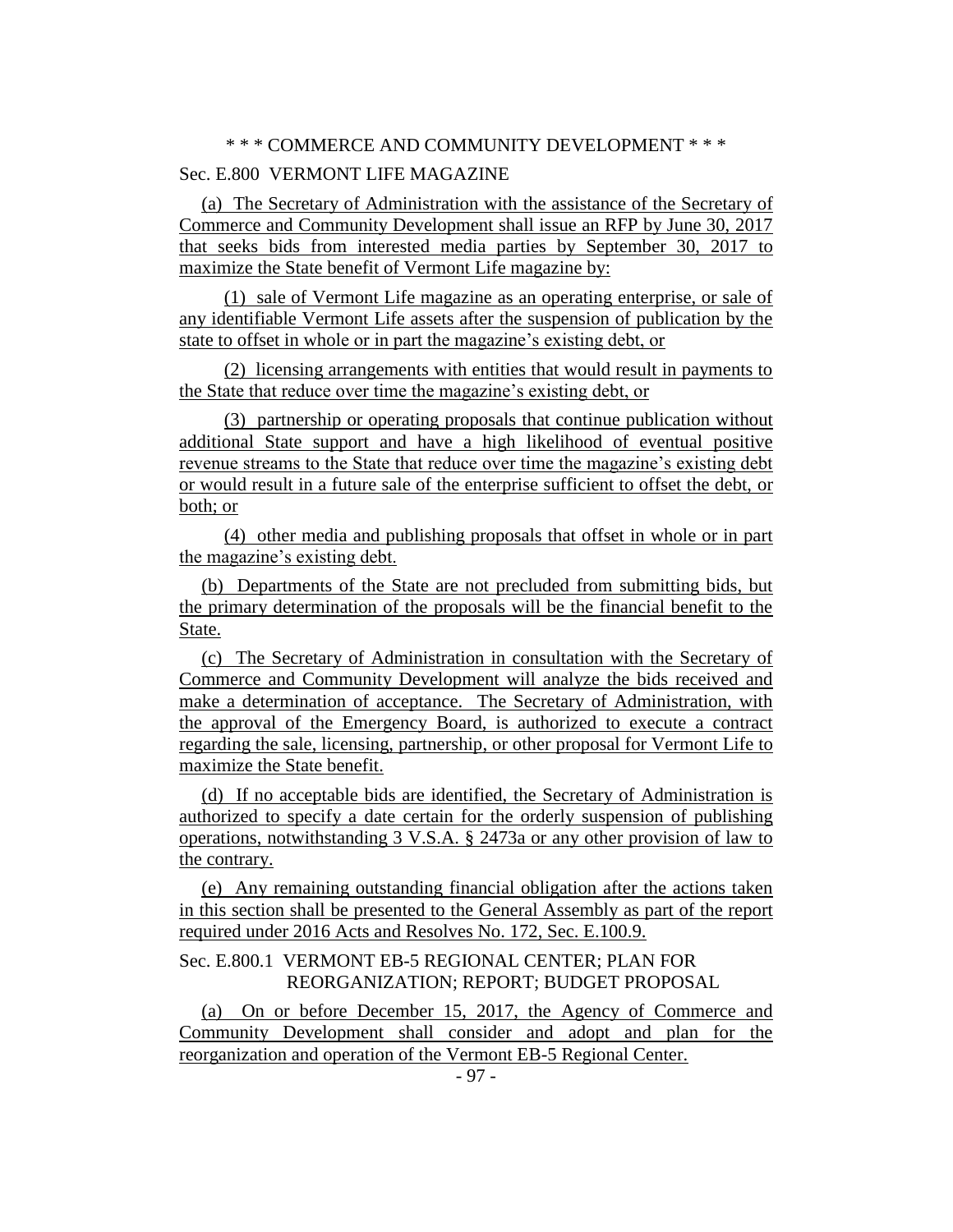(b) The plan shall address specific steps the Agency will take to ensure the Center successfully connects Vermont businesses with investors, and effectively markets and promotes economic development opportunities in Vermont.

(c) The Agency shall include in the Governor's budget proposal for fiscal year 2019 a detailed assessment and request for the funding necessary to implement the plan of reorganization required by this section.

Sec. E.804 Community development block grants

(a) Community Development Block Grants shall carry forward until expended.

\* \* \* TRANSPORTATION \* \* \*

Sec. E.904 [DELETED]

Sec. E.909 Transportation – central garage

(a) Of this appropriation, \$7,904,353 is appropriated from the Transportation Equipment Replacement Account within the Central Garage Fund for the purchase of equipment as authorized in 19 V.S.A. § 13(b).

Sec. E.915 Transportation – town highway aid program

(a) This appropriation is authorized, notwithstanding the provisions of 19 V.S.A. § 306(a).

\* \* \* MISCELLANEOUS TECHNICAL CORRECTIONS\* \* \*

Sec. F.1 33 V.S.A. § 2604(b) is amended to read:

(b) Fuel cost requirements. The Secretary of Human Services or designee shall by procedure establish a table that contains amounts that will function as a proxy for applicant households' annual heating fuel cost for the previous year. The seasonal fuel expenditure estimates contained within the table shall closely approximate the actual home heating costs experienced by participants in the Home Heating Fuel Assistance Program. Data on actual heating costs collected pursuant to subsection 2602(d) of this title shall be used in lieu of the proxy table when available. The table shall be revised no less frequently than every three years based on data supplied by certified fuel suppliers, the Department of Public Service, and other industry sources to the Office of Home Heating Fuel Assistance. The Secretary or designee shall provide a draft of the table to the Home Energy Assistance Task Force established pursuant to subsection 2602a(c) of this title and solicit input from the Task Force prior to finalizing the table.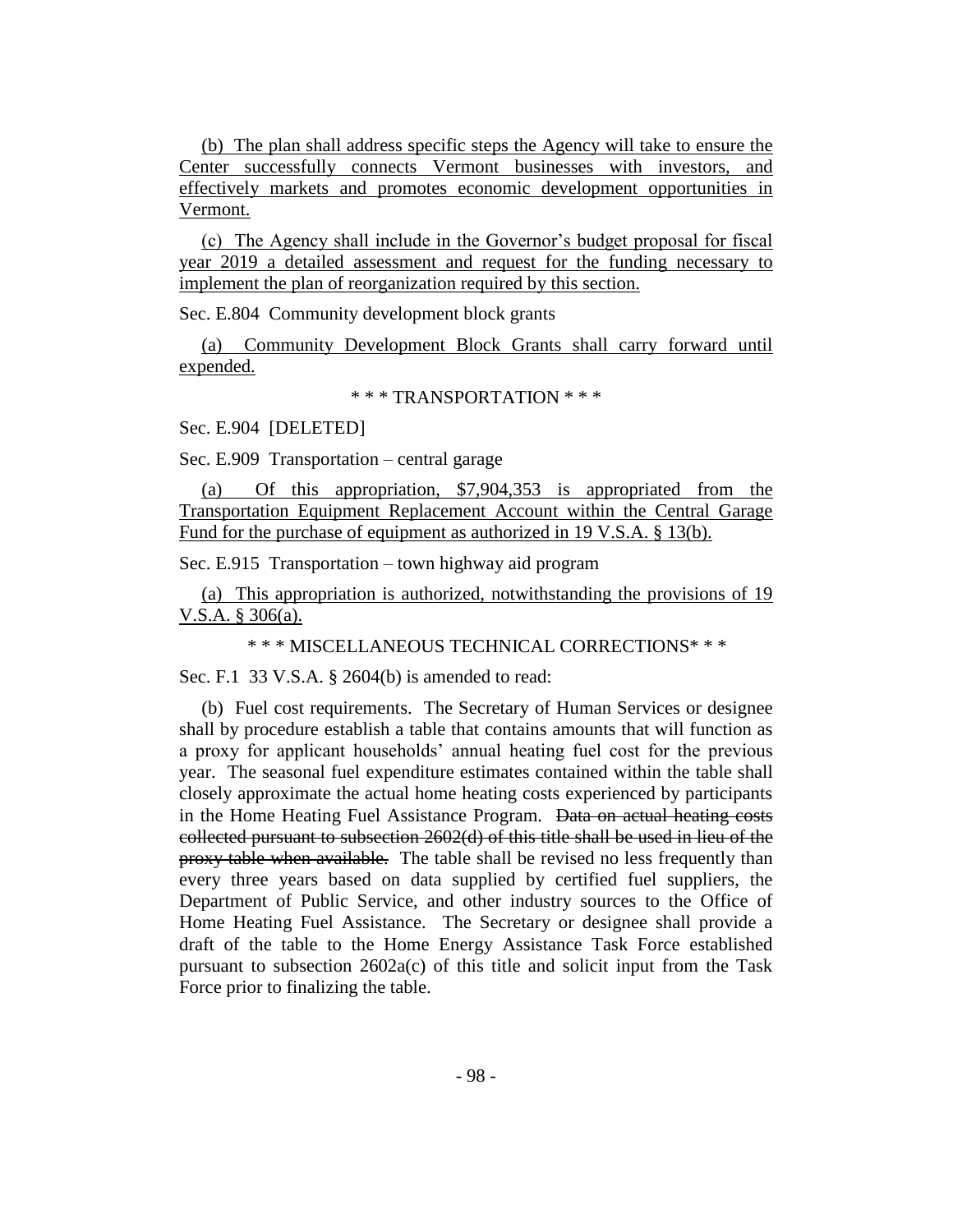Sec. F.2 33 V.S.A. § 2605(a) is amended to read:

(a) The Secretary of Human Services or designee shall by rule establish a table that specifies maximum percentages of applicant households' annual heating fuel costs, based on the proxy table established pursuant to subsection  $2604(b)$  of this title and, when available, the data collected pursuant to subsection 2602(d) of this title, that can be authorized for payment as annual home heating fuel assistance benefits for the following year. The maximum percentages contained within this table shall vary by household size and annual household income. In no instance shall the percentage exceed 90 percent.

#### Sec. F.3 33 V.S.A. § 2608 is amended to read:

#### § 2608. WEATHERIZATION PROGRAM AGREEMENTS

The Director of the Home Energy Assistance Program shall inform the Administrator of the Home Weatherization Assistance Program, established under chapter 25 of this title, of all participants in the Home Heating Fuel Assistance Program and of the information required by subsection 2602(d) of this title. The Agency of Human Services shall provide all participants in the Home Heating Fuel Assistance Program with information regarding the efficiency utility established under 30 V.S.A. § 209. All participants in the Home Heating Fuel Assistance Program shall be deemed to comply with any income requirements of the Home Weatherization Program, but to receive weatherization services, recipients shall be required to meet any other eligibility requirements of the Home Weatherization Program. As a condition of receipt of benefits under the Home Heating Fuel Assistance Program, a recipient shall consent to receive services of the Home Weatherization Assistance Program. The Home Weatherization Assistance Program shall use the information required by subsection 2602(d) of this title to determine the number of British thermal units (Btus) needed to heat a square foot of space for each participant in the Home Energy Assistance Program. The Home Weatherization Assistance Program shall give the highest priority to providing services to participants within the Home Heating Fuel Assistance Program and, among those participants, to those who require the most BTUs to heat a square foot of space highest energy usage.

Sec. F.4 33 V.S.A. § 2502(b)(3)(C) is amended to read:

(C) Establishing Program eligibility levels at 80 percent of the area median income, or 80 percent of the State median income, whichever is higher. Subject to the priority under section 2608 of this title given to participants in the Home Heating Fuel Assistance Program, the State program shall, when weighing factors to assign priority to buildings or units eligible for weatherization assistance, assign the greatest weight to those buildings and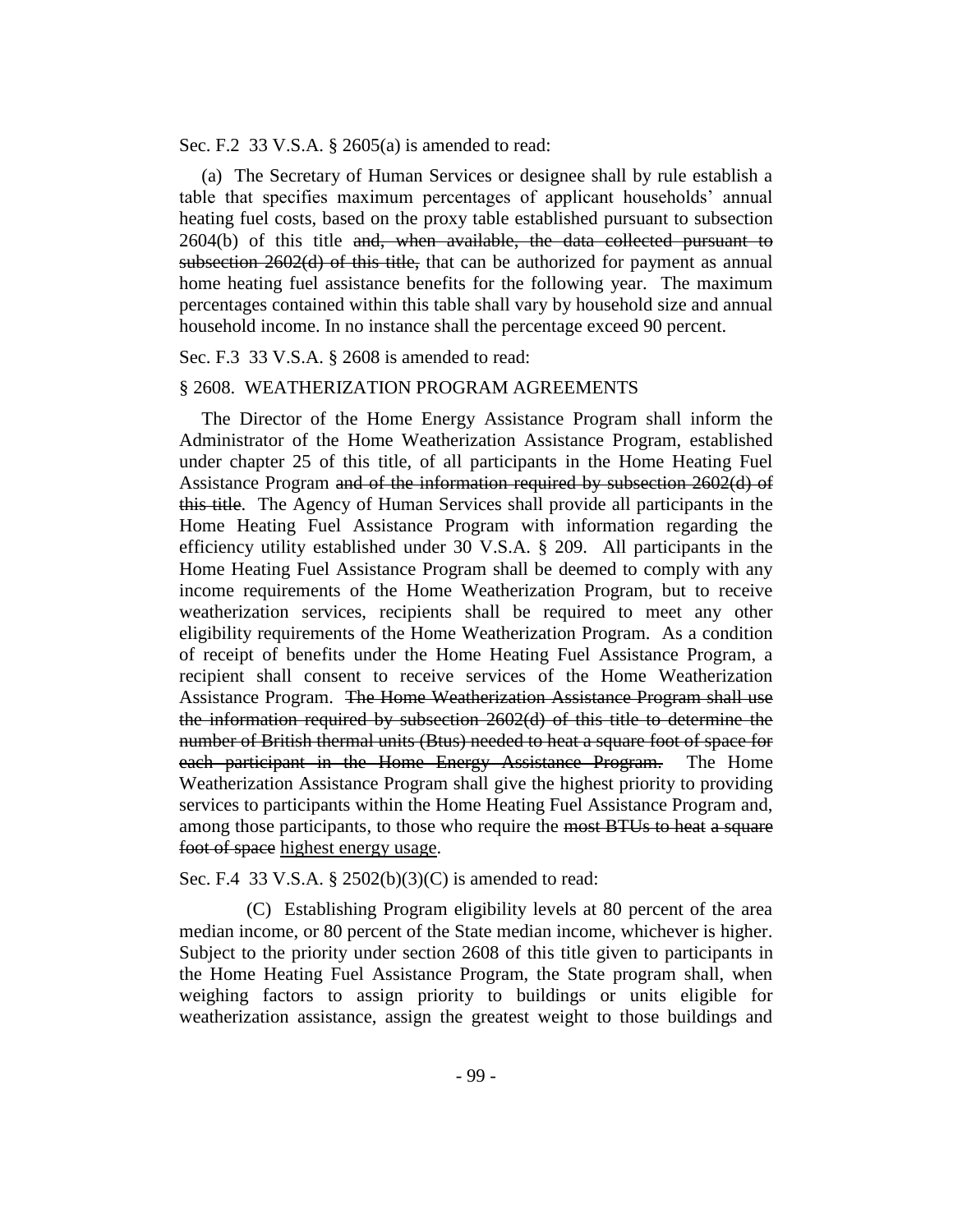units that require the most Btus to heat a square foot of space highest energy usage.

Sec. F.5 33 V.S.A. § 2609(a) is amended to read:

(a) Annually, the Secretary of Human Services or designee shall determine an appropriate amount of funds in the Home Heating Fuel Assistance fund to be set aside for expenditure for the crisis fuel assistance component of the Home Heating Fuel Program. The Secretary or designee shall also adopt rules to define crisis situations for the expenditure of the home heating fuel crisis funds, and to establish the income and asset eligibility requirements of households for receipt of crisis Home Heating Fuel Assistance, provided that no household shall be eligible whose gross household income is greater than 200 percent of the federal poverty level or is in excess of income maximums established by LIHEAP based on the income of all persons residing in the household. To the extent allowed by federal law, the Secretary or designee shall establish by rule a calculation of gross income based on the same rules used in 3SquaresVT, except that the Secretary or designee shall include additional deductions or exclusions from income required by LIHEAP.

Sec. F.6 33 V.S.A. § 2502(d) is amended to read:

(d) Subject to budgetary approval by the General Assembly, or approval by the Emergency Board, amounts in the Home Weatherization Assistance Fund created by section 2501 of this title may be transferred to the Home Heating Fuel Assistance Fund created by section 2603 of this title program, and used for energy assistance to low income persons, provided that such transfer does not reduce the fiscal capacity of the State Office of Economic Opportunity to meet the budgetary obligations of the Weatherization Program as set forth in this chapter, and that in the event of approval by the Emergency Board, the Emergency Board so certifies.

Sec. F.7 33 V.S.A. § 2502(c) is amended to read:

(c) The Secretary of Human Services shall by rule establish rent stabilization agreements and provisions to recapture amounts expended for weatherization of a rental unit which exceed the amount of energy cost reductions projected to be obtained by eligible tenants of the unit. The time periods established for rent stabilization and recapture shall be set taking into account the size of benefits received by tenants and landlords as well as the effect on program participation. Funds recaptured under this section shall be deposited into the Home Weatherization Assistance Trust Fund established under section 2501 of this title.